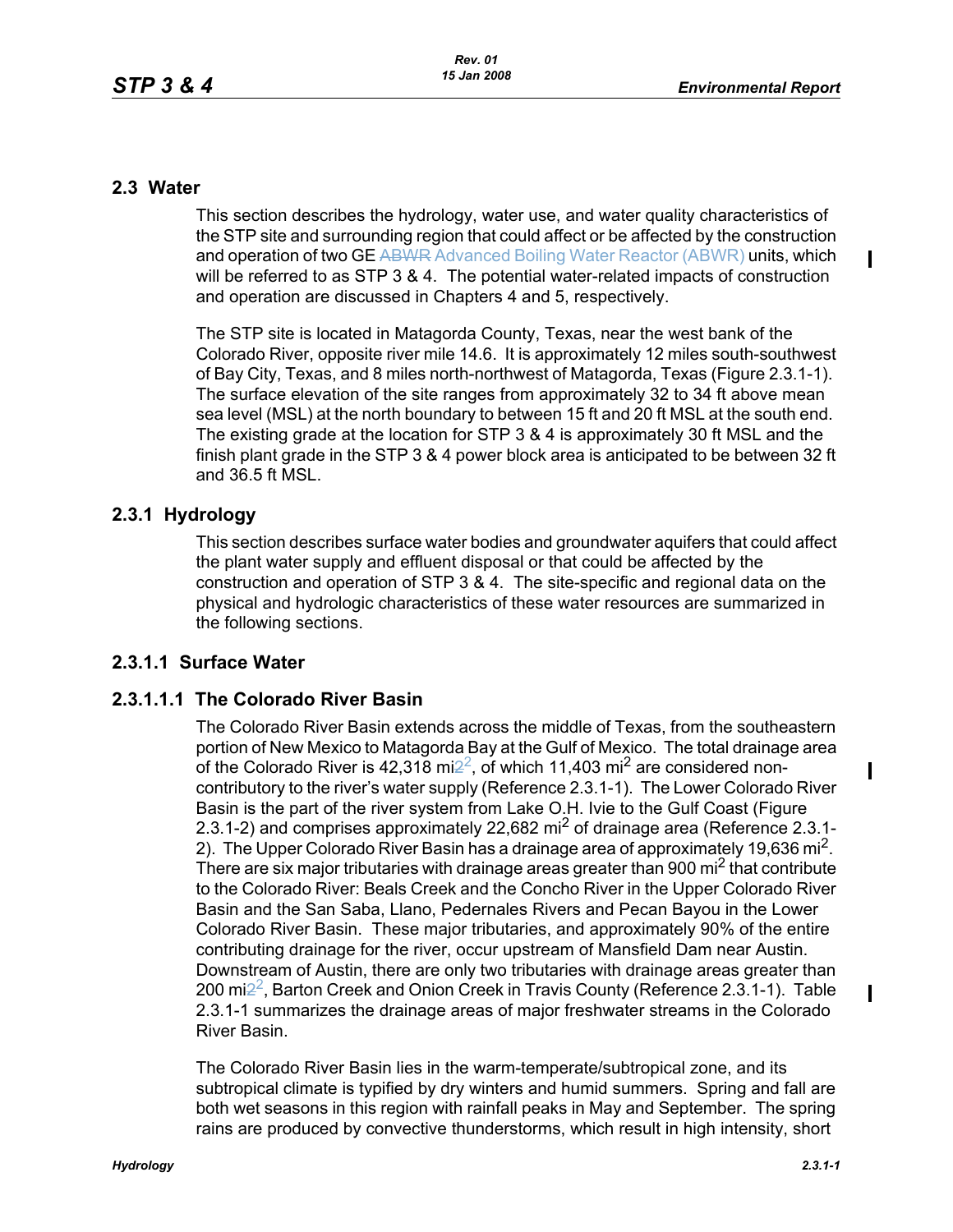duration precipitation events with rapid runoff. The fall rains are primarily governed by tropical storms and hurricanes that originate in the Caribbean Sea or the Gulf of Mexico. These rains pose flooding risks to the Gulf Coast from Louisiana to Mexico. The spatial rainfall distribution in this region varies from an annual amount of 44 inches at the coast to 24 inches in the northwestern portion of the region (Reference 2.3.1-1). The Colorado River Basin is located in a semi-arid region, and its hydrologic characteristics are closely linked to the weather in this area, which has been described as a "continuous drought periodically interrupted by floods" (Reference 2.3.1-3).

Stream flow gauging data collected in the Colorado River since the early 1900s show that there has been a major drought in almost every decade of the twentieth century, with severe droughts occurring every 20 to 40 years. Major droughts in the basin cause stock ponds and small reservoirs to go dry and large reservoirs, such as Lake Travis, to significantly drop their storage levels, to as much as one third of their storage capacity. During the 30-year time period from 1941 to 1970, there were three major statewide droughts; from 1947 to 1948, from 1950 to 1957, and from 1960 to 1967. The most severe of these droughts occurred from 1950 to 1957, when 94% of the counties in the state were declared disaster areas (Reference 2.3.1-1).

A drought cycle is often followed by one or more flooding events. Due to very limited vegetative cover, rocky terrain, and steep channels, runoff in the Upper Colorado River Basin is high and rapid, producing fast moving and high-peak floods. The terrain in the Lower Colorado River Basin is flatter with greater vegetative cover and wider floodplains, which reduces the velocity of floods. The Hill Country watershed of the Lower Colorado River has been characterized as "Flash Flood Alley," meaning that the Lower Colorado River Basin is one of the regions that are most prone to flash flood damage. The susceptibility to flash flooding occurs because the thin soils and steep slopes in the Upper Colorado River Basin promote rapid runoff from the watershed during heavy rain events. Also, the large drainage area of the Hill Country watershed can contribute runoff from hundreds of miles away, transforming heavy rains into flood waters with destructive potential. More than 80 floods have been recorded in this region since the mid-1800s. During these events, water levels exceed the river flood stage and inundate dry lands. The most intense localized flash flood in the Lower Colorado region in recent history occurred in May 1981 in Austin (Reference 2.3.1-1).

Major reservoirs in the Colorado River Basin are summarized in Table 2.3.1-2 (Reference 2.3.1-4 sorted in order of descending storage capacity. The locations of some major dams are shown in Figure 2.3.1-3. Because of the high risk of flooding in the Lower Colorado River Basin, a system of dams and reservoirs has been developed along the river primarily to manage floodwaters, and to conserve and convey water supplies. The Lower Colorado River Authority (LCRA) operates six dams on the Lower Colorado River: Buchanan, Roy Inks, Alvin Wirtz, Max Starcke, Mansfield, and Tom Miller (Figure 2.3.1-4). These dams form the six Highland Lakes; Buchanan, Inks, LBJ, Marble Falls, Travis, and Austin (Reference 2.3.1-5).

Approximately 28 miles upstream from Austin is Mansfield Dam, which forms Lake Travis, the largest reservoir on the Colorado River. Mansfield Dam is the most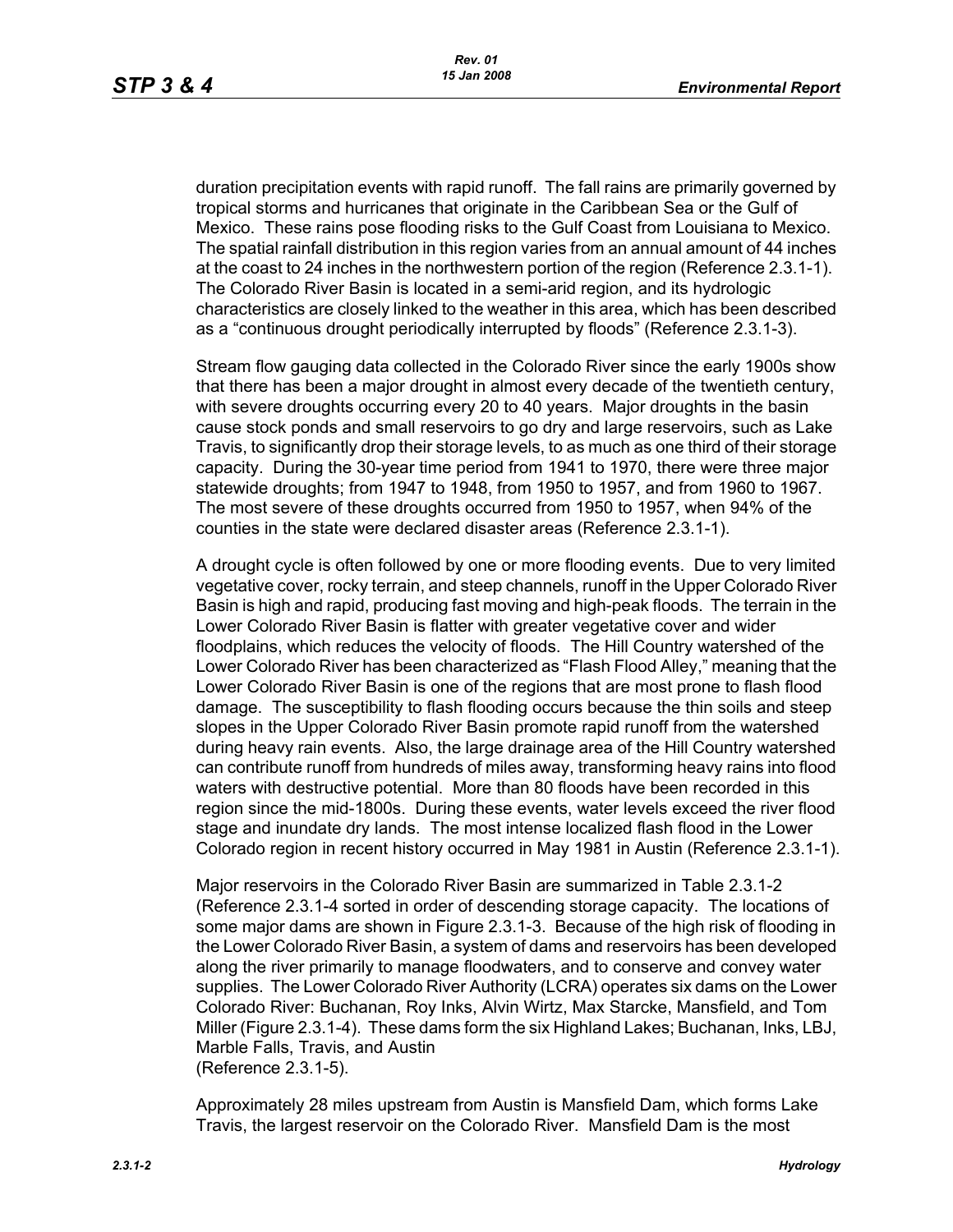downstream existing major control structure on the Colorado River. With the completion of the Simon Freese Dam in 1989, normal flows and flood flows in the Colorado River upstream of Mansfield Dam are regulated by a total of 27 major reservoirs, which includes Lake Travis, with Mansfield Dam providing most of the floodwater storage capacity and precludes short-duration flow fluctuation downstream.

The storage capacities of the remaining upstream reservoirs are relatively small compared to Lake Travis and Lake Buchanan formed by the Buchanan Dam, and are of lesser importance to flood control. Tom Miller Dam at Austin, downstream of Lake Travis, impounds a portion of the Colorado River known as Lake Austin, but because of the small storage capacity of its reservoir, it affords no major control of flood flows.

Lake Travis and Lake Buchanan also serve as water supply reservoirs. With a combined capacity of approximately 4.2 million acre-feet, they store water for communities, industry, and aquatic life along the river, and they supply irrigation water for the agricultural industry near the Gulf Coast.

The Lower Colorado River near the STP site has a relatively shallow gradient and broad floodplain. The average gradient of the river downstream of Austin varies from 1.0 ft/mile to 2.1 ft/mile. The main channel of the Colorado River has the capacity to contain flows ranging from a 6-year to a 21-year return interval from Austin to the Gulf of Mexico. Thus, in any given year there is a 5 to 16% chance that river flows will encroach upon the floodplains. The Lower Colorado River floodplain below Columbus varies from 4 to 8 miles in width with side slopes averaging between 0.009% and 0.028%. In this area, no discernible valley exists, and the floodwaters can spill over beyond the basin divide causing interbasin spillage. As mentioned above, the susceptibility of the Lower Colorado River area to the flash flooding results from regional weather patterns and its geographic proximity to the Gulf of Mexico, which induces very high intensity rainfalls frequently in the summer. Historically, the most severe floods often occurred in May to September as a result of high rainfall intensities (Reference 2.3.1-3), and the area of floodplain extends correspondingly. As the dry season approaches, some floodplains will shrink or even dry up completely.

Table 2.3.1-3 presents pertinent data for seven U.S. Geological Survey (USGS) maintained stream-flow gauge stations downstream of the Mansfield Dam, including location, drainage area, mean, maximum, and minimum average annual flow for the period of record. The locations of these gauges are shown on Figure 2.3.1-5 (Reference 2.3.1-6). The Bay City streamflow gauging station (Gauge 08162500) is the nearest to the STP site, being located approximately 16 miles upstream of the STP site, approximately 2.8 miles west of Bay City, at river mile 32.5 on the Colorado River. Records of water elevation at this station have been collected since the gauge was installed in April 1948. Based on the historical data for the water years 1948 to 2004, the maximum annual average stream flow at this station is 14,270 cubic feet per second (cfs), the minimum annual average flow is 375 cfs, and the mean annual average flow is approximately 2628 cfs.

In order to facilitate the evaluation of the water supply characteristics at the STP site, a number of flow data statistics are presented for the Colorado River at Bay City. Table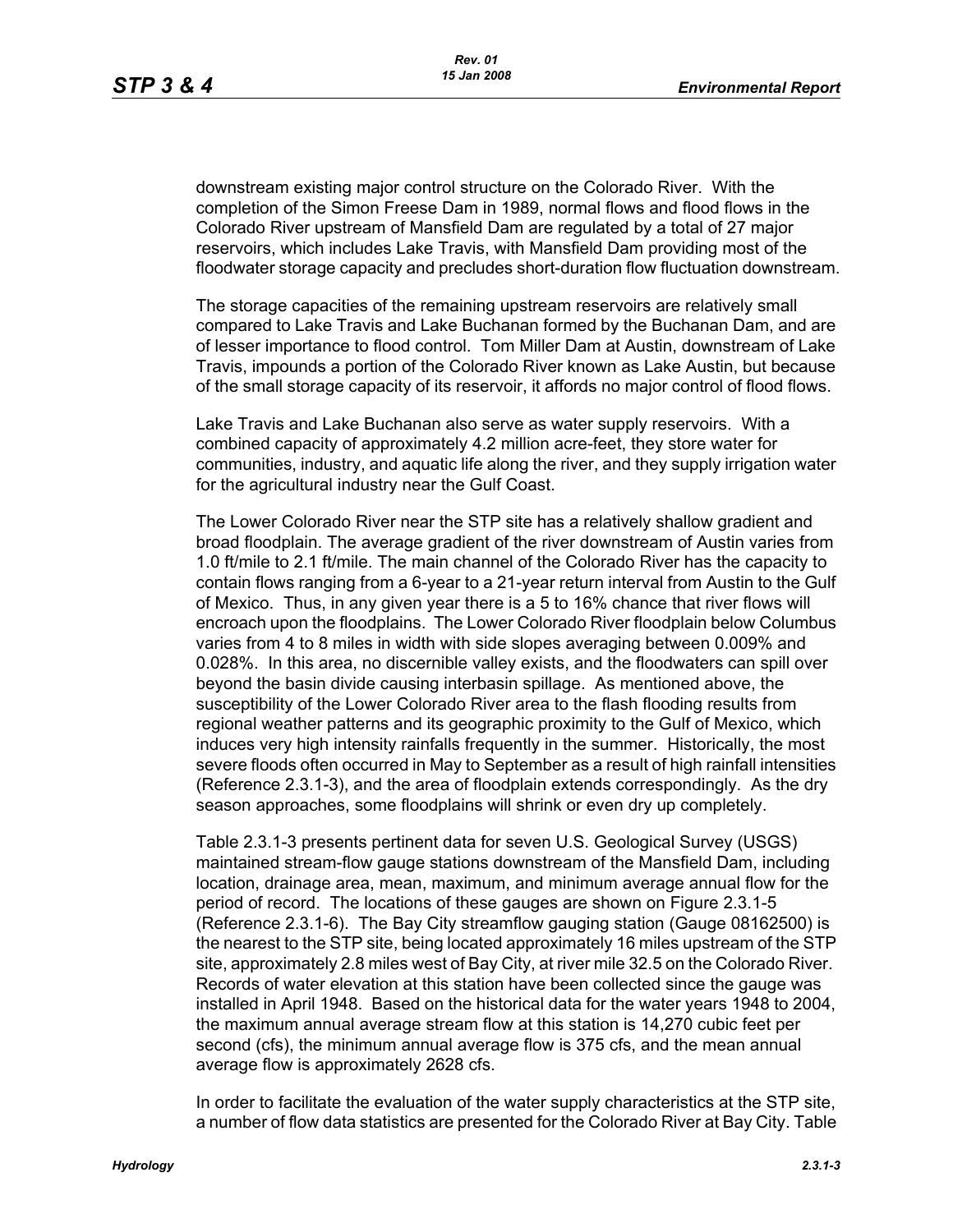2.3.1-4 presents the mean daily flow rate for each day of the May 1948 to September 2006 period of record (Reference 2.3.1-7). Table 2.3.1-5 presents the mean monthly flow rate for the same period of record (Reference 2.3.1-7). Table 2.3.1-6 gives the minimum daily flow and Table 2.3.1-7 gives the maximum daily flow for each month of the period of record.

Table 2.3.1-8 presents the flood frequency distribution for the Colorado River at Wharton for regulated conditions estimated in Reference 2.3.1-8, Chapter 4: "The basis for the regulated peak discharge frequency curves are the regulated daily flows for the period of record generated by a reservoir system regulation model that takes into account the current system of reservoirs, conservation pool demands and the flood control regulation rules" (Reference 2.3.1-9, Chapter 2, page 1).

Table 2.3.1-9 presents the minimum daily flow at Bay City for the years 1948 to 2006. Table 2.3.1-10 presents the 7-day minimum flow for the same period based on data from Reference 2.3.1-10. The minimum 7-day flow for the period 1948 to 2006 is approximately 0.5 cfs. The minimum daily and minimum 7-day low flows for the years 1948-2006 are also shown in Figure 2.3.1-6. Plotting the low flow data using the Weibull plotting position formula on normal distribution paper and fitting a straight line through the data, the 7-day low flow with a 10-year return period was estimated to be 4.3 cfs.

### **2.3.1.1.2 Local Hydrologic Features**

A major feature of the site is the Main Cooling Reservoir (MCR), which is formed by a 12.4-mile-long earthfill embankment constructed above the natural ground surface. The MCR was developed solely for the industrial use of dissipating heat from STP units as an engineered cooling pond. The MCR has a surface area of 7000 acres with a normal maximum operating level of El. 49 ft MSL (Reference 2.3.1-9). The MCR makeup water is withdrawn from the Colorado River adjacent to the site, and provides reservoir storage to account for dry periods during the year. A smaller separate cooling pond, referred to as the Essential Cooling Pond (ECP), serves as the ultimate heat sink Ultimate Heat Sink (UHS) for STP 1 & 2. The surface area of the ECP is 46 acres.

The MCR was originally sized for four nuclear units similar in size to the existing two units. Therefore, there will be no significant changes to the existing MCR due to the construction of new units, except the addition, on the north dike, of the STP 3 & 4 Circulating Water (CW) pump intake and the STP 3 & 4 outfall west of the existing STP 1 & 2 outfall. To maintain sufficient MCR water inventory to offset evaporation, seepage and blowdown, STP is entitled to divert 55% of the river flow in excess of 300 cfs at the Reservoir Makeup Pumping Facility (RMPF) as MCR makeup, with the annual flow diversion in any given year limited to 102,000 acre-ft (Reference 2.3.1-11). In the event of a repeat of the Lower Colorado River's Drought of Record (DOR) from 1947 to 1957, the LCRA would be required, by contract, to make available an additional 40,000 acre-ft per year of firm water. This firm water will be made available, without restriction on river flow, for MCR makeup when the water level in MCR is below 35 ft MSL. These arrangements are expected to be adequate to maintain sufficient water in the MCR for continuous operation of all four units. This assessment is also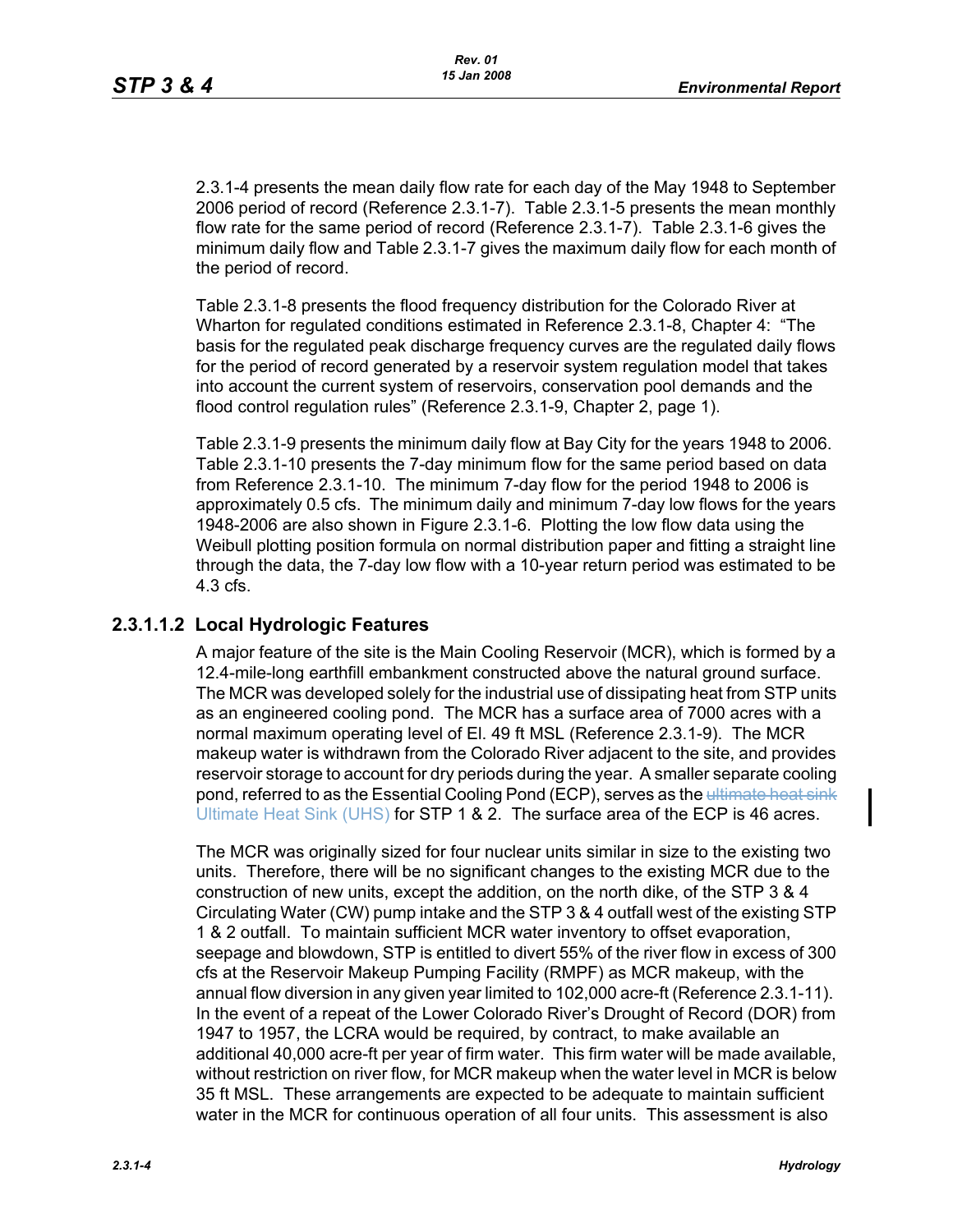$\blacksquare$ 

supported by the water management plan for the Lower Colorado River (Reference 2.3.1-12).

A significant hydrologic feature near the STP site is Little Robbins Slough. It is an intermittent stream located 9 miles northwest of Matagorda in southwestern Matagorda County and runs south for 6.5 miles to the point where it joins Robbins Slough, a brackish marsh, which meanders for four more miles to the Gulf Intracoastal Waterway (GIWW). During the construction of the MCR for STP 1 & 2, the water course of Little Robbins Slough within the boundary of the STP site was relocated to a channel on the west side of the west embankment of the reservoir, and rejoined its natural course approximately one mile east of the southwest corner of the MCR.

The Design-Basis Flood (DBF) for STP 3 & 4 is based on the potential breach of the dike containing the MCR. The DBF elevation is 47.6 ft MSL.

### **2.3.1.1.3 Adjacent Drainage Basins**

To the west of the Lower Colorado River Basin is the Colorado-Lavaca River Basin, shown on Figure 2.3.1-7. This basin includes the Tres Palacios River, which is not tributary to either of those rivers. The Colorado-Lavaca River Basin drains into Tres Palacios Bay, northwest of Matagorda Bay. In the event of inter-basin spillage, flood waters from the Colorado River Basin flow into Caney Creek near Wharton, as in the case of the 1913 flood, into the San Bernard Coastal Basin on the east edge of the Colorado River Basin, or into the Colorado-Lavaca River Basin to the west.

### **2.3.1.1.4 Wetlands**

The STP site is located in the mid-coast region of the Gulf-Atlantic Coastal Flats, which are characterized by large bay and estuary systems supplied by freshwater inflow from rivers and covered with extensive coastal prairies inland (Figure 2.3.1-8, Reference 2.3.1-13). A study conducted by the Texas General Land Office determined that wetlands and aquatic habitats on Matagorda Island, Matagorda Peninsula, and Colorado River delta are dominated by estuarine emergent wetlands (salt and brackish marshes), which represent 67% of the vegetated wetland and aquatic classes in this area (Reference 2.3.1-14). Among other mapped classes, seagrass beds are most abundant, followed by tidal flats, Gulf beaches, palustrine marshes, and mangroves.

Wetlands in the vicinity of the STP site are mainly associated with the Colorado River and its tributaries. Wetlands within a 6 mile radius of the site are delineated on Figure 2.3.1-9. Wetland inventory data was provided by the U.S. Fish and Wildlife Service (Reference 2.3.1-15). Freshwater emergent wetlands have been identified as the predominant class in this region, encompassing an area of approximately 262 acres in a 6-mile radius from the STP site. Other wetland types found in this region include freshwater forested/shrub wetland and freshwater pond, which cover areas of 13 acres and 1 acre, respectively in the same radius from the site (See Section 2.4). Because wetlands near the site are primarily classified as freshwater types, the area of wetlands covered by water generally reduces in the dry season and expands in the wet season.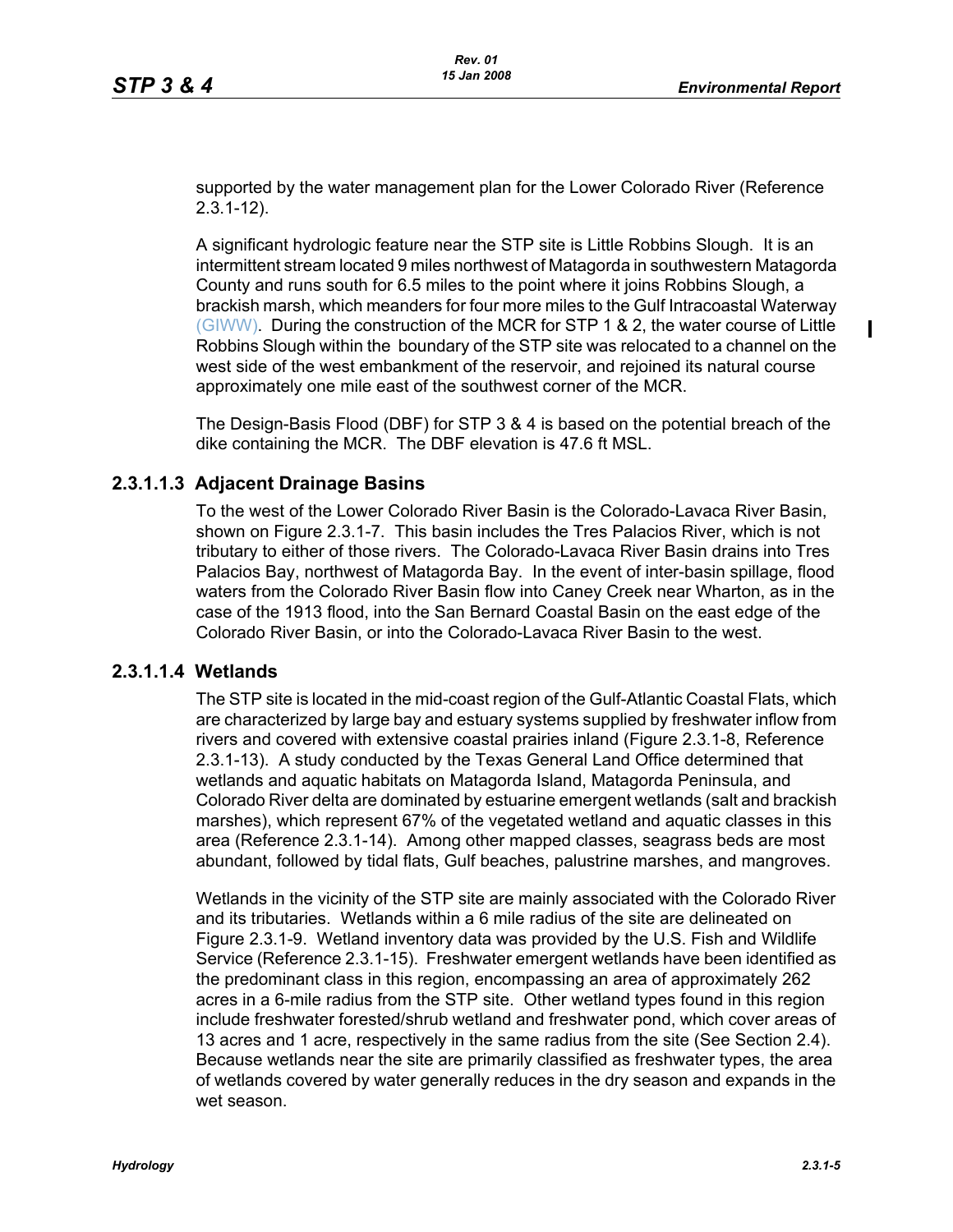# **2.3.1.1.5 Erosion and Sedimentation**

Most of the sediment data for the Colorado River have been collected from two USGS daily suspended sediment stations; one near San Saba at river mile 474.3 and the other at the eastern edge of Columbus at river mile 135.1. Because the Columbus gauging station is the closest to the STP site, its sediment records were examined to characterize the suspended sediment loads for the Colorado River. Figure 2.3.1-10 shows in histogram form the annual sediment load based on data collected at this station from March 1957 to September 1973 (Reference 2.3.1-16). Each bar of the histogram is divided into the suspended load discharged in 1% of the year (3.65 days), 10% of the year (36.5 days), and the rest of the year. These frequencies are generated by ranking the sediment load for each day of the year. The data summarized in Figure 2.3.1-10 indicate that the annual sediment load at the Columbus gauging station has declined over time. This decline is likely associated with the creation of impoundments over the same period, which serve as sediment traps in the Colorado River Basin. The data also indicate that major fractions (80-90%) of the total sediment load in individual years are produced by infrequent large storms.

No bed load sediment transport measurements have been reported for any reach of the Colorado River and cannot be easily estimated as a fraction of the suspended load because the portion of sediment that moves as bed load varies widely between rivers and on the same river over time (Reference 2.3.1-17). However, to get an order of magnitude estimate, the globally averaged ratio of suspended load to bed load sediment flux for rivers of 9:1, reported in Reference 2.3.1-18 can be used.

# **2.3.1.1.6 Shore Regions**

The STP site is located 10.5 miles inland from Matagorda Bay and 16.9 miles inland from the Gulf of Mexico. It is approximately 75 miles from the Continental Shelf. The shoreline of Matagorda Peninsula along the Gulf of Mexico changes constantly, retreating landward or advancing seaward as the result of a combination of hydrologic and meteorological processes, climatic factors as well as engineering activities.

Matagorda Peninsula is a classic microtidal, wave-dominated coast with a mean diurnal tide range of approximately 2.1 ft. An evaluation of 20 years of data shows that the mean significant wave height near the Colorado River entrance is approximately 3.3 ft, with a variation of 1.3 ft during the year (Reference 2.3.1-19). This shore region is also greatly affected by waves generated by tropical storms and hurricanes.

The hydrologic features of the shore region are also altered by a series of engineering interventions. After the removal of a log jam on the Colorado River in 1929, a channel was dredged across the Matagorda Peninsula to allow the river to directly discharge to the Gulf of Mexico in 1936. In the 1990s, the U.S. Army Corps of Engineers (USACE) constructed jetties on each side of the river entrance and dredged an entrance channel. In 1993, USACE constructed a diversion channel that directs the flow of the Colorado River into East Matagorda Bay. The former river channel is now a navigation channel connected to the Intra Coastal Waterway GIWW.

 $\mathbf I$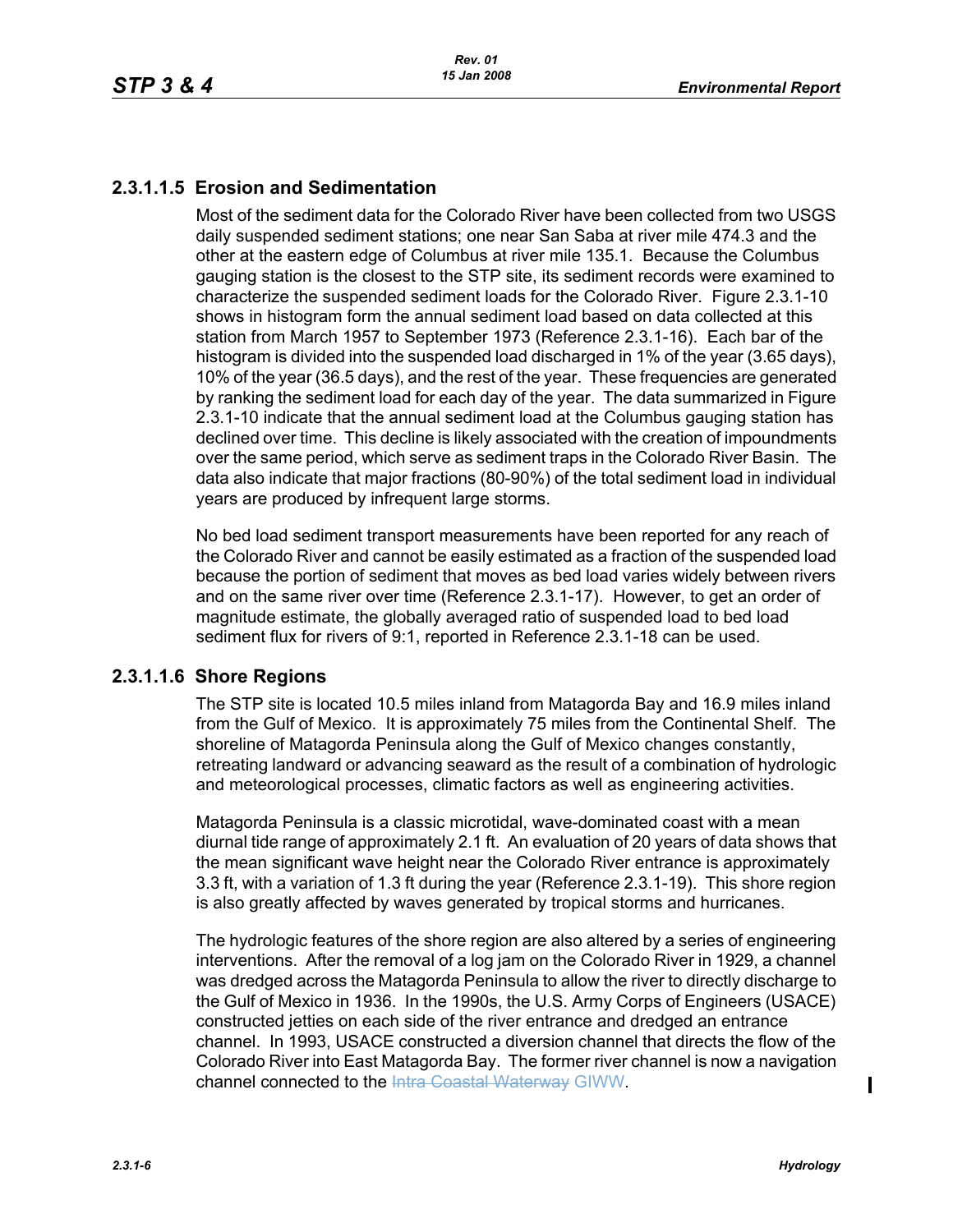Studies conducted recently to calculate the average annual rate of shoreline changes show that the shoreline segment of Matagorda Peninsula 1.6 miles southwest of the Colorado River is retreating at a rate of 1.6 to 6.4 ft/yr (Reference 2.3.1-19). Up north toward the mouth of the Colorado River, the shoreline displays long-term advance, which is related to the sediment supplies from the river, sand bypassing across the entrance jetties, and wave sheltering by the jetties (Reference 2.3.1-19). The shoreline northeast of the Colorado River is relatively stable and shows slight longterm advance in an area 8 miles to the northeast of the river mouth (Reference 2.3.1- 19).

# **2.3.1.1.7 Hydrologic Characteristics of the Intake Structure Area**

STP 3 & 4 will use the MCR for normal plant cooling. The Colorado River is the source of water to make up water losses in the MCR due to evaporation and seepage. For this purpose, STP 3 & 4 will use the existing RMPF on the Colorado River.

Makeup water demands are described in Section 3.3, while the RMPF is discussed in Section 3.4. Based on the dimensions of the RMPF, the total length of the intake is 406 ft, and the depth below normal water surface elevation in front of the intake is 10 ft. The Figure 2.3.1-11 shows a cross section of the Colorado River channel near the RMPF. As can be seen in the figure, the bottom of the river channel is at elevation approximately -14 ft NAVD88. NAVD 88, North America Vertical Datum 88, is the new vertical (elevation) reference system adopted in North America. It is adjusted based on field work prior to 1929 as well as surveys as recent as 1988. Based on the makeup demands described in Section 3.3 and dimensions of the intake presented in Section 3.4, the average water velocity in front of the intake for maximum flow conditions (1200 cfs) would be approximately 0.3 ft/s considering a cross section of approximately 4060 ft<sup>2</sup>.

### **2.3.1.2 Groundwater Resources**

The regional and site-specific data on the physical and hydrologic characteristics of the groundwater resources are summarized in this section to provide the basic data for an evaluation of impacts on the aquifers of the area.

The STP site covers an area of approximately 12,220 acres and is located on the coastal plain of southeastern Texas in Matagorda County (Reference 2.3.1-9). The STP site lies approximately 10 mi north of Matagorda Bay. Nearby communities include Palacios, approximately 10 mi to the southwest, and Bay City, approximately 12 mi to the northeast (Figure 2.3.1-12). The closest major metropolitan center is Houston, approximately 90 mi to the northeast.

The 7000-acre MCR is the predominant feature at the STP site, as shown in Figure 2.3.1-13. The MCR is fully enclosed with a compacted earth embankment and encompasses most of the southern and central portions of the site. The existing STP 1 & 2 facilities are located just outside of the MCR northern embankment. Further north of the embankment and to the northwest of STP 1 & 2 is the proposed area for STP 3 & 4.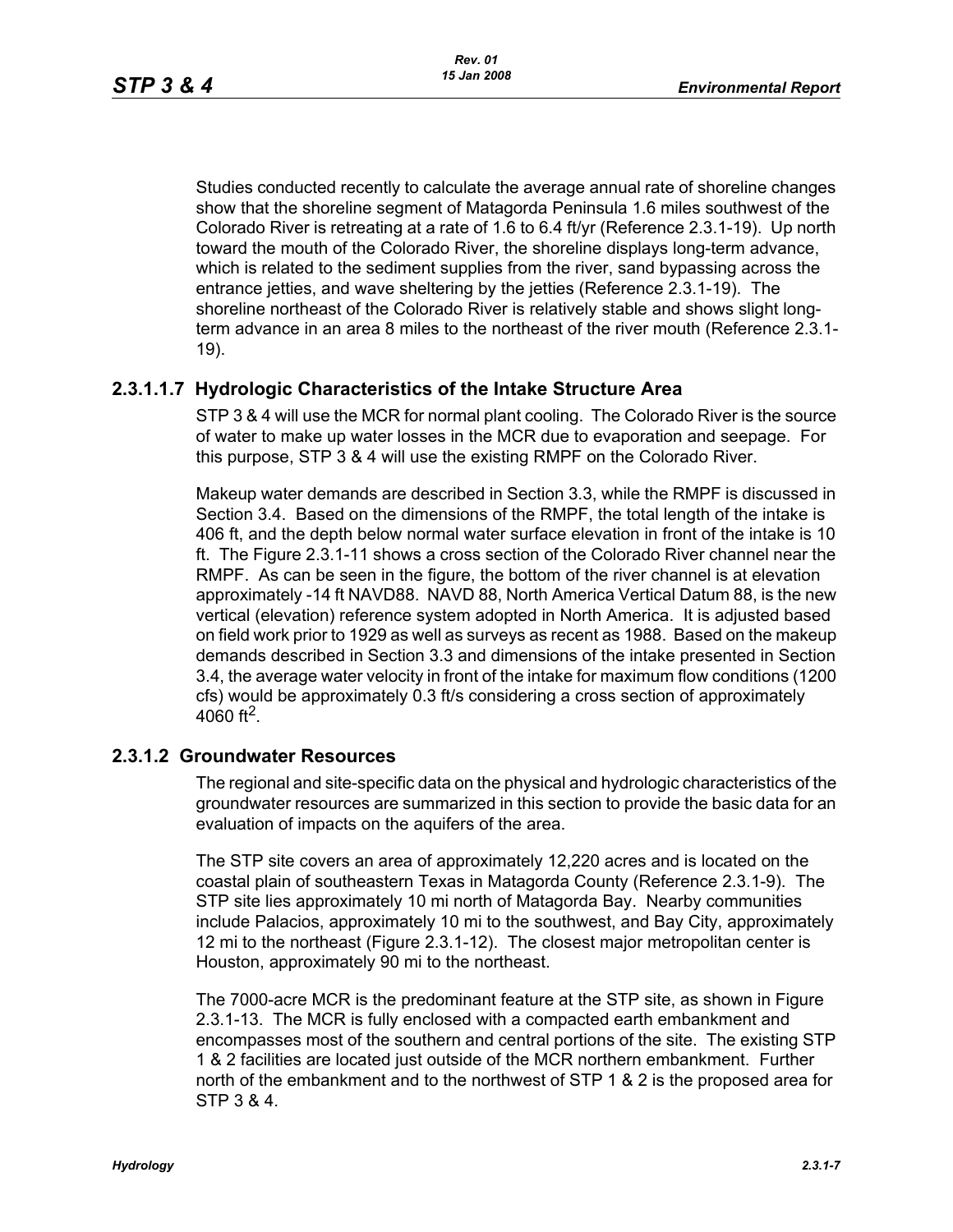The STP site, in general, has less than 15 ft of natural relief in the 4.5 mi distance from the northern to southern boundary. The northern section is at an elevation of approximately 30 ft MSL. The southeastern section is at an elevation of approximately 15 ft above MSL. The Colorado River flows along the southeastern site boundary. There are also several unnamed drainages in the site boundaries, one of which feeds Kelly Lake.

# **2.3.1.2.1 Hydrogeologic Setting**

The STP site lies in the Gulf Coastal Plains physiographic province in the Coastal Prairies sub-province, which extends as a broad band parallel to the Texas Gulf Coast, as shown in Figure 2.3.1-14 (Reference 2.3.1-20). The Coastal Prairies sub-province is characterized by relatively flat topography with land elevation ranging from sea level along the coast to 300 ft above sea level along the northern and western boundaries. The geologic materials underlying the Coastal Prairies sub-province consist of deltaic deposits.

The STP site is underlain by a thick wedge of southeasterly dipping, sedimentary deposits of Holocene through Oligocene age. The site overlies what has been referred to as the Coastal Lowlands Aquifer System (Figure 2.3.1-15). This aquifer system contains numerous local aquifers in a thick sequence of mostly unconsolidated Coastal Plain sediments of alternating and interfingering beds of clay, silt, sand, and gravel. The sediments reach thicknesses of thousands of feet and contain groundwater that ranges from fresh to saline. Large amounts of groundwater are withdrawn from the aquifer system for municipal, industrial, and irrigation needs (Reference 2.3.1-21).

The lithology of the aquifer system reflects three depositional environments: continental (alluvial plain), transitional (delta, lagoon, and beach), and marine (continental shelf). The depositional basin thickens towards the Gulf of Mexico, resulting in a wedge-shaped configuration of hydrogeologic units. Numerous oscillations of ancient shorelines resulted in a complex, overlapping mixture of sand, silt, and clay (Reference 2.3.1-21).

As part of the U.S. Geological Survey's (USGS) USGS Regional Aquifer-System Analysis (RASA) program, the Coastal Lowlands Aquifer System was subdivided into five permeable zones and two confining units. The term "Gulf Coast Aquifer" is generally used in Texas to describe the Coastal Lowlands Aquifer System. A comparison of the USGS aquifer system nomenclature to that used in Texas is shown in Figure 2.3.1-16. A cross-sectional representation is shown in Figure 2.3.1-17 (Reference 2.3.1-21).

The Texas nomenclature is used to describe the Gulf Coast Aquifer beneath the site. The hydrogeologic units commonly used to describe the aquifer system (from shallow to deep) are as follows (Figure 2.3.1-16):

- **E** Chicot Aquifer
- Evangeline Aquifer

Π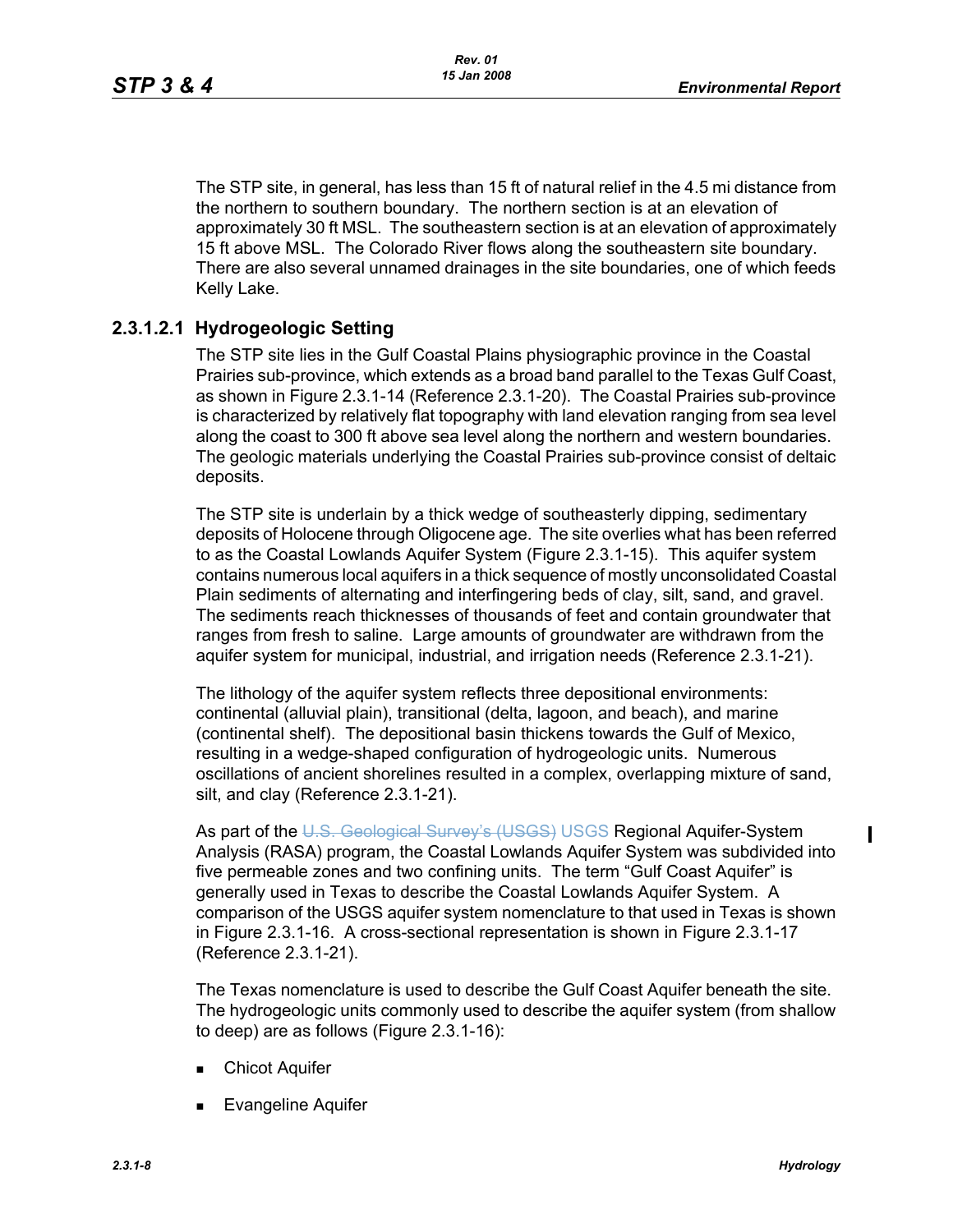- **Burkeville Confining Unit**
- **Jasper Aquifer**
- Catahoula Confining Unit (restricted to where present in the Jasper Aquifer)
- Vicksburg-Jackson Confining Unit

The base of the Gulf Coast Aquifer is identified as either its contact with the top of the Vicksburg-Jackson Confining Unit or the approximate depth where groundwater has a total dissolved solids concentration of more than 10,000 milligrams per liter (mg/l). The aquifer system is recharged by the infiltration of precipitation that falls on aquifer outcrop areas in the northern and western portion of the province. Discharge occurs by evapotranspiration, loss of water to streams and rivers as base flow, upward leakage to shallow aquifers in low lying coastal areas or to the Gulf of Mexico, and pumping.

With the exception of the shallow zones in the vicinity of the outcrops, the water in the Gulf Coast Aquifer is under confined conditions. In the shallow zones, the specific yield for sandy deposits generally ranges between 10 and 30%. For the confined aquifer, the storage coefficient is estimated to range between 1 x  $10^{-4}$  and 1 x  $10^{-3}$ . The productivity of the aquifer system is directly related to the thickness of the sands in the aquifer system that contain freshwater. The aggregated sand thickness ranges from 0 ft at the up dip limit of the aquifer system to as much as 2000 ft in the east. Estimated values of transmissivity are reported to range from 5000 ft<sup>2</sup>/day to nearly 35,000 ft<sup>2</sup>/day (Reference 2.3.1-21).

# **2.3.1.2.2 Regional Hydrogeologic Conceptual Model**

The STP site is located over the Gulf Coast Aquifer System, as shown on Figure 2.3.1- 18 (Reference 2.3.1-22). The boundary of the regional area surrounding the STP site is defined as the extent of Matagorda County. The principal aquifer used in Matagorda County is the Chicot Aquifer, which extends to a depth of greater than 1000 ft in the vicinity of the STP site, as shown on Figure 2.3.1-19. The Chicot Aquifer is the shallowest aquifer in the Gulf Coast Aquifer System, and it is comprised of Holocene alluvium in river valleys and the Pleistocene age Beaumont, Montgomery, and Bentley Formations, and the Willis Sand (Reference 2.3.1-23). Groundwater flow beneath Matagorda County is, in general, southeasterly from the recharge areas north and west of the county, to the Gulf of Mexico. Numerous river systems and creeks flow south and southeasterly through Matagorda County. River channel incisions can act as localized areas of recharge and discharge for the underlying aquifer system resulting in localized hydraulic sources and sinks.

The Chicot Aquifer geologic units used for groundwater supply in Matagorda County are the Beaumont Formation and the more localized Holocene alluvium that is associated with the Colorado River floodplain. The following sections describe the pertinent details of these units.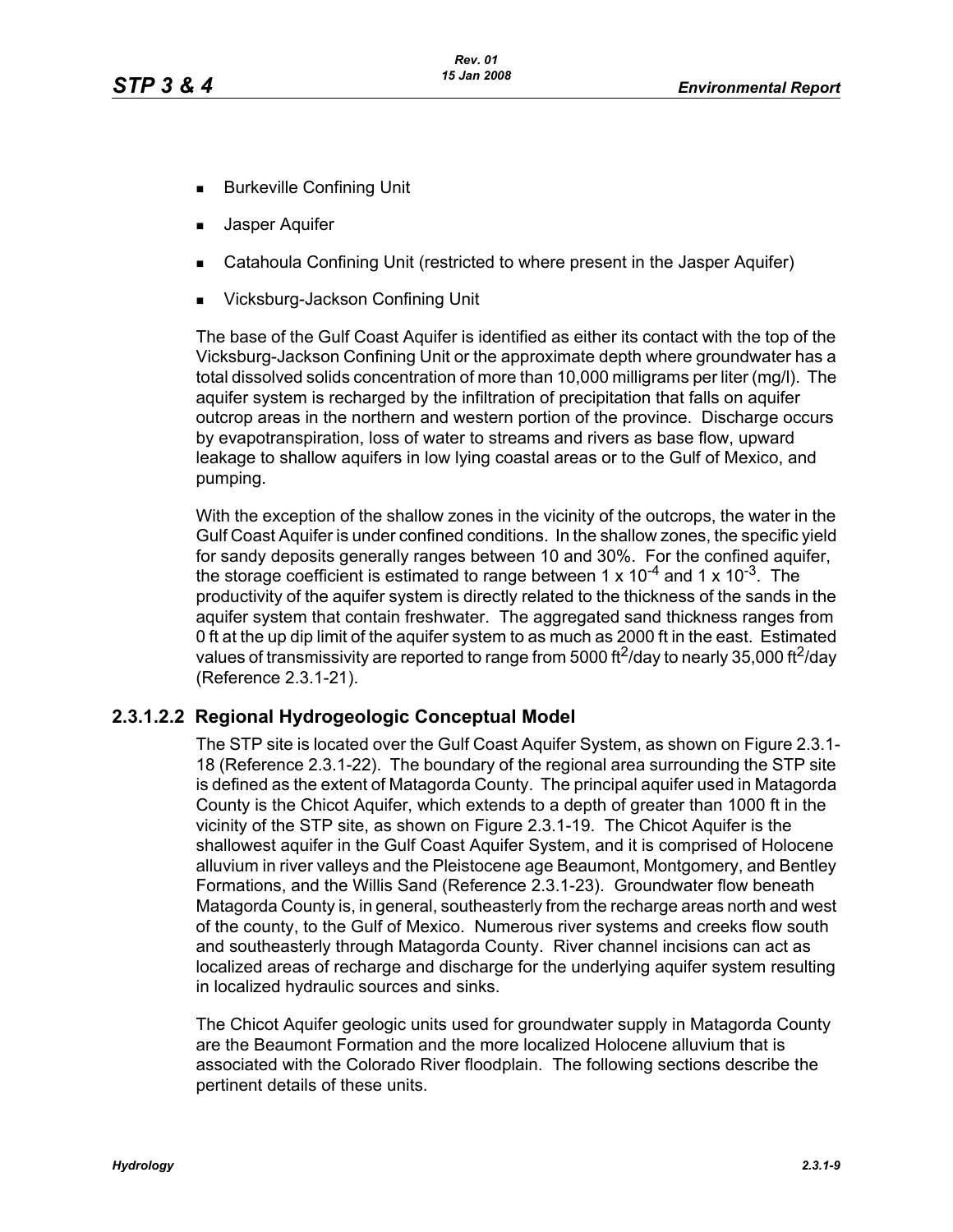# **2.3.1.2.2.1 Beaumont Formation**

The Beaumont Formation consists of fine-grained mixtures of sand, silt, and clay deposited in alluvial and deltaic environments. In the upper portion of the Beaumont Formation, sands occur as sinuous bodies, representing laterally discontinuous channel deposits, while the clays and silts tend to be more laterally continuous, representing their deposition as natural levees and flood deposits. The deeper portion of the unit, or the Deep Aquifer, is greater than 250 ft below ground surface in the vicinity of the STP site and has thicker and more continuous sands. This portion of the Beaumont Formation is the primary groundwater production zone for most of Matagorda County. Well yields in this interval are typically between 500 and 1500 gallons per minute (gpm), with yields of up to 3500 gpm reported (Reference 2.3.1-24). Groundwater occurs in this zone under confined conditions.

# **2.3.1.2.2.2 Holocene Alluvium**

Holocene alluvium of the Colorado River floodplain occurs in a relatively narrow band that parallels the river. The alluvial deposits are typically coarser-grained than the materials found in the Beaumont Formation. The alluvium consists of silt, clay, fine- to coarse-grained sand, and gravel along with wood debris and logs (Reference 2.3.1- 24). Because the alluvial materials are deposited in a channel incised into the Beaumont Formation, it is likely that the alluvium is in contact with shallow aquifer units in the Beaumont Formation.

The thickness of the alluvium influences the amount of groundwater that can be withdrawn for use. In the vicinity of the STP site, the alluvium is considered too thin to be a significant source of groundwater.

# **2.3.1.2.3 Local and Site Specific Hydrogeologic Conceptual Model**

The Beaumont Formation in the Chicot Aquifer (and to the lesser extent, the Holocene alluvium associated with the Colorado River floodplain) is the principal water-bearing unit used for groundwater supply in the vicinity of STP. The following sections describe the local and site specific characteristics of these water-bearing units, including groundwater sources and sinks. Discussions include groundwater flow directions and hydraulic gradients, temporal groundwater trends, aquifer properties, and hydrogeochemical characteristics.

# **2.3.1.2.3.1 Local Hydrogeologic Conditions**

The local hydrogeologic system is identified as the STP site area and includes areas of groundwater-surface water interactions within a few miles of the site. In this area, the Chicot Aquifer is divided into two aquifer units, the Shallow Aquifer and the Deep Aquifer. The base of the Shallow Aquifer is approximately 90 to 150 ft below ground surface. The Shallow Aquifer has limited production capability, and it is used for livestock watering and occasional domestic use. Potentiometric heads are generally within 15 ft of ground surface. The Deep Aquifer is the primary groundwater production zone and lies below depths of 250 to 300 ft. A zone of predominately clay materials, usually greater than 150 ft thick, separates the Shallow and Deep Aquifers (Reference 2.3.1-9).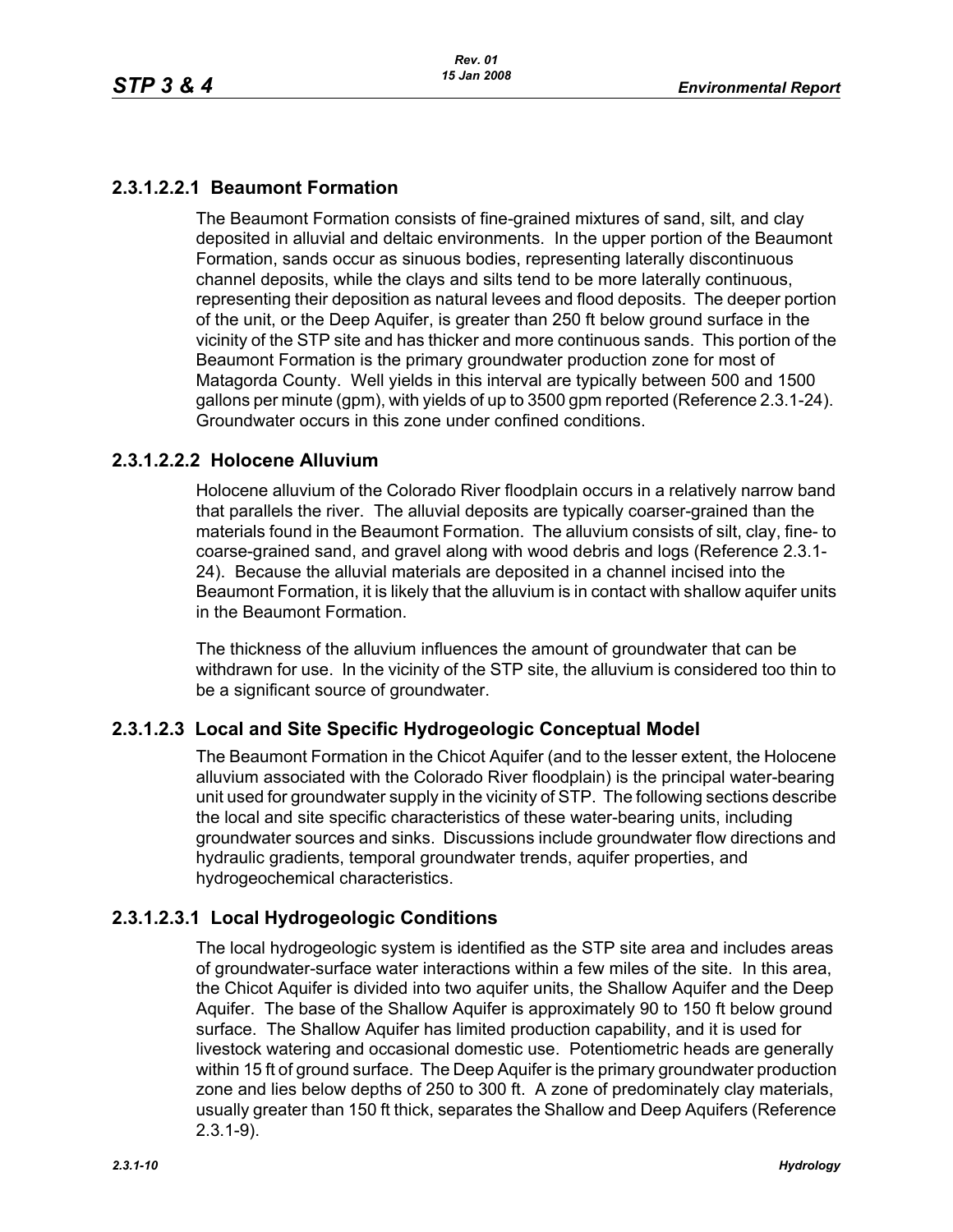Recharge to the Shallow Aquifer is considered to be within a few miles north of the STP site. Discharge is to the Colorado River alluvial material east of the site. Recharge to the Deep Aquifer is further north in Wharton County, where the aquifer outcrops. Discharge from the Deep Aquifer is to Matagorda Bay and the Colorado River estuary, approximately 5 mi southeast of the STP site. Shallow Aquifer groundwater quality is generally inferior to that of the Deep Aquifer.

The Shallow Aquifer has been subdivided into Upper and Lower zones. Both zones respond to pumping as confined or semi-confined aquifers with somewhat different potentiometric heads. The Upper Shallow Aquifer is comprised of interbedded sand layers to depths of approximately 50 ft below ground surface. The Lower Shallow Aquifer consists of interbedded sand layers between depths of approximately 50 to 150 ft below ground surface.

Aquifer pumping tests performed in the Shallow Aquifer at the site in support of STP 1 & 2 indicate well yields from 10 to 300 gpm. These tests also indicate a variable degree of hydraulic connection between the Upper Shallow Aquifer and Lower Shallow Aquifer (Reference

# 2.3.1-9).

### **2.3.1.2.3.2 Site Specific Hydrogeologic Conditions**

The STP 3 & 4 geotechnical and hydrogeological investigation provided information to depths of 600 ft below ground surface. Subsurface information was collected from more than 150 geotechnical borings and cone penetrometer tests (CPTs). A detailed description of the geotechnical subsurface investigation, including the locations of these borings and CPTs is provided in COLA Part 2.

Twenty-eight (28) groundwater observation wells were installed in the vicinity of STP 3 & 4 and completed in the Upper and Lower Shallow Aquifer. The wells were located to supplement the existing STP site piezometer network in order to provide (a) an adequate distribution for determining groundwater flow directions and (b) hydraulic gradients in the vicinity of STP 3 & 4. Well pairs were installed at selected locations to determine vertical hydraulic gradients. Field hydraulic conductivity tests (slug tests) were conducted in each observation well. Monthly water level measurements from these groundwater observation wells began in December 2006 and will be continued through December 2007. Figure 2.3.1-20 shows the locations of observations wells and piezometers at the STP site.

The subsurface data collected in late 2006 and early 2007 as part of the STP 3 & 4 subsurface investigation confirmed the aquifer conditions described for STP 1 & 2. The top of the upper sand layer in the Upper Shallow Aquifer is encountered at approximately depth of about 15 to 30 ft below ground surface. The groundwater potentiometric level is approximately 5 to 10 ft below ground surface. The unit is comprised of sand and silty sand, approximately 15 to 20 ft thick.

Multiple sandy units separated by silts and clays define the Lower Shallow Aquifer. The groundwater potentiometric level for these sands intervals is approximately 10 to 15 ft below ground surface in the vicinity of STP 3 & 4.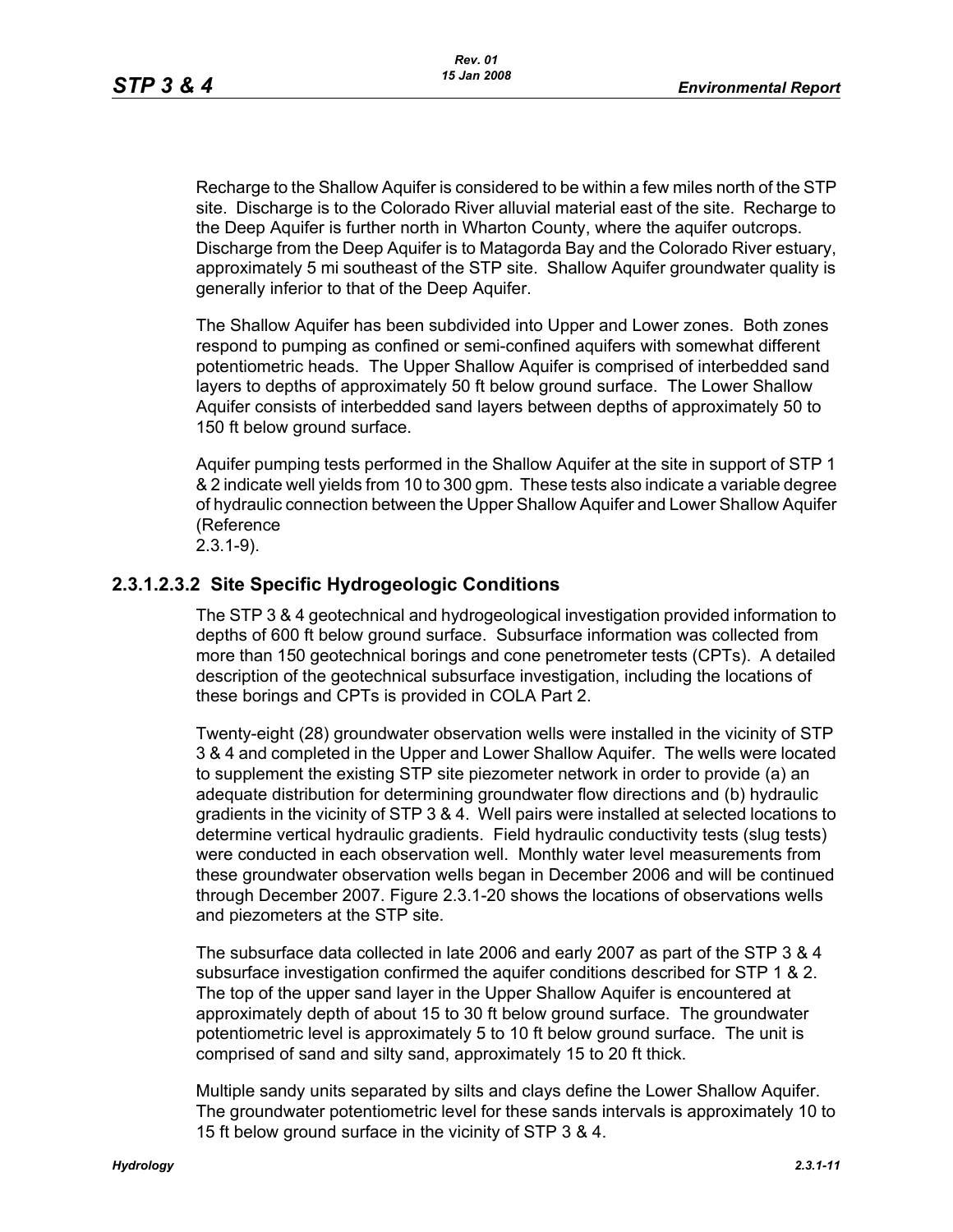# **2.3.1.2.3.3 Groundwater Sources and Sinks**

The natural regional flow pattern in the Beaumont Formation (Chicot Aquifer) is from recharge areas, where the sand layers outcrop at the surface, to discharge areas, which are either at the Gulf of Mexico or to the Colorado River Valley alluvium. The outcrop areas for the Beaumont Formation sands are in northern Matagorda County (Shallow Aquifer) and Wharton County (Deep Aquifer), to the north of Matagorda County. In the outcrop areas, precipitation falling on the ground surface can infiltrate directly into the sands and recharge the aquifer. Groundwater flow, in general, is towards the Gulf of Mexico. Superimposed on this generalized flow pattern is the influence of heavy pumping in the aquifer. Concentrated pumping areas can either alter or reverse the regional flow patterns.

The Holocene alluvium receives recharge from infiltration of precipitation and groundwater flow from the Shallow Aquifer in the Beaumont Formation. In the site area, flow paths in the alluvium are short due to the limited surface area. Discharge from the Holocene alluvium contributes to the base flow of the Colorado River. During certain times of the year the only sources of water to the Colorado River below Bay City are irrigation tail water releases and base flow created by seepage from the Holocene alluvium. Because there are no flow-gauging stations downstream of Bay City, the amount of base flow contributed by seepage is not known (Reference 2.3.1-24).

The 7000-acre MCR is unlined and may act as a local recharge source to the Shallow Aquifer at the site. The normal maximum operating level elevation is 49 ft above MSL, imposing a hydraulic head of up to 20 ft above ground surface. The capacity of the MCR at this elevation is approximately 202,600 acre-ft. The MCR embankment dike and associated features are designed to lower the hydraulic gradient across the embankment to the extent that the potentiometric levels of the soil layers in the site area stay below the ground surface. This is accomplished through the use of low permeability clay (compacted fill), relief wells, and sand drainage blankets. Discharge to the environment from the MCR occurs from seepage through the reservoir floor to the groundwater. Groundwater flow from the MCR is intercepted in part by the relief well system around the perimeter of the MCR, which is collected in toe and drainage ditches around the periphery of the MCR embankment and then discharged to surface water features at various locations. Seepage discharge from the MCR is composed of two parts: (a) seepage that is collected and discharged through approximately 770 relief wells that have been installed in the embankment around the reservoir to relieve excess hydrostatic pressure and (b) seepage through the Upper Shallow Aquifer that bypasses the relief wells and continues down gradient. During the design stage, total seepage of the MCR was estimated to be 3530 gpm, or approximately 5700 acre-ft/yr. Of this value, approximately 68%, or 3850 acre-ft/yr, would be discharged through the relief wells (Reference 2.3.1-9). STPNOC periodically monitors the potentiometric head and flow rates at the MCR relief wells to assist in controlling the potentiometric head and seepage within the dike structure.

Groundwater from five production wells is currently used to support STP 1 & 2 plant operations. Water use from these wells includes: makeup water for the ECP, makeup of demineralized water, the potable and sanitary water system, and the plant fire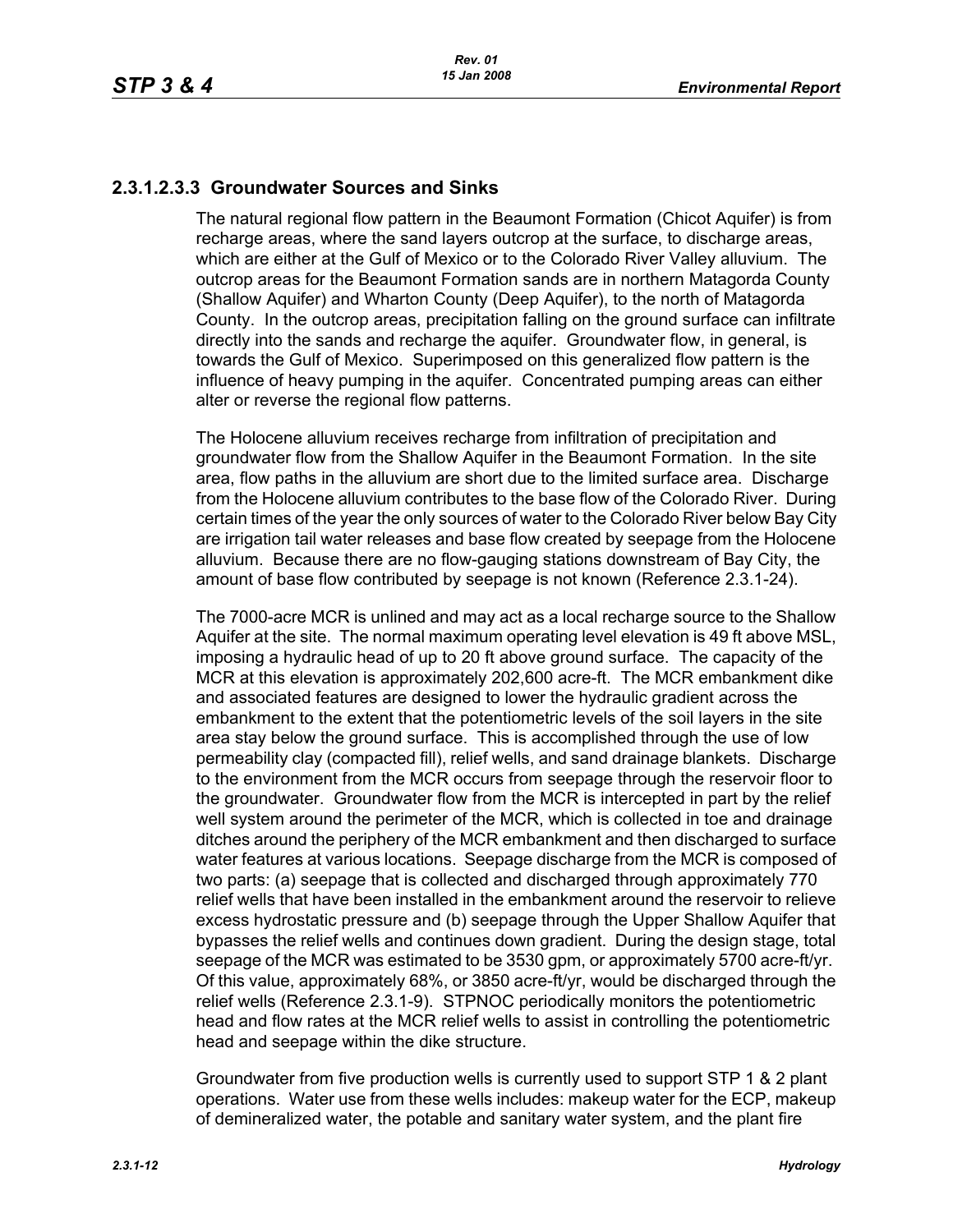$\blacksquare$ 

protection system (Reference 2.3.1-25). The groundwater is pumped from the Deep Aquifer. Groundwater is projected to be the main source of makeup water for the STP 3 & 4 Ultimate Heat Sink UHS, condensate makeup, radwaste and fire protection systems and the source of potable water for STP 3 & 4. The water level within the MCR will remain within the original design levels and therefore, large changes with the MCR seepage rate are not expected. Regional groundwater use trends and future plant groundwater demand projections are discussed in Subsection 2.3.1.2.4.

### **2.3.1.2.3.4 Groundwater Flow Directions and Subsurface Pathways**

A regional potentiometric surface map for the Deep Aquifer in Matagorda County in 1967 is presented on Figure 2.3.1-21 (Reference 2.3.1-24). Figure 2.3.1-22 presents a potentiometric surface map for the Gulf Coast Aquifer from data collected between 2001 and 2005 (Reference 2.3.1-26). Comparison of the figures suggests that the regional flow direction of northwest to southeast is represented on both figures with localized flow disturbances caused by pumping. Comparison of the figures also suggests that groundwater elevations have increased in some parts of Matagorda County. In 1967, groundwater elevations above mean sea level were primarily located in the northern portion of the county. In the 2001-2005 potentiometric surface map, groundwater elevations in both the northern and central portions of the county were above mean sea level. The hydraulic gradient in the STP site area is 0.0006 ft/ft for the 1967 potentiometric surface map and 0.0002 ft/ft for the 2001 to 2005 map. Regional potentiometric surface maps are not available for the Shallow Aquifer, due primarily to limited regional use of this aquifer.

The STP piezometer network, site groundwater level measurements from November 1, 2005 and May 1, 2006 were used to develop potentiometric surface maps for the Upper and Lower Shallow Aquifer Figure 2.3.1-23 and the Deep Aquifer Figure 2.3.1- 24. The Upper Shallow Aquifer groundwater flow direction in the vicinity of STP 3 & 4 is generally toward the southeast. There is also an apparent southerly flow direction along the west side of the MCR. This southerly flow direction may be a result of seepage from the MCR or the operation of the relief wells adjacent to the MCR dike. The groundwater flow direction in the vicinity of STP 3 & 4 in the Lower Shallow Aquifer is generally easterly. The Lower Shallow Aquifer flow direction turns southeasterly near the eastern edge of the STP site. Both the Upper and Lower Shallow Aquifer flow directions are consistent with flow toward the Holocene alluvium in the Colorado River floodplain. The groundwater flow directions and gradients are based on the water levels recorded in the observation wells and do not represent localized gradients between the eastern wells and the river. Localized conditions in the vicinity of the Colorado River could vary based on the flow and elevation of the river stage.

The potentiometric maps for the Deep Aquifer show the influence of onsite groundwater production, with most of the onsite groundwater flows toward the production wells. The onsite Deep Aquifer potentiometric surface suggests a reversal of the regional flow direction in the southern portion of the map, where flow is north towards the site pumping wells, rather than toward the southeast.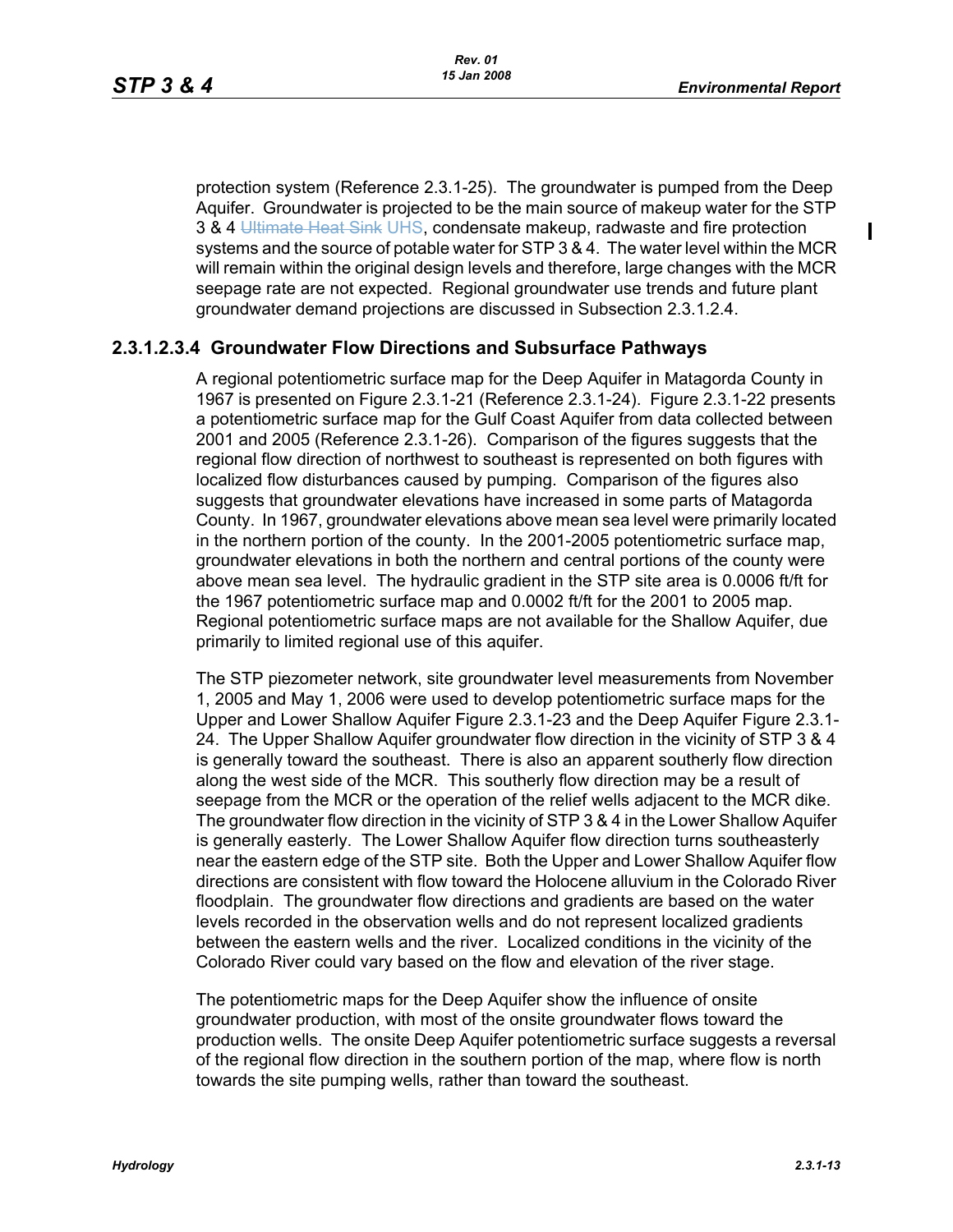The potentiometric surface maps were used to estimate hydraulic gradients at the site. A flow line originating in the area of STP 3 & 4 was drawn on each map. The hydraulic gradient along these flow lines is estimated by dividing the head change along the flow line by the length of the flow line. The Upper Shallow Aquifer potentiometric surfaces indicate a hydraulic gradient of approximately 0.001 ft/ft. The Lower Shallow Aquifer potentiometric surface maps indicate a hydraulic gradient of approximately 0.0004 ft/ft. The Deep Aquifer has a hydraulic gradient between 0.0008 and 0.002 ft/ft. The hydraulic gradient in the Deep Aquifer adjacent to STP 3 & 4 appears to be influenced primarily by changes in pumping at Production Well 6 (Figures 2.3.1-20 and -24).

Monthly groundwater level measurements have been collected from the newly installed Shallow Aquifer observation wells for the STP 3 & 4 subsurface investigation. The measurements are presented in Table 2.3.1-11. Well construction information is provided in Table 2.3.1-12. The measurements were used to prepare the potentiometric surface maps shown on Figure 2.3.1-25 for February and April of 2007. These maps indicate flow directions toward the southeast and southwest. This flow divide may be created by radial seepage from the MCR. The Upper Shallow Aquifer potentiometric surface map also shows seepage influence from the MCR and the duck pond/marsh located to the north of Observation Well pair OW-929U/L. The potentiometric surface maps indicate hydraulic gradients of approximately 0.001 ft/ft to 0.002 ft/ft for the southeast flow component and 0.0007 ft/ft to 0.0008 ft/ft for the southwest flow component in the Upper Shallow Aquifer. The Lower Shallow Aquifer hydraulic gradient is approximately 0.0004 ft/ft.

As part of the subsurface investigation program, well pairs screened in the Upper and Lower zones of the Shallow Aquifer were installed. These well pairs were used to estimate the vertical hydraulic gradient in the Shallow Aquifer. The vertical flow path length is assumed to be from the midpoint elevation of the Upper zone observation well screen to the midpoint elevation of the Lower zone observation well screen. Figure 2.3.1-26 shows a generalized hydrogeologic section through the STP 3 & 4 area. This figure shows the relationship between the Upper and Lower Shallow Aquifer zones and the interconnection of sand layers in the Lower Shallow Aquifer zone. The head difference over the vertical flow path is the difference in water level elevations between the two paired wells. The hydraulic gradient is estimated by dividing the head difference by the length of the flow path. Table 2.3.1-13 presents the estimated vertical hydraulic gradients. All well pairs indicate a downward flow potential between the Upper and Lower zones in the Shallow Aquifer. The estimated vertical hydraulic gradients range from 0.06 to 0.29 ft/ft in a downward direction.

# **2.3.1.2.3.5 Temporal Groundwater Trends and Variations**

The Texas Water Development Board (TWDB) has been collecting groundwater level data in Matagorda County since the 1940s (Reference 2.3.1-27). Two observation wells near the STP site were selected to prepare the regional hydrographs shown on Figure 2.3.1-27. These wells monitor two different intervals in the Deep Aquifer. Well 8015402 monitors the heavy pumping interval approximately 300 ft below ground surface. This well indicates that between 1957 and the early 1990s a significant drop in groundwater level occurred. Since the early 1990s, the groundwater level has been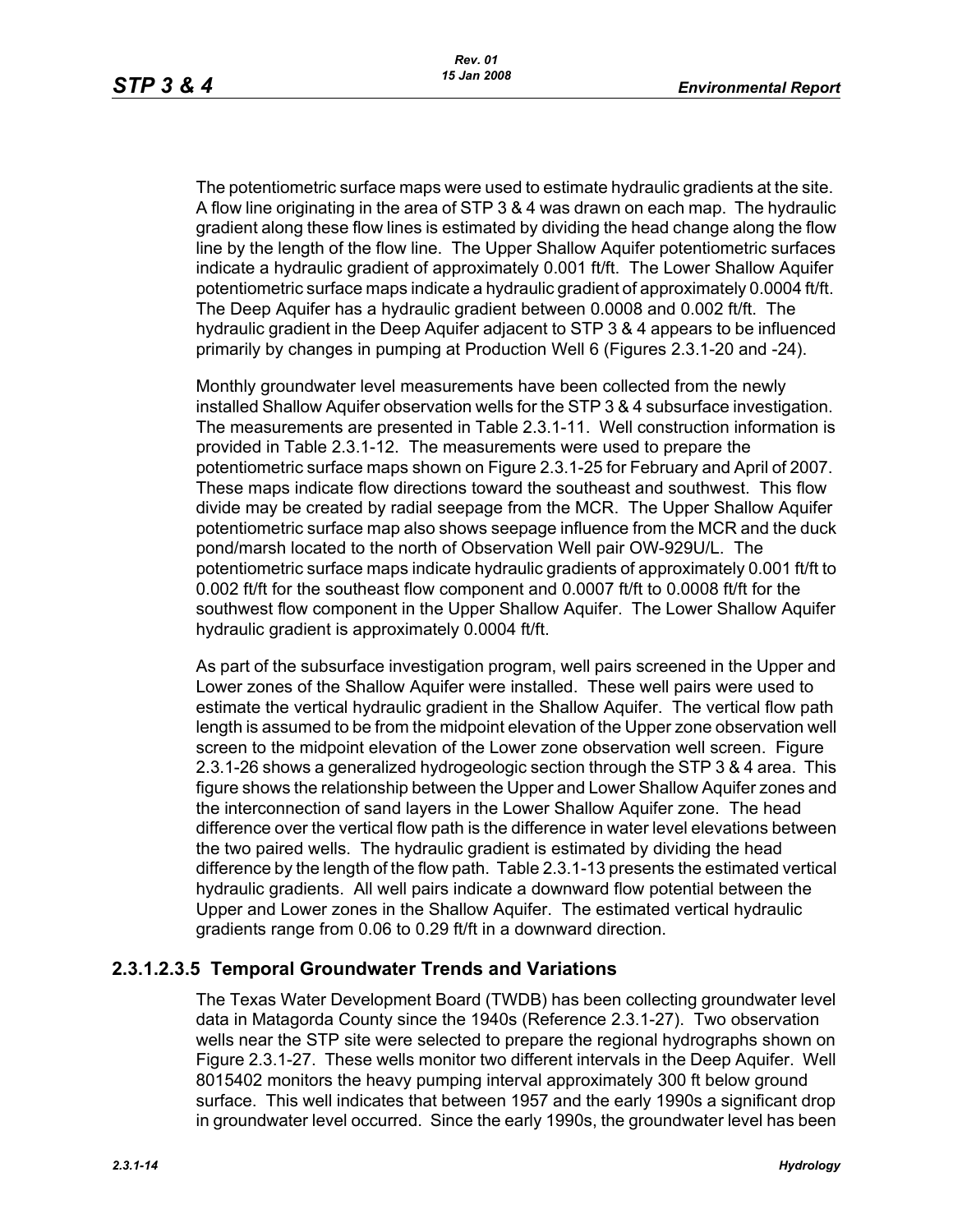recovering and has nearly returned to the 1957 level. The second well, Well 8015301, monitors the deeper zone of the Deep Aquifer, corresponding to the production zone in the STP onsite wells. This well shows generally stable water levels over the period of record. Due to the limited groundwater development potential in the Shallow Aquifer, regional temporal measurements of water levels have not been collected.

Groundwater levels are monitored in the historical site observation wells (piezometers) as part of STP 1 & 2 operations. Selected observation wells in proximity to STP 3 & 4 were used to prepare hydrographs of the Shallow and Deep Aquifers, as shown in Figure 2.3.1-28. The monitoring data set selected extends from March 1995 through May 2006. Upper Shallow Aquifer Wells 603B and 601 are located to the west and east, respectively, of STP 3 & 4, and well 602A, which is located immediately north of STP 3. Well 603B shows some seasonal variability, on the order of 1 to 2 ft, while Well 601 shows little seasonal variability. Well 602A shows some seasonal variability, with a peak groundwater elevation over the period of record of 25.8 ft MSL and with a long term variability of approximately 4 ft. Lower Shallow Aquifer wells 603A and 601A are located to the west and east, respectively, of STP 3 & 4. These wells show some seasonal variability, with an overall decreasing trend in groundwater elevation. The elevation difference between the two wells suggests that they may be screened in different sand units in the Lower zone.

Deep Aquifer wells 613 and 605 are located to the southwest and north, respectively, of STP 3 & 4. These wells show a notable increase in water level elevation between 1996 and 1998. Water levels in Well 613 show a slight declining trend between 2004 and 2006. Well 613 is located in the influence of STP Production Well 6.

Shallow Aquifer observation wells installed as part of the STP 3 & 4 subsurface investigation program have been used for monthly water level measurements since December of 2006. Three well series designations represent the following location areas:

- OW-300 series wells are located in the proposed STP 3 facility area
- OW-400 series wells are located in the proposed STP 4 facility area
- OW-900 series wells include all of the wells located outside of the power block areas

An "L" suffix on the well number indicates a Lower Shallow Aquifer well and a "U" suffix indicates an Upper Shallow Aquifer well.

Figure 2.3.1-29 presents the hydrographs for these wells (December 2006 through June 2007). These hydrographs suggest short-term temporal variations in the Upper Shallow Aquifer on the order of 1 to 2 ft. The Upper Shallow Aquifer wells show consistently higher groundwater elevations than the adjacent Lower Shallow Aquifer wells. In the power block areas, groundwater is approximately 5 ft below ground surface.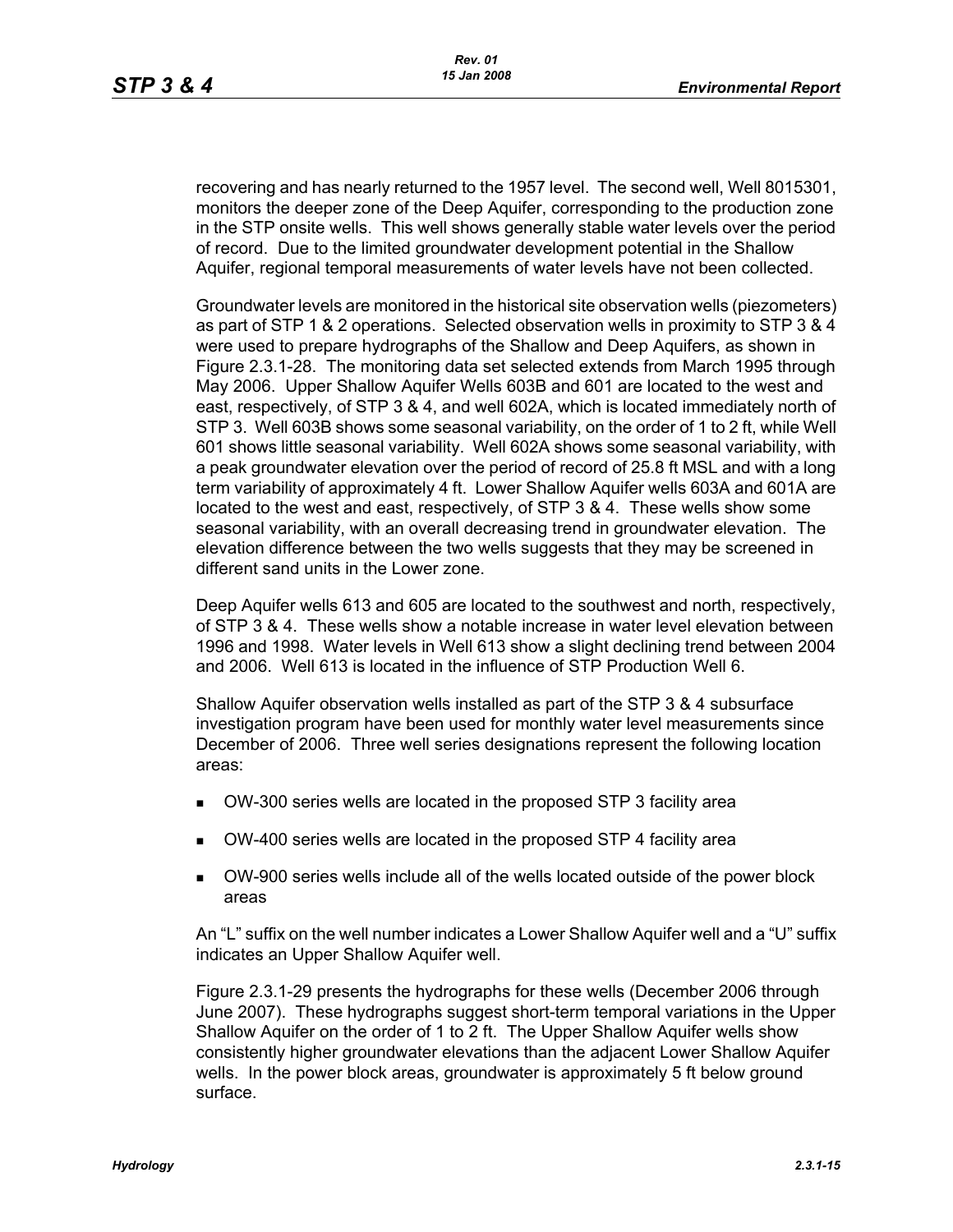# **2.3.1.2.3.6 Hydrogeologic Properties**

The hydraulic properties of the aquifer materials at the STP site were evaluated using both field methods and laboratory analysis. Field parameters include transmissivity and storage coefficient measurements from historical aquifer pumping tests and hydraulic conductivity values determined from both historical aquifer pumping tests and the slug tests performed in December 2006 as part of the STP 3 & 4 subsurface investigation.

The geotechnical parameters derived from laboratory testing include bulk density (or dry unit weight), porosity, effective porosity, and permeability from grain size. Regional and site-specific hydrogeochemical data is also presented.

### **Vadose Zone**

Between 1951 and 1980, the average annual precipitation in the general area of STP was approximately 42 inches, and the corresponding average annual runoff was estimated as about 12 inches (Reference 2.3.1-21). The difference of approximately 30 inches is either evaporated, consumed by plants, or percolates into the vadose zone to recharge the shallow aquifers. Much of the water is returned to the atmosphere by evapotranspiration (Reference 2.3.1-21).

The vadose zone is considered to be relatively thin and limited at the site. The first saturated sand zone is encountered at a depth of approximately 20 ft below ground surface, and is classified as part of the Upper Shallow Aquifer. The aquifer zone exhibits semi-confined to confined conditions. The potentiometric head is under pressure, rising to within 5 ft to 10 ft of ground surface as measured in the onsite observation wells. The soils overlying the sand are generally described as clay.

From the geotechnical data listed in COLA Part 2, measured natural moisture contents from samples collected to a depth of 20 ft ranged from approximately 5% to 29%. The majority of the values ranged between 15% and 25%. Dry unit weights for the materials sampled ranged from approximately 92 pounds per cubic foot (pcf) to 115 pcf. Wet densities when measured, ranged from approximately 97 pcf to 133 pcf.

### **Aquifer Properties**

Regional aquifer properties have been collected by the TWDB (Reference 2.3.1-24). Data for the area in proximity to the STP site is presented on Table 2.3.1-14. Deep Aquifer transmissivity ranges from 10,500 to 195,300 gpd/ft (with one outlying value of 399,000 gpd/ft) and storage coefficient ranges from  $4.6 \times 10^{-5}$  to 1.4 x 10<sup>-3</sup>. Although several of the wells on the table have screened intervals that encompass the depth interval associated with the Shallow Aquifer at the STP site, the screened intervals also extend into the Deep Aquifer, thus the test results cannot be applied to the Shallow Aquifer. Historical aquifer pumping tests have been performed on the STP site at three of the Deep Aquifer production wells and four test wells in the Shallow Aquifer in support of STP 1 & 2. The results of these tests are summarized on Table 2.3.1-15. Transmissivity ranges from 1100 to 50,000 gpd/ft and the storage coefficient ranges from 2.2 x  $10^{-4}$  to 1.7 x  $10^{-3}$ .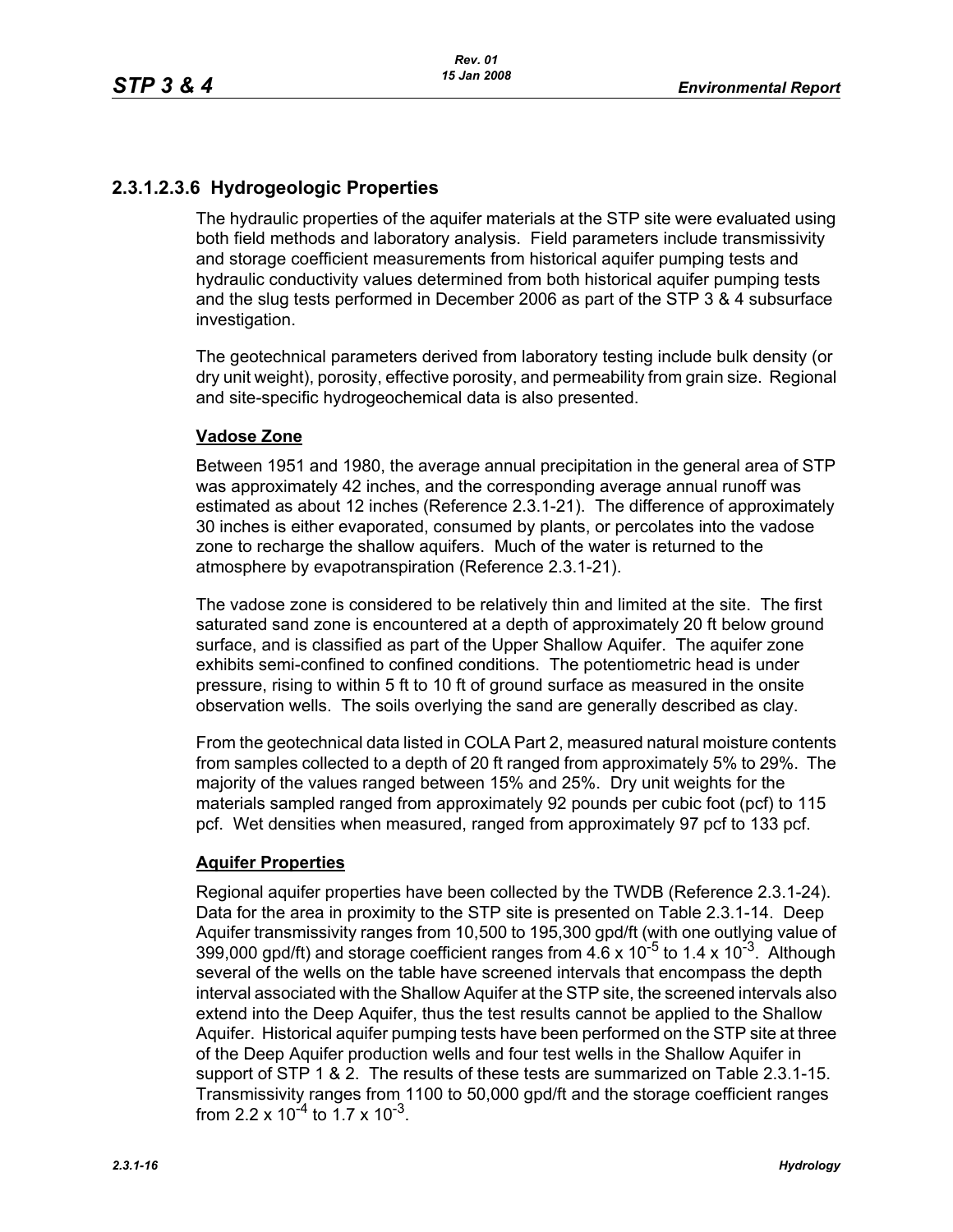Figure 2.3.1-30 presents a graphical comparison of regional and site-specific measurements using box and whisker plots. The box and whisker plot, also known as a boxplot, is a graphical representation of the data based on dividing the data set into quartiles. The data range of the solid portion of the box encompasses 50% of the data and the data range of each "whisker" contains 25% of the data. The ends of the "whiskers" represent the minimum and maximum values in the data set. Examination of the transmissivity plot indicates that the regional and STP Deep Aquifer values fall in the same data range, while the STP Shallow Aquifer data range falls below the regional range. This is caused by two Upper Shallow Aquifer tests that have transmissivity values of 1100 and 12,500 gpd/ft. The plot for storage coefficient indicates that the regional, STP Deep Aquifer, and STP Shallow Aquifer fall in the same data range. The Shallow Aquifer values fall in the upper portion of the regional range of data. This may be a result of aquitard leakage influencing the Shallow Aquifer tests.

Hydraulic conductivity can be determined from aquifer pumping tests by dividing the transmissivity by the saturated thickness. There is uncertainty associated with this method because assumptions are made regarding the amount of permeable material present in the screened interval of the test well. The pumping wells have screened intervals ranging from 16 ft to 819 ft in length, and the saturated thickness is apportioned across this screened interval (possibly underestimating the hydraulic conductivity for the more permeable sands units in the well screen intervals). Hydraulic conductivity values from the aquifer pumping tests are included in Tables 2.3.1-14 and 2.3.1-15.

Hydraulic conductivity can also be determined by the slug test method. This method measures the water level response in the test well to an instantaneous change in water level in the well. A disadvantage of this method is that it measures hydraulic conductivity only in the immediate vicinity of the test well. However, because the slug test requires minimal equipment and can be performed rapidly, slug tests can be performed in many wells, allowing a determination of spatial variability in hydraulic conductivity. Table 2.3.1-16 presents a summary of slug tests performed in observation wells installed as part of the STP 3 & 4 subsurface investigation. The test results indicate a range of hydraulic conductivity from 9 to 561 gpd/ft<sup>2</sup>. The slug test results for the Upper and Lower zones of the Shallow Aquifer were contoured, as shown on Figure 2.3.1-31, to delineate spatial trends. The Upper Shallow Aquifer contour map indicates areas of higher hydraulic conductivity in the vicinity of STP 3. The surrounding measurements suggest these areas are localized. The Lower Shallow Aquifer map indicates an area of higher hydraulic conductivity between STP 3 & 4 that extends to the south of the units. This area corresponds to the area of higher groundwater elevation identified on the February 22, 2007 potentiometric surface map for the Lower Shallow Aquifer, as previously shown on Figure 2.3.1-25.

Box and whisker plots comparing hydraulic conductivity from regional aquifer pumping tests, STP site aquifer pumping tests, STP site slug tests, and grain size data are shown on Figure 2.3.1-32. The grain size derived hydraulic conductivity is discussed in the next section. The plots indicate that the slug tests have the greatest range of hydraulic conductivity; however, the geometric means for the aquifer pumping test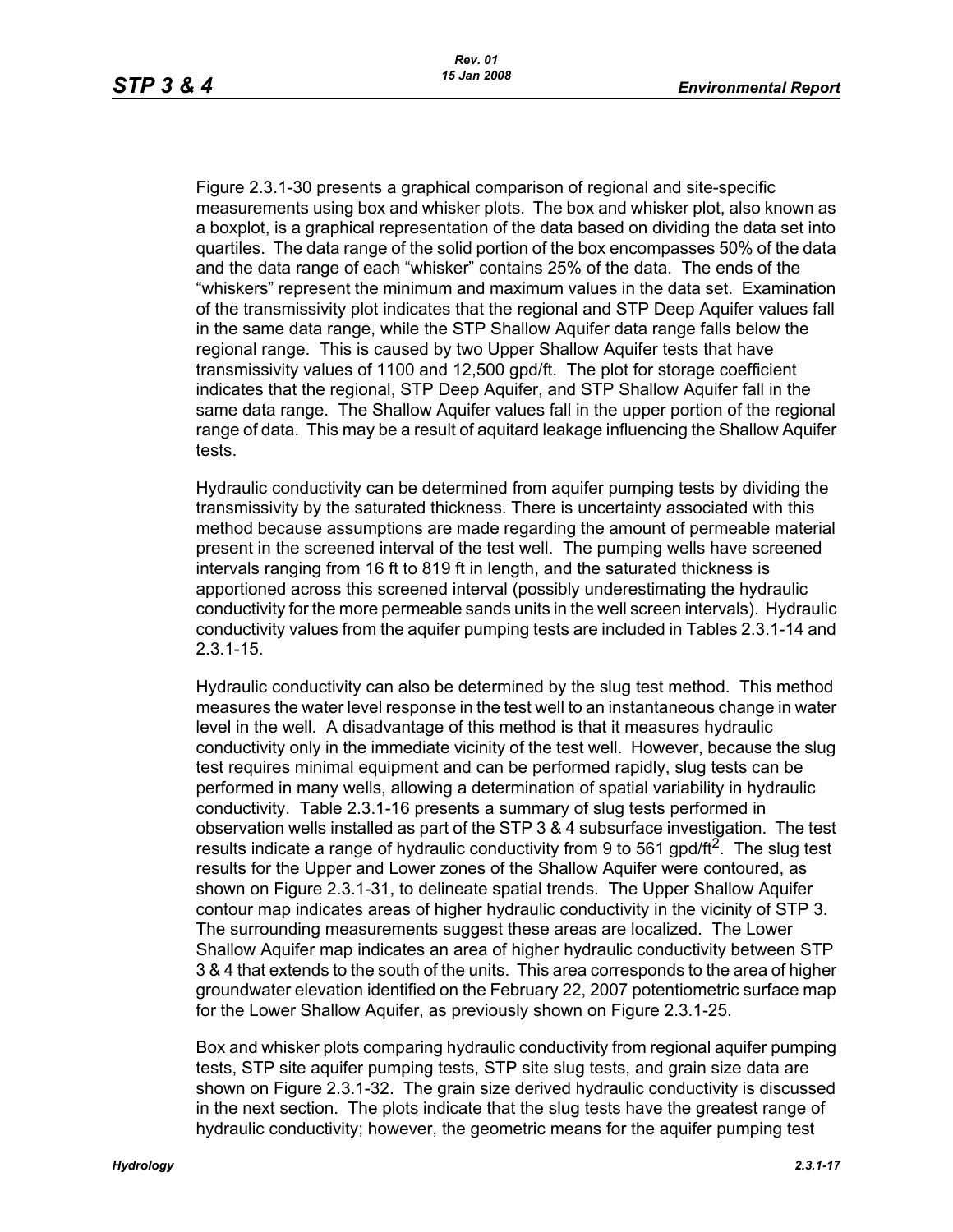derived hydraulic conductivity values and the slug test results are not significantly different (337 gpd/ft<sup>2</sup> versus 205 gpd/ft<sup>2</sup>).

### **Geotechnical Properties**

The geotechnical investigation component of the STP 3 & 4 subsurface investigation program included the collection of soil samples for laboratory determination of soil properties. These tests are discussed in FSAR Section 2.5S. A summary of the test results are presented in Table 2.3.1-17. The results have been arranged to reflect the properties of the various hydrogeologic units present at the site. Basic soil properties were used to estimate the hydrogeologic properties of the materials such as porosity, effective porosity, and permeability. Bulk density values were measured by the laboratory, thus no further processing of the data was necessary.

Porosity is determined from a conversion of the void ratio to porosity. The effective porosity (or specific yield) is some fraction of porosity. In general terms, the effective porosity of sands or gravels approximates porosity, while the effective porosity of silts and clays is much less than their porosity. Figure 2.3.1-33 (from Reference 2.3.1-28) shows the relationship between porosity, specific yield, and specific retention for various median grain sizes and sorting conditions. Interpolating from this graph for median grain sizes in the Shallow Aquifer, and using the curve for average material, suggest that the specific yield is approximately 80% of the porosity of the Shallow Aquifer.

Permeability or hydraulic conductivity of sands can be estimated using the D10 grain size using the Hazen formula (Reference 2.3.1-29). This formula is based on empirical studies for the design of sand filters for drinking water. The formula was developed for use in well-sorted sand, and application to poorer-sorted materials would result in overprediction of permeability. Figure 2.3.1-32 included the grain size derived hydraulic conductivity with aquifer pumping test and slug test derived hydraulic conductivity. Comparison of the boxplots suggests that, although the grain size derived hydraulic conductivity is in the range of regional hydraulic conductivity, it is above the STP aquifer test ranges. Comparison of geometric means indicates the grain size derived hydraulic conductivity is within the range of the STP aquifer test results.

The hydraulic conductivity of the clay materials was measured in the STP 1 & 2 subsurface investigation (Reference 2.3.1-9). Table 2.3.1-18 summarizes the results of these tests. The geometric mean hydraulic conductivity of the clay samples is 0.004  $q$  apd/ft<sup>2</sup> (1.72 x 10<sup>-7</sup> cm/s). The clay samples were collected to a maximum depth of 39 ft below ground surface. The uniform depositional history and effects of consolidation and loading on clay hydraulic conductivity suggest that it would be a conservative assumption to apply these hydraulic conductivity values to deeper clays at the site.

### **Hydrogeochemical Characteristics**

Regional hydrogeochemical data were obtained from Reference 2.3.1-24 and are presented in Table 2.3.1-19. The data set includes 10 wells in the Deep Aquifer and seven wells in the Shallow Aquifer. The analytical data was compared to EPA Primary and Secondary Drinking Water Standards (Reference 2.3.1-30), and exceedances are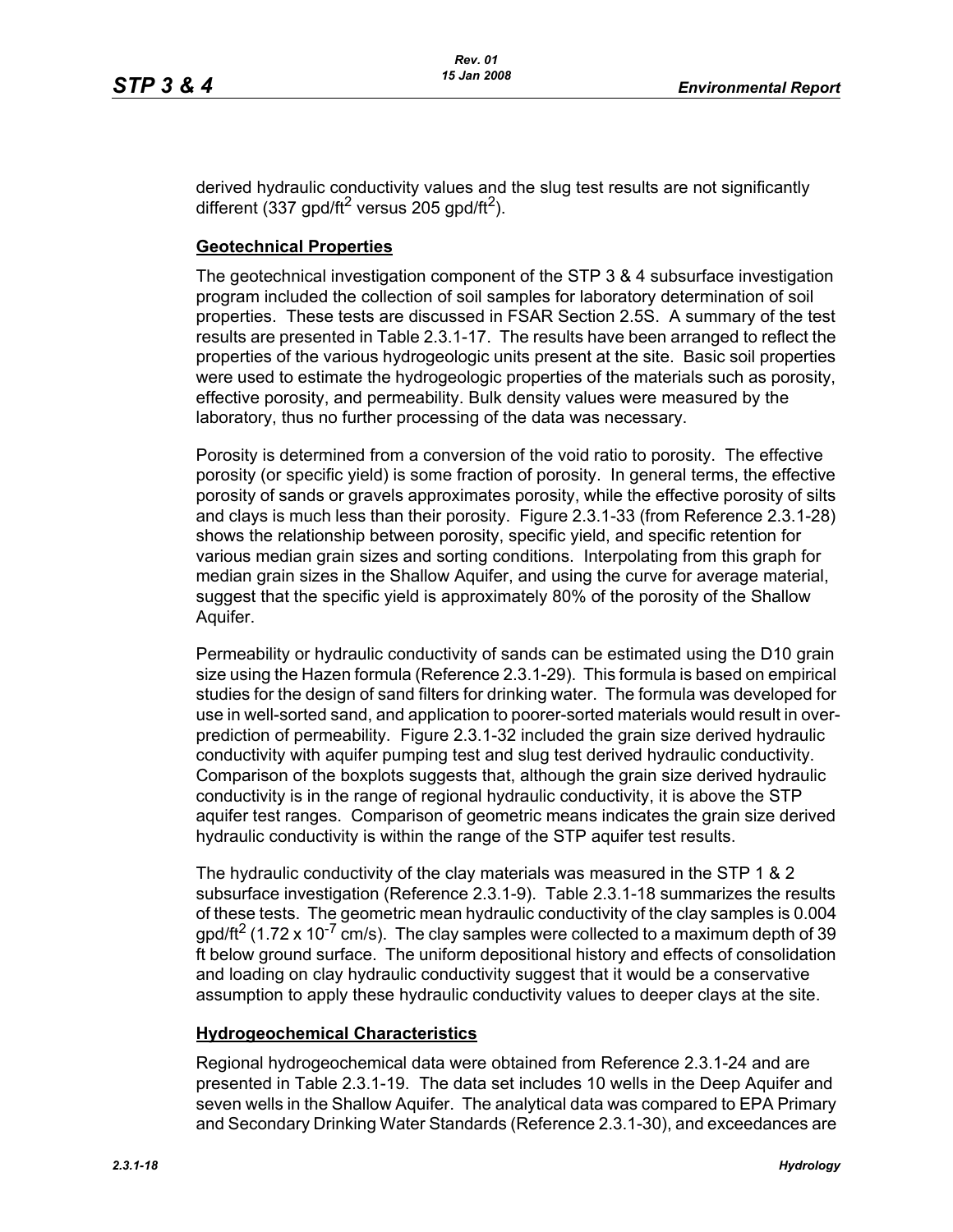identified on the table. The principal exceedances were for total dissolved solids and chloride (Secondary Drinking Water Standards). Examination of data suggests that the highest concentrations of total dissolved solids and chlorides are present in the Shallow Aquifer.

STP site-specific hydrogeochemical data are presented in Table 2.3.1-20, which includes seven samples from the Deep Aquifer and 23 samples from the Shallow Aquifer. The analytical data were also compared to EPA Primary and Secondary Drinking Water Standards and the exceedances are identified on the table. The principal exceedances were for total dissolved solids and chloride with the highest concentrations present in the Shallow Aquifer.

The hydrogeochemical data can also be used as an indicator of flow patterns in the groundwater system. Variations in chemical composition can be used to define hydrochemical facies in the groundwater system. The hydrochemical facies are classified by the dominant cations and anions in the groundwater sample. These facies can be shown graphically on a trilinear diagram (Reference 2.3.1-31). A trilinear diagram showing the regional and STP site-specific data is presented in Figure 2.3.1- 34. The predominant groundwater type for the Deep Aquifer regional groundwater data is a sodium bicarbonate type, while for the Shallow Aquifer regional data the groundwater type varies from a sodium bicarbonate type to a sodium chloride type. The predominant STP site-specific groundwater type in the Deep Aquifer is sodium bicarbonate, in the Upper Shallow Aquifer is sodium chloride, and in the Lower Shallow Aquifer is sodium bicarbonate. An exception to the Lower Shallow Aquifer hydrochemical facies pattern is observed at observation wells OW-332L and OW-930L, where the water type is sodium chloride. This facies change may indicate the proximity of a zone of vertical interconnection between the Upper and Lower Shallow Aquifers. This observation would be consistent with the findings of aquifer pumping test WW-4 that indicated a localized hydraulic connection between the Upper and Lower Shallow Aquifers (Reference 2.3.1-32). The conclusion that this is a localized connection is based on the absence of a hydraulic connection at the other three aquifer pumping test sites. The source of this interconnection may be either a natural feature, such as an incised channel or scour feature, or a man-made feature, such as an excavation backfilled with pervious material or a leaking well seal. The manmade sources of interconnection are less probable because the depth to the Lower Shallow Aquifer is on the order of 60 ft below ground surface, which would be below most site excavations, and leaky well seals also typically exhibit elevated pH associated with the impacts of cement grout, which is not observed at either of the wells.

### **Hydrogeologic Conceptual Model**

Figure 2.3.1-35 presents a simplified hydrostratigraphic section of the site. The units presented on the section were used as a framework to relate measured or estimated properties to the groundwater system. A summary of important properties related to groundwater flow and transport is presented on Table 2.3.1-21. The values for bulk density, total porosity, and effective porosity for the Deep Aquifer were taken from tests performed in the Lower Shallow Aquifer. The similarity of depositional environments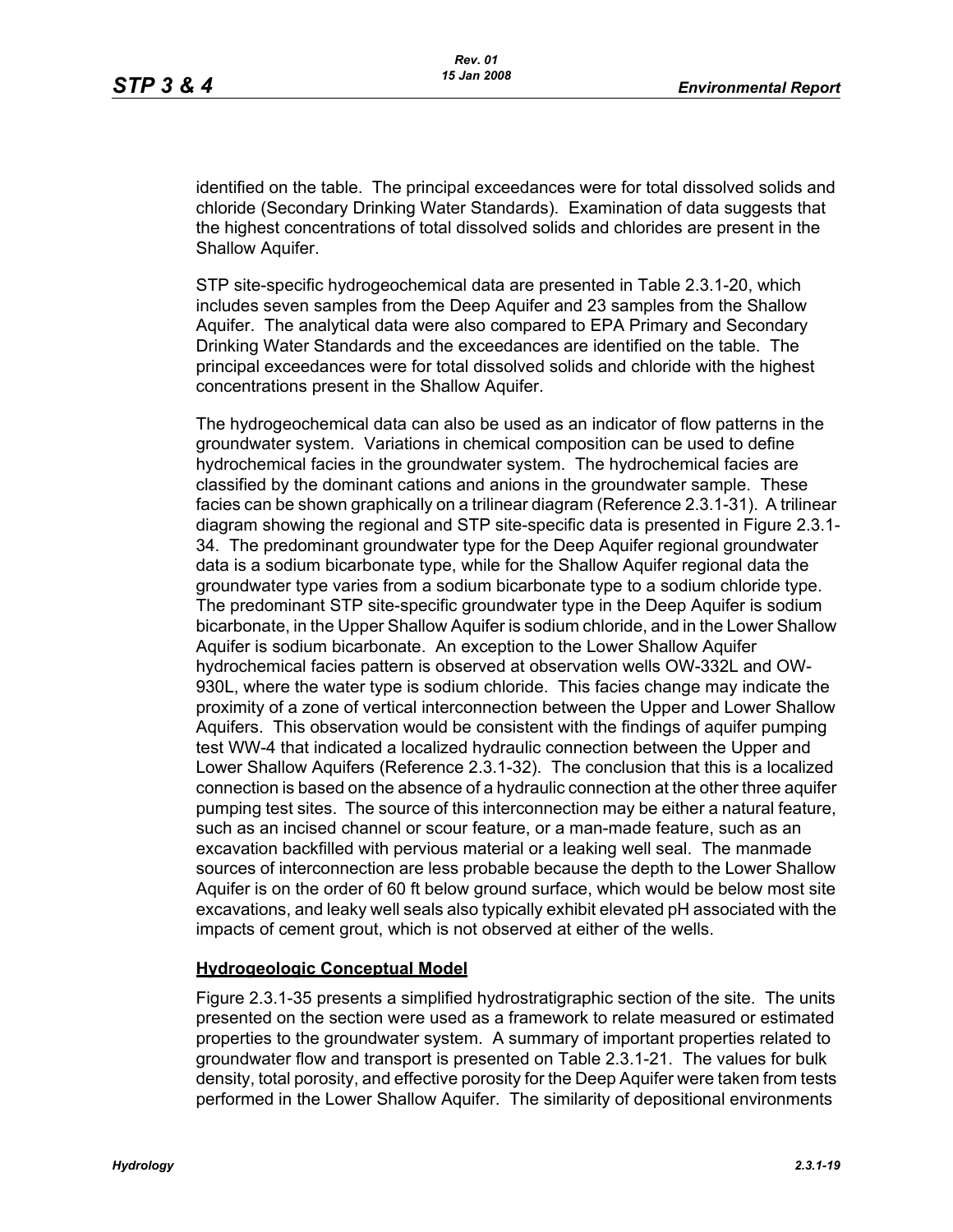and the observed grain size distributions suggest that an assumption of equivalence between the units is reasonable.

To assign representative values, the properties were divided into spatially and temporally variable data. Spatially variable data includes unit thickness, hydraulic conductivity, bulk density, porosity, and effective porosity. Representative values for the spatially variable data were assigned either an arithmetic mean (unit thickness, bulk density, porosity, and effective porosity) or a geometric mean (hydraulic conductivity) of the referenced data set. Temporally variable data are the hydraulic gradient measurements, and the maximum value from each data set are assigned as the representative value.

### **2.3.1.2.4 Groundwater Users and Historical Trends**

Groundwater use is discussed in Subsection 2.3.2.2. A summary is provided in the following sections to assist with the description of the hydrogeologic conceptual model used in the groundwater flow and transport evaluation presented in Subsection 2.3.1.2.5. The databases referenced in this section are periodically updated by the identified source agency. The information used in this evaluation was accessed through the source agency web pages in March 2007.

### **2.3.1.2.4.1 Sole Source Aquifers**

The Gulf Coast Aquifer has not been declared a Sole Source Aquifer (SSA) by the U.S. Environmental Protection Agency (EPA) (Reference 2.3.1-33). A SSA is a source of drinking water for an area that supplies 50% or more of the drinking water with no reasonably available alternative source should the aquifer become contaminated. Figure 2.3.1-36 shows the location of SSAs in EPA Region VI, which includes Texas. The nearest SSA in Texas is the Edwards I and II Aquifer System, which is located approximately 150 mi northwest of the STP site. Based on a southeasterly groundwater flow direction beneath Matagorda County toward the Gulf of Mexico, and the distances to the identified SSAs, the construction and operation of STP 3 & 4 will not impact any SSAs. The identified SSAs are upgradient and beyond the boundaries of the local and regional hydrogeologic systems associated with the STP site.

# **2.3.1.2.4.2 Regional Groundwater Trends**

Groundwater pumpage in the Gulf Coast Aquifer System was relatively small and constant from 1900 until the late 1930s. Pumping rates increased sharply between 1940 and 1960 and then increased relatively slowly through the mid 1980s. By the mid 1980s, withdrawals were primarily from the east and central area of the aquifer system. This included the Houston area; but some of the greatest pumpage was associated with rice irrigation centered in Jackson, Wharton, and portions of adjacent counties including Matagorda (Reference 2.3.1-21).

Problems associated with groundwater pumpage, such as land subsidence, saltwater encroachment, stream base-flow depletion, and larger pumping lifts, have caused pumpage to be curtailed in some areas. As a result, TWDB began making projections of future groundwater use. For the 10 counties that withdrew the largest amount of water from the Gulf Coast Aquifer System during 1985, state officials projected a large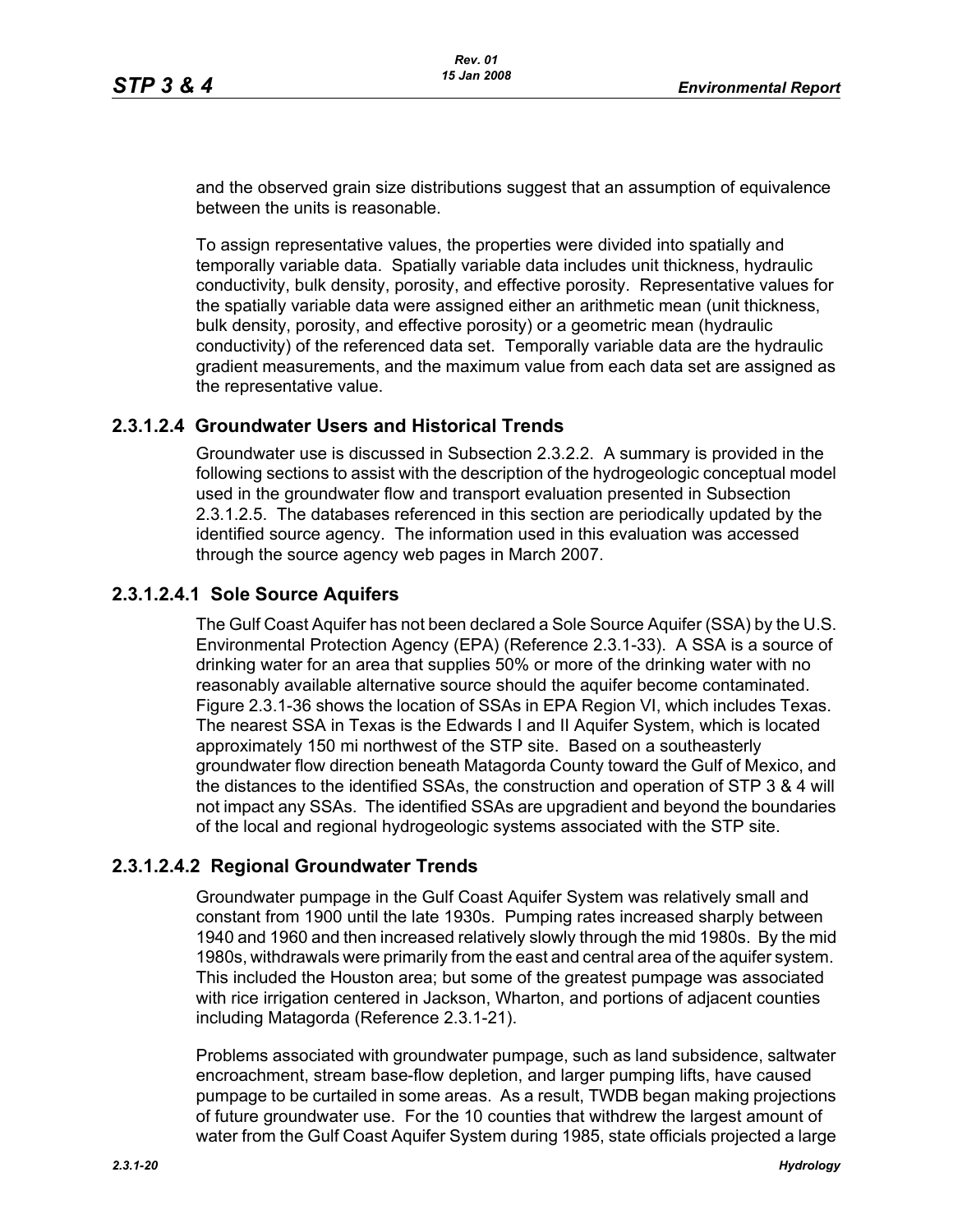decline in pumping from six counties, including Matagorda County, through 2030. Matagorda County was expected to experience a net decrease of 48% or 15 million gallons per day (mgd), with pumping rates decreasing from 31 mgd to approximately 16 mgd (Reference 2.3.1-21). These water use projections undergo revisions and updating as technical and socioeconomic factors change and are further discussed in Subsection 2.3.2.2.

The EPA monitors drinking water supply systems throughout the country and displays the results on their Safe Drinking Water Information System (SDWIS) website (Reference 2.3.1-34). Figure 2.3.1-37 shows the locations of the SDWIS water supply systems in Matagorda County as of March 2007. A total of 40 systems were identified in Matagorda County by SDWIS, with seven systems serving greater than 1000 people, 18 systems serving greater than 100 to less than 1000 people, and 15 systems serving less than or equal to 100 people. The closest SDWIS water supply systems are the onsite water supply (Water system ID TX1610051) and the Nuclear Training Facility water supply (Water system ID TX1610103). The nearest non-site related SDWIS water supply system is the Selkirk Water System, which is located across the Colorado River from the STP, approximately 4 mi to the southeast.

Regional groundwater use in the site area is controlled by the TWDB and in Matagorda County by the Coastal Plains Groundwater Conservation District (CPGCD). The TWDB maintains a statewide database of wells called the Water Information Integration and Dissemination (WIID) system. This database includes water wells and oil and gas production wells (Reference 2.3.1-35). The CPGCD, in conjunction with the Coastal Bend Groundwater Conservation District (Wharton County), also maintains a database of water wells (Reference 2.3.1-36).

Information from the TWDB database was used to prepare Figure 2.3.1-38, which shows well locations in Matagorda County as of March 2007. The database includes water wells, and oil and gas wells. The search area for wells was limited to Matagorda County because pumping effects in the Deep Aquifer and flow information in the Shallow Aquifer suggest that groundwater use and groundwater impacts from accidents at STP would be limited to this area. The figure presents a total of 838 water wells in Matagorda County. It should be noted that the TWDB database (Driller's Report database) includes 18 wells identified as being in other counties, but the well coordinates plot in Matagorda County. It is not known whether these entries have erroneous county names or location coordinates.

Figure 2.3.1-39 presents the water well information from the Coastal Plains-Groundwater Conservation District CPGCD as of March 2007. The database includes 1989 water wells in Matagorda County. The larger number of wells in this database is a result of including single-family domestic wells.

The TWDB conducts water use surveys throughout the state (Reference 2.3.1-37). The surveys are based on information submitted by the water user and may include estimated values. These surveys do not include single-family domestic well groundwater use. The TWDB also prepares estimates of future water use as part of water supply planning (Reference 2.3.1-38). These estimates contain uncertainties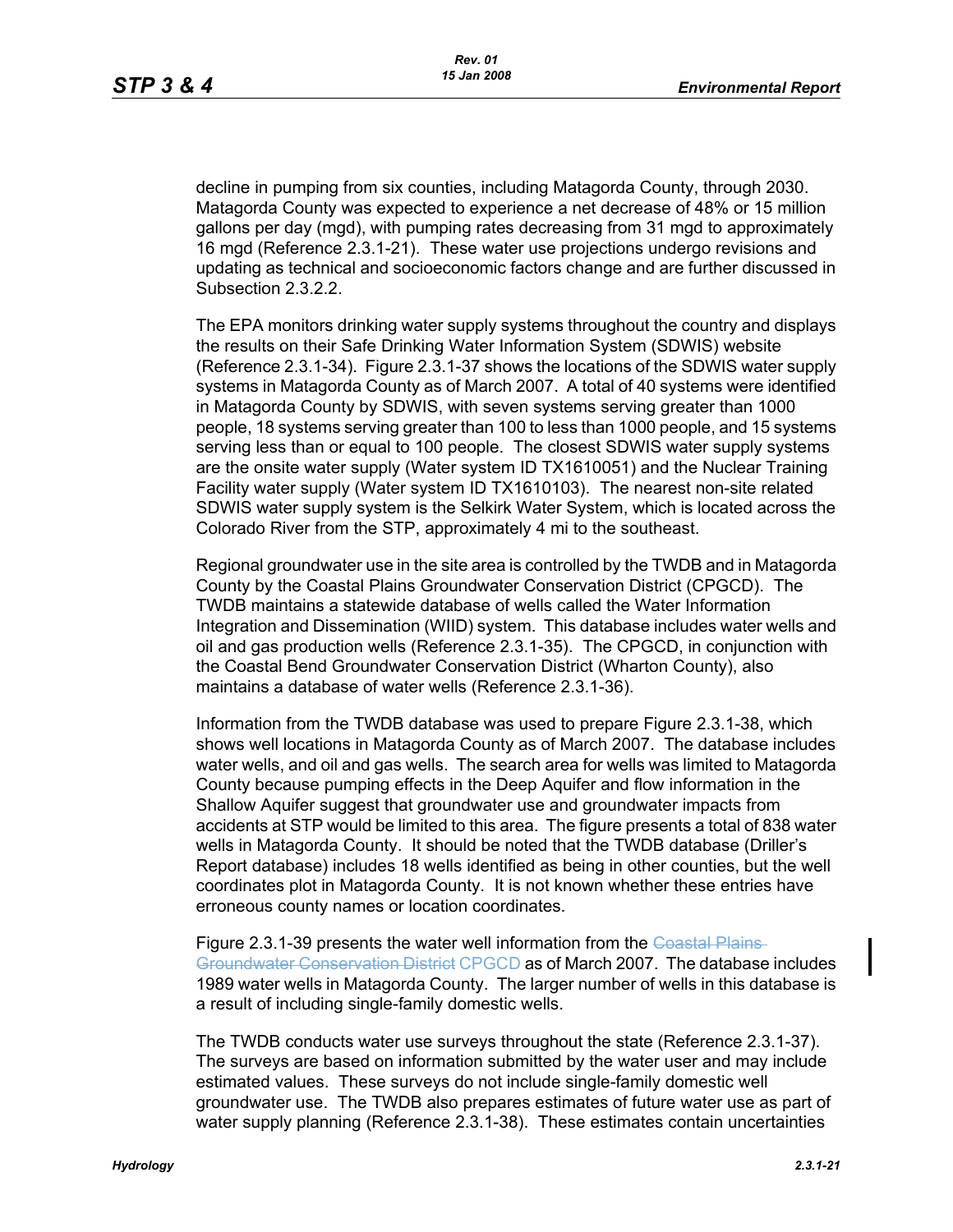associated with population growth projections, assumptions about climatic conditions (drought or wet years), and schedules for implementation of water conservation measures. The results of these studies and projections are discussed in Subsection 2.3.2.2 and FSAR Subsection 2.4S.12.

### **2.3.1.2.4.3 Plant Groundwater Use**

Both surface water and groundwater are used on the site to support STP 1 & 2 plant operations. The groundwater is pumped from the Deep Aquifer using five production wells (Production Wells 5 through 8 and the Nuclear Training Facility [NTF] well), as shown on Figure 2.3.1-20. No sustained pumping is permitted within 4000 ft of the STP 1 & 2 plant area in order to minimize the potential for subsidence resulting from lowering of the Deep Aquifer potentiometric head. The exception is the NTF well, which was installed to provide fire protection water to the NTF. Potable water for the NTF is supplied by Production Well 8.

Table 2.3.1-22 presents the combined monthly groundwater withdrawals from the five production wells between 1995 and 2006. STPNOC is currently permitted to use up to 3000 acre-ft of groundwater. As the table indicates, annual groundwater use by STP 1 & 2 is between 1200 and 1300 acre-feet. Therefore, over 1700 acre-ft (1050 gpm) of groundwater could be available for use by STP 3 & 4. Water demand could be met by increasing the yield of the existing wells or installing new wells with the objective that total STP use would not exceed the 3000 acre-ft per year permitted amount. A detailed evaluation of groundwater availability and estimates of aquifer drawdown, water conservation measures, and identification of alternative sources, if practicable, will be addressed as part of the detailed engineering for STP 3 & 4.

Groundwater is projected to be the main source of makeup water for the STP 3 & 4 Ultimate Heat Sink UHS, condensate makeup, radwaste and fire protection systems and the source of potable water for STP 3 & 4. These systems are predicted to require typical groundwater consumption of approximately 1738 acre-ft per year (1077gpm), whereas the peak consumption (i.e., outages) is expected to be as great as 3935 gpm. Short-term water demand beyond the current capacity of the existing wells could be met by increasing the yield of the existing wells, installing new wells with the objective of increasing peak production while not exceeding the 3000 acre-ft per year permitted amount, or withdrawing the necessary additional water from the MCR. A detailed evaluation of groundwater availability and estimates of aquifer drawdown, water conservation measures, and identification of alternative sources, if practicably, will be addressed as part of the detailed engineering for STP 3 & 4.

The potential impacts to the local groundwater aquifer system as the result of plant expansion are discussed in Subsection 2.3.2.2 and Section 5.2.

# **2.3.1.2.5 Groundwater Flow and Transport**

The likelihood of an accidental liquid effluent release to groundwater is remote due to multiple levels of protection in the liquid radwaste system. The radwaste building system components are designed to prevent environmental releases, and include a stainless steel lined compartment to contain tank spillage and specially constructed

 $\blacksquare$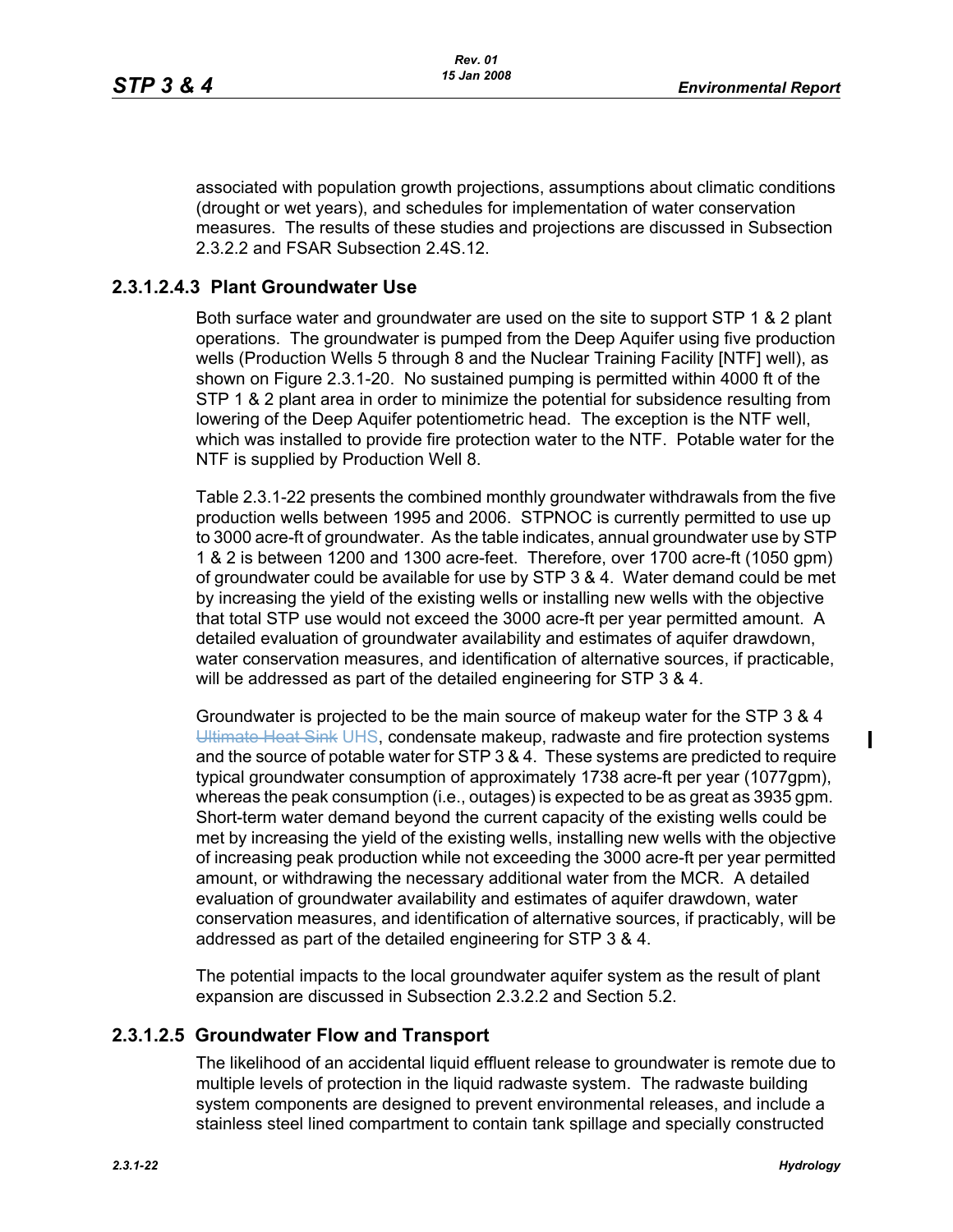building components surrounding the tanks to capture and prevent releases from the Radwaste Building. These design components would mitigate any potential release from the building tanks to the subsurface environment. Discussion of sorption and radioactive decay effects on offsite exposure is presented in COLA Part 2. Provided in the next section is a brief description of the potential groundwater pathways in the highly unlike event that a release could occur.

### **2.3.1.2.5.1 Groundwater Pathway**

The Shallow Aquifer would be the most likely hydrogeologic unit to be impacted by an accidental liquid effluent release on site. The Upper Shallow Aquifer has a flow direction toward the southeast. Examination of Figure 2.3.1-40 (Reference 2.3.1-39) indicates that a potential Upper Shallow Aquifer groundwater discharge area would be the unnamed surface water tributary, located to the east of the STP 1 & 2 ECP, which flows into Kelly Lake, approximately 7300 ft from STP 3. A second possible discharge area for both the Upper and Lower Shallow Aquifer is at Well 2004120846, which is an 80 ft deep livestock well located east of the site boundary, approximately 9000 ft from STP 3. A third possible discharge area for both Shallow Aquifer zones would be the Colorado River, approximately 17,800 ft to the southeast of STP 3.

Over much of the site, the Lower Shallow Aquifer is isolated from the Upper Shallow Aquifer by a less permeable confining layer. However, aquifer pumping test data and hydrogeochemical data suggest that leakage through the less permeable confining layer separating these to aquifer zones is occurring. Additionally, excavations for the foundations of some of the deeper structures are projected to depths associated with the Lower Shallow Aquifer. A consistent downward vertical hydraulic gradient exists between the Upper and Lower Shallow Aquifer, which would provide the driving force for movement of groundwater from the Upper to the Lower Shallow Aquifer

An effluent release scenario would be a direct effluent release into the surrounding excavation backfill material. The downward hydraulic head between the Upper and Lower Shallow Aquifer zones would result in vertical migration downward through the backfill to the Lower Shallow Aquifer. The Lower Shallow Aquifer has an east to southeast flow direction. Due to the depth to the top of the aquifer, and the downward vertical hydraulic gradient in the Lower Shallow Aquifer, it is unlikely that discharge would occur into the unnamed tributary to the east of the STP 1 & 2 ECP. Likely discharge points are Well 2004120846 as discussed above or the Colorado River alluvium, where the river channel has incised into the Lower Shallow Aquifer, approximately 17,800 ft from STP 3 & 4.

The Deep Aquifer is the least likely hydrogeologic unit to be impacted by an accidental liquid effluent release. The Deep Aquifer is separated from the Shallow Aquifer by a 100 to 150 ft thick clay and silt layer. Potentiometric surface maps for the Deep Aquifer indicate that groundwater flow beneath the site is moving toward the site production wells, thus precluding the potential for offsite migration in the unlikely event that effluent passes through the clay layer. These factors suggest that there is no credible offsite release pathway for the Deep Aquifer.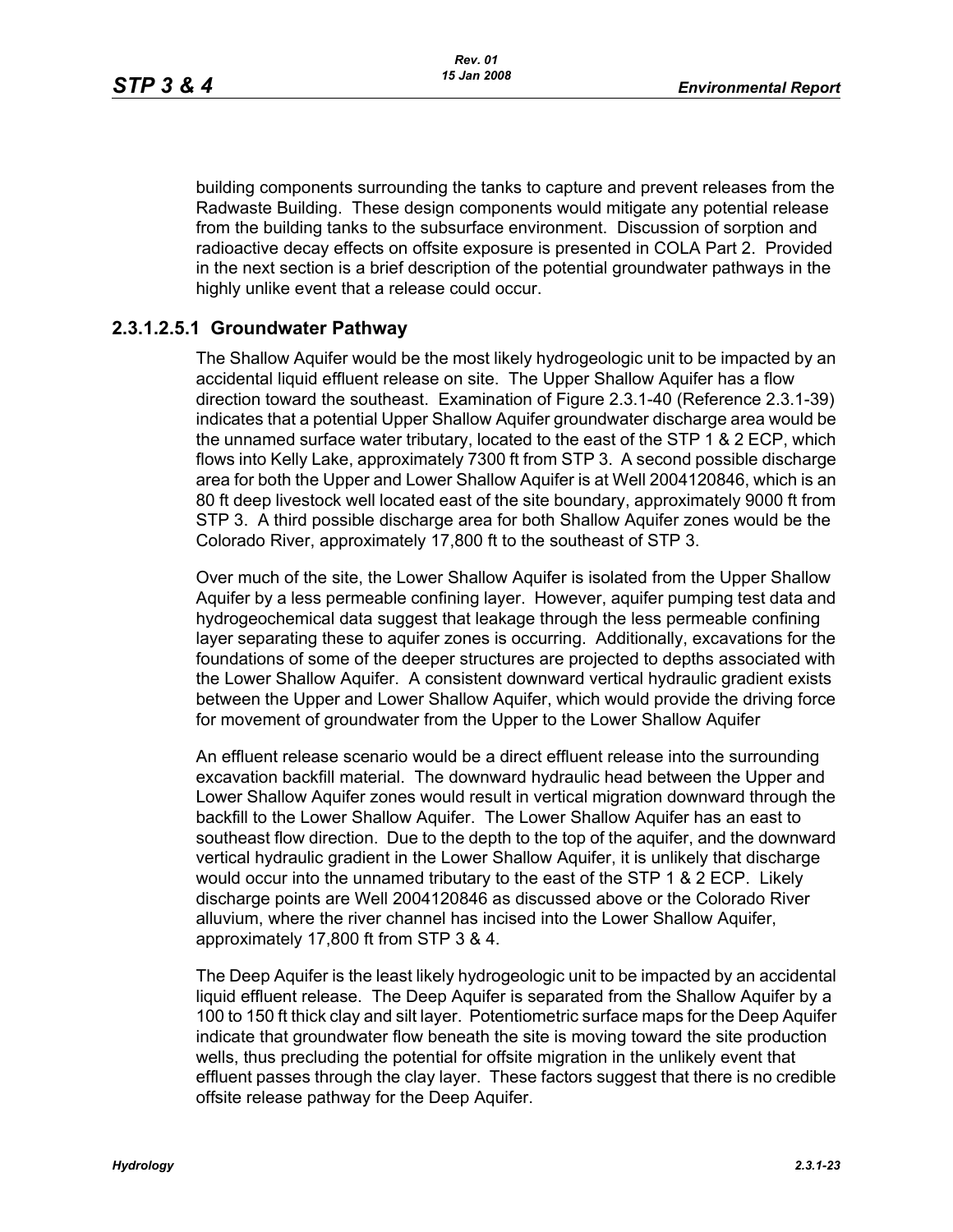# **2.3.1.2.5.2 Advective Transport**

Advective transport assumes that an accidental liquid effluent release travels at the same velocity as groundwater flow. The groundwater flow velocity or average linear velocity is estimated from Reference 2.3.1-29:

$$
v = \frac{Ki}{n_e}
$$

where:

 $v =$  average linear velocity (ft/day)

 $K =$  hydraulic conductivity (ft/day)

 $i =$  hydraulic gradient (ft/ft)

 $n_e$  = effective porosity (decimal)

The travel time from the effluent source to the receptor would be:

$$
T = \frac{D}{v}
$$

where:

 $T =$  travel time (day)

 $D =$  distance from source to receptor (ft)

 $v =$  average linear groundwater velocity (ft/day)

Table 2.3.1-23 presents average linear velocity and travel time estimates for the Upper Shallow Aquifer and the Lower Shallow Aquifer using representative properties from Table 2.3.1-21. The average linear velocity in the Upper Shallow Aquifer is estimated to be 0.2 ft/day and in the Lower Shallow Aquifer to be 0.09 ft/day. In the Upper Shallow Aquifer, travel time to the unnamed tributary east of the ECP would be 100 years, to Well 2004120846 it would be 123 years, and to the Colorado River it would be 244 years. In the Lower Shallow Aquifer, travel time to Well 2004120846 would be 274 years and to the Colorado River it is estimated to be 541 years. Bounding average linear velocities and travel times based on the calculated range for hydraulic conductivities, hydraulic gradients, and effective porosities are also presented in Table 2.3.1-23.

# **2.3.1.2.6 Monitoring and Safeguards**

Groundwater level monitoring in the STP 3 & 4 area is currently being implemented through the use of the groundwater observation wells installed in 2006 and through the periodic review of water levels from selected historical wells in the vicinity of the site.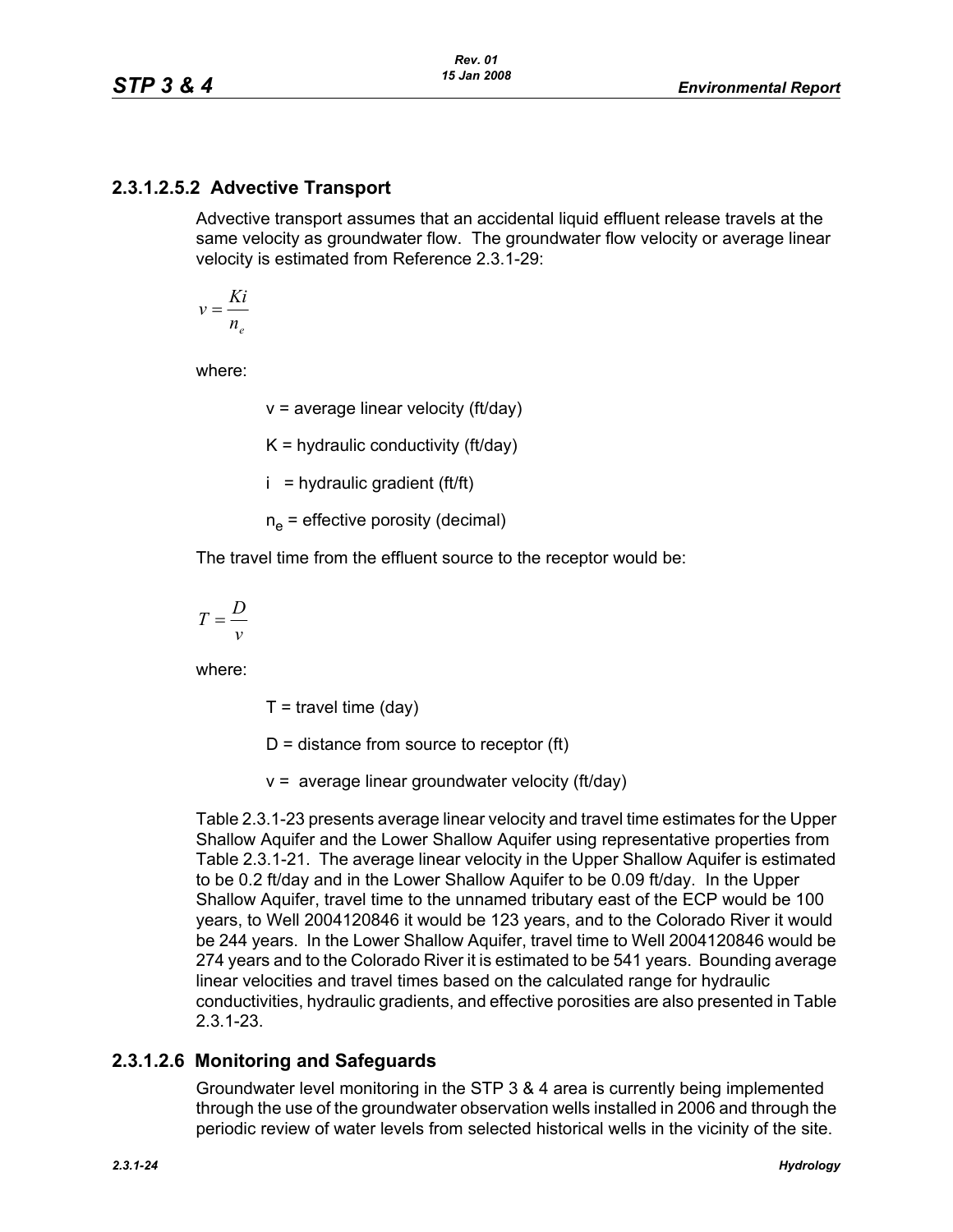Some of the existing STP 3 & 4 area observation wells will be taken out of service prior to construction activities due to anticipated earth moving and construction requirements. Prior to commencing construction activities, the observation well monitoring network will be evaluated in order to determine groundwater data gaps and needs created by the abandonment of existing wells. These data needs will be met by the installation of additional observation wells, if required. As part of the detailed engineering for STP 3 & 4, the current STP groundwater monitoring programs will be evaluated with respect to the addition of STP 3 & 4 to determine if any modification of the existing programs is required to adequately monitor plant effects on the groundwater.

Construction activities at STP 3 & 4 should not adversely affect the local or regional groundwater systems. The Shallow Aquifer will be temporarily impacted during construction dewatering activities. The Deep Aquifer is not expected to be impacted by construction activities. Construction and water related impacts are discussed in Sections 4.2 and 6.3.

During excavation and construction of STP 3 & 4, the hydrostatic loading on the excavation and structures will be controlled by a temporary construction dewatering system. Typical dewatering systems for this type of cut and fill excavation would consist of a combination of perimeter dewatering wells and open pumping from sumps in the excavation. The perimeter dewatering wells would control lateral inflow and assist in removing water stored in the excavation. The open pumping system would control precipitation runoff, assist in water storage removal, and the removal of any inflow to the excavation.

Excavations for the construction of STP 3 & 4 are preliminarily planned to depths of at least 90 ft below existing grade. The reactor building mat is expected to be placed at a depth of approximately 85 ft, with the control building at a depth of approximately 75 ft, the UHS at a depth of approximately 40 ft, and the turbine building at a depth of approximately 30 ft. Perimeter construction dewatering will be required to a depth of at least 35 ft with deeper excavation dewatering to a depth of at least 90 ft. The excavation design will be refined as part of the detailed design.

The hydrogeologic conditions encountered beneath the STP 3 & 4 area are, in general, similar to that beneath STP 1 & 2. A long-term, steady state dewatering flow rate is estimated to be between 1800 and 4200 gpm. The range in pumping rates is dependent on the hydraulic conductivity used in the analysis. Since the excavation required for the construction of STP 3 & 4 is estimated to be deeper than that for STP 1 & 2, the flow rates estimated for STP 3 & 4 are considered to be within reason in comparison to actual flow rates measured at STP 1 & 2 which were between 1300 and 2900 gpm. Alternatives that could reduce the amount of water to be removed include various types of cut-off walls. The cut-off walls could include slurry trench wall, grout curtain, freeze-wall, or low leakage sheet pile. The slurry trench wall and grout curtain are permanent features, while the other two types can be temporary. Some dewatering would still be required to remove storage, precipitation runoff, and vertical inflow. Methods to mitigate the potential for subsidence to existing structures include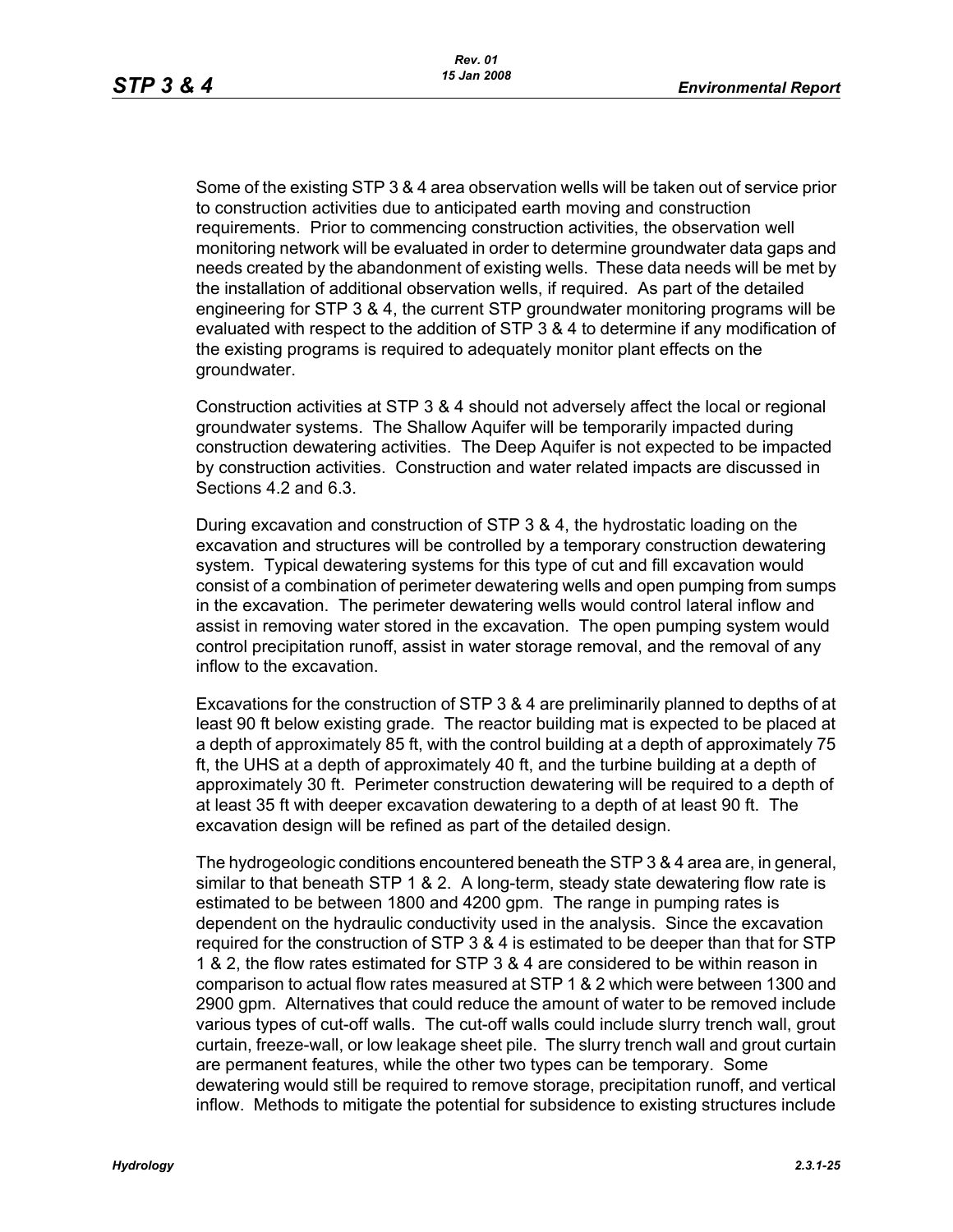cut-off walls, injection wells, and infiltration trenches. The dewatering system design will be refined as part of the detailed design.

The ground surface elevation within the power block areas prior to construction is approximately 29 ft to 32 ft MSL. The post construction grade will range from approximately 32 ft to 36.5 ft MSL. Floor grade for the main building facilities is expected to be at approximately 35 ft MSL. Based on the water level elevations collected to date, the groundwater depth in the power block area for both units is below the maximum groundwater level of 61 cm (2 ft) below ground surface as specified in ABWR DCD Tier 2, Table 2.0-1 (Reference 2.3.1-40). Based on this observation, a permanent dewatering system is not anticipated to be a design feature for the STP 3 & 4 facilities.

Post-construction groundwater conditions are anticipated to have some localized changes resulting from excavation, backfilling, and placements of buildings. However, based on observations of STP 1 & 2 post-construction groundwater conditions, the effects would be minimal and may include localized communication between the Upper and Lower Shallow Aquifers and an increased cone of depression in the Deep Aquifer resulting from increased groundwater use for STP 3 & 4.

The groundwater supply wells to be installed for STP 3 & 4 are not safety-related sources of water, because the UHS has a 30-day supply of water, which is sufficient for plant shutdown without a supplementary water source.

# **2.3.1.3 References**

- 2.3.1-1 "The 2005 Initially Prepared Regional Water Plans (for the 2006 Adopted Regional Water Plans) for Lower Colorado Planning Region (Region K)," Chapter 1. Texas Water Development Board (TWDB) website. Available at http://www.twdb.state.tx.us/rwpg/main-docs/IPP-index.htm), accessed on April 5, 2007.
- 2.3.1-2 "Arc Hydro Developments for the Lower Colorado River Basin," Online Report 04-6, Daniel R. Obenour and Dr. David R. Maidment, Centers for Research In Water Resources, University of Texas at Austin, May 2004. Available at http://www.crwr.utexas.edu/online.shtml, accessed on April 24, 2007.
- 2.3.1-3 "Colorado River Flood Guide," Lower Colorado River Authority (LCRA), January 2003.
- 2.3.1-4 U.S. Army Corps of Engineers, National Inventory of Dams (http://crunch. tec.army.mil/nidpublic/webpages/nid.cfm), website accessed on April 11, 2007.
- 2.3.1-5 Website on dams, lakes and structures designed for flood management, water supply, hydroelectricity, Lower Colorado River Authority. Available at http://www.lcra.org/water/dams.html, accessed on April 5, 2007.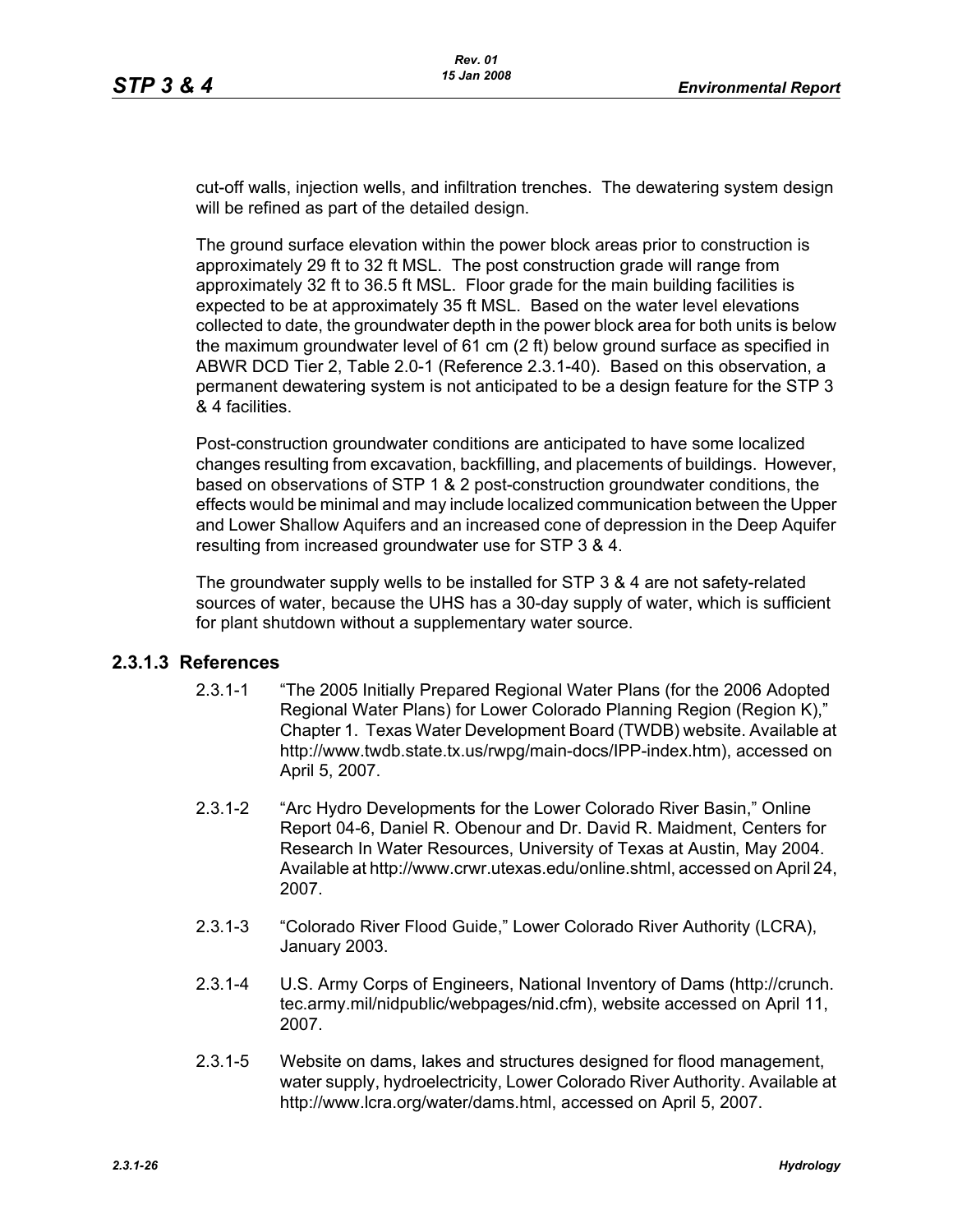- 2.3.1-6 "Volume 4, Colorado River basin, Lavaca River basin, and intervening coastal basins," Water Resources Data, Texas, Water Year 2004, Long, Susan C. Aragon; Reece, Brian D.; Eames, Deanna R., U.S. Geological Survey. Available at http://pubs.usgs.gov/wdr/2004/WDR-TX-04- 4/index.html, website accessed on April 10, 2007.
- 2.3.1-7 "Surface-water for the Nation, National Water Information System," U.S. Geological Survey. Available at http://waterdata.usgs.gov/nwis/sw, website accessed on May 10, 2007.
- 2.3.1-8 "Flood Damage Evaluation Project, Volume II-B, Chapter 4, Hydrology and Volume II-C, Chapter 6, Hydraulics," Halff Associates, Inc, prepared for the Lower Colorado River Authority and Fort Worth District Corps of Engineers, July 2002.
- 2.3.1-9 "STPEGS Updated Final Safety Analysis Report, Units 1 and 2," Revision 13.
- 2.3.1-10 United States Geological Survey, 2007: Daily Streamflow Data for Bay City Gauging Station, Texas. http://waterdata.usgs.gov/nwis/dv/ ?site\_no=08162500&referred\_module=sw.
- 2.3.1-11 Amended and Restated Contract by and between the Lower Colorado River Authority and STP Nuclear Operating Company, Effective as of January 1, 2006.
- 2.3.1-12 Water Management Plan for the Lower Colorado River Basin Effective September 20, 1989 including Amendments through May 14, 2003.
- 2.3.1-13 "Texas Coastal Wetlands, Status and Trends, Mid-1950s to Early 1990s," Moulton, D.W., Dahl, T.E., Dall, D.M., United States Department of the Interior, U.S. Fish and Wildlife Service, Southwestern Region, March 1997.
- 2.3.1-14 "Status and Trends of Wetlands on Barrier Islands, Central Texas Coast," White, W.A., Tremblay, T.A., Waldinger, R.L., Calnan, T.R., Texas General Land Office, February 2003. Available at http://www.glo.state.tx.us/coastal/pub.
- 2.3.1-15 "National Wetlands Inventory, Wetlands Mapper," U.S. Fish and Wildlife Service. Available at http://www.fws.gov/nwi/, accessed on May 7, 2007.
- 2.3.1-16 "Suspended-Sediment Database Daily Values of Suspended Sediment and Ancillary Data," U.S. Geological Survey. Available at http://co.water.usgs.gov/ sediment/seddatabase.cfm, accessed on May 7, 2007.
- 2.3.1-17 "A Protocol for Establishing Sediment TMDLs," Keyes and Radcliffe, developed by the Georgia Conservancy and the UGA Institute of Ecology, 2002.

 $\blacksquare$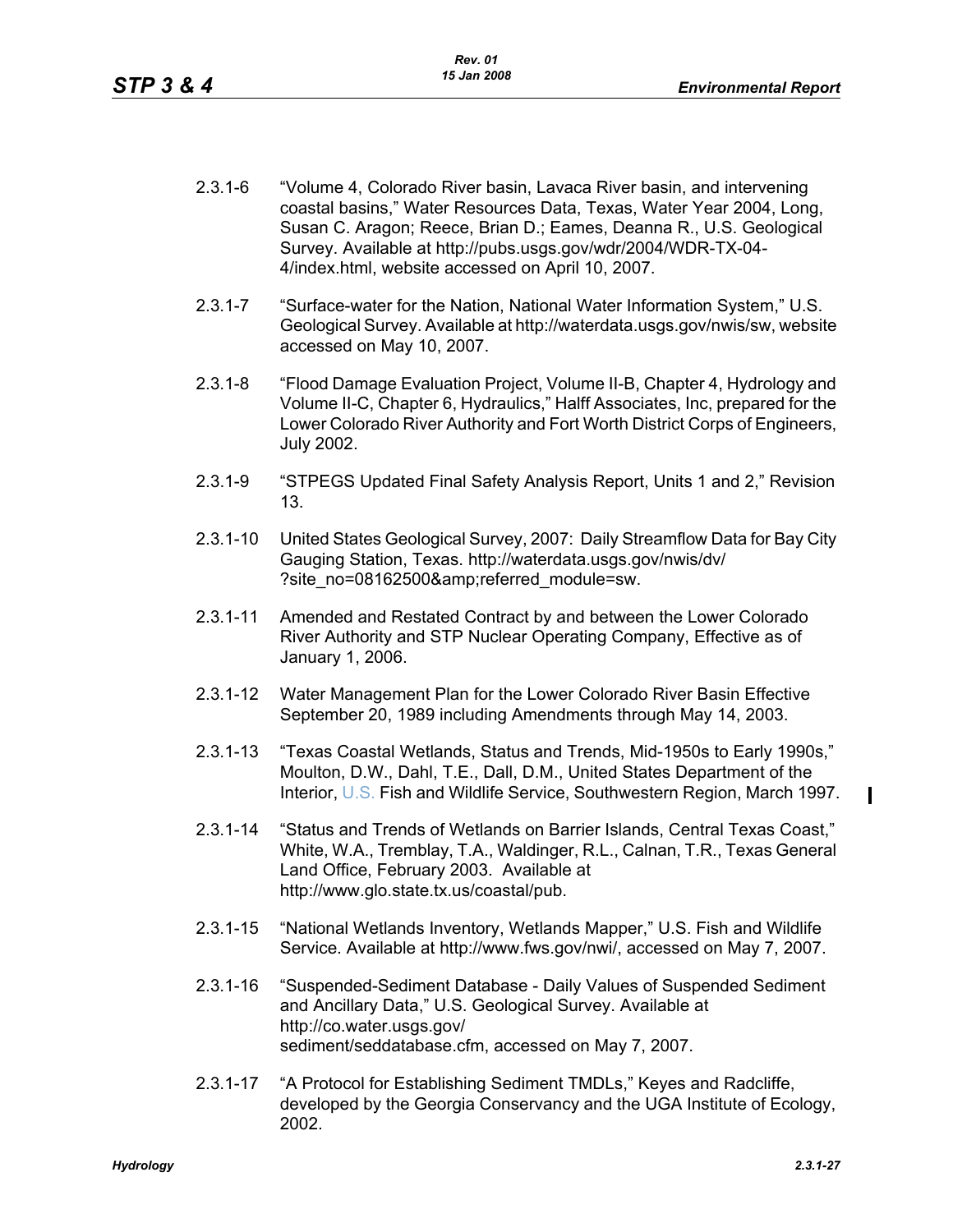- 2.3.1-18 "Predicting the terrestrial flux of sediment to the global ocean: a planetary perspective," Sedimentary Geology 162 (203) 5-24, James Syvitski, S. D. Peckham, R. Hilberman, and Thierry Mulder.
- 2.3.1-19 "Texas Shoreline Change Project Gulf of Mexico Shoreline Change from the Brazos River to Pass Cavallo," James C. Gibeaut et al., Bureau of Economic Geology, The University of Texas at Austin, TX, October 2000.
- 2.3.1-20 "Physiographic Map of Texas," The University of Texas at Austin, Bureau of Economic Geology, 1996. Available at http://www.lib.utexas.edu/geo/maps.html, accessed May 5, 2007.
- 2.3.1-21 "Ground Water Atlas of the United States Oklahoma, Texas," HA 730E, Ryder, Paul D., U.S. Geological Survey, 1996. Available at http://capp.water.usgs.gov/ gwa/ch\_e/index.html, accessed April 16, 2007.
- 2.3.1-22 "Major Aquifers of Texas," 2000. Available at http://www.twdb.state.tx.us/ mapping/index.asp, accessed March 1, 2007.
- 2.3.1-23 "Stratigraphic and Hydrogeologic Framework of Part of the Coastal Plain of Texas," Texas Department of Water Resources Report 236, Baker, E.T., 1979. Available at http://www.twdb.state.tx.us/publications/reports/ GroundWaterReports/GWReports/Individual%20Report%20htm%20files/ Report%20236.htm.
- 2.3.1-24 "Ground-Water Resources of Matagorda County, Texas, Texas Water Development Board Report 91," W. Hammond, Jr., Cooperative study by the Texas Water Development Board, Lower Colorado River Authority, and Matagorda County Commissioners Court, 1969. Available at http://www.twdb. state.tx.us/publications/reports/GroundWaterReports/GWReports/Individu al%20Report%20htm%20files/Report%2091.htm, accessed February 23, 2007.
- 2.3.1-25 "South Texas Project Electrical Generating Station 2005 Annual Environmental Operating Report," STPNOC, 2006.
- 2.3.1-26 "Hydrochemistry, Salinity Distribution, and Trace Constituents: Implications for Salinity Sources, Geochemical Evolution, and Flow Systems Characterization, Gulf Coast Aquifer, Texas, in Aquifers of the Gulf Coast of Texas, Texas Water Development Board Report 365," Chowdhury, A., Boghici, R. and Hopkins, J., 2006. Available at http://www.twdb.state.tx.us/publications/reports/ GroundWaterReports/GWReports/R365/AGCindex.htm, accessed February 23, 2007.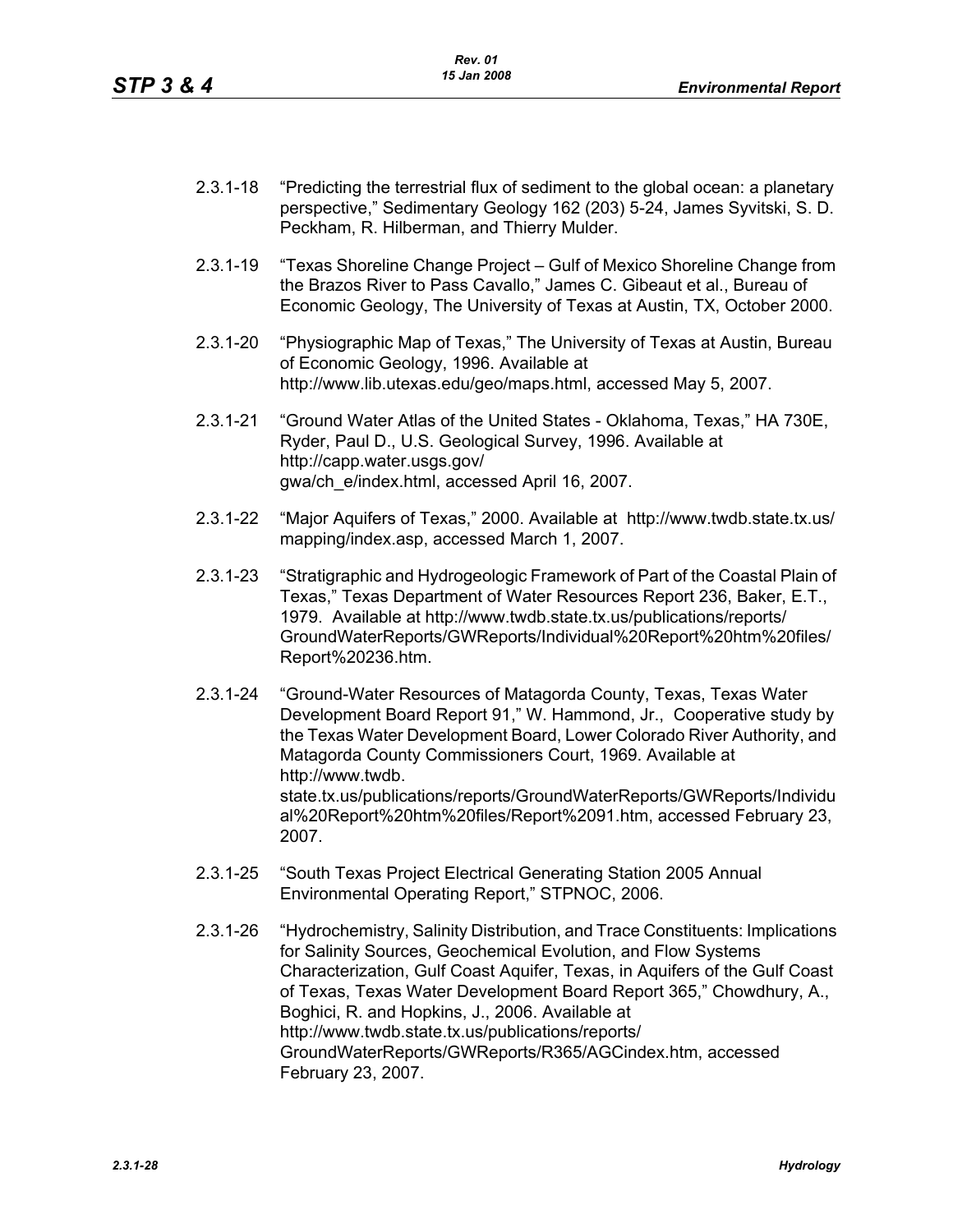- 2.3.1-27 "Well Database Information," Texas Water Development Board. Available at http://www.twdb.state.tx.us/publications/reports/GroundWaterReports/GW DatabaseReports/Database%20in%20ASCII/Matagorda/wlevels.txt, accessed march 14, 2007.
- 2.3.1-28 "Hydrogeology," Davis, S.N and DeWiest, R.J.M., 1966.
- 2.3.1-29 "Applied Hydrogeology," Fetter, C.W., 1988.
- 2.3.1-30 "Drinking Water Contaminants," U.S. Environmental Protection Agency, 2007. Available at http://www.epa.gov/safewater/contaminants/index.html, accessed April 9, 2007.
- 2.3.1-31 "A Graphic Procedure in the Geochemical Interpretation of Water Analyses, Transactions, American Geophysical Union," 25, 914-923, Piper, A.M., 1944.
- 2.3.1-32 "Basic Data Report Ground Water South Texas Project," submitted to Brown and Root, Inc., August 29, Woodward-Clyde Consultants, 1975.
- 2.3.1-33 U.S. Environmental Protection Agency Region VI Sole Source Aquifer Map, Available at http://www.epa.gov/region6/6wq/swp/ssa/maps.htm, accessed March 2, 2007.
- 2.3.1-34 U.S. Environmental Protection Agency Safe Drinking Water Information System (SDWIS). Available at http://oaspub.epa.gov/enviro/sdw\_query\_v2.get\_list? wsys\_name=&fac\_search=fac\_beginning&fac\_county=MATAGORDA&po p\_serv=500&pop\_serv=3300&pop\_serv=10000&pop\_serv=100000&pop\_ serv=100001&sys\_status=active&pop\_serv=&wsys\_id=&fac\_state=TX&la st fac\_name=&page=1&query\_results=&total\_rows\_found=, accessed March 15, 2007.
- 2.3.1-35 Texas Water Development Board Water Information Integration and Dissemination (WIID) system. Available at http://wiid.twdb.state.tx.us/, accessed March 20, 2007.
- 2.3.1-36 Coastal Plain/Coastal Bend Groundwater Conservation Districts Database Available at http://www.gis.aecom/cbcpgcd/, accessed March 20, 2007.
- 2.3.1-37 "Historical Water Use Information," Texas Water Development Board. Available at http://www.twdb.state.tx.us/wushistorical/, accessed March 12, 2007.
- 2.3.1-38 "Water Use Projections," Texas Water Development Board. Available at http://www.twdb.state.tx.us/DATA/db07/defaultReadOnly.asp, accessed March 12, 2007.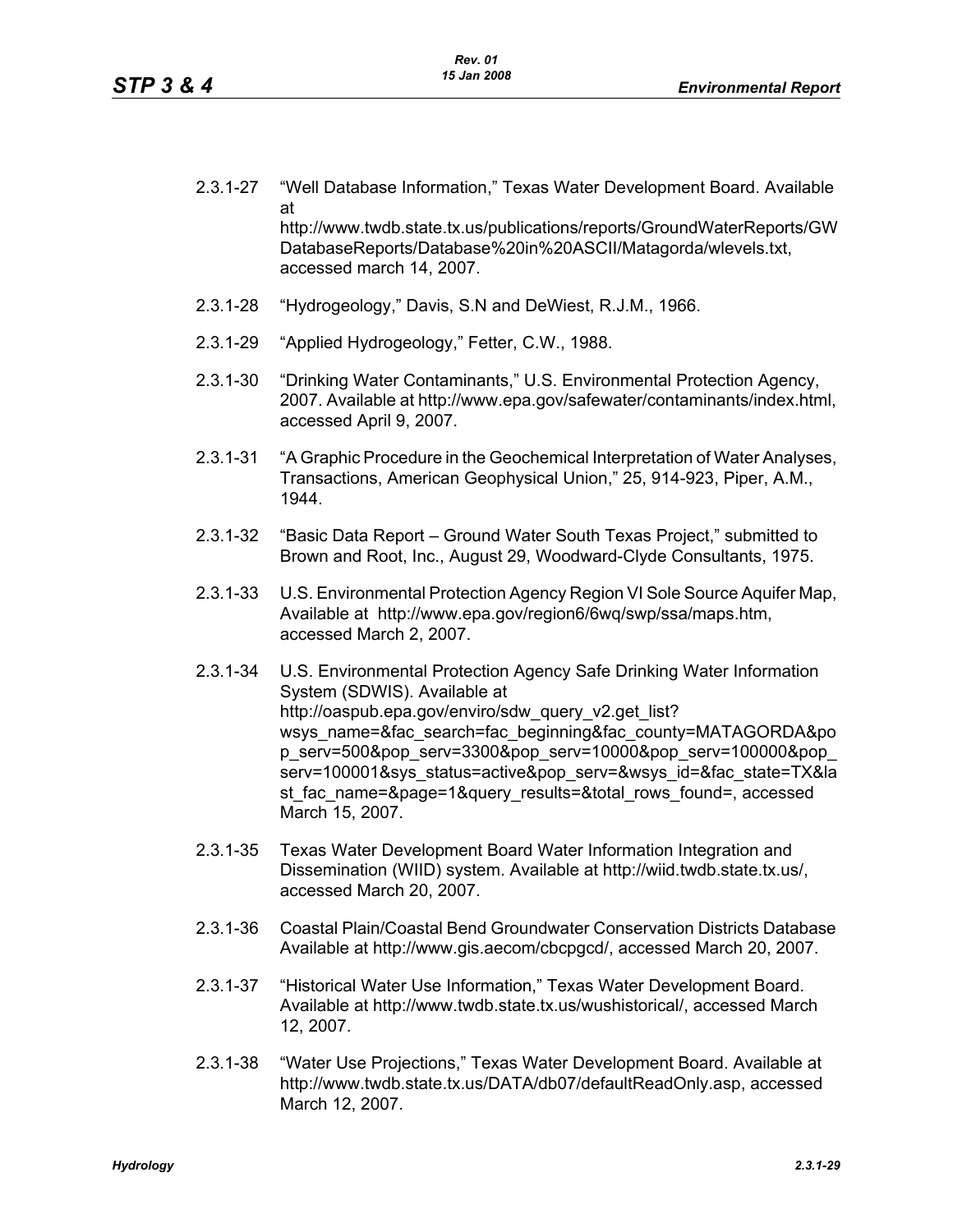- 2.3.1-39 "Blessing SE, Texas," 28096-G1-TF-024, DMA 6741 1 SE-SERIES V882, United States Geological Survey, 1995. Available at http://www.tnris.org/ datadownload/quad.jsp?Quad=Blessing%20SE&num=28096-G1.
- 2.3.1-40 ABWR Design Control Document, Tier 2, GE Nuclear Energy, Revision 4.
- 2.3.1-41 River Basin Map of Texas, 1996, Bureau of Economic Geology, The University of Texas at Austin, Texas, 78713.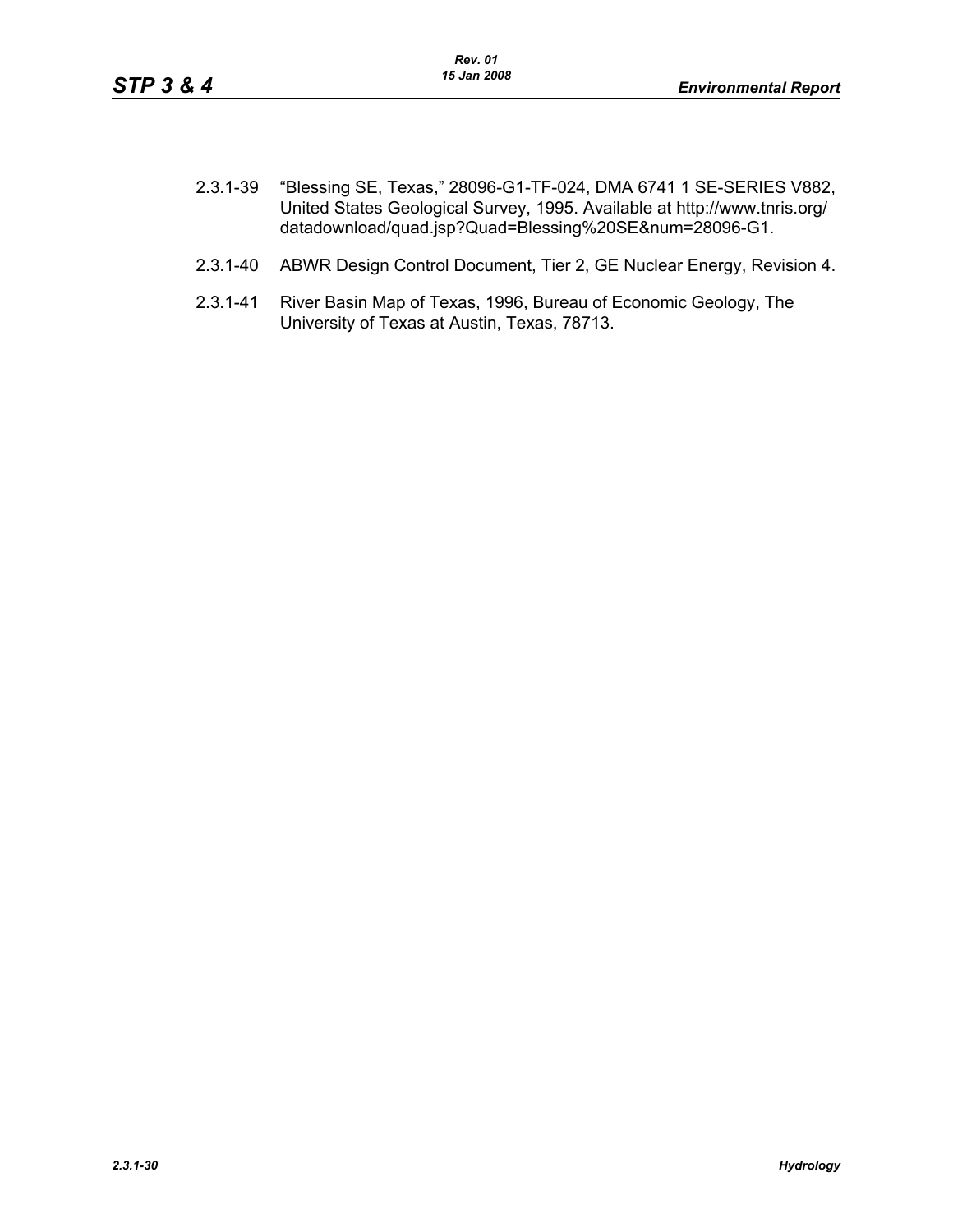| <b>Stream Name</b>      | County                 | <b>Drainage Area</b><br>(sq. miles) |
|-------------------------|------------------------|-------------------------------------|
| <b>Beals Creek</b>      | <b>Mitchell County</b> | $9,802$ [1]                         |
| Concho River            | Concho County          | 6,574 [2]                           |
| San Saba River          | San Baba County        | $3,046$ [3]                         |
| Llano River             | Llano County           | 4,197 [4]                           |
| <b>Pedernales River</b> | <b>Blanco County</b>   | 901                                 |
| Pecan Bayou             | Mills County           | 2,073                               |
| <b>Barton Creek</b>     | <b>Travis County</b>   | 215                                 |
| <b>Onion Creek</b>      | <b>Travis County</b>   | 321                                 |

|  | Table 2.3.1-1 Major Freshwater Streams in the Colorado River Basin |  |  |  |
|--|--------------------------------------------------------------------|--|--|--|
|--|--------------------------------------------------------------------|--|--|--|

Data in the Table are taken from Reference 2.3.1-6

Notes:

[1] Of the drainage area, about 7,814 mi<sup>2</sup> is probably not contributing.

[2] Of the drainage area, about 1,131 mi<sup>2</sup> is probably not contributing.

[3] Of the drainage area, about 7 mi<sup>2</sup> is probably not contributing.

 $\left[4\right]$  Of the drainage area, about 5 mi<sup>2</sup> is probably not contributing.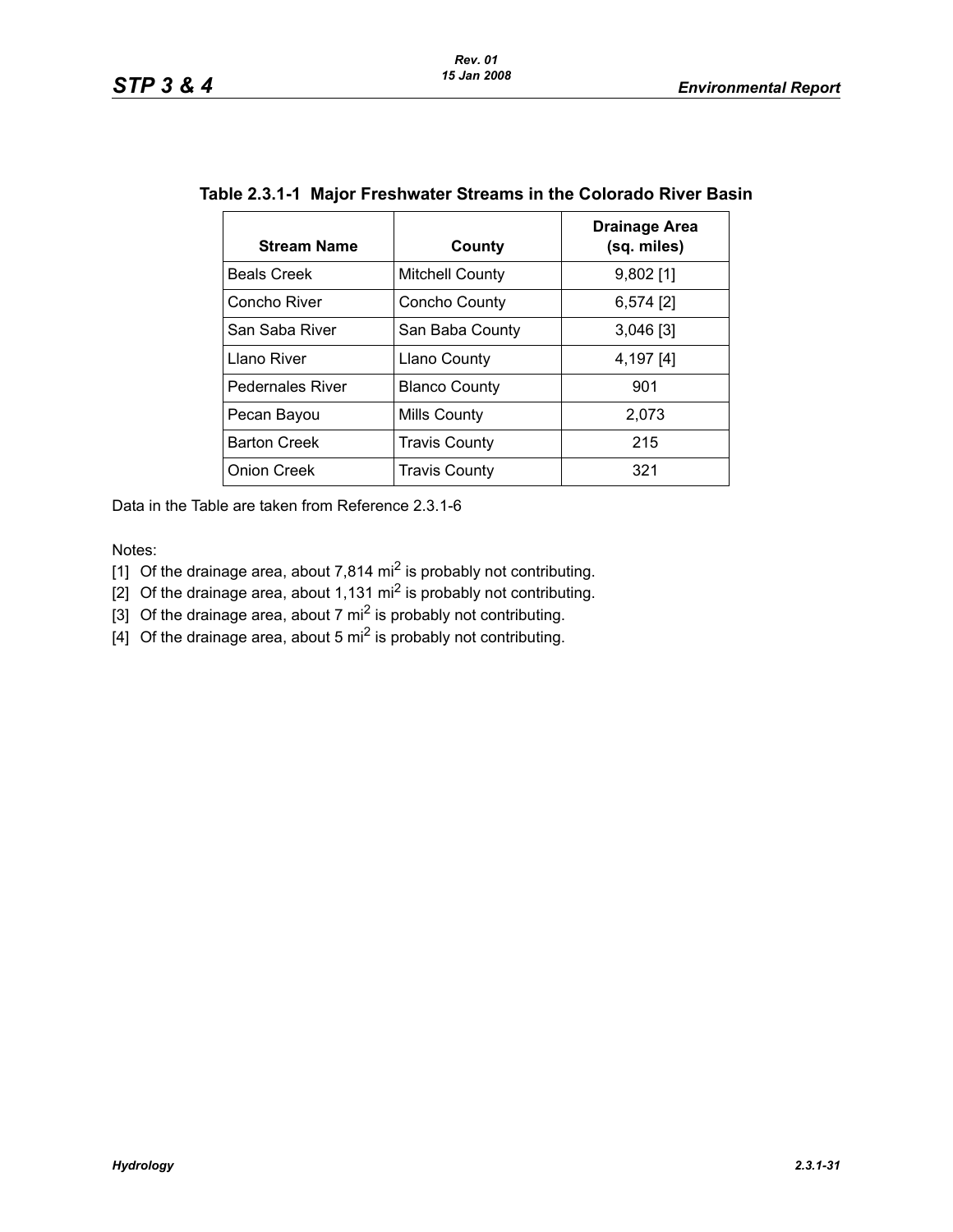|                                        | Latitude                    | degrees    | 30.3917                                    | 31.3767                                        | 30.7517                              | 31.895                                        | 31.4667                              | 31.4967                                       | 31.8383                             | 32.5833                                          | 30.555                               |
|----------------------------------------|-----------------------------|------------|--------------------------------------------|------------------------------------------------|--------------------------------------|-----------------------------------------------|--------------------------------------|-----------------------------------------------|-------------------------------------|--------------------------------------------------|--------------------------------------|
|                                        | Longitude                   | degrees    | $-97.9067$                                 | $-100.5333$                                    | $-98.4183$                           | $-100.515$                                    | $-100.4833$                          | -99.6683                                      | $-99.0017$                          | $-101.135$                                       | $-98.3383$                           |
|                                        |                             | Owner Name | Colorado River<br>Authority<br>Lower       | DOI BR                                         | Colorado River<br>Authority<br>Lower | Colorado River<br>Water District<br>Municipal | Engineers<br>Corps Of<br>SWF         | Colorado River<br>Water District<br>Municipal | Brown County<br>WID No 1            | Colorado River<br>Water District<br>Municipal    | Colorado River<br>Authority<br>Lower |
|                                        | Owner                       | Туре       |                                            | Щ                                              | ᆜ                                    | ┙                                             | Щ                                    | ᆜ                                             | ┙                                   | ᆜ                                                | ┙                                    |
|                                        |                             | County     | Travis                                     | Gree<br>$\epsilon$<br>Tom                      | <b>Burnet</b>                        | Coke                                          | Gree<br>$\mathbf{C}$<br>Tom          | Coleman                                       | Brown                               | Scurry                                           | <b>Burnet</b>                        |
|                                        |                             | Hazard     | I                                          | I                                              | I                                    | ᆂ                                             | I                                    | I                                             | I                                   | I                                                | I                                    |
|                                        | <b>Sesodind</b>             | med        | E                                          | ICR                                            | Ξ                                    | œ                                             | œ                                    | œ                                             | œ                                   | œ                                                | 臣                                    |
| Major Dams in the Colorado River Basin | <b>Pam Type</b>             |            | <b>REPGER</b>                              | RE                                             | PGRE                                 | RE                                            | RE                                   | <b>RECN</b>                                   | RE                                  | RE                                               | RE                                   |
|                                        | Completed                   | Year       | 1942                                       | 1962                                           | 1937                                 | 1969                                          | 1952                                 | 1989                                          | 1933                                | 1952                                             | 1951                                 |
|                                        | Surface Area                | acre       | 18,929                                     | 32,660                                         | 23,060                               | 18,000                                        | 3,854                                | 19,149                                        | 7,300                               | 7,820                                            | 6,375                                |
| Table 2.3.1-2                          | <b>Drainage Area</b>        | sq mi      | 38,130                                     | 2,472                                          | 50.1                                 | 4,140                                         | 1,511                                | 18.4                                          | 2.4                                 | 3,524                                            | 37.8                                 |
|                                        | Storage<br><b>WUTHTABIN</b> | acre-ft    | 000<br>3,223,                              | 530<br>1,087,5                                 | 982,000                              | 810,000                                       | 696,300                              | Ó<br>540,34                                   | 448,200                             | 360,000                                          | 227,000                              |
|                                        | ідвіян<br>mumixsM           | ¢          | 278                                        | 134                                            | 146                                  | $\frac{40}{5}$                                | 128                                  | 148                                           | 120                                 | 105                                              | 118                                  |
|                                        |                             | River      | Colorado<br>River                          | And South<br>Concho<br>Middle<br><b>Rivers</b> | Colorado<br>River                    | Colorado<br>River                             | Concho<br>River                      | Colorado<br>River                             | Pecan<br>Bayou                      | Colorado<br>River                                | Colorado<br>River                    |
|                                        |                             | alo ID     | TX01087                                    | TX00022                                        | <b>TX00989</b>                       | TX03517                                       | TX00012                              | TX06386                                       | TX02789                             | TX04138                                          | <b>TX00986</b>                       |
|                                        |                             | Dam Name   | Ford Dam)<br>Mansfield<br>Dam<br>(Marshall | <b>Twin Buttes</b>                             | Buchanan<br>Dam                      | Robert Lee<br>Dam                             | Angelo Dam)<br>OC Fisher<br>Dam (San | Freese Dam<br>(Stacy Dam)<br>Simon            | Brownwood<br>Lake<br>$\mathsf{Dam}$ | Thomas Dam<br>River Dam)<br>(Colorado<br>Lake JB | Alvin Wirtz<br>Dam                   |
|                                        |                             |            |                                            | $\boldsymbol{\sim}$                            | S                                    | 4                                             | Б                                    | $\circ$                                       | $\overline{ }$                      | $\infty$                                         | ω                                    |

*STP 3 & 4 Environmental Report*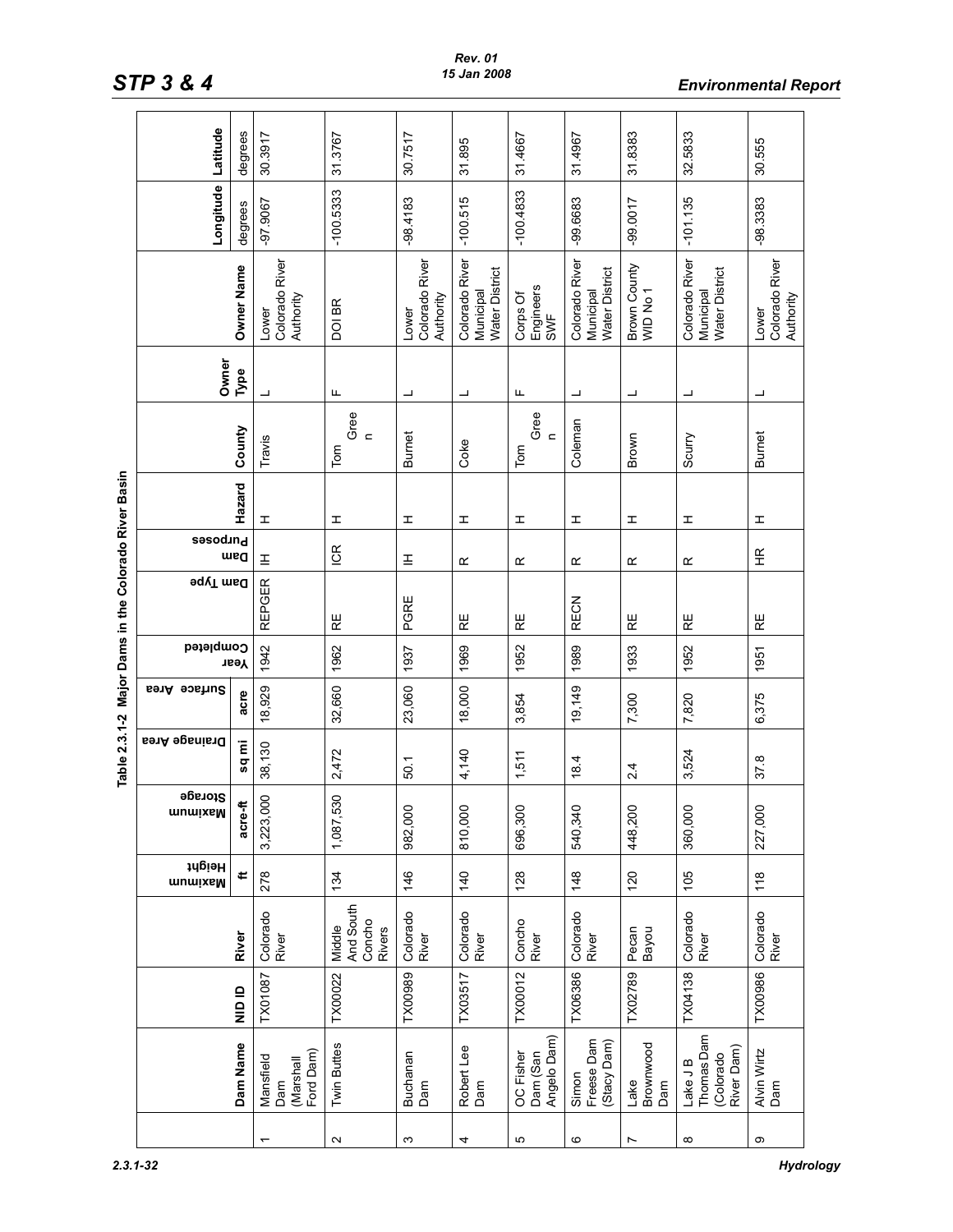|                                                                | Latitude             | degrees    | 31.14          | 32.2183                                       | 32.03                   | 32.2817               | 29.915                               | 32.04                 | 30.295                         | 32.3183                                       | 30.73                                | 32.24                                         | 31.85                        |
|----------------------------------------------------------------|----------------------|------------|----------------|-----------------------------------------------|-------------------------|-----------------------|--------------------------------------|-----------------------|--------------------------------|-----------------------------------------------|--------------------------------------|-----------------------------------------------|------------------------------|
|                                                                | Longitude            | degrees    | -99.3917       | $-101.625$                                    | 99.465                  | $-100.86$             | -96.7367                             | $-100.2667$           | -97.7867                       | $-100.9167$                                   | -98.385                              | $-101.105$                                    | -99.5667                     |
|                                                                |                      | Owner Name | City Of Brady  | Colorado River<br>Water District<br>Municipal | Coleman<br>City Of      | <b>TU Electric</b>    | Colorado River<br>Authority<br>Lower | City Of<br>Sweetwater | City Of Austin                 | TU Electric                                   | Colorado River<br>Authority<br>Lower | Colorado River<br>Water District<br>Municipal | Engineers<br>SWF<br>Corps Of |
|                                                                | Owner                | Туре       | ┙              | ┙                                             | ┙                       | ⊃                     | ┙                                    | ┙                     | ┙                              | $\supset$                                     | ┙                                    | ┙                                             | Щ                            |
|                                                                |                      | County     | McCulloch      | Howard                                        | Coleman                 | Mitchell              | Fayette                              | Coke                  | Travis                         | Mitchell                                      | <b>Burnet</b>                        | Mitchell                                      | Coleman                      |
|                                                                |                      | Hazard     | I              | I                                             | I                       | ┙                     | I                                    | I                     | I                              | ┙                                             | I                                    | လ                                             | I                            |
|                                                                | <b>Purposes</b>      | ueg        | œ              | පි                                            | $\propto$               | $\propto$             | ပ                                    | ပ                     | $\widetilde{H}$                | Œ                                             | 壬                                    | ⊢                                             | $\propto$                    |
| ble 2.3.1-2 Major Dams in the Colorado River Basin (Continued) | <b>9qyT</b> msd      |            | RΕ             | RE                                            | RE                      | RE                    | RE                                   | $\mathbb{R}$          | CNPG                           | RE                                            | PG                                   | <b>REOT</b>                                   | RE                           |
|                                                                | Completed            | Year       | 1963           | 1989                                          | 1966                    | 1959                  | 1977                                 | 1950                  | 1939                           | 1949                                          | 1938                                 | 1991                                          | 1948                         |
|                                                                | Surface Area         | acre       | 2,020          | 3,710                                         | 1,886                   | 1,560                 | 2,400                                | 2,375                 | 1,830                          | 1,610                                         | 803                                  | 1,603                                         | 510                          |
|                                                                | <b>Drainage Area</b> | Ē<br>sq    | 513            | 556                                           | 299                     | 164                   | 6.3                                  | 244                   | 26,124                         | 322                                           | 32,076                               | 15.3                                          | $\frac{8}{3}$                |
| ē                                                              | Storage<br>mumixeM   | acre-ft    | 212,400        | 207,265                                       | 91,680                  | 90,200                | 88,628                               | 79,336                | 73,100                         | 70,700                                        | 63,500                               | 50,241                                        | 49,290                       |
|                                                                | Height<br>munixeM    | ⊭          | 104            | $\ddot{4}$                                    | 8                       | 120                   | 106                                  | 95                    | 85                             | 89                                            | 86                                   | 5                                             | ଚ                            |
|                                                                |                      | River      | Creek<br>Brady | Springs<br>Sulphur<br>Draw                    | <b>Jim Ned</b><br>Creek | Champion<br>Creek     | Creek<br>Cedar                       | Oak Creek             | Colorado<br>River              | Morgan<br>Creek                               | Colorado<br>River                    | Beals<br>Creek                                | Hords<br>Creek               |
|                                                                |                      | alo ID     | TX01659        | <b>TX06028</b>                                | TX02152                 | TX01691               | TX04380                              | TX03516               | TX01086                        | TX01693                                       | TX00988                              | TX06420                                       | <b>TX00006</b>               |
|                                                                |                      | Dam Name   | Brady Dam      | Natural Dam<br>Salt Lake [1]                  | Coleman<br>Dam          | Creek Dam<br>Champion | Cedar Creek<br>Dam                   | Oak Creek<br>Dam      | Tom Miller<br>Dam              | Creek Dam)<br>Colorado<br>City Dam<br>(Morgan | Roy Inks<br>Dam                      | County Dam<br>Mitchell<br>Ξ                   | Hords Creek<br>Dam           |
|                                                                |                      |            | $\overline{C}$ | $\tilde{t}$                                   | $\tilde{c}$             | 13                    | $\overline{4}$                       | $\frac{1}{2}$         | $\overset{\circ}{\rightarrow}$ | 17                                            | $\overset{\infty}{\leftarrow}$       | Ő,                                            | $\overline{c}$               |

*STP 3 & 4 Environmental Report*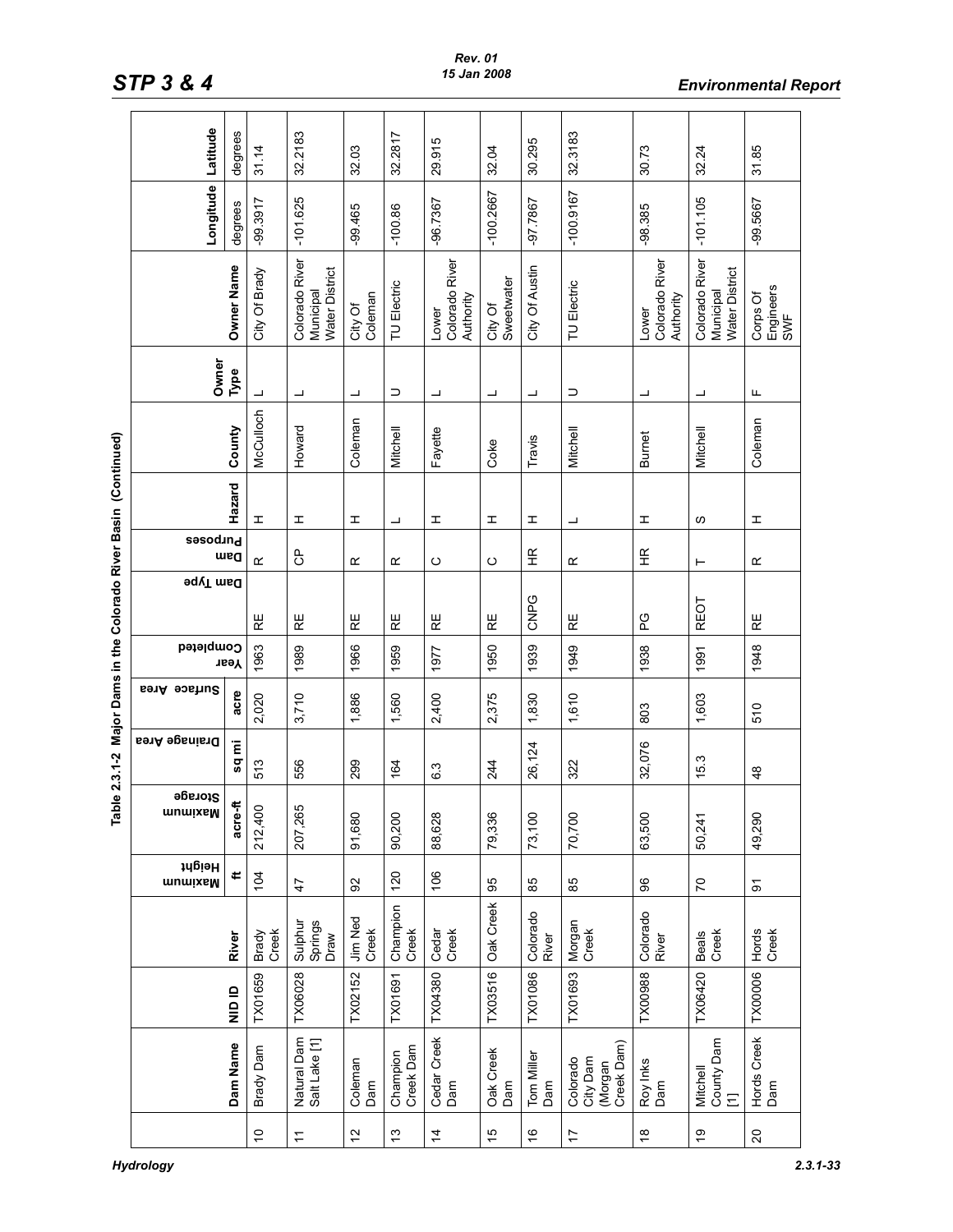|                                                    | Latitude             | degrees    | 30.285              | 31.3883                  | 31.73                                                         | 31.9383          | 32.3217                                       | 30.155                               | 32.3133                                                              | 31.1467                                     | 31.1486                                     |
|----------------------------------------------------|----------------------|------------|---------------------|--------------------------|---------------------------------------------------------------|------------------|-----------------------------------------------|--------------------------------------|----------------------------------------------------------------------|---------------------------------------------|---------------------------------------------|
|                                                    | Longitude            | degrees    | -97.5967            | $-100.4783$              | $-100.0433$                                                   | -99.8683         | $-101.7486$                                   | -97.2917                             | $-99.47$                                                             | -99.5967                                    | $-99.88$                                    |
|                                                    |                      | Owner Name | City Of Austin      | City Of San<br>Angelo    | Ballinger<br>City of                                          | City of Winters  | Colorado River<br>Water District<br>Municipal | Colorado River<br>Authority<br>Lower | Callahan<br>Divide SWCD                                              | McCulloch<br>SWCD                           | Concho SWCD                                 |
|                                                    | Owner                | Туре       | ┙                   | ┙                        | ┙                                                             | ᆜ                | ┙                                             | ┙                                    | ┙                                                                    |                                             | ┙                                           |
|                                                    |                      | County     | Travis              | Green<br>$\mathsf{Tom}$  | Runnels                                                       | Runnels          | Martin                                        | Bastrop                              | Callahan                                                             | McCulloch                                   | Concho                                      |
| Major Dams in the Colorado River Basin (Continued) |                      | Hazard     | I                   | I                        | I                                                             | I                | w                                             | I                                    | w                                                                    | ᆜ                                           | ┙                                           |
|                                                    | <b>Sesodind</b>      | msa        | $\propto$           | œ                        | œ                                                             | ĸ                | ⊢                                             | œ                                    | $\circ$                                                              | ပ                                           | ပ                                           |
|                                                    | <b>9qyT</b> msd      |            |                     |                          |                                                               |                  |                                               |                                      |                                                                      |                                             |                                             |
|                                                    |                      |            | RΕ                  | RΕ                       | RE                                                            | $R_{\rm E}$      | 足                                             | $\mathbb{R}$                         | RΕ                                                                   | RE                                          | RE                                          |
|                                                    | Completed            | Year       | 1967                | 1930                     | 1985                                                          | 1983             | 1993                                          | 1964                                 | 1970                                                                 | 1962                                        | 1957                                        |
|                                                    | Surface Area         | acre       | 1,269               | $\blacksquare$           | 560                                                           | 643              | 970                                           | 244                                  | 449                                                                  | 97                                          | 5                                           |
| ble 2.3.1-2                                        | <b>Brainage Area</b> | Έ<br>SQ    | 93                  | 3,833                    |                                                               | 65.5             | 258                                           | 87                                   | 38                                                                   | 28.8                                        | 21.88                                       |
| 은                                                  | Storage<br>mumixsM   | acre-ft    | 45,200              | 42,500                   | 34,353                                                        | 33,500           | 20,692                                        | 16,962                               | 16,550                                                               | 13,511                                      | 13,042                                      |
|                                                    | Height<br>mumixeM    | ∉          | 83                  | $\overline{4}$           | 76                                                            | 57               | 33                                            | 8                                    | යි                                                                   | 69                                          | 42                                          |
|                                                    |                      | River      | Decker<br>Creek     | South<br>Concho<br>River | Creek<br>Valley                                               | Elm Creek        | Sulphur<br>Springs<br>Draw                    | Spicer<br>Creek                      | Pecan<br>Prong<br>Bayou<br>North                                     | Creek<br>South<br>Brady                     | Fitzgerald<br>Creek                         |
|                                                    |                      | alo ID     | TX01089             | TX03139                  | TX05952                                                       | TX05776          | TX06482                                       | TX02718                              | TX02940                                                              | TX01677                                     | TX01626                                     |
|                                                    |                      | Dam Name   | Creek Dam<br>Decker | Nasworthy<br>Dan         | Lake Dam<br>Municipal<br>Ballinger<br>Moonen<br>(Lake<br>Dam) | Elm Creek<br>Dam | Springs Draw<br>Dam[1]<br>Sulphur             | Bastrop Dam                          | Upper Pecan<br>SCS Site 17<br>(Lake Clyde<br>Bayou WS<br>Dam)<br>Dam | WS SCS Site<br><b>Brady Creek</b><br>17 Dam | WS SCS Site<br><b>Brady Creek</b><br>28 Dam |
|                                                    |                      |            | $\overline{2}$      | 22                       | 23                                                            | $\overline{24}$  | 25                                            | 26                                   | 27                                                                   | $^{28}$                                     | $29\,$                                      |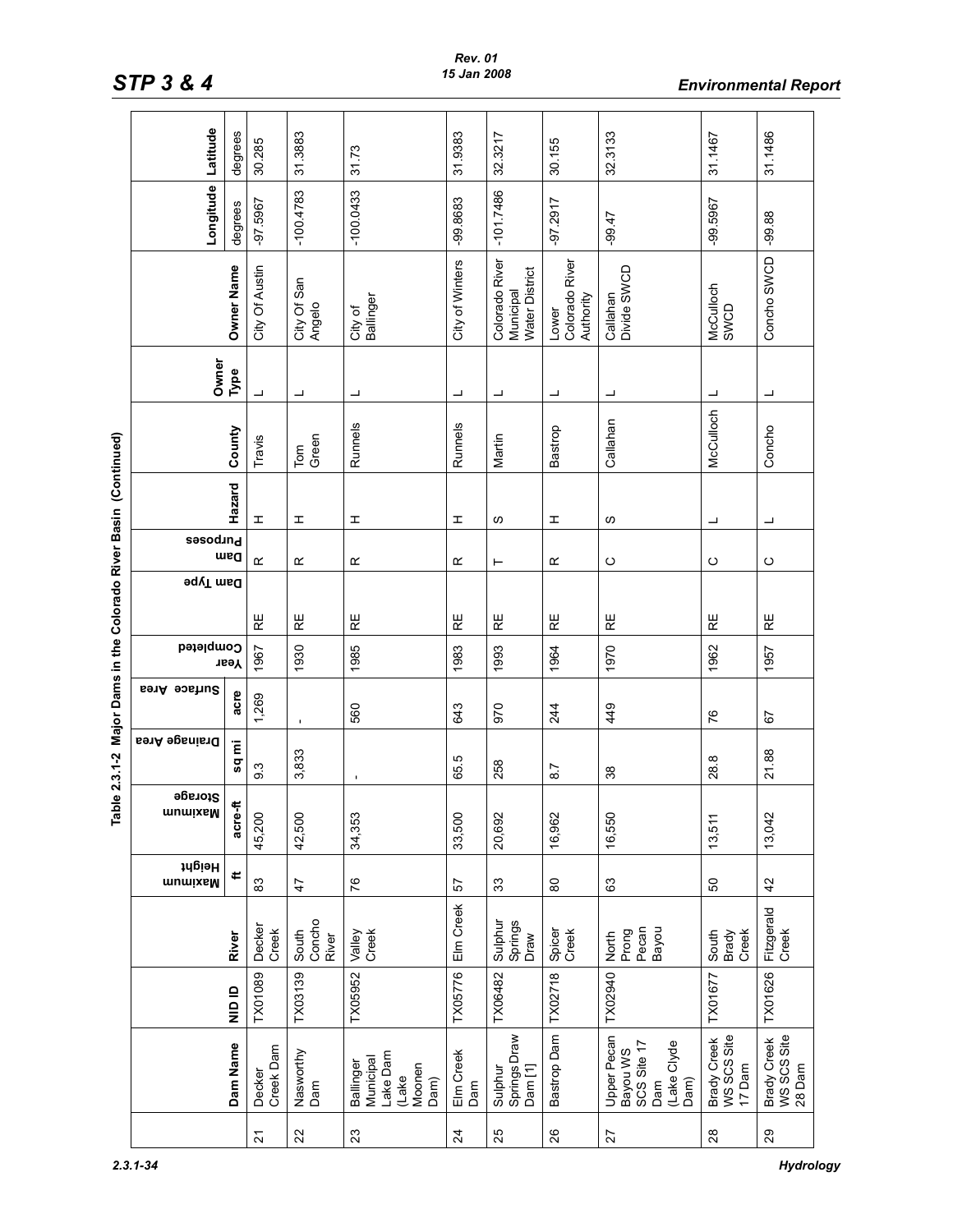|                                                                |                      | degrees      | 31.1683                                     | 31.9517                         |
|----------------------------------------------------------------|----------------------|--------------|---------------------------------------------|---------------------------------|
|                                                                | Longitude Latitude   | degrees      |                                             |                                 |
|                                                                |                      | Owner Name   | Concho SWCD -99.975                         | City of Winters  -99.8733       |
|                                                                | Owner                | <b>Type</b>  |                                             |                                 |
|                                                                |                      | County       | Concho                                      | Runnels                         |
|                                                                |                      | Hazard       |                                             | I                               |
|                                                                | <b>Purposes</b>      | maa          | ပ                                           | ပ                               |
| ble 2.3.1-2 Major Dams in the Colorado River Basin (Continued) | <b>Pam</b> Type      |              | RE                                          | RE                              |
|                                                                | Completed            | твәҮ         | 1958                                        | 1945                            |
|                                                                | Area<br>Surface      | acre         |                                             |                                 |
|                                                                | <b>Drainage Area</b> | sq mi        | 22.5                                        |                                 |
| ᄒ                                                              | Storage<br>mumixaM   | ť<br>acre-   | 11,155                                      | 10,032                          |
|                                                                | ідеідр<br>mumixsM    | ⊄            | 8                                           |                                 |
|                                                                |                      | <b>River</b> | Creek                                       | TX03245 Elm Creek 41            |
|                                                                |                      | alo<br>M     | TX01625 Brady                               |                                 |
|                                                                |                      | Dam Name     | <b>Brady Creek</b><br>WS SCS Site<br>31 Dam | Winters City<br>Old Lake<br>Dam |
|                                                                |                      |              | వ్ల                                         | <u>ನ</u>                        |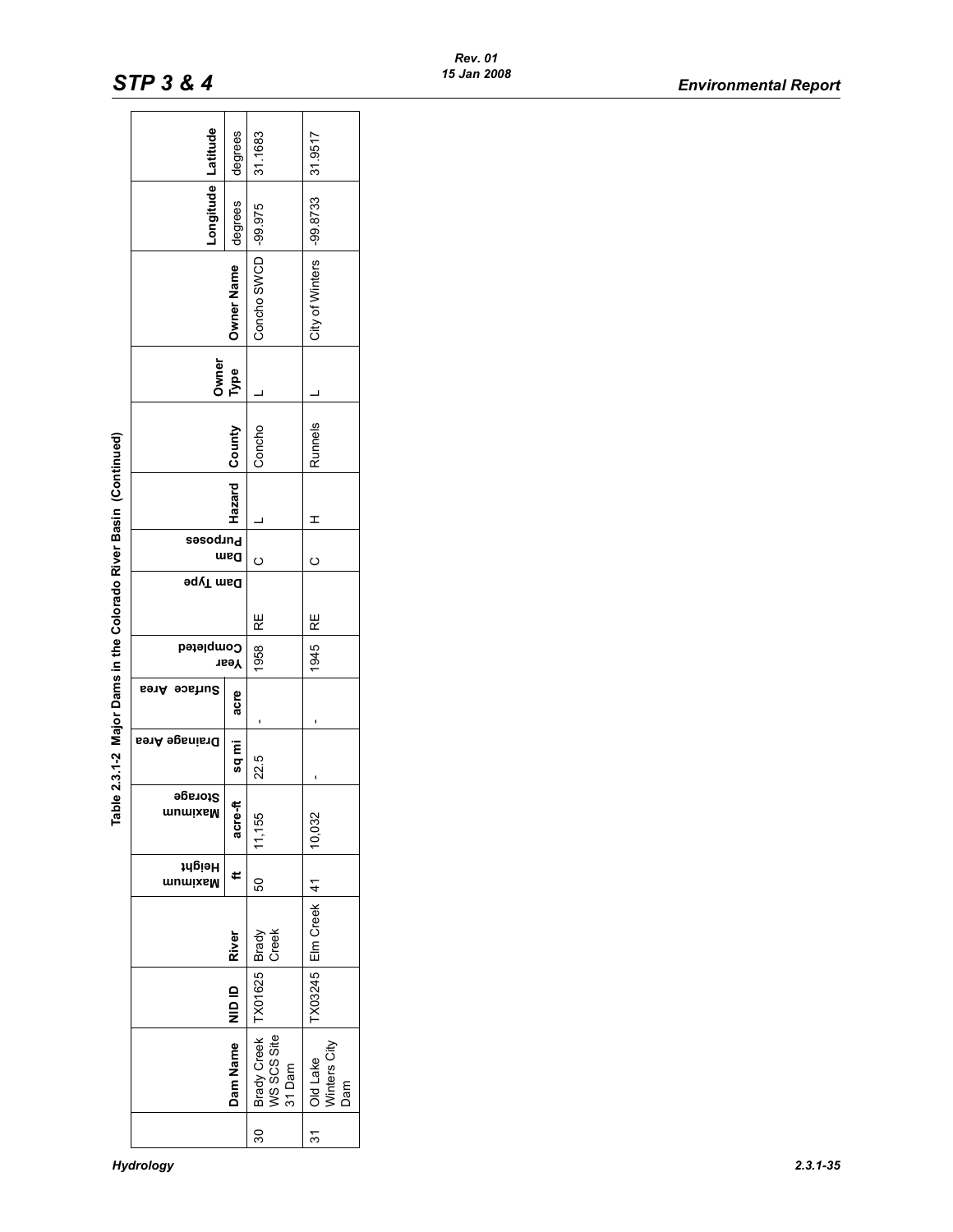| י<br>ה<br>Dua<br>Du<br>D<br>.<br>הימות היית |
|---------------------------------------------|
| =<br> <br> <br>Ĵ                            |
| rable 2.3.1-2 Majo                          |

| Dam Type (in the        |                                                      |                        |                                                                                             | Downstream Hazard Potential                                                                                                    |                                                                            |
|-------------------------|------------------------------------------------------|------------------------|---------------------------------------------------------------------------------------------|--------------------------------------------------------------------------------------------------------------------------------|----------------------------------------------------------------------------|
| importance)<br>order of | Dam Purpose                                          | Owner Type             |                                                                                             | Potential hazard to the downstream area resulting from failure or misoperation of the dam or facilities:                       |                                                                            |
| RE - Earth              | - Irrigation                                         | -Federal<br>╙          | L-Low                                                                                       | S-Significant                                                                                                                  | High                                                                       |
| ER-Rockfill             | H-Hydroelectric                                      | S - State              | Dams assigned the low<br>hazard potential                                                   | potential classification are those dams<br>Dams assigned the significant hazard                                                | Dams assigned the high<br>hazard potential                                 |
| PG - Gravity            | C - Flood Control<br>and Storm Water<br>Management   | Government<br>$-Local$ | where failure or misoperation<br>results in no probable loss of<br>classification are those | probable loss of human life but can cause<br>where failure or misoperation results in no<br>economic loss, environment damage, | misoperation will probably<br>classification are those<br>where failure or |
| CB - Buttress           | N - Navigation                                       | J - Public Utility     | human life and low economic<br>and/or environmental losses.                                 | disruption of lifeline facilities, or impact<br>other concerns. Significant hazard                                             | cause loss of human life.                                                  |
| VA - Arch               | S - Water Supply                                     | P - Private            | Losses are principally limited                                                              | potential classification dams are often                                                                                        |                                                                            |
| MV-Multi-Arch           | R - Recreation                                       |                        | to the owner's property                                                                     | agricultural areas but could be located in<br>ocated in predominantly rural or                                                 |                                                                            |
| CN-Concrete             | P - Fire Protection,<br>Stock, Or Small<br>Farm Pond |                        |                                                                                             | areas with population and significant<br>infrastructure                                                                        |                                                                            |
| MS-Masonry              | F-Fish and                                           |                        |                                                                                             |                                                                                                                                |                                                                            |
|                         | Wildlife Pond                                        |                        |                                                                                             |                                                                                                                                | Economic,                                                                  |
| ST-Stone                | D - Debris Control                                   |                        | <b>Hazard Potential</b><br>Classification                                                   | Loss of Human Life                                                                                                             | Environmental, Lifeline<br>Losses                                          |
| TC - Timber Crib        | T - Tailings                                         |                        | <b>NOT</b>                                                                                  | None expected                                                                                                                  | Low and generally limited to                                               |
| $OT-Other$              | $O - Other$                                          |                        |                                                                                             |                                                                                                                                | owner                                                                      |
|                         |                                                      |                        | Significant                                                                                 | None expected                                                                                                                  | Yes                                                                        |
|                         |                                                      |                        | High                                                                                        | Probable. One or more expected                                                                                                 | Yes (but not necessary)                                                    |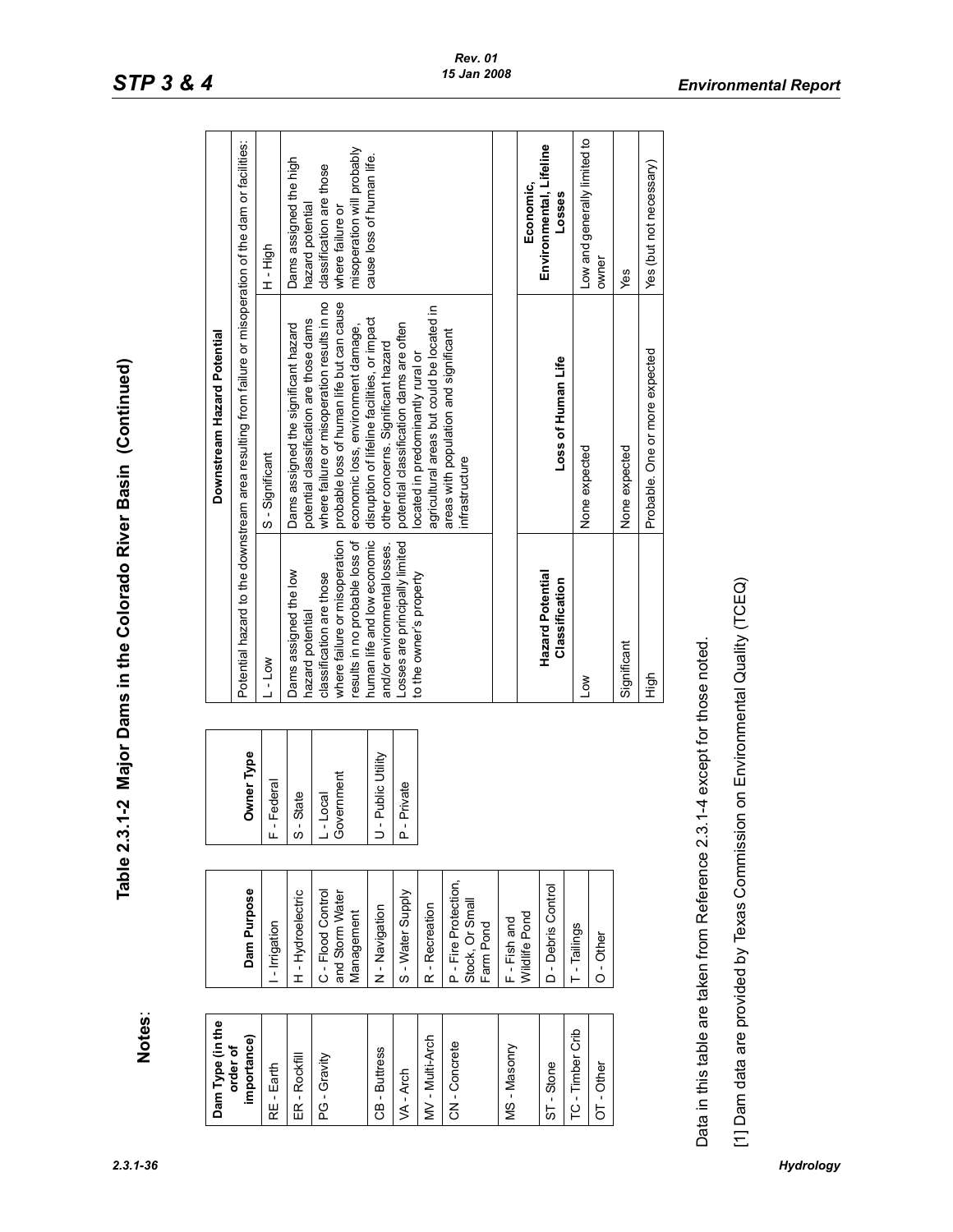|            |                                                    | Location        |               |          |                                                                                     | <b>Drainage Area</b>                                                                                                                           | Period of           |                               |         | <b>Historical Annual Flow Rate</b><br>(cts) |       |
|------------|----------------------------------------------------|-----------------|---------------|----------|-------------------------------------------------------------------------------------|------------------------------------------------------------------------------------------------------------------------------------------------|---------------------|-------------------------------|---------|---------------------------------------------|-------|
| Gauge<br>ġ | Gauge<br>Name                                      | (river<br>mile) | Longitud<br>Φ | Latitude | County                                                                              | (square mile)<br>Ξ                                                                                                                             | From Year<br>Record | Record [2]<br><b>Years of</b> | Maximum | Minimum                                     | Mean  |
| 08158000   | Austin                                             | 290.3           | 97.694        | 30.244   | Travis                                                                              | 39,009                                                                                                                                         | 1898                | 106                           | 7,535   | 590                                         | 2,168 |
| 08159200   | Bastrop                                            | 236.6           | 97.319        | 30.104   | Bastrop                                                                             | 39,979                                                                                                                                         | 1960                | 4                             | 9,073   | 828                                         | 2,227 |
| 08159500   | Smithville                                         | 212.1           | 97.161        | 30.013   | Bastrop                                                                             | 40,371                                                                                                                                         | 1930                | 74                            | 6,780   | 794                                         | 2,654 |
| 08160400   | LaGrange                                           | 177             | 96.904        | 29.912   | Fayette                                                                             | 40,874                                                                                                                                         | 1988                | $\frac{6}{1}$                 | 9,913   | 930                                         | 2,662 |
|            | 08161000 Columbus                                  | 135.1           | 96.537        | 29.706   | Colorado                                                                            | 41,640                                                                                                                                         | 1916                | 88                            | 10,810  | 653                                         | 3,100 |
| 08162000   | Wharton                                            | 66.6            | 96.104        | 29.309   | Wharton                                                                             | 42,003                                                                                                                                         | 1939                | 65                            | 11,120  | 615                                         | 2,740 |
| 08162500   | <b>Bay City</b>                                    | 32.5            | 96.012        | 28.974   | Matagorda                                                                           | 42,240                                                                                                                                         | 1948                | 99                            | 14,270  | 375                                         | 2,628 |
|            | Data in this table is taken from Reference 2.3.1-6 |                 |               |          |                                                                                     |                                                                                                                                                |                     |                               |         |                                             |       |
| NOTES:     |                                                    |                 |               |          |                                                                                     |                                                                                                                                                |                     |                               |         |                                             |       |
|            |                                                    |                 |               |          | [1] All drainage areas include 11,403 square miles of probably noncontributing area | [2] All gauges listed in the table are currently active, and "years of record" is counted from the beginning year up to the water year of 2004 |                     |                               |         |                                             |       |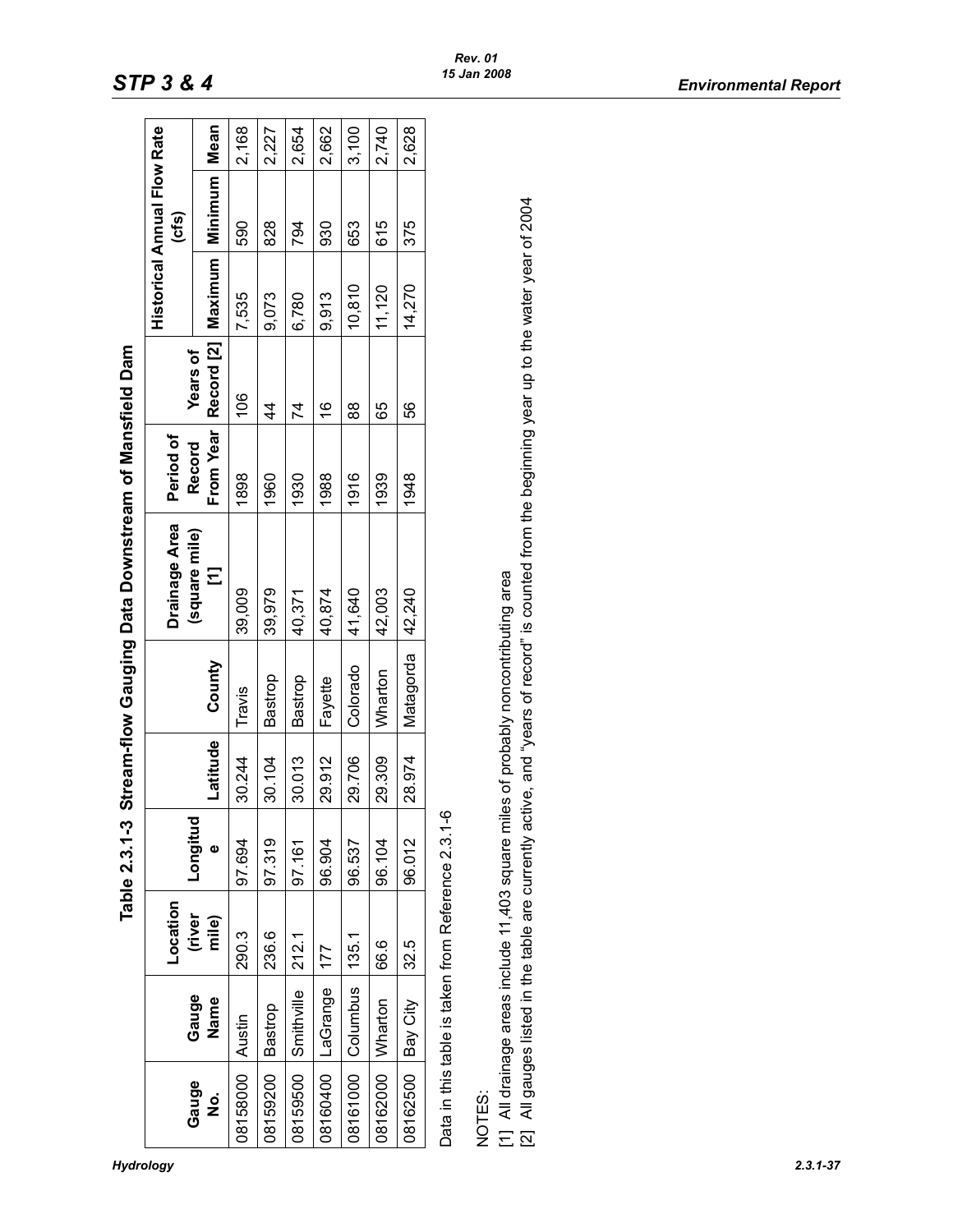| $\frac{1}{2}$<br>$\sim$ 40 to |
|-------------------------------|
|                               |
|                               |
|                               |
|                               |
|                               |
| $-2 - 13 - 13$                |
|                               |
|                               |
|                               |
| -<br>(                        |
|                               |
|                               |
|                               |
|                               |
| י<br>∽                        |
| ear Bay                       |
|                               |
|                               |
|                               |
| Í                             |
|                               |
| is is is                      |
|                               |
|                               |
|                               |
|                               |
| $\sim$ $\sim$ $\sim$ $\sim$   |
|                               |
|                               |
| ہ<br>،                        |
|                               |
|                               |
| j                             |
|                               |
|                               |
|                               |
| =<br>MD<br>MD                 |
| l                             |
|                               |
|                               |
| ı                             |
|                               |
|                               |
|                               |

|                          | Table 2.3.1-4 Mean Daily Flo |            |       |       |       |                        |       |            | ws on the Colorado River near Bay City, Texas (Period of Data: 1948 to 2006) |       |               |       |
|--------------------------|------------------------------|------------|-------|-------|-------|------------------------|-------|------------|------------------------------------------------------------------------------|-------|---------------|-------|
| Day of                   |                              |            |       |       |       | Daily mean values (cfs |       |            |                                                                              |       |               |       |
| month                    | Jan                          | <b>Feb</b> | Mar   | Apr   | Vay   | Jun                    | ミ     | <b>Aug</b> | Sep                                                                          | ö     | $\frac{5}{2}$ | Dec   |
| $\overline{\phantom{0}}$ | 2,780                        | 1,830      | 3,340 | 2,240 | 3,850 | 3,940                  | 2,560 | 976        | 1,660                                                                        | 1,110 | 3,120         | 2,360 |
| N                        | 2,830                        | 1,980      | 3,240 | 2,090 | 3,700 | 4,060                  | 2,500 | 950        | 1,840                                                                        | 1,050 | 3,470         | 2,300 |
| က                        | 2,660                        | 2,120      | 3,060 | 2,180 | 2,940 | 4,390                  | 2,340 | 962        | 1,800                                                                        | 1,030 | 2,900         | 2,500 |
| 4                        | 2,460                        | 2,290      | 2,940 | 2,390 | 3,110 | 4,920                  | 2,220 | 972        | 1,340                                                                        | 967   | 2,550         | 2,340 |
| ပ                        | 2,250                        | 2,730      | 3,010 | 2,640 | 3,450 | 4,820                  | 2,120 | 981        | 1,160                                                                        | 1,020 | 2,500         | 2,370 |
| ဖ                        | 2,160                        | 3,280      | 3,050 | 2,680 | 3,500 | 4,270                  | 2,200 | 947        | 1,210                                                                        | 1,070 | 2,790         | 2,370 |
| Ľ                        | 2,300                        | 3,540      | 3,110 | 2,620 | 3,530 | 4,380                  | 2,160 | 900        | 1,380                                                                        | 1,180 | 2,890         | 2,220 |
| ∞                        | 2,440                        | 3,390      | 3,170 | 2,660 | 3,110 | 4,550                  | 2,160 | 877        | 1,350                                                                        | 1,530 | 2,680         | 2,190 |
| ω                        | 2,540                        | 3,420      | 3,120 | 2,640 | 3,050 | 4,600                  | 2,170 | 834        | 1,240                                                                        | 1,610 | 2,280         | 2,020 |
| $\tilde{c}$              | 2,600                        | 3,190      | 2,880 | 2,640 | 2,700 | 4,190                  | 2,190 | 856        | 1,230                                                                        | 1,780 | 2,130         | 1,890 |
| $\tilde{+}$              | 2,680                        | 2,890      | 2,690 | 2,770 | 2,880 | 3,720                  | 2,330 | 847        | 1,630                                                                        | 1,880 | 2,220         | 2,040 |
| 12                       | 2,760                        | 3,300      | 2,710 | 2,740 | 3,150 | 3,970                  | 2,660 | 834        | 2,070                                                                        | 2,160 | 2,180         | 2,300 |
| <u>ლ</u>                 | 2,890                        | 3,530      | 2,740 | 2,700 | 3,520 | 4,990                  | 2,620 | 816        | 2,390                                                                        | 2,260 | 2,370         | 2,550 |
| $\overline{4}$           | 2,850                        | 3,260      | 2,750 | 2,580 | 3,770 | 5,610                  | 2,150 | 750        | 2,680                                                                        | 2,580 | 2,880         | 2,450 |
| $\frac{5}{1}$            | 2,540                        | 3,150      | 2,870 | 2,380 | 3,750 | 5,710                  | 2,040 | 750        | 3,110                                                                        | 2,920 | 2,990         | 2,210 |
| $\frac{6}{5}$            | 2,250                        | 3,210      | 3,110 | 2,590 | 4,030 | 5,370                  | 2,240 | 790        | 2,570                                                                        | 2,860 | 2,750         | 2,220 |
| $\overline{1}$           | 2,100                        | 3,300      | 3,170 | 2,690 | 4,290 | 4,560                  | 2,140 | 768        | 1,890                                                                        | 2,910 | 2,530         | 2,450 |
| $\frac{8}{1}$            | 2,200                        | 3,350      | 3,120 | 3,110 | 4,160 | 4,450                  | 1,900 | 741        | 1,530                                                                        | 3,430 | 2,300         | 2,610 |
| $\overline{9}$           | 2,380                        | 3,020      | 3,120 | 3,290 | 4,440 | 4,530                  | 1,730 | 760        | 1,790                                                                        | 4,610 | 2,350         | 2,730 |
| 20                       | 2,770                        | 2,700      | 2,910 | 3,080 | 4,440 | 4,440                  | 1,680 | 693        | 2,130                                                                        | 4,680 | 2,680         | 2,260 |
| $\overline{2}$           | 3,280                        | 2,580      | 2,670 | 3,210 | 3,980 | 4,380                  | 1,590 | 689        | 2,110                                                                        | 4,150 | 2,610         | 2,060 |
| 22                       | 3,340                        | 3,340      | 2,710 | 3,140 | 3,610 | 4,070                  | 1,460 | 692        | 2,140                                                                        | 3,720 | 2,620         | 2,200 |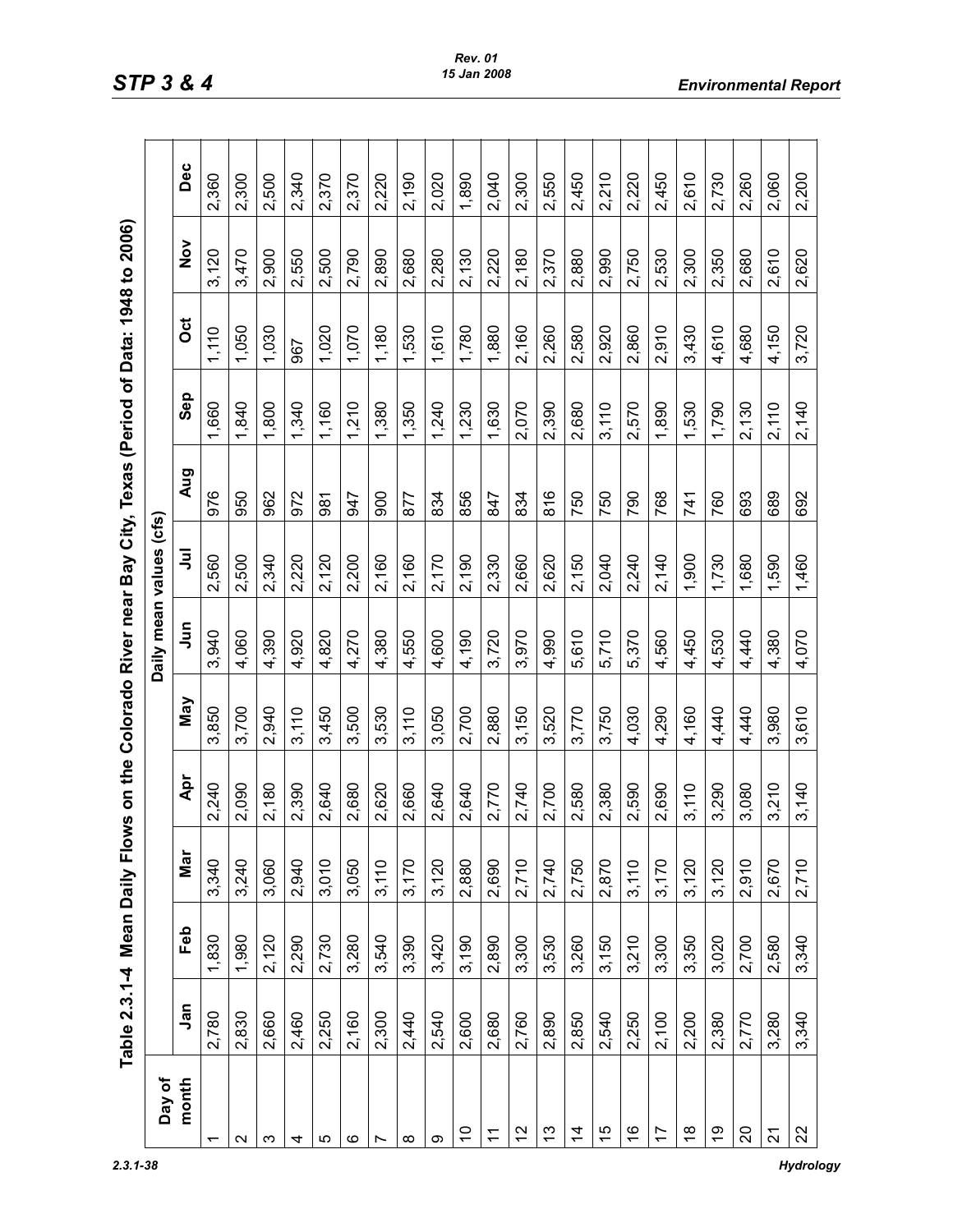| $\sim$ d of Data 1948 to 2006) (Co.<br>うりしょう<br>֚֚֚֬ |
|------------------------------------------------------|
| is Data . is                                         |
| ۔<br>،                                               |
| $\frac{1}{2}$                                        |
| יולי בסיים<br>ווה לפס ומאוו                          |
| י שמעום ב                                            |
| ミニミニミ<br>:<br>احدا                                   |
| ws on th                                             |
|                                                      |
|                                                      |
|                                                      |
|                                                      |

| Day of                    |       |       |       |       |            | Daily mean values (cfs) |       |       |            |       |               |       |
|---------------------------|-------|-------|-------|-------|------------|-------------------------|-------|-------|------------|-------|---------------|-------|
| month                     | Jan   | Feb   | Nar   | Apr   | <b>May</b> | <b>S</b>                | ミ     | Aug   | <b>Sep</b> | õ     | $\frac{8}{2}$ | Dec   |
| 23                        | 3,240 | 3,990 | 2,550 | 3,100 | 4,040      | 3,430                   | 1,360 | 707   | 2,240      | 3,440 | 2,890         | 2,380 |
| 24                        | 2,980 | 4,280 | 2,790 | 2,790 | 4,000      | 3,310                   | 1,330 | 726   | 1,930      | 3,760 | 3,110         | 2,760 |
| 25                        | 2,850 | 4,540 | 2,920 | 2,410 | 4,020      | 3,590                   | 1,280 | 732   | 1,550      | 3,420 | 3,320         | 3,240 |
| 88                        | 2,470 | 4,500 | 2,920 | 2,400 | 3,680      | 4,600                   | 1,390 | 755   | 1,370      | 3,040 | 3,640         | 3,270 |
| 27                        | 2,370 | 4,260 | 2,450 | 3,010 | 3,490      | 4,430                   | 1,370 | 745   | 1,560      | 2,890 | 3,910         | 3,050 |
| 28                        | 2,330 | 3,740 | 2,230 | 3,130 | 3,680      | 3,490                   | 1,260 | 734   | 1,550      | 2,270 | 3,690         | 2,790 |
| 29                        | 2,220 | 3,540 | 2,290 | 2,940 | 3,930      | 2,910                   | 1,130 | 793   | 1,170      | 2,190 | 2,620         | 2,720 |
| 30                        | 2,060 |       | 2,460 | 3,080 | 3,870      | 2,610                   | 1,050 | 924   | 1,010      | 2,120 | 2,500         | 2,570 |
| <u>રુ</u>                 | 1,910 |       | 2,420 |       | 3,760      |                         | 1,010 | 1,370 |            | 2,550 |               | 2,640 |
|                           |       |       |       |       |            |                         |       |       |            |       |               |       |
| Source: Reference 2.3.1-7 |       |       |       |       |            |                         |       |       |            |       |               |       |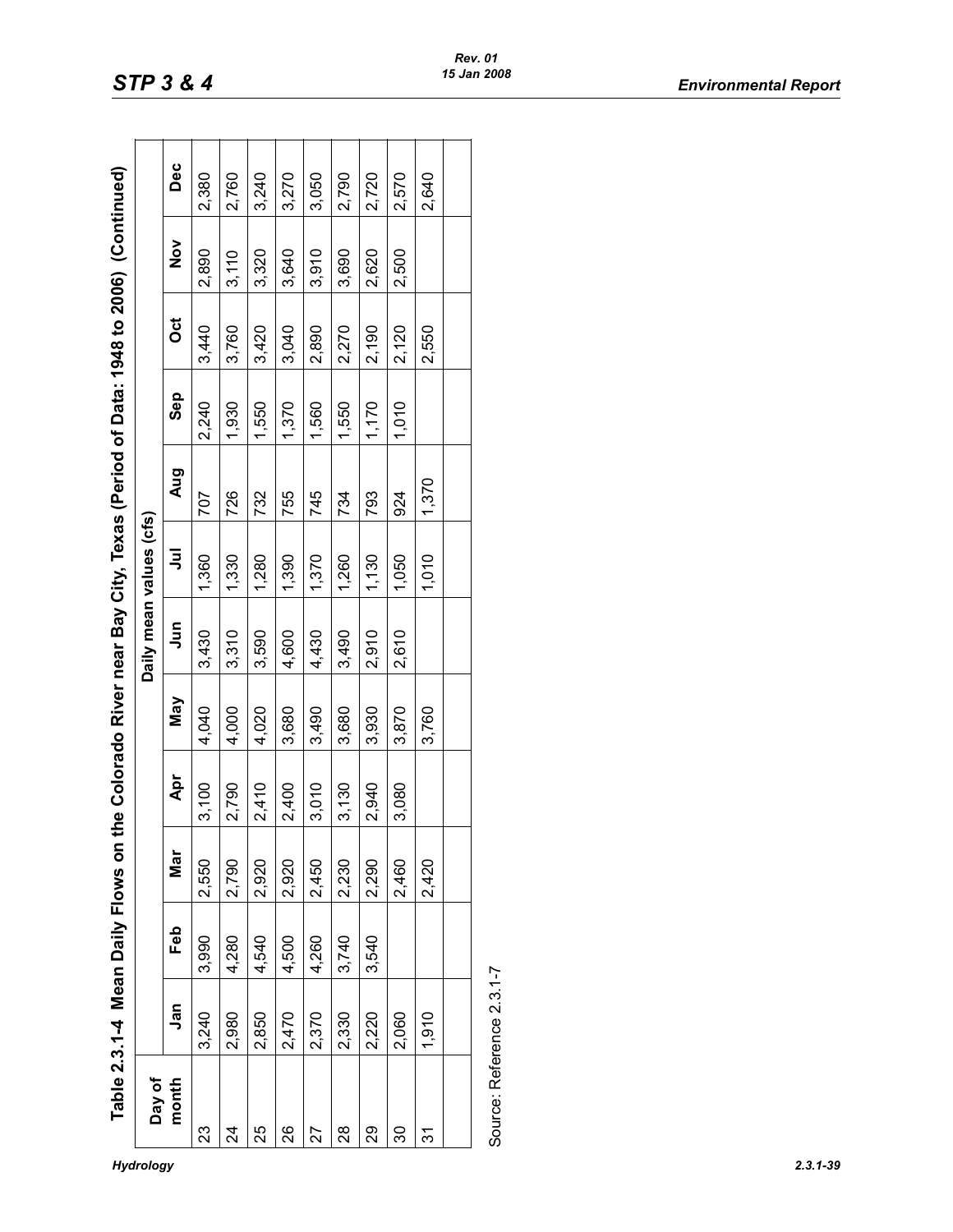| J                                   |
|-------------------------------------|
|                                     |
|                                     |
| $\overline{\phantom{a}}$            |
|                                     |
| j                                   |
| I                                   |
|                                     |
| ׇ֚֡֬<br>i                           |
|                                     |
|                                     |
| ֚֓<br>j                             |
|                                     |
| $\frac{1}{\sqrt{2}}$<br>j<br>l<br>I |
|                                     |
| ı                                   |
|                                     |
| Ó<br>Ì<br>ť<br>í                    |

|      |        |        |       |        |        |             | Monthly mean flows (cfs) |        |        |        |               |        |
|------|--------|--------|-------|--------|--------|-------------|--------------------------|--------|--------|--------|---------------|--------|
| Year | Jan    | Feb    | Nar   | Åpr    | Vay    | $\tilde{a}$ | ぅ                        | Aug    | Sep    | ö      | $\frac{5}{2}$ | Dec    |
| 1948 |        |        |       |        | 1,009  | 325.9       | 599.4                    | 637.1  | 928.4  | 875.3  | 894.5         | 794.5  |
| 1949 | 942.8  | 2,850  | 2,093 | 6,018  | 1,457  | 889.4       | 935.8                    | 525.5  | 1,115  | 4,507  | 1,635         | 2,530. |
| 1950 | 1,908  | 3,713  | 1,167 | 2,626  | 1,476  | 3,532       | ယ္<br>815.               | 341.3  | 1,357  | 691.7  | 680.1         | 788.2  |
| 1951 | 841.0  | 1,045  | 528.8 | 294.5  | 446.3  | 1,489       | 71.4                     | 298.9  | 1,289  | 634.7  | 439.5         | 405.8  |
| 1952 | 344.0  | 449.6  | 344.7 | 979.2  | 1,830. | 453.7       | 503.1                    | 235.5  | 763.3  | 389.8  | 622.1         | 1,940. |
| 1953 | 1,374  | 1,612  | 714.1 | 458.0  | 4,924  | 177.9       | 619.1                    | 897.6  | 1,508  | 1,315  | 883.9         | 1,625  |
| 1954 | 784.4  | 402.8  | 260.3 | 383.7  | 676.1  | 221.9       | Ņ<br>193.                | 545.4  | 474.1  | 453.2  | 378.5         | 362.0  |
| 1955 | 485.3  | 1,646  | 295.9 | 436.0  | 1,418  | 2,640.      | 1,511                    | 1,541. | 1,073  | 2,508  | 1,793         | 898.4  |
| 1956 | 496.9  | 993.9  | 388.0 | 472.4  | 886.3  | 814.6       | 164.2                    | 367.2  | 313.6  | 285.9  | 225.5         | 296.8  |
| 1957 | 249.2  | 347.6  | 2,037 | 5,027  | 27,750 | 24,560      | 4,058                    | 1,757  | 4,975  | 12,820 | 8,559         | 6,173  |
| 1958 | 6,146  | 9,910  | 7,537 | 5,050. | 5,611  | 3,544       | 3,412                    | 2,080. | 3,804  | 2,330. | 2,609         | 1,035  |
| 1959 | 1,231  | 3,675  | 1,348 | 7,564  | 2,926  | 1,500.      | 844.0                    | 2,506  | 2,575  | 10,410 | 6,010.        | 4,408  |
| 1960 | 4,205  | 4,954  | 3,693 | 3,829  | 5,898  | 8,909       | 2,566                    | 1,949  | 1,113  | 4,944  | 7,059         | 3,708  |
| 1961 | 4,849  | 8,289  | 4,682 | 3,672  | 1,877  | 8,613       | 7,675                    | 2,876  | 11,160 | 1,736  | 4,713         | 3,580. |
| 1962 | 2,672  | 1,058  | 699.6 | 562.4  | 341.2  | 1,183       | 582.5                    | 274.5  | 888.3  | 813.0  | 680.9         | 1,358  |
| 1963 | 979.0  | 1,637  | 577.1 | 387.3  | 355.5  | 384.2       | 635.8                    | 313.0  | 393.0  | 351.7  | 317.8         | 342.5  |
| 1964 | 257.5  | 482.2  | 800.0 | 125.0  | 226.8  | 504.6       | 115.3                    | 114.1  | 878.1  | 765.9  | 694.6         | 572.8  |
| 1965 | 2,233  | 4,850. | 773.8 | 367.6  | 6,250. | 6,364       | 1,369                    | 189.0  | 447.1  | 1,018  | 3,464         | 4,101  |
| 1966 | 1,890. | 1,966  | 1,556 | 2,154  | 6,532  | 1,129       | 427.9                    | 583.0  | 93.9   | 588.1  | 850.6         | 296.7  |
| 1967 | 269.8  | 246.4  | 257.4 | 323.6  | 452.6  | 294.4       | 100                      | 311.4  | 2,675  | 1,101  | 1,329         | 676.5  |
| 1968 | 8,228  | 6,700. | 5,908 | 6,859  | 10,130 | 12,050      | 3,375                    | 739.0  | 1,907  | 764.0  | 626.7         | 2,456  |
| 1969 | 879.2  | 4,002  | 3,773 | 4,274  | 5,566  | 901.8       | 371.3                    | 200.0  | 326.2  | 1,480. | 3,614         | 2,680. |

*2.3.1-40 Hydrology*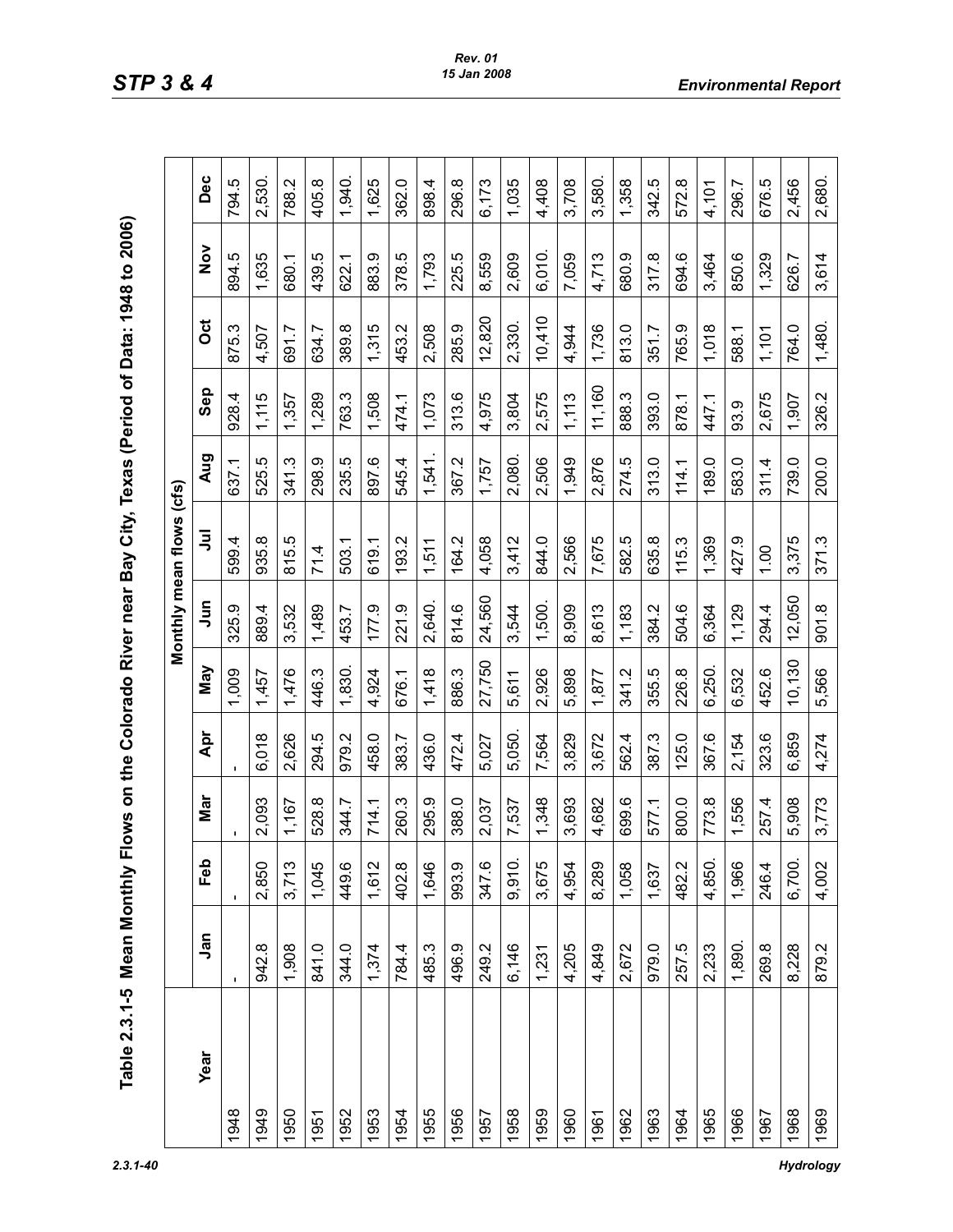| 」<br>5<br>7<br>۔<br>ت       |                      |
|-----------------------------|----------------------|
|                             |                      |
| $\frac{1}{2}$               |                      |
|                             |                      |
|                             |                      |
| ;                           |                      |
|                             |                      |
|                             |                      |
| ניוס את המשונה ה            |                      |
|                             |                      |
| I                           |                      |
|                             | f                    |
|                             |                      |
|                             | $\ddot{\phantom{a}}$ |
|                             |                      |
|                             |                      |
| Dian<br>Dian                |                      |
|                             |                      |
|                             |                      |
|                             |                      |
|                             |                      |
|                             |                      |
|                             |                      |
|                             |                      |
| riows on the Colorado River |                      |
|                             |                      |
|                             |                      |
|                             |                      |
| --<br>--<br>--              |                      |
|                             |                      |
|                             |                      |
| ible 2.3.1-5 Mea            |                      |
|                             |                      |
|                             |                      |
|                             |                      |
|                             |                      |

|      |        |            |       |        |        |             | Monthly mean flows (cfs) |       |       |        |               |        |
|------|--------|------------|-------|--------|--------|-------------|--------------------------|-------|-------|--------|---------------|--------|
| Year | Jan    | <b>G</b> b | Nar   | Apr    | Nay    | $\tilde{a}$ | ミ                        | Aug   | Sep   | ö      | $\frac{5}{2}$ | Dec    |
| 1970 | 2,800. | 3,238      | 7,371 | 5,460. | 6,987  | 4,276       | 2,139                    | 887.9 | 1,341 | 3,801  | 703.1         | 458.5  |
| 1971 | 592.2  | 342.5      | 282.7 | 559.0  | 533.4  | 155.5       | 280.6                    | 795.3 | 2,592 | 1,684  | 3,462         | 4,883  |
| 1972 | 1,907  | 1,530.     | 747.9 | 353.2  | 4,537  | 850.6       | 923.9                    | 310.7 | 425.5 | 766.7  | 889.2         | 498.3  |
| 1973 | 1,727  | 2,727      | 3,638 | 5,810. | 2,428  | 8,229       | 877.9                    | 1,431 | 2,916 | 8,905  | 2,676         | 2,460. |
| 1974 | 6,414  | 1,898      | 1,231 | 908.8  | 2,437  | 817.0       | 571.1                    | 1,088 | 7,521 | 4,549  | 13,470        | 5,084  |
| 1975 | 3,441  | 7,820.     | 3,765 | 2,708  | 13,140 | 10,050      | 4,447                    | 1,388 | 787.6 | 908.6  | 26.3          | 1,009  |
| 1976 | 679.8  | 462.7      | 528.5 | 3,941  | 3,922  | 2,255       | 4,164                    | 1,275 | 1,303 | 2,507  | 2,814         | 7,003  |
| 1977 | 2,169  | 5,394      | 1,754 | 13,410 | 7,448  | 3,135       | 910.2                    | 489.1 | 935.1 | 536.7  | 826.1         | 536.3  |
| 1978 | 1,007  | 1,169      | 400.5 | 809.7  | 328.8  | 1,006       | 673.5                    | 451.7 | 2,733 | 545.0  | 1,222         | 770.1  |
| 1979 | 4,633  | 3,838      | 2,045 | 3,806  | 6,679  | 6,579       | 1,905                    | 877.2 | 3,956 | 594.3  | 484.3         | 540.7  |
| 1980 | 1,708  | 1,013      | 739.8 | 939.9  | 3,121  | 444.6       | 634.9                    | 349.4 | 625.2 | 787.4  | 723.5         | 885.8  |
| 1981 | 974.1  | 732.4      | 2,285 | 1,457  | 1,952  | 16,580      | 4,606                    | 839.6 | 4,463 | 2,223  | 7,674         | 1,617  |
| 1982 | 1,052  | 1,472      | 1,206 | 1,474  | 7,430. | 1,147       | 1,853                    | 876.2 | 729.8 | 658.6  | 1,019         | 760.9  |
| 1983 | 869.9  | 3,082      | 3,599 | 783.2  | 2,818  | 869.9       | 1,770.                   | 902.8 | 2,444 | 1,523  | 881.7         | 641.5  |
| 1984 | 949.0  | 520.1      | 284.0 | 232.3  | 869.0  | 459.3       | 589.9                    | 405.4 | 520.7 | 4,810. | 1,272         | 1,261  |
| 1985 | 1,979  | 2,052      | 3,955 | 2,652  | 953.3  | 1,799       | 986.7                    | 408.8 | 550.5 | 1,408  | 4,370.        | 2,738  |
| 1986 | 1,710. | 1,208      | 918.3 | 419.4  | 2,804  | 4,216       | 924.6                    | 688.3 | 1,375 | 4,545  | 5,594         | 10,260 |
| 1987 | 6,866  | 5,326      | 6,758 | 2,751  | 2,261  | 30,360      | 5,321                    | 1,646 | 2,025 | 1,658  | 1,510.        | 1,241  |
| 1988 | 896.2  | 572.6      | 2,327 | 650.3  | 501.8  | 637.1       | 464.5                    | 750.1 | 427.5 | 606.8  | 385.0         | 382.7  |
| 1989 | 1,446  | 1,009      | 691.5 | 655.7  | 1,730  | 1,064       | 553.3                    | 495.6 | 270.0 | 253.7  | 377.8         | 292.5  |
| 1990 | 301.7  | 632.6      | 505.1 | 1,009  | 1,391  | 290.4       | 656.8                    | 259.5 | 547.7 | 368.6  | 423.4         | 321.4  |
| 1991 | 6,215  | 2,923      | 1,402 | 6,727  | 2,353  | 855.2       | 1,412                    | 644.6 | 1,101 | 711.8  | 665.5         | 16,200 |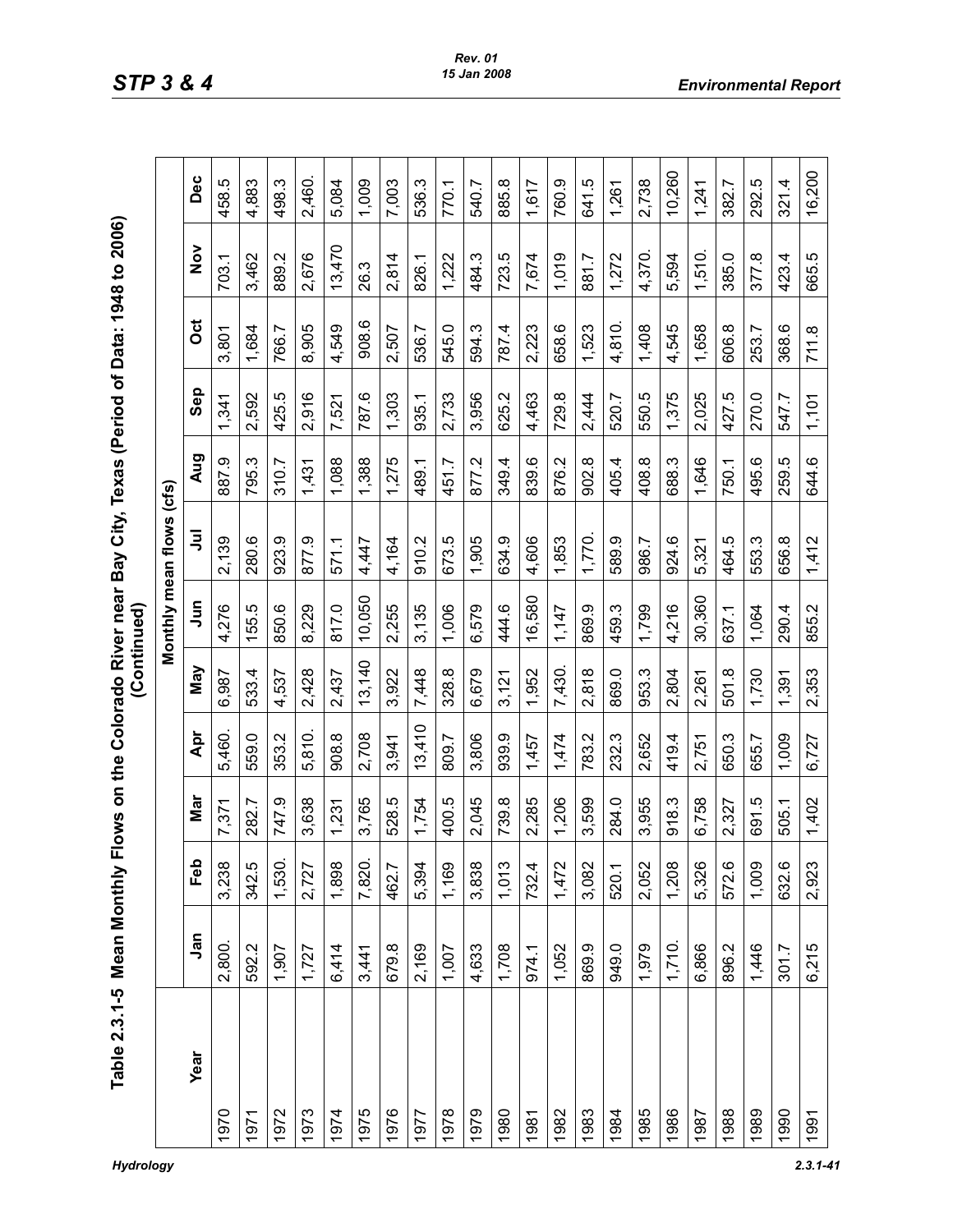| $\ddot{\bm{z}}$<br>L<br>$ble$ 2.3.1-5 $Mean$ |  |
|----------------------------------------------|--|
|                                              |  |
|                                              |  |
|                                              |  |
|                                              |  |
|                                              |  |
|                                              |  |
|                                              |  |
|                                              |  |
|                                              |  |
|                                              |  |
|                                              |  |
|                                              |  |
|                                              |  |
|                                              |  |
|                                              |  |

| Table 2.3.1-5 Mean Monthly Fl |        |        |        |        | (Continued) |           | lows on the Colorado River near Bay City, Texas (Period of Data: 1948 to 2006) |            |       |        |                |                |
|-------------------------------|--------|--------|--------|--------|-------------|-----------|--------------------------------------------------------------------------------|------------|-------|--------|----------------|----------------|
|                               |        |        |        |        |             |           | Monthly mean flows (cfs)                                                       |            |       |        |                |                |
| Year                          | Jan    | Feb    | Mar    | Apr    | <b>May</b>  | $\bar{5}$ | ミ                                                                              | <b>Aug</b> | Sep   | ö      | $\frac{5}{2}$  | Dec            |
| 1992                          | 25,780 | 42,200 | 25,780 | 12,620 | 20,920      | 23,050    | 2,216                                                                          | 988.2      | 1,223 | 1,031  | 2,147          | 2,314          |
| 1993                          | 4,205  | 3,464  | 5,037  | 5,061  | 6,483       | 7,369     | 1,062                                                                          | 824.7      | 766.5 | 1,209  | 1,034          | 732.4          |
| 1994                          | 616.8  | 878.5  | 759.8  | 702.6  | 2,440.      | 1,706     | 339.1                                                                          | 1,121      | 738.4 | 10,040 | 1,698          | 3,667          |
| 1995                          | 3,368  | 929.7  | 3,987  | 3,173  | 1,449       | 9,092     | 1,294                                                                          | 739.5      | 654.9 | 585.8  | 884.1          | 1,653          |
| 1996                          | 615.2  | 538.2  | 358.5  | 404.2  | 276.4       | 2,177     | 467.5                                                                          | 1,025      | 2,548 | 563.6  | 787.2          | 912.3          |
| 1997                          | 2,164  | 2,570. | 13,680 | 10,230 | 7,736       | 14,140    | 14,240                                                                         | 1,114      | 1,774 | 5,248  | 1,461          | 2,175          |
| 1998                          | 2,078  | 5,535  | 7,130. | 3,469  | 752.4       | 366.6     | 419.1                                                                          | 656.2      | 3,662 | 16,110 | 12,830         | 4,822          |
| 1999                          | 2,533  | 1,221  | 2,603  | 1,391  | 1,224       | 1,957     | 1,212                                                                          | 430.6      | 425.9 | 712.8  | 444.6          | 437.7          |
| 2000                          | 497.8  | 422.7  | 375.6  | 764.6  | 1,379       | 1,141     | 368.0                                                                          | 276.8      | 310.1 | 752.3  | 4,818          | 1,875          |
| 2001                          | 3,794  | 2,983  | 5,009  | 2,529  | 1,707       | 394.8     | 321.7                                                                          | 846.8      | 4,622 | 2,255  | 4,325          | 5,888          |
| 2002                          | 2,066  | 986.1  | 738.0  | 1,670. | 586.5       | 547.5     | 12,820                                                                         | 2,044      | 3,221 | 5,244  | 9,011          | 6,110.         |
| 2003                          | 4,029  | 7,271  | 4,822  | 1,401  | 554.6       | 1,103     | 2,025                                                                          | 786.5      | 1,603 | 917.4  | 1,171          | 744.2          |
| 2004                          | 1,520. | 2,472  | 1,232  | 1,972  | 3,660.      | 10,710    | 4,053                                                                          | 926.9      | 802.8 | 1,822  | 19,720         | 9,539          |
| 2005                          | 3,317  | 5,745  | 7,733  | 3,005  | 1,457       | 1,069     | 1,364                                                                          | 547.2      | 873.8 | 918.1  | 605.0          | 548.1          |
| 2006                          | 493.1  | 476.6  | 505.0  | 592.2  | 649.5       | 960.2     | 1,349                                                                          | 372.4      | 636.4 | J.     | $\blacksquare$ | $\blacksquare$ |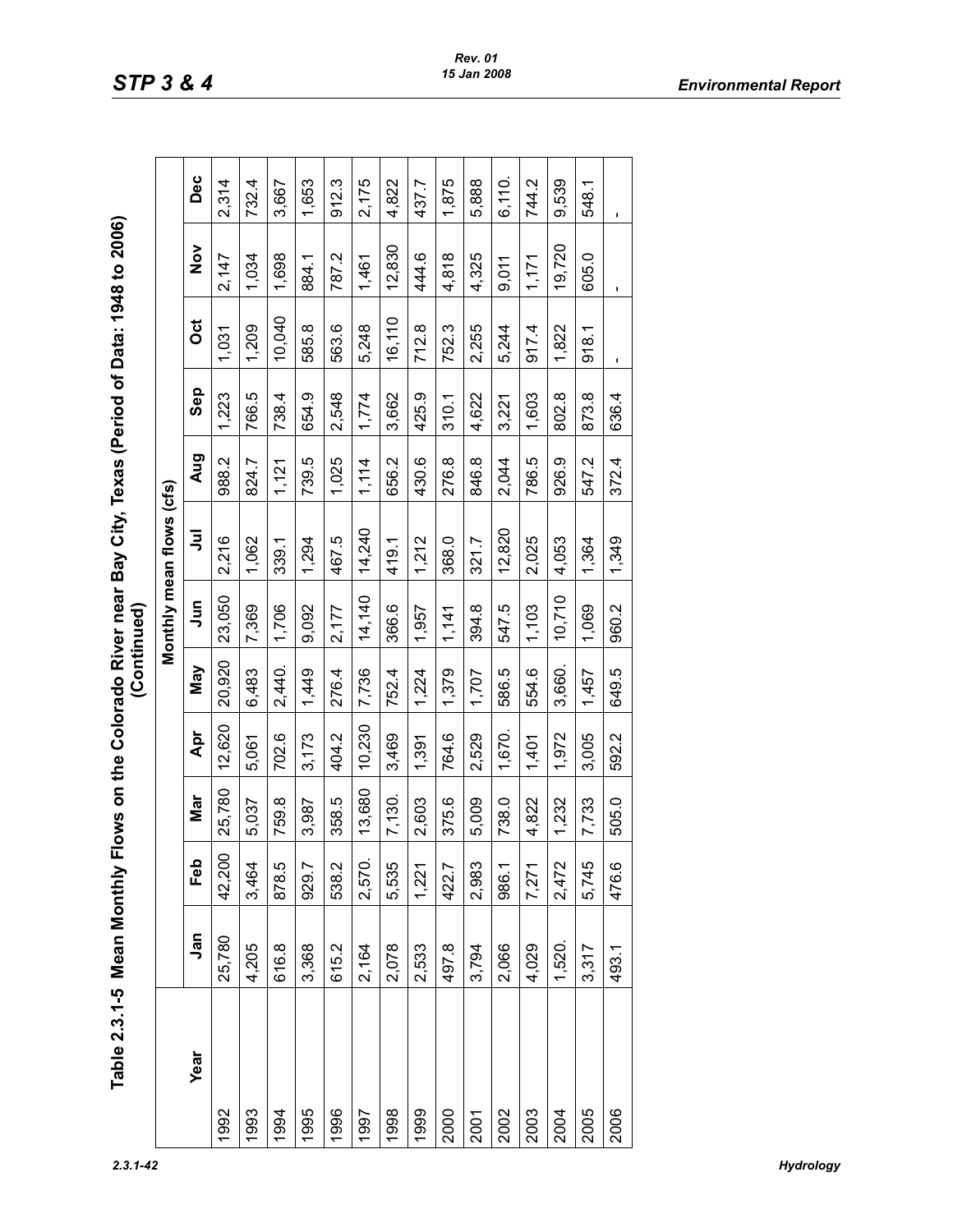| 1948 to 2006) (C                                |  |
|-------------------------------------------------|--|
| of Data: 19                                     |  |
| F,<br>$\overline{\phantom{a}}$<br>$\frac{1}{2}$ |  |
| <b>Jear Bay Cit</b>                             |  |
| .<br>DDDD:<br>ws on the Colorado                |  |
|                                                 |  |
|                                                 |  |
|                                                 |  |

| Table 2.3.1-5 Mean Monthly Flows on |        |         |       |     |                               |       | the Colorado River near Bay City, Texas (Period of Data: 1948 to 2006) (Continued) |       |              |        |               |       |
|-------------------------------------|--------|---------|-------|-----|-------------------------------|-------|------------------------------------------------------------------------------------|-------|--------------|--------|---------------|-------|
|                                     |        |         |       |     |                               |       | Monthly mean flows (cfs)                                                           |       |              |        |               |       |
| Year                                | Jan    | eb<br>F | Mar   | Apr | <b>May</b>                    | Jun   | ミ                                                                                  | Aug   | Sep          | ರ<br>೦ | $\frac{5}{2}$ | Dec   |
| <b>Maximum Monthly</b><br>Discharge | 25,780 | 42,200  |       |     |                               |       | 25,780   13,410   27,750   30,360   14,240   17,160   16,110   19,720   16,200     |       |              |        |               |       |
| Minimum Monthly<br>Discharge        | 249.2  | 246.4   | 257.4 | 125 | 226.8                         | 155.5 |                                                                                    | 114.1 | ဝ<br>၁၁<br>၁ | 253.7  | 225.5         | 292.5 |
| Average Monthly<br>Discharge        | 2,560  | 3,230   |       |     | 2,860   2,730   3,660   4,280 |       | 1,880                                                                              | 835   | 1,750        | 12,460 | 2,780         | 2,450 |
| Source: Reference 2.3.1-7           |        |         |       |     |                               |       |                                                                                    |       |              |        |               |       |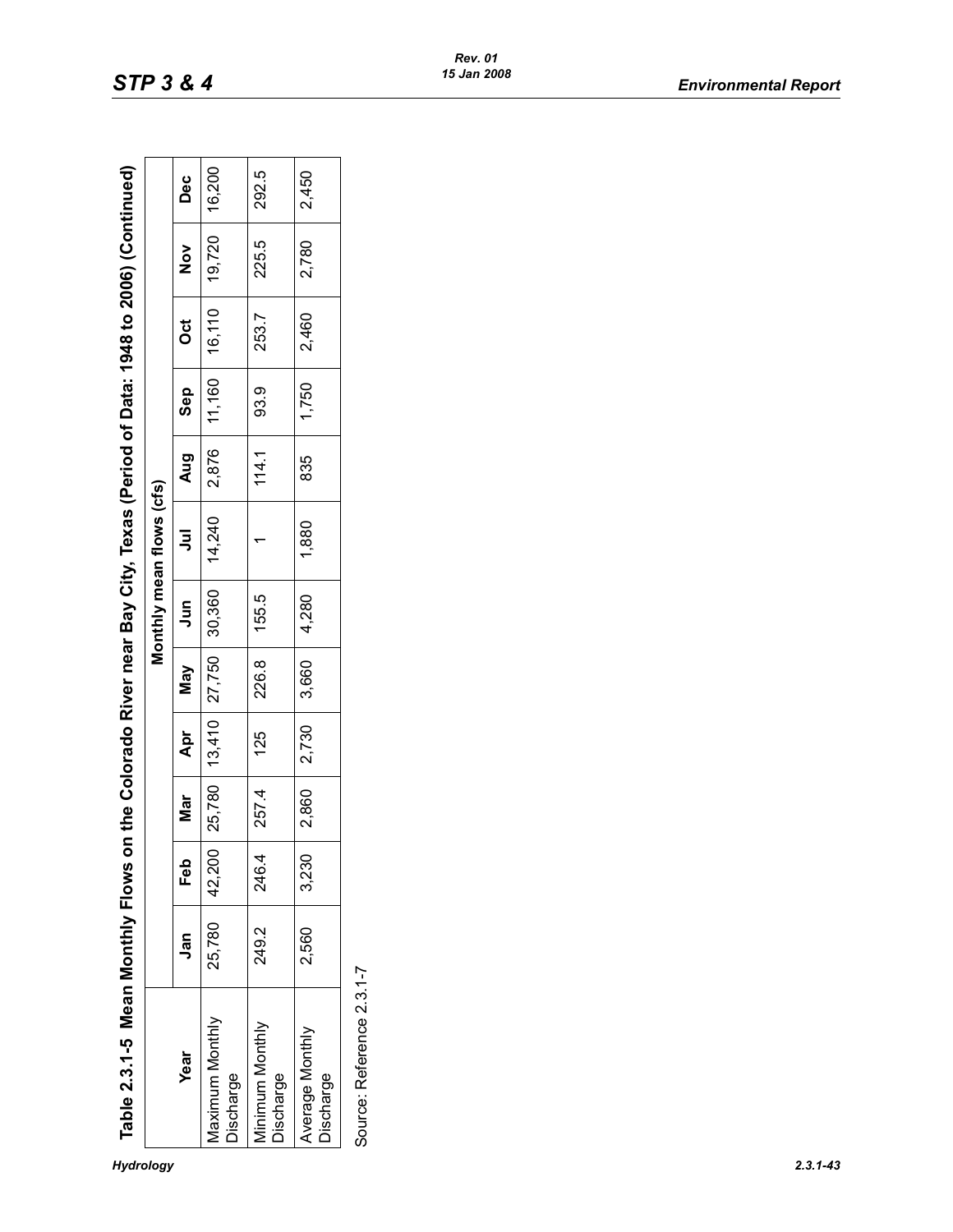| whate is the conservation is<br>こうこうさん |
|----------------------------------------|
| )<br>D<br>D<br>D<br>-                  |
|                                        |
| ໍ່                                     |
|                                        |
|                                        |
| <b>「Zhi) Ap I i gāi」</b>               |
|                                        |
| - A Colorado River near Ray City in    |
| )<br>)<br>-<br>-                       |
|                                        |
| mum Flows on th<br>$\vdots$            |
|                                        |
|                                        |
|                                        |
|                                        |
|                                        |
|                                        |
|                                        |
|                                        |

|      |       |          |                   |                          |                          |               | Monthly minimum flows (cfs) |                          |                          |         |               |       |
|------|-------|----------|-------------------|--------------------------|--------------------------|---------------|-----------------------------|--------------------------|--------------------------|---------|---------------|-------|
| Year | Jan   | Feb      | Nar               | Apr                      | Vay                      | $\bar{5}$     | ミ                           | <b>Aug</b>               | Sep                      | ö       | $\frac{5}{2}$ | Dec   |
| 948  |       |          |                   |                          | $\overline{4}$           | $\frac{6}{5}$ | 54                          | 221                      | 394                      | 600     | 655           | 630   |
| 1949 | 655   | 865      | 1,420             | 560                      | $\overline{\infty}$      | 88            | 305                         | 162                      | 340                      | 610     | 1,150         | 1,120 |
| 1950 | 1,120 | 1,120    | 810               | 460                      | 586                      | 635           | 137                         | 157                      | 568                      | 508     | 498           | 530   |
| 1951 | 610   | 605      | 298               | $\overline{ }$           | $\infty$                 | $\circ$       | $\circ$                     | $\circ$                  | 521                      | 386     | 400           | 350   |
| 1952 | 322   | 302      | 229               | 151                      | $\overline{\phantom{0}}$ | $\circ$       | 143                         | 50                       | 8                        | 242     | 290           | 660   |
| 1953 | 630   | 930      | 226               | $\circ$                  | 386                      | $\tilde{+}$   | $\frac{8}{4}$               | $\sim$                   | 256                      | 346     | 431           | 440   |
| 1954 | 467   | 350      | 92                | $\mathbf{\Omega}$        | 190                      | 28            | 43                          | 208                      | 238                      | 318     | 342           | 318   |
| 1955 | 368   | 350      | 53                | 23                       | $\overline{\phantom{0}}$ | 386           | 550                         | 740                      | 526                      | 1,080   | 1,020         | 530   |
| 1956 | 404   | 440      | 60                | 53                       | 15                       | 205           | $\circ$                     | $\overline{c}$           | 114                      | 156     | 128           | 92    |
| 1957 | 219   | 231      | 305               | 455                      | 7,430                    | 5,780         | 2,260                       | 925                      | 1,710                    | 2,130   | 6,180         | 4,400 |
| 1958 | 4,110 | 2,400    | 6,540             | 3,660                    | 3,000                    | 2,520         | 1,400                       | 1,670                    | 1,600                    | 1,600   | 1,300         | 710   |
| 1959 | 805   | 1,460    | 900               | 850                      | 1,300                    | 562           | 510                         | 1,080                    | 1,920                    | 2,760   | 3,840         | 3,160 |
| 1960 | 2,280 | 2,200    | 2,130             | 2,840                    | 1,850                    | 1,090         | 1,360                       | 1,270                    | 500                      | 1,170   | 2,350         | 1,700 |
| 1961 | 1,670 | 1,390    | 3,920             | 2,590                    | 200<br>$\overline{ }$    | 800           | 3,110                       | 2,350                    | 2,270                    | 1,200   | 1,140         | 2,700 |
| 1962 | 1,570 | 785      | 225               | 50                       | 5                        | 416           | 201                         | 107                      | 342                      | 466     | 449           | 650   |
| 1963 | 550   | 449      | 26                | $\overline{4}$           | $\frac{1}{2}$            | 22            | 76                          | 57                       | $\frac{2}{3}$            | 52      | 253           | 247   |
| 1964 | 5     | 256      | $\tilde{C}$       | က                        | $\mathbf{\Omega}$        | $\sim$        | S                           | $\overline{\phantom{0}}$ | $\overline{\phantom{0}}$ | $\sim$  | က             | 238   |
| 1965 | 255   | 722      | 227               | $\overline{24}$          | $\frac{2}{3}$            | 4,240         | 92                          | $\frac{6}{5}$            | $\frac{6}{5}$            | 510     | 1,070         | 1,070 |
| 1966 | 1,100 | 710      | 432               | 60                       | 2,060                    | 300           | $\tilde{c}$                 | $\infty$                 | $\mathbf{\Omega}$        | 72      | 282           | 258   |
| 1967 | 190   | $\infty$ | $\mathbf{\Omega}$ | $\overline{\phantom{0}}$ | ᠇                        | ᡪ             | $\overline{\phantom{0}}$    | $\circ$                  | ٣                        | 221     | 304           | 490   |
| 1968 | 476   | 6,010    | 3,850             | 5,100                    | 4,500                    | 3,900         | 1,050                       | 258                      | 205                      | 182     | 428           | 781   |
| 1969 | 569   | 520      | 1,440             | 365                      | 1,640                    | 234           | $\overline{\phantom{0}}$    | $\circ$                  | 0                        | $\circ$ | 2,810         | 1,520 |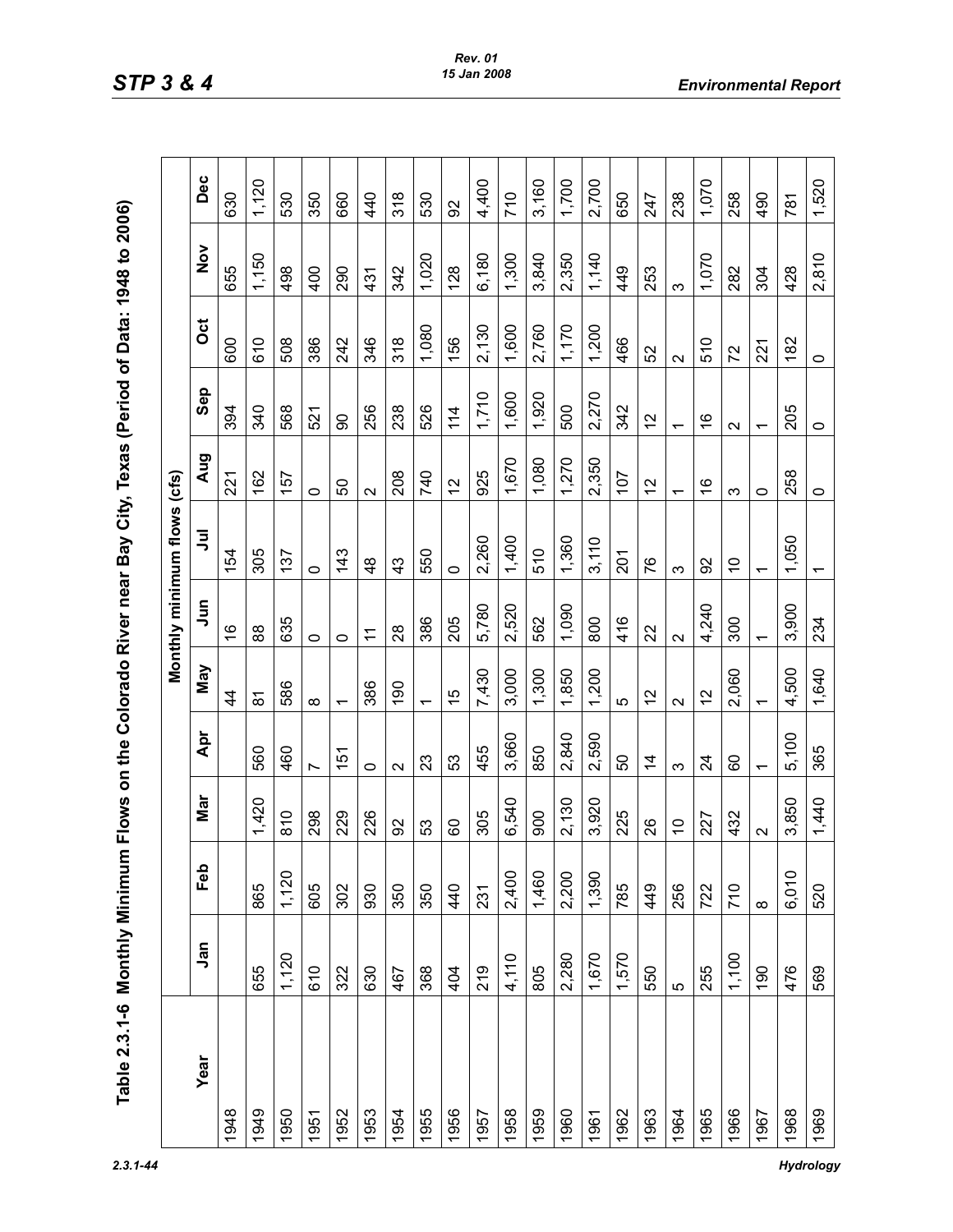| onthly Minimum Flows on the Colorado River near Bay City, Texas (Period of Data: 1948<br>¢<br>¢<br>C<br>$\overline{\mathbf{C}}$<br>ŗ<br>Ì |  |
|-------------------------------------------------------------------------------------------------------------------------------------------|--|
|                                                                                                                                           |  |
|                                                                                                                                           |  |
|                                                                                                                                           |  |
|                                                                                                                                           |  |
|                                                                                                                                           |  |
|                                                                                                                                           |  |
|                                                                                                                                           |  |
|                                                                                                                                           |  |
|                                                                                                                                           |  |
|                                                                                                                                           |  |
|                                                                                                                                           |  |
|                                                                                                                                           |  |
|                                                                                                                                           |  |
|                                                                                                                                           |  |
|                                                                                                                                           |  |
|                                                                                                                                           |  |
|                                                                                                                                           |  |

|      |       |       |                   |                   |               |                          | Monthly minimum flows (cfs) |                          |                |                |               |       |
|------|-------|-------|-------------------|-------------------|---------------|--------------------------|-----------------------------|--------------------------|----------------|----------------|---------------|-------|
| Year | Jan   | Feb   | Nar               | Apr               | Nay           | $\overline{5}$           | ミ                           | <b>Aug</b>               | Sep            | ö              | $\frac{5}{2}$ | Dec   |
| 1970 | 2,020 | 1,390 | 4,440             | 3,560             | 350           | 1,670                    | 504                         | \$                       | 406            | 72             | 410           | 370   |
| 1971 | 380   | 280   | $\mathbf{\Omega}$ | 5                 | က             | $\overline{\phantom{0}}$ | 5                           | ဖ                        | 239            | $\overline{4}$ | 2,150         | 1,670 |
| 1972 | 626   | 645   | $\frac{1}{2}$     | $\mathbf{\Omega}$ | တ             | ဖ                        | 86                          | ო                        | $\infty$       | 332            | 529           | 300   |
| 1973 | 400   | 1,100 | 1,100             | 1,020             | 1,490         | 415                      | 100                         | 500                      | 31             | 265            | 1,520         | 1,210 |
| 1974 | 2,300 | 1,060 | 262               | 150               | $\frac{1}{2}$ | $\frac{4}{3}$            | 88                          | $\tilde{0}$              | 1,720          | 2,510          | 6,290         | 1,540 |
| 1975 | 1,470 | 1,540 | 1,020             | 1,560             | 2,930         | 4,850                    | 1,740                       | 500                      | 128            | 284            | 557           | 490   |
| 1976 | 477   | 234   | 111               | 330               | 415           | 829                      | 752                         | 699                      | 618            | 807            | 832           | 1,540 |
| 1977 | 1,480 | 1,770 | 1,040             | 1,460             | 4,690         | 803                      | 537                         | 309                      | 174            | 294            | 388           | 369   |
| 1978 | 388   | 479   | 161               | 240               | 166           | 222                      | 348                         | 227                      | 597            | 363            | 365           | 459   |
| 1979 | 1,170 | 1,110 | 521               | 1,190             | 500           | 847                      | 613                         | 624                      | 379            | 393            | 413           | 385   |
| 1980 | 356   | 357   | 299               | 352               | 451           | 351                      | 345                         | $\overline{\phantom{0}}$ | 89             | 467            | 476           | 573   |
| 1981 | 535   | 534   | 370               | 675               | 15            | 1,370                    | 1,220                       | 406                      | 593            | 586            | 2,060         | 1,010 |
| 1982 | 635   | 597   | 807               | 474               | 728           | 737                      | 791                         | 356                      | 314            | 424            | 372           | 439   |
| 1983 | 379   | 433   | 310               | 38                | 156           | 265                      | 303                         | 50                       | 159            | $\overline{4}$ | 443           | 480   |
| 1984 | 521   | 373   | 20                | 45                | S             | 15                       | 225                         | Φ                        | $\overline{1}$ | 271            | 685           | 610   |
| 1985 | 982   | 690   | 873               | 1,500             | 178           | 260                      | 307                         | 56                       | 142            | 236            | 600           | 1,150 |
| 1986 | 1,100 | 708   | 85                | $\frac{8}{4}$     | 494           | 1,440                    | 501                         | 340                      | 337            | 502            | 3,630         | 2,390 |
| 1987 | 4,090 | 1,950 | 4,460             | 380               | 583           | 8,370                    | 2,580                       | 610                      | 1,420          | 1,230          | 797           | 644   |
| 1988 | 576   | 526   | 509               | $\overline{ }$    | 5             | $\overline{2}$           | 168                         | 478                      | 129            | 260            | 290           | 283   |
| 1989 | 357   | 558   | 125               | 157               | $\frac{8}{4}$ | 33                       | 148                         | 8                        | 77             | 36             | 261           | 198   |
| 1990 | 230   | 238   | 85                | 265               | 137           | 57                       | 226                         | 119                      | 89             | 61             | 253           | 180   |
| 1991 | 392   | 1,100 | 468               | 783               | 415           | 431                      | 568                         | 72                       | 559            | 41             | 439           | 486   |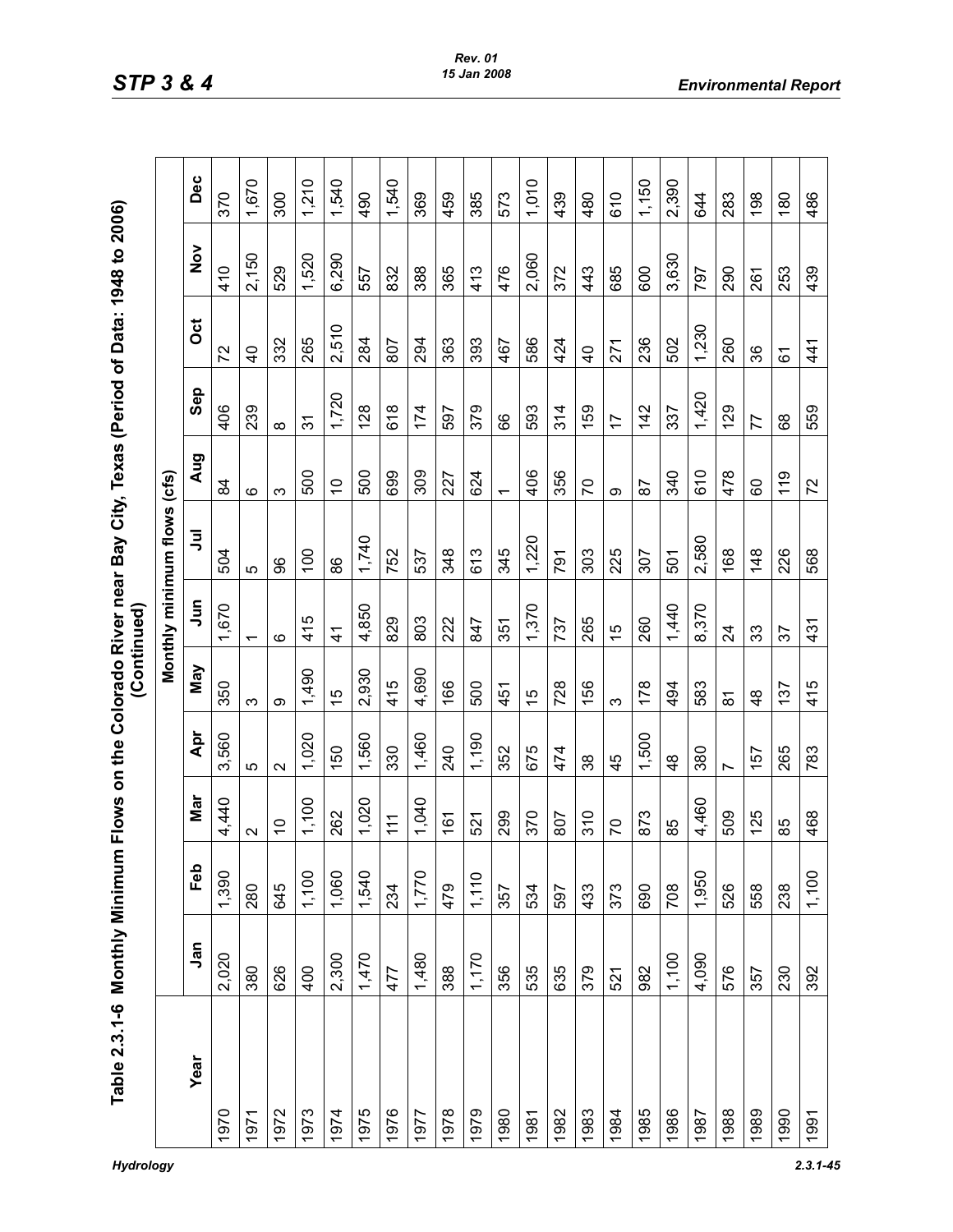| n Flows on the Colorado River nea |  |
|-----------------------------------|--|
|                                   |  |
|                                   |  |
|                                   |  |
|                                   |  |
| Table 2.3.1-6 Monthly Minimum     |  |
|                                   |  |
|                                   |  |
|                                   |  |

| Table 2.3.1-6 Monthly Minimum   |        |        |                          |               | (Continued)   |               | Flows on the Colorado River near Bay City, Texas (Period of Data: 1948 to 2006) |             |     |       |                  |                |
|---------------------------------|--------|--------|--------------------------|---------------|---------------|---------------|---------------------------------------------------------------------------------|-------------|-----|-------|------------------|----------------|
|                                 |        |        |                          |               |               |               | Monthly minimum flows (cfs)                                                     |             |     |       |                  |                |
| Year                            | Jan    | Feb    | Nar                      | Apr           | Nay           | S<br>Jur      | ミ                                                                               | Aug         | Sep | ö     | $\frac{5}{2}$    | Dec            |
| 1992                            | 13,000 | 17,000 | 5,530                    | 5,040         | 1,980         | 2,930         | 733                                                                             | 590         | 496 | 645   | 898              | 927            |
| 1993                            | 1,470  | 1,940  | 1,670                    | 2,200         | 1,940         | 39            | 175                                                                             | 215         | 349 | 533   | 684              | 520            |
| 1994                            | 515    | 555    | 278                      | 90            | 57            | 394           | 138                                                                             | 541         | 57  | 374   | 918              | 899            |
| 1995                            | 1,460  | 795    | 1,070                    | 617           | 147           | 551           | 203                                                                             | 370         | 265 | 8     | 506              | 460            |
| 1996                            | 546    | 236    | $\overline{\mathcal{S}}$ | $\Omega$      | 20            | 648           | 236                                                                             | S           | 448 | 247   | 393              | 359            |
| 1997                            | 188    | 533    | 6,180                    | 3,210         | 4,570         | 3,610         | 1,770                                                                           | 470         | 503 | 869   | $\overline{821}$ | 753            |
| 1998                            | 1,000  | 1,090  | 2,790                    | 1,020         | 429           | 245           | 227                                                                             | 145         | 15  | 239   | 3,870            | 2,290          |
| 1999                            | 1,490  | 943    | 743                      | 690           | 478           | 488           | 340                                                                             | 253         | 118 | 484   | 349              | 333            |
| 2000                            | 320    | 281    | $\infty$                 | $\frac{8}{4}$ | $\frac{4}{1}$ | <b>201</b>    | 21                                                                              | $\tilde{a}$ | 57  | 285   | 718              | 823            |
| 2001                            | 2,010  | 1,160  | 2,300                    | 755           | 503           | $\frac{8}{4}$ | 95                                                                              | 178         | 589 | 578   | 472              | 1,930          |
| 2002                            | 894    | 433    | 545                      | 292           | $\frac{1}{9}$ | 120           | 2,000                                                                           | 669         | 535 | 1,020 | 1,510            | 1,530          |
| 2003                            | 1,790  | 1,300  | 2,160                    | 869           | 115           | 631           | 578                                                                             | 249         | 593 | 262   | 206              | 398            |
| 2004                            | 517    | 800    | 627                      | 316           | 277           | 358           | 928                                                                             | 376         | 357 | 354   | 980              | 3,040          |
| 2005                            | 2,250  | 3,090  | 4,030                    | 1,350         | 632           | 660           | 670                                                                             | 180         | 391 | 591   | 372              | 460            |
| 2006                            | 428    | 370    | 250                      | 250           | 270           | 337           | 382                                                                             | 210         | 230 |       |                  | $\blacksquare$ |
| Average Minimum<br>Monthly Flow | 1,157  | 1,212  | 1,182                    | 832           | 845           | 941           | 544                                                                             | 327         | 420 | 536   | 1,065            | 933            |
| Source: Reference 2.3.1-7       |        |        |                          |               |               |               |                                                                                 |             |     |       |                  |                |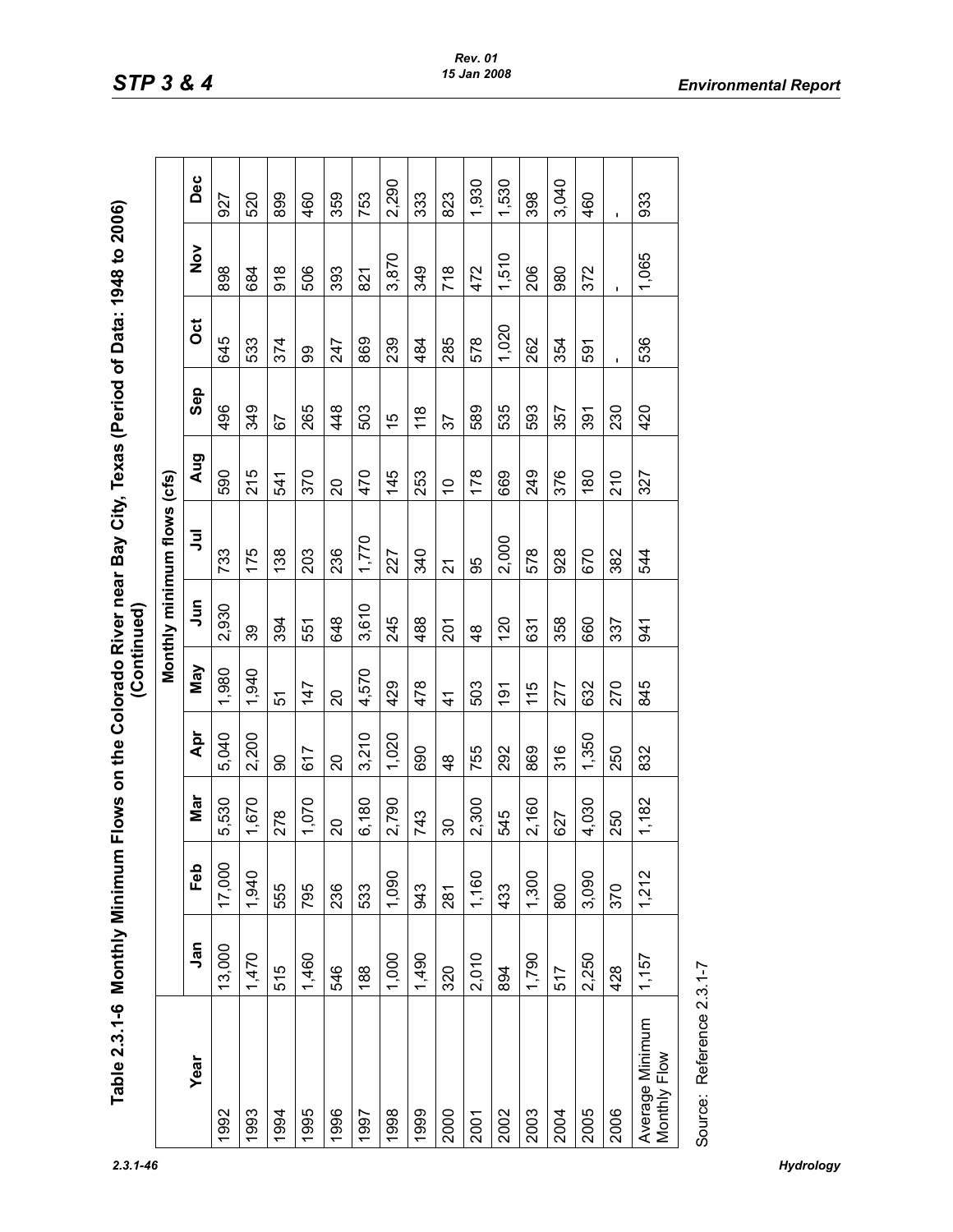| $\frac{1}{2}$ |
|---------------|
|               |
|               |
|               |
| <br>りりりにいい    |
|               |
|               |
|               |
| ١             |
|               |
|               |
|               |
| י<br>ו        |
|               |
|               |
|               |
|               |
|               |
|               |
| ים<br>י       |
|               |
|               |
|               |
|               |
|               |
|               |
|               |
|               |
|               |
| י<br>י        |
|               |
|               |
| j             |
|               |
|               |
|               |
|               |
|               |
|               |
|               |
|               |
| ¢             |
|               |
|               |
|               |
| ľ<br>ı        |
| ŧ             |
|               |
| i<br>Ó        |
| I<br>ī        |
|               |

|      |            |        |                   |        |        |             | Monthly maximum flows (cfs) |        |        |        |               |        |
|------|------------|--------|-------------------|--------|--------|-------------|-----------------------------|--------|--------|--------|---------------|--------|
| Year | <b>Jan</b> | Feb    | <b>1</b><br>Σã    | Apr    | Nay    | $\tilde{a}$ | ミ                           | Aug    | Sep    | ö      | $\frac{5}{2}$ | Dec    |
| 1948 |            |        |                   |        | 6,060  | 1,220       | 1,280                       | 1,420  | 2,060  | 1,740  | 540           | 1,280  |
| 1949 | 1,700      | 27,200 | 6,670             | 31,300 | 8,060  | 2,700       | 2,350                       | 1,220  | 1,700  | 17,700 | 2,260         | 8,060  |
| 1950 | 4,780      | 10,600 | 1,580             | 10,400 | 5,320  | 23,100      | 2,880                       | 578    | 6,060  | 930    | 1,080         | 1,340  |
| 1951 | 1,250      | 1,850  | 1,340             | 1,970  | 960    | 10,100      | 266                         | 724    | 4,160  | 1,310  | 521           | 530    |
| 1952 | 377        | 930    | 545               | 5,400  | 18,700 | 2,600       | 2,250                       | 595    | 1,280  | 762    | 4,120         | 7,540  |
| 1953 | 6,670      | 3,170  | 1,480             | 5,850  | 22,100 | 555         | 4,490                       | 10,200 | 6,330  | 8,060  | 1,810         | 7,630  |
| 1954 | 1,930      | 462    | 359               | 1,050  | 2,810  | 1,120       | 413                         | 1,890  | 960    | 790    | 436           | 404    |
| 1955 | 1,280      | 8,800  | 508               | 1,020  | 10,400 | 4,460       | 3,170                       | 2,900  | 1,620  | 4,360  | 2,410         | 1,810  |
| 1956 | 845        | 3,380  | 575               | 1,150  | 2,050  | 1,220       | 449                         | 1,080  | 600    | 431    | 308           | 1,000  |
| 1957 | 312        | 925    | 7,750             | 48,400 | 51,800 | 43,200      | 5,520                       | 2,960  | 34,800 | 56,800 | 21,100        | 7,780  |
| 1958 | 12,500     | 52,200 | $\circ$<br>11,000 | 6,660  | 22,600 | 8,510       | 5,940                       | 2,440  | 19,100 | 5,040  | 5,590         | 2,060  |
| 1959 | 2,440      | 10,400 | 2,600             | 32,400 | 12,200 | 5,000       | 1,540                       | 4,700  | 3,900  | 28,200 | 13,000        | 12,300 |
| 1960 | 8,520      | 9,640  | 4,300             | 10,000 | 37,900 | 68,400      | 6,710                       | 3,160  | 1,850  | 31,600 | 42,200        | 11,400 |
| 1961 | 11,700     | 24,600 | 6,560             | 7,450  | 4,100  | 54,800      | 40,400                      | 3,380  | 65,200 | 2,510  | 19,400        | 5,440  |
| 1962 | 5,120      | 1,740  | 1,250             | 3,020  | 1,990  | 4,520       | 2,380                       | 740    | 3,600  | 1,940  | 1,500         | 2,970  |
| 1963 | 2,060      | 7,100  | 1,640             | 2,970  | 1,150  | 960         | 1,870                       | 765    | 930    | 742    | 465           | 870    |
| 1964 | 1,450      | 1,300  | 2,620             | 617    | 958    | 5,740       | 612                         | 571    | 6,600  | 4,160  | 1,870         | 2,990  |
| 1965 | 18,800     | 22,600 | 2,270             | 1,560  | 26,000 | 16,800      | 4,240                       | 465    | 2,190  | 2,030  | 10,100        | 14,100 |
| 1966 | 2,670      | 4,240  | 6,800             | 7,960  | 13,800 | 3,070       | 800                         | 1,810  | 495    | 1,450  | 1,360         | 355    |
| 1967 | 665        | 722    | 1,210             | 2,840  | 4,140  | 4,420       |                             | 1,700  | 18,700 | 5,410  | 8,010         | 1,570  |
| 1968 | 39,600     | 8,440  | 8,080             | 20,700 | 30,000 | 48,500      | 6,820                       | 1,130  | 8,880  | 2,040  | 3,560         | 13,700 |
| 1969 | 2,420      | 21,300 | 17,300            | 17,700 | 12,300 | 3,160       | 622                         | 2,040  | 1,540  | 3,100  | 5,930         | 6,770  |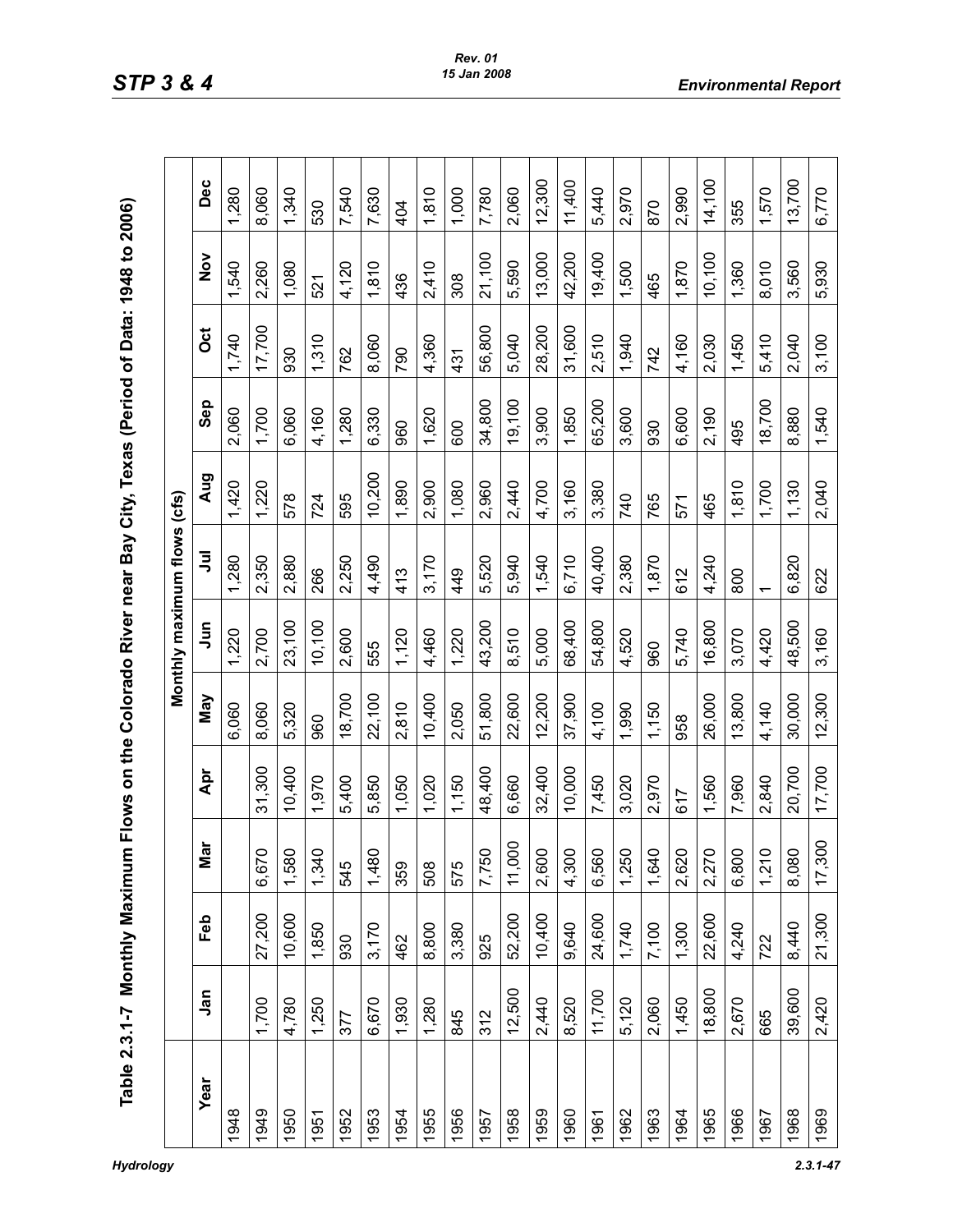| f Data: 194                                   |                 |
|-----------------------------------------------|-----------------|
| י<br>ד                                        |                 |
| lexas (Perior                                 |                 |
|                                               |                 |
|                                               |                 |
|                                               |                 |
|                                               |                 |
|                                               | <b>Telesion</b> |
|                                               |                 |
|                                               |                 |
|                                               |                 |
|                                               |                 |
|                                               |                 |
| Flows on the Colorado River near Bay City, Te |                 |
|                                               |                 |
|                                               |                 |
| <b>EA</b><br>--                               |                 |
| prithl                                        |                 |
| I<br>l                                        |                 |
|                                               |                 |
| $\epsilon$<br>۰<br>-                          |                 |

| Year<br>1972<br>1970<br>1971 |            |        |                                |        |        |           | Monthly maximum flows (cfs) |       |        |        |               |        |
|------------------------------|------------|--------|--------------------------------|--------|--------|-----------|-----------------------------|-------|--------|--------|---------------|--------|
|                              | <b>Jan</b> | Feb    | $\overline{\phantom{a}}$<br>Мa | Apr    | Vay    | $\bar{5}$ | ミ                           | Aug   | Sep    | ö      | $\frac{5}{2}$ | Dec    |
|                              | 4,200      | 9,600  | $\circ$<br>16,30               | 7,680  | 21,100 | 15,200    | 3,320                       | 2,300 | 5,300  | 8,100  | 1,390         | 603    |
|                              | 1,950      | 450    | 610                            | 1,810  | 1,550  | 633       | 733                         | 3,510 | 13,900 | 4,820  | 4,930         | 12,100 |
|                              | 3,840      | 4,070  | 6,550                          | 1,230  | 23,400 | 4,250     | 2,090                       | 1,210 | 1,460  | 1,930  | 2,400         | 698    |
| 1973                         | 7,000      | 6,360  | 19,100                         | 33,200 | 4,900  | 57,000    | 2,720                       | 2,740 | 11,400 | 31,700 | 6,700         | 4,320  |
| 1974                         | 21,400     | 3,860  | 3,450                          | 1,610  | 12,900 | 3,640     | 931                         | 6,790 | 33,800 | 6,300  | 33,100        | 9,060  |
| 1975                         | 5,320      | 17,600 | 6,280                          | 6,770  | 47,000 | 31,800    | 9,610                       | 4,620 | 1,530  | 1,610  | 2,550         | 6,800  |
| 1976                         | 1,960      | 743    | 1,690                          | 17,100 | 15,500 | 11,200    | 6,060                       | 3,350 | 2,280  | 12,400 | 13,100        | 22,800 |
| 1977                         | 4,280      | 20,000 | 2,860                          | 49,100 | 19,400 | 4,760     | 1,670                       | 784   | 3,380  | 884    | 2,320         | 797    |
| 1978                         | 4,110      | 3,120  | 948                            | 2,180  | 614    | 4,370     | 1,050                       | 794   | 16,600 | 815    | 7,730         | 2,340  |
| 1979                         | 13,000     | 17,200 | $\circ$<br>10,600              | 16,000 | 21,800 | 36,500    | 6,330                       | 2,790 | 24,800 | 869    | 648           | 1,620  |
| 1980                         | 10,600     | 2,360  | 5,270                          | 3,280  | 13,100 | 602       | 939                         | 1,460 | 2,310  | 1,990  | 1,140         | 1,530  |
| 1981                         | 1,760      | 1,140  | 4,500                          | 5,220  | 7,990  | 41,600    | 12,600                      | 5,020 | 35,900 | 4,690  | 43,500        | 3,400  |
| 1982                         | 2,590      | 4,270  | 1,940                          | 4,240  | 34,600 | 1,970     | 2,480                       | 1,370 | 990    | 1,030  | 5,190         | 1,740  |
| 1983                         | 3,790      | 11,600 | $\circ$<br>19,00               | 2,480  | 21,400 | 2,510     | 9,670                       | 3,380 | 18,100 | 9,430  | 3,360         | 1,580  |
| 1984                         | 2,750      | 767    | 490                            | 460    | 6,090  | 1,210     | 1,450                       | 852   | 1,070  | 19,300 | 3,350         | 3,860  |
| 1985                         | 5,620      | 11,900 | 8,810                          | 6,790  | 2,560  | 7,730     | 3,230                       | 688   | 1,000  | 4,400  | 21,100        | 2,500  |
| 1986                         | 3,450      | 4,160  | 3,180                          | 1,060  | 10,000 | 8,050     | 2,360                       | 936   | 7,370  | 11,000 | 12,700        | 37,800 |
| 1987                         | 11,100     | 23,500 | 0<br>20,900                    | 6,640  | 7,060  | 50,300    | 8,000                       | 3,530 | 3,030  | 2,320  | 4,880         | 5,490  |
| 1988                         | 2,670      | 688    | 8,680                          | 2,200  | 1,480  | 3,250     | 1,100                       | 1,070 | 1,470  | 1,380  | 563           | 483    |
| 1989                         | 6,140      | 3,450  | 2,710                          | 2,170  | 6,990  | 4,470     | 1,190                       | 1,290 | 576    | 577    | 817           | 516    |
| 1990                         | 457        | 5,520  | 3,350                          | 3,440  | 4,100  | 529       | 1,730                       | 421   | 1,730  | 575    | 959           | 574    |
| 1991                         | 20,200     | 13,700 | 2,560                          | 21,600 | 6,540  | 2,640     | 5,060                       | 2,810 | 2,620  | 912    | 1,220         | 66,700 |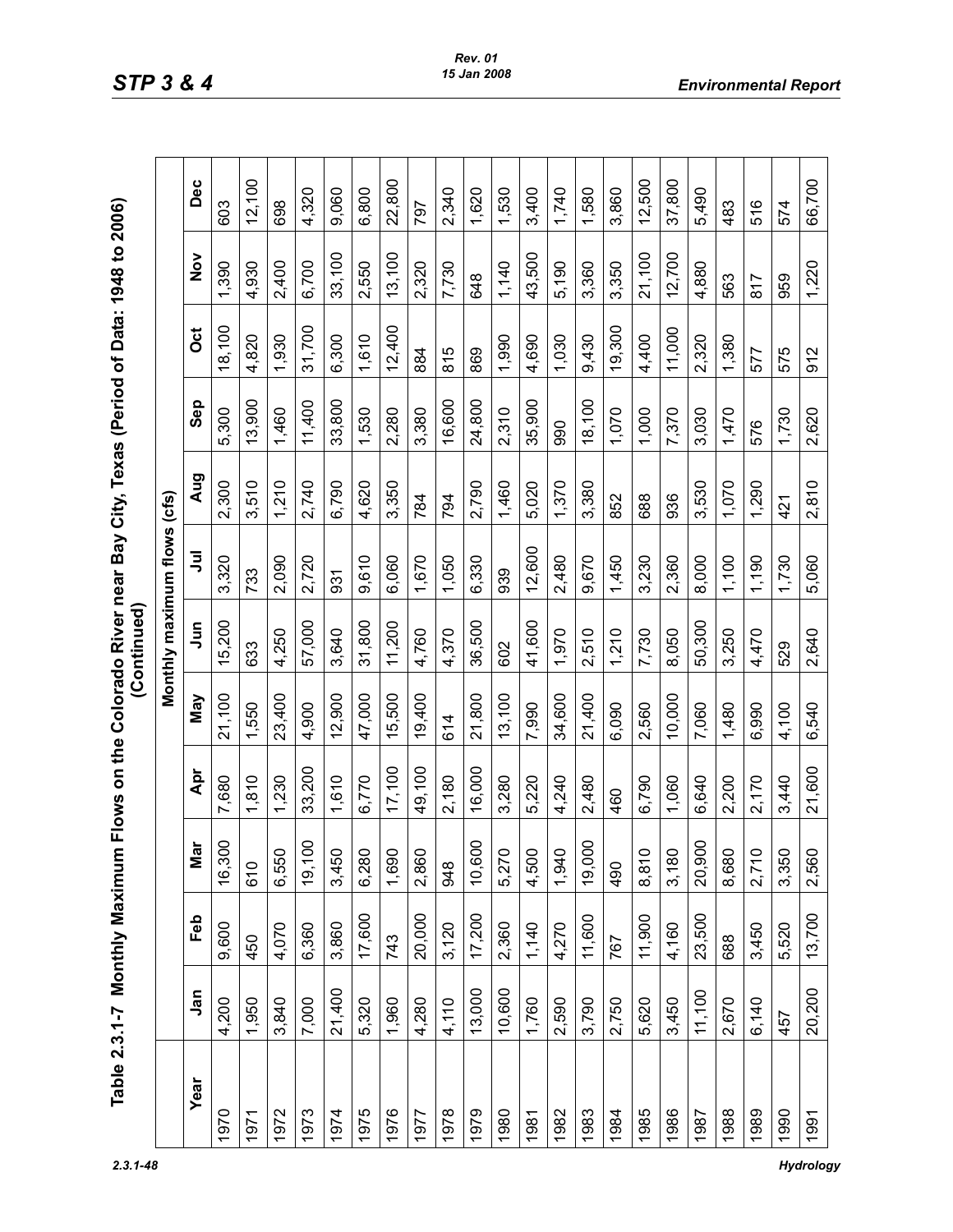| ſ<br>l<br>ſ<br>I        |                                                                                                                                                                                                                                                                                                                                                                                                                                                                                                                                                                 |
|-------------------------|-----------------------------------------------------------------------------------------------------------------------------------------------------------------------------------------------------------------------------------------------------------------------------------------------------------------------------------------------------------------------------------------------------------------------------------------------------------------------------------------------------------------------------------------------------------------|
| $\int$<br>j             | $\begin{array}{c} \begin{array}{c} \begin{array}{c} \begin{array}{c} \end{array}\\ \end{array} \end{array} \end{array} \end{array} \end{array} \end{array} \begin{array}{c} \begin{array}{c} \begin{array}{c} \begin{array}{c} \end{array}\\ \end{array} \end{array} \end{array} \end{array} \end{array} \begin{array}{c} \begin{array}{c} \begin{array}{c} \end{array}\\ \end{array} \end{array} \end{array} \begin{array}{c} \begin{array}{c} \begin{array}{c} \end{array}\\ \end{array} \end{array} \end{array} \end{array} \begin{array}{c} \begin{array}{$ |
|                         |                                                                                                                                                                                                                                                                                                                                                                                                                                                                                                                                                                 |
| Ũ                       |                                                                                                                                                                                                                                                                                                                                                                                                                                                                                                                                                                 |
| hla 7 2 1 - 7 Mani<br>ļ |                                                                                                                                                                                                                                                                                                                                                                                                                                                                                                                                                                 |

|                                                                                                            |        |        |         |        |        | Monthly maximum flows (cfs) |        |        |        |        |               |        |
|------------------------------------------------------------------------------------------------------------|--------|--------|---------|--------|--------|-----------------------------|--------|--------|--------|--------|---------------|--------|
| Year                                                                                                       | Jan    | Feb    | ►<br>Мa | Apr    | Vay    | $\bar{5}$                   | ミ      | Aug    | Sep    | ö      | $\frac{8}{2}$ | Dec    |
| 1992                                                                                                       | 40,500 | 62,000 | 60,900  | 26,600 | 51,500 | 56,200                      | 4,690  | 2,170  | 2,020  | 1,560  | 6,780         | 6,600  |
| 1993                                                                                                       | 11,500 | 10,500 | 10,100  | 5,800  | 26,200 | 36,500                      | 2,670  | 1,470  | 1,530  | 4,010  | 4,550         | 1,050  |
| 1994                                                                                                       | 1,230  | 1,980  | 1,380   | 1,530  | 10,300 | 5,810                       | 620    | 2,640  | 2,600  | 69,800 | 4,520         | 19,000 |
| 1995                                                                                                       | 13,300 | 1,410  | 22,100  | 12,400 | 5,720  | 37,300                      | 5,540  | 1,530  | 1,660  | 1,170  | 2,310         | 10,400 |
| 1996                                                                                                       | 734    | 761    | 821     | 877    | 1,010  | 10,800                      | 1,400  | 2,990  | 10,300 | 1,070  | 3,600         | 2,230  |
| 1997                                                                                                       | 15,200 | 7,590  | 35,400  | 19,700 | 12,700 | 27,300                      | 27,600 | 1,790  | 10,200 | 30,600 | 6,640         | 5,220  |
| 1998                                                                                                       | 7,860  | 16,300 | 12,600  | 8,090  | 1,220  | 595                         | 788    | 2,030  | 20,900 | 79,300 | 54,500        | 13,000 |
| 1999                                                                                                       | 4,970  | 2,080  | 7,100   | 4,240  | 2,750  | 9,210                       | 2,730  | 738    | 774    | 1,030  | 574           | 537    |
| 2000                                                                                                       | 949    | 705    | 1,810   | 2,880  | 5,280  | 6,270                       | 1,700  | 601    | 859    | 1,770  | 13,200        | 8,520  |
| 2001                                                                                                       | 7,490  | 4,630  | 13,300  | 6,180  | 5,190  | 1,230                       | 940    | 16,100 | 22,300 | 11,000 | 24,700        | 19,600 |
| 2002                                                                                                       | 4,120  | 1,560  | 1,090   | 10,900 | 1,640  | 2,470                       | 31,200 | 3,440  | 14,500 | 21,500 | 45,800        | 17,100 |
| 2003                                                                                                       | 10,300 | 44,500 | 11,300  | 2,190  | 879    | 2,720                       | 7,980  | 1,800  | 6,880  | 4,520  | 9,400         | 2,070  |
| 2004                                                                                                       | 5,410  | 9,940  | 2,370   | 4,750  | 14,200 | 24,000                      | 18,000 | 2,050  | 1,210  | 5,730  | 72,900        | 27,600 |
| 2005                                                                                                       | 5,940  | 17,200 | 12,600  | 5,370  | 4,260  | 2,230                       | 4,370  | 971    | 1,880  | 1,800  | 1,380         | 715    |
| 2006                                                                                                       | 559    | 601    | 1,240   | 1,470  | 2,850  | 2,260                       | 5,550  | 691    | 1,260  |        |               |        |
| Monthly Flow<br>Maximum<br>Average                                                                         | 6,816  | 9,817  | 7,419   | 9,304  | 12,393 | 14,123                      | 5,002  | 2,364  | 8,170  | 9,534  | 9,881         | 7,635  |
| [1] Obtained from the Halff study (Reference 2.3.1-8, Chapter 4, Table VI-11)<br>Source: Reference 2.3.1-8 |        |        |         |        |        |                             |        |        |        |        |               |        |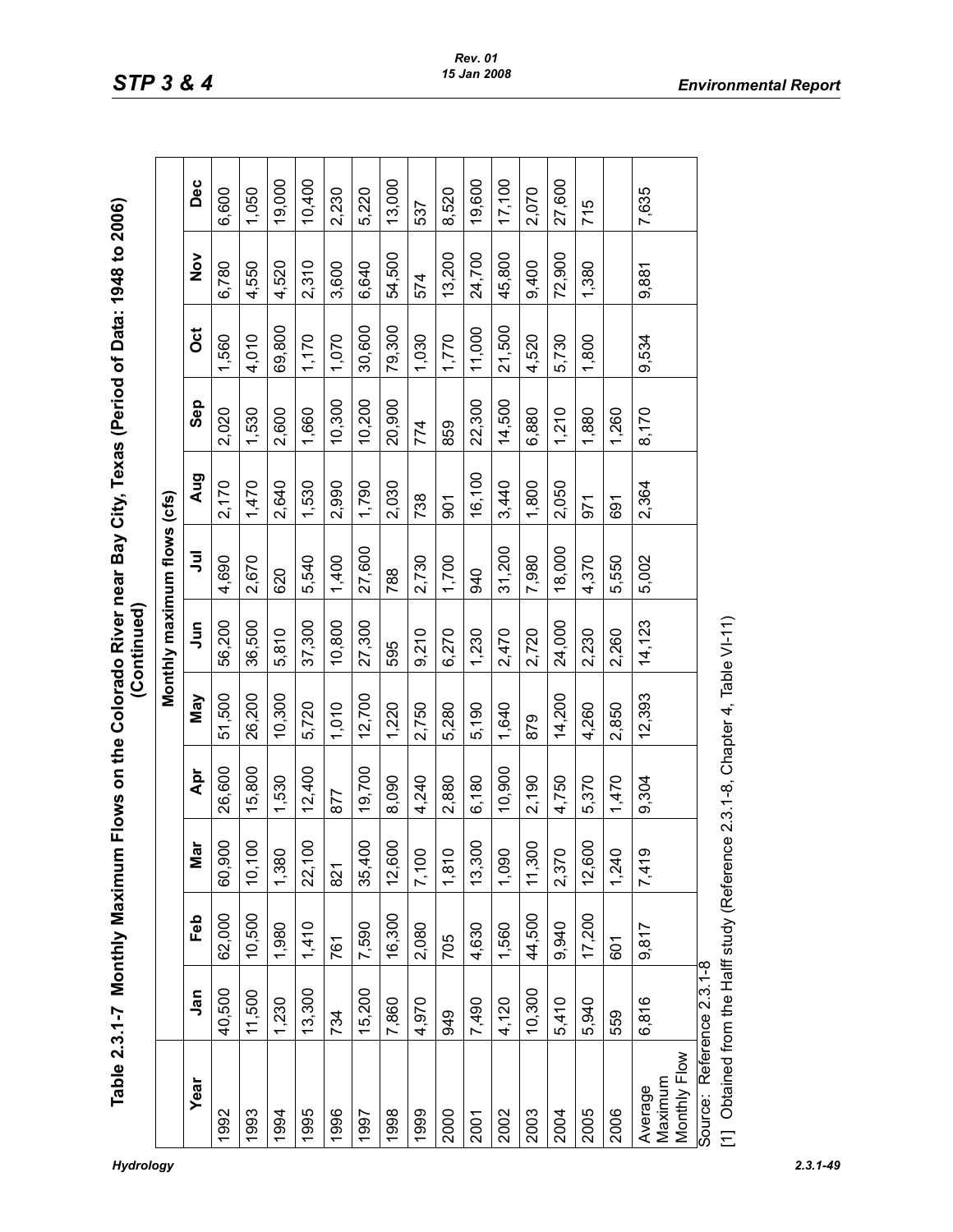| <b>Flood Frequency</b> | <b>Discharge for Regulated</b><br><b>Flow Conditions [1] (cfs)</b> |
|------------------------|--------------------------------------------------------------------|
| $2-Yr$                 | 27,000                                                             |
| $5-Yr$                 | 48,000                                                             |
| $10-Yr$                | 63,000                                                             |
| $25-Yr$                | 88,000                                                             |
| $50-Yr$                | 100,000                                                            |
| 100-Yr                 | 116,000                                                            |
| 500-Yr                 | n/a                                                                |

# **Table 2.3.1-8 Flood Frequency Distribution for the Colorado River at Wharton**

Source: Reference 2.3.1-8

[1] Obtained from the Halff study (Reference 2.3.1-8, Chapter 4, Table VI-11)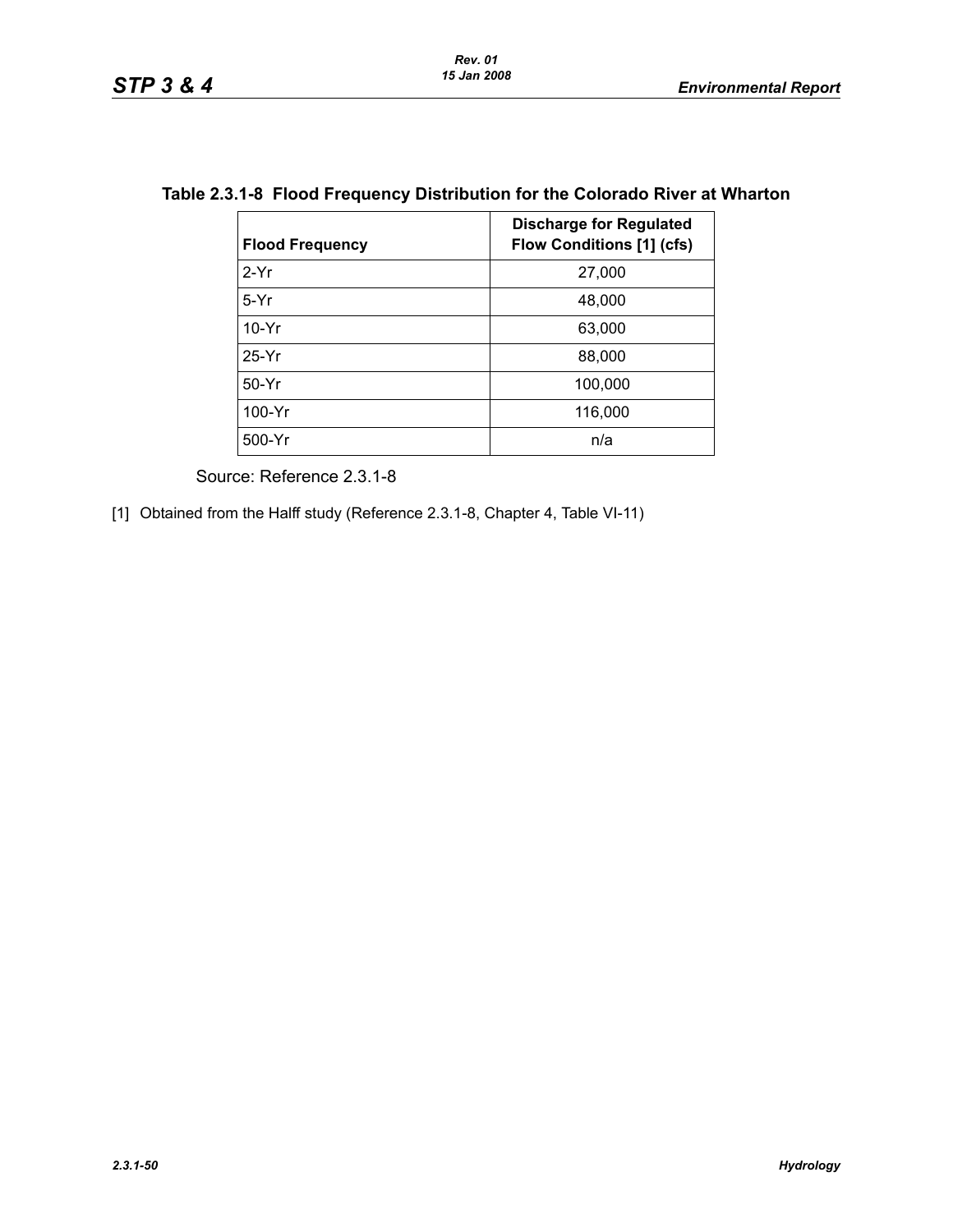| <b>Water Year</b> | 1-Day Minimum<br>Flow (cfs) | <b>Water Year</b> | $\ddagger$ |
|-------------------|-----------------------------|-------------------|------------|
| 1948              | 16                          | 1978              | 161        |
| 1949              | 81                          | 1979              | 363        |
| 1950              | 137                         | 1980              | 0.9        |
| 1951              | 0                           | 1981              | 15         |
| 1952              | 0                           | 1982              | 314        |
| 1953              | 0                           | 1983              | 38         |
| 1954              | 2.3                         | 1984              | 3.1        |
| 1955              | 1.4                         | 1985              | 87         |
| 1956              | 0                           | 1986              | 48         |
| 1957              | 92                          | 1987              | 380        |
| 1958              | 1400                        | 1988              | 6.8        |
| 1959              | 510                         | 1989              | 33         |
| 1960              | 500                         | 1990              | 36         |
| 1961              | 800                         | 1991              | 61         |
| 1962              | 4.9                         | 1992              | 439        |
| 1963              | 12                          | 1993              | 39         |
| 1964              | 1.3                         | 1994              | 51         |
| 1965              | 2.3                         | 1995              | 147        |
| 1966              | $\overline{2}$              | 1996              | 20         |
| 1967              | 0.4                         | 1997              | 188        |
| 1968              | 205                         | 1998              | 15         |
| 1969              | 0.4                         | 1999              | 118        |
| 1970              | 0.4                         | 2000              | 9.5        |
| 1971              | 0.7                         | 2001              | 48         |
| 1972              | $\overline{2}$              | 2002              | 120        |
| 1973              | 31                          | 2003              | 115        |
| 1974              | 10                          | 2004              | 206        |
| 1975              | 128                         | 2005              | 180        |
| 1976              | 111                         | 2006              | 210        |
| 1977              | 174                         |                   |            |

|  |  |  |  |  | Table 2.3.1-9 Historical Minimum Daily Flow Information for Bay City |
|--|--|--|--|--|----------------------------------------------------------------------|
|--|--|--|--|--|----------------------------------------------------------------------|

| ay Minimum<br>Flow (cfs) | <b>Water Year</b> | 1-Day Minimum<br>Flow (cfs) |
|--------------------------|-------------------|-----------------------------|
|                          | 1978              | 161                         |
|                          | 1979              | 363                         |
|                          | 1980              | 0.9                         |
|                          | 1981              | 15                          |
|                          | 1982              | 314                         |
|                          | 1983              | 38                          |
|                          | 1984              | 3.1                         |
|                          | 1985              | 87                          |
|                          | 1986              | 48                          |
|                          | 1987              | 380                         |
|                          | 1988              | 6.8                         |
|                          | 1989              | 33                          |
|                          | 1990              | 36                          |
|                          | 1991              | 61                          |
|                          | 1992              | 439                         |
|                          | 1993              | 39                          |
|                          | 1994              | 51                          |
|                          | 1995              | 147                         |
|                          | 1996              | 20                          |
|                          | 1997              | 188                         |
|                          | 1998              | 15                          |
|                          | 1999              | 118                         |
|                          | 2000              | 9.5                         |
|                          | 2001              | 48                          |
|                          | 2002              | 120                         |
|                          | 2003              | 115                         |
|                          | 2004              | 206                         |
|                          | 2005              | 180                         |
|                          | 2006              | 210                         |
|                          |                   |                             |
|                          |                   |                             |

Source: Reference 2.3.1-10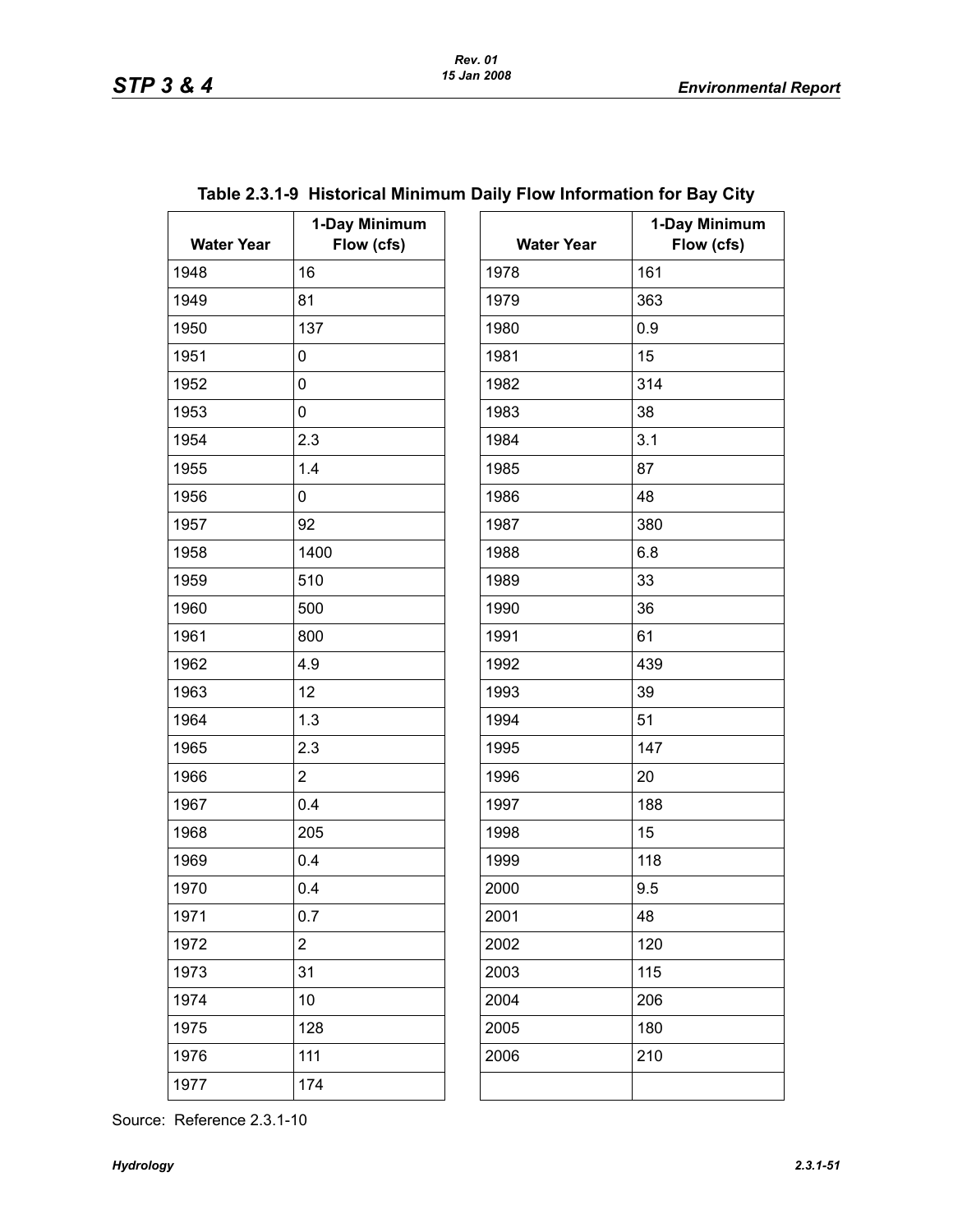| <b>Water Year</b> | 7-Day Minimum<br>Flow (cfs) | <b>Water Year</b> | 7.  |
|-------------------|-----------------------------|-------------------|-----|
| 1948              | 61                          | 1978              | 218 |
| 1949              | 143                         | 1979              | 374 |
| 1950              | 177                         | 1980              | 59  |
| 1951              | $\mathbf{1}$                | 1981              | 243 |
| 1952              | $\overline{2}$              | 1982              | 456 |
| 1953              | 15                          | 1983              | 127 |
| 1954              | 58                          | 1984              | 11  |
| 1955              | 37                          | 1985              | 205 |
| 1956              | 13                          | 1986              | 56  |
| 1957              | 121                         | 1987              | 598 |
| 1958              | 1789                        | 1988              | 83  |
| 1959              | 684                         | 1989              | 41  |
| 1960              | 714                         | 1990              | 68  |
| 1961              | 890                         | 1991              | 90  |
| 1962              | $\overline{7}$              | 1992              | 503 |
| 1963              | 13                          | 1993              | 348 |
| 1964              | 1.4                         | 1994              | 137 |
| 1965              | 17                          | 1995              | 200 |
| 1966              | $\overline{2}$              | 1996              | 20  |
| 1967              | 0.5                         | 1997              | 286 |
| 1968              | 312                         | 1998              | 68  |
| 1969              | 0.5                         | 1999              | 210 |
| 1970              | 0.5                         | 2000              | 14  |
| 1971              | 1.3                         | 2001              | 110 |
| 1972              | 19                          | 2002              | 206 |
| 1973              | 366                         | 2003              | 214 |
| 1974              | 35                          | 2004              | 375 |
| 1975              | 348                         | 2005              | 288 |
| 1976              | 223                         | 2006              | 266 |
| 1977              | 297                         |                   |     |
|                   |                             |                   |     |

# **Table 2.3.1-10 Historical Minimum 7-Day Low Flow Information for Bay City**

| <b>Water Year</b> | 7-Day Minimum<br>Flow (cfs) |
|-------------------|-----------------------------|
| 1978              | 218                         |
| 1979              | 374                         |
| 1980              | 59                          |
| 1981              | 243                         |
| 1982              | 456                         |
| 1983              | 127                         |
| 1984              | 11                          |
| 1985              | 205                         |
| 1986              | 56                          |
| 1987              | 598                         |
| 1988              | 83                          |
| 1989              | 41                          |
| 1990              | 68                          |
|                   |                             |
| 1991              | 90                          |
| 1992              | 503                         |
| 1993              | 348                         |
| 1994              | 137                         |
| 1995              | 200                         |
| 1996              | 20                          |
| 1997              | 286                         |
| 1998              | 68                          |
| 1999              | 210                         |
| 2000              | 14                          |
| 2001              | 110                         |
| 2002              | 206                         |
| 2003              | 214                         |
| 2004              | 375                         |
| 2005              | 288                         |
| 2006              | 266                         |
|                   |                             |

Source: Reference 2.3.1-10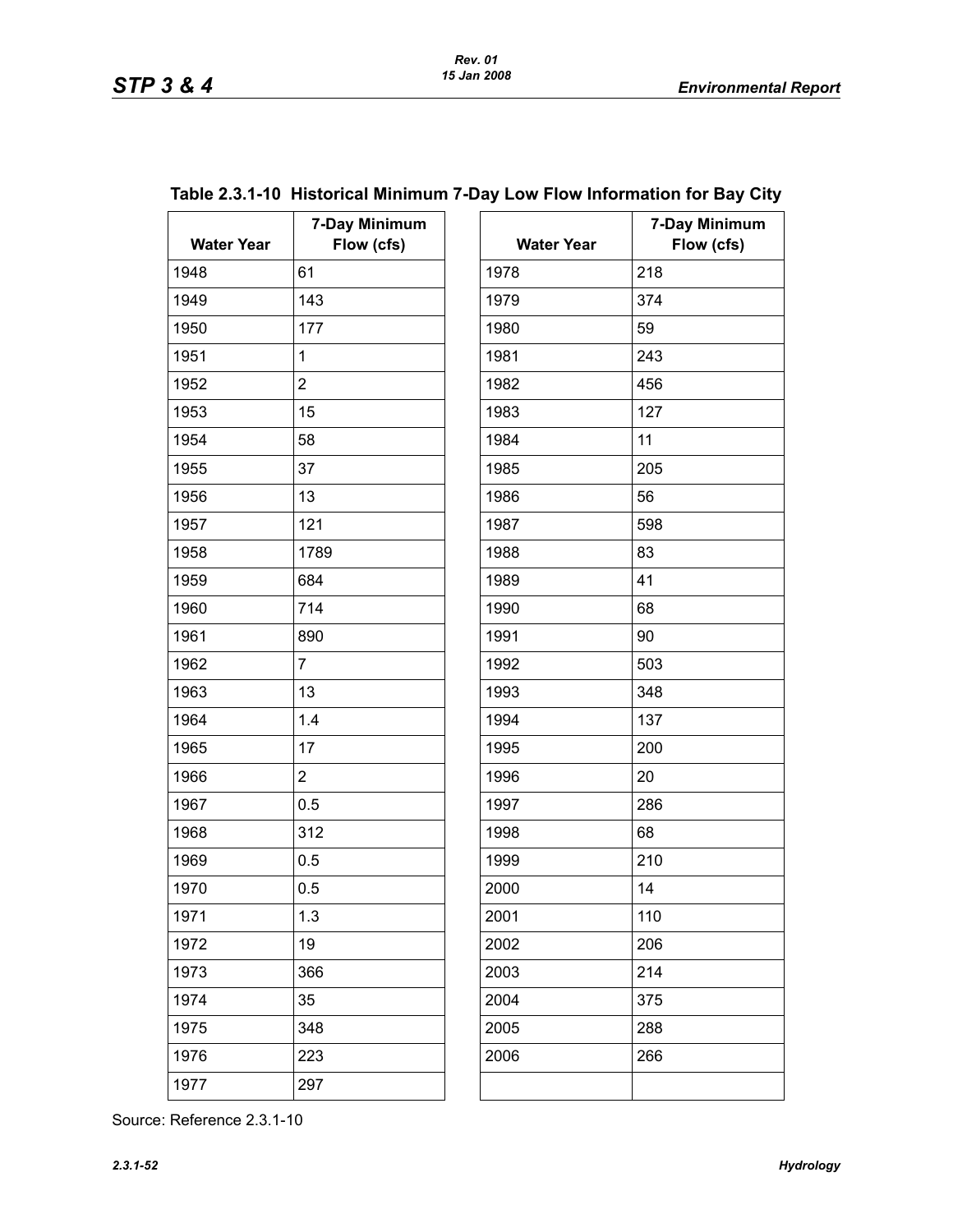|                                                                           |                                  |                                                  |                                                       | Fable 2                   | 3.1-11                | M<br>բ<br>Տ               | 4<br>ఱ                 |                           |                            |                                 | Area Monthly Groundwater Levels                                                                                             |                                                                                                                                                                                        |                       |                        |                       |                           |                       |
|---------------------------------------------------------------------------|----------------------------------|--------------------------------------------------|-------------------------------------------------------|---------------------------|-----------------------|---------------------------|------------------------|---------------------------|----------------------------|---------------------------------|-----------------------------------------------------------------------------------------------------------------------------|----------------------------------------------------------------------------------------------------------------------------------------------------------------------------------------|-----------------------|------------------------|-----------------------|---------------------------|-----------------------|
|                                                                           |                                  |                                                  |                                                       | <b>December</b>           | 2006<br>28,           | 30,<br>January            | 2007                   | February                  | 2007<br>ឳ,                 | ని,<br>March<br>Depth           | 2007                                                                                                                        |                                                                                                                                                                                        | 2007                  | 25,<br>May 25<br>Depth | 2007                  | $\frac{June 27}{Depth}$   | 2007                  |
| <b>WELL ID</b>                                                            | <b>WELL</b><br>DEPTH<br>(ft bgs) | <b>BOTTOM</b><br>OF<br><b>SCREEN</b><br>(ft bgs) | <b>REFERENCE<br/>POINT<br/>ELEVATION<br/>(ft MSL)</b> | Depth to<br>Water<br>(ft) | Elevation<br>(ft MSL) | Depth to<br>Water<br>(ft) | Elevation<br>(ft MSL)  | Depth to<br>Water<br>(ft) | Elevation<br>(ft MSL)      | vater<br>(ft)<br>$\overline{S}$ | Elevation<br>(ft MSL)                                                                                                       | $\begin{array}{l} \Delta \mathrm{pril} \; 27, \\ \mathrm{Depth} \\ \mathrm{to} \\ \mathrm{Water} \\ \left(\begin{matrix} \mathfrak{m} \\ \mathfrak{m} \end{matrix}\right) \end{array}$ | Elevation<br>(ft MSL) | to<br>Water<br>(ft)    | Elevation<br>(ft MSL) | vater<br>(ft)<br><u>۽</u> | Elevation<br>(ft MSL) |
|                                                                           |                                  |                                                  |                                                       |                           |                       |                           | <b>Shallow Aquifer</b> |                           | Upper Zone                 |                                 |                                                                                                                             |                                                                                                                                                                                        |                       |                        |                       |                           |                       |
| ⊃<br>$OW-308$                                                             | 47.1                             | $\frac{8}{4}$                                    | 31.80                                                 | 7.78                      | 24.02                 | 646                       | 25.34                  | 7.46                      | 24.34                      | 7.41                            | 24.39                                                                                                                       | 7.17                                                                                                                                                                                   | 24.63                 | 7.07                   | 24.73                 | 7.72                      | 24.08                 |
| OW-332 U                                                                  | 46.1                             | 45                                               | 32.10                                                 | 8.01                      | 24.09                 | 6.57                      | 25.53                  | 7.46                      | 24.64                      | 7.39                            | 24.71                                                                                                                       | 6.25                                                                                                                                                                                   | 25.85                 | 7.09                   | 25.01                 | 8.05                      | 24.05                 |
| <b>DW-348 U</b>                                                           | 39.1                             | 38                                               | 32.28                                                 | 8.09                      | 24.19                 | 6.52                      | 25.76                  | 7.71                      | 24.57                      | 7.66                            | 24.62                                                                                                                       | 7.34                                                                                                                                                                                   | 24.94                 | 7.25                   | 25.03                 | 7.95                      | 24.33                 |
| OW-349 U                                                                  | 46.1                             | 45                                               | 31.29                                                 | 7.28                      | 24.01                 | 5.82                      | 25.47                  | 6.97                      | 24.32                      | 6.91                            | 24.38                                                                                                                       | 6.56                                                                                                                                                                                   | 24.73                 | 6.50                   | 24.79                 | 719                       | 24.10                 |
| OW-408 U                                                                  | 43.1                             | 42                                               | 33.57                                                 | 5.71                      | 23.86                 | 8.30                      | 25.27                  | 9.13                      | 24.44                      | 0.08                            | 24.49                                                                                                                       | 8.95                                                                                                                                                                                   | 24.62                 | 8.94                   | 24.63                 | 9.47                      | 24.10                 |
| OW-420 U                                                                  | 49.1                             | $\frac{8}{3}$                                    | 33.79                                                 | 9.98                      | 23.81                 | 8.42                      | 25.37                  | 9.32                      | 24.47                      | 9.26                            | 24.53                                                                                                                       | 0.08                                                                                                                                                                                   | 24.71                 | 8.99                   | 24.80                 | 9.59                      | 24.20                 |
| 0 8 st WO                                                                 | 41                               | ₽                                                | 32.18                                                 | 8.45                      | 23.73                 | 6.55                      | 25.63                  | 7.21                      | 24.97                      | 7.14                            | 25.04                                                                                                                       | 717                                                                                                                                                                                    | 25.01                 | 00 <sub>1</sub>        | 25.18                 | $-61$                     | 24.21                 |
| <b>006-MO</b>                                                             | 36.1                             | 35                                               | 32.32                                                 | 5. f                      | 23.21                 | 7.57                      | 24.75                  | 8.30                      | 24.02                      | 8.23                            | 24.09                                                                                                                       | 8.10                                                                                                                                                                                   | 24.22                 | 8.00                   | 24.32                 | 8.49                      | 23.83                 |
| <b>OW-928 U</b>                                                           | 39.6                             | 38.5                                             | 31.69                                                 | $\frac{8}{8}$             | 23.51                 | 6.27                      | 25.48                  | 6.85                      | 24.84                      | 6.72                            | 24.97                                                                                                                       | 6.69                                                                                                                                                                                   | 25.00                 | 6.59                   | 25.10                 | 7.33                      | 24.36                 |
| <b>OW-929 U</b>                                                           | 60.1                             | S5                                               | 38.71                                                 | 12.92                     | 25.79                 | 11.33                     | 27.38                  | 11.68                     | 27.03                      | 11.75                           | 26.96                                                                                                                       | 7<br>11                                                                                                                                                                                | 26.94                 | 11.8'                  | 26.90                 | 13.1                      | 25.54                 |
| <b>DW-930 D</b>                                                           | 36.1                             | 35                                               | 27.33                                                 | 7.92                      | 19.41                 | 5.79                      | 21.54                  | 7.05                      | 20.28                      | 6.98                            | 20.35                                                                                                                       | 6.45                                                                                                                                                                                   | 20.88                 | 7.31                   | 20.02                 | 7.97                      | 19.36                 |
| <b>DW-931 D</b>                                                           | 36                               | 55                                               | 32.10                                                 | 9.82                      | 22.28                 | 8.81                      | 23.29                  | 9.43                      | 22.67                      | 9.34                            | 22.76                                                                                                                       | $\frac{9}{19}$                                                                                                                                                                         | 22.91                 | 9.25                   | 22.85                 | 9.33                      | 22.77                 |
| <b>OW-932 U</b>                                                           | 39.6                             | 38.5                                             | 32.83                                                 | 8.52                      | 24.31                 | 7.03                      | 25.80                  | 8.04                      | 24.79                      | 7.96                            | 24.87                                                                                                                       | 7.77                                                                                                                                                                                   | 25.06                 | 7.68                   | 25.15                 | 8.27                      | 24.56                 |
| <b>DW-933 U</b>                                                           | 37.1                             | 86                                               | 30.62                                                 | 6.44                      | 24.18                 | 4.97                      | 25.65                  | 5.95                      | 24.67                      | 5.91                            | 24.71                                                                                                                       | 5.57                                                                                                                                                                                   | 25.05                 | 5.50                   | 25.12                 | 5.87                      | 24.75                 |
| <b>DW-934 D</b>                                                           | 41.1                             | $\overline{P}$                                   | 30.39                                                 | 10.22                     | 20.17                 | 9.54                      | 20.85                  | 10.04                     | 20.35                      | 10.08                           | 20.31                                                                                                                       | 9.91                                                                                                                                                                                   | 20.48                 | 10.00                  | 20.39                 | 10.36                     | 20.03                 |
|                                                                           |                                  |                                                  |                                                       |                           |                       |                           |                        |                           | $\frac{Lower Zone}{16.87}$ |                                 |                                                                                                                             |                                                                                                                                                                                        |                       |                        |                       |                           |                       |
| 1808-MO                                                                   | 57.1                             | 8                                                | 31.78                                                 | 16.08                     | 15.70                 | 15.08                     |                        | 14.91                     |                            | 14.67                           | 17.11                                                                                                                       | 14.21                                                                                                                                                                                  | 17.57                 | 14.32                  | 17.46                 | 14.30                     | 17.48                 |
| $OW-332$ L [1                                                             | 103.2                            | 102.1                                            | 31.85                                                 | 15.22                     | 16.63                 |                           |                        |                           |                            |                                 |                                                                                                                             |                                                                                                                                                                                        |                       |                        |                       |                           |                       |
| $OW-332$ L(R) [1]                                                         | 103.1                            | 102                                              | 32.08                                                 |                           |                       |                           |                        | 5.29                      | 16.79                      | 15.05                           | 17.03                                                                                                                       | 14.59                                                                                                                                                                                  | 17.49                 | 14.71                  | 17.37                 | 14.68                     | 17.40                 |
| <b>OW-348</b>                                                             | 79.1                             | 782                                              | 31.86                                                 | 16.16                     | 15.70                 | 15.08                     | 16.78                  | 14.94                     | 16.92                      | 14.71                           | 7.15                                                                                                                        | 14.29                                                                                                                                                                                  | 17.57                 | 14.40                  | 17.46                 | 14.36                     | 17.50                 |
| OW-349                                                                    | 811                              | ဓ္ထ                                              | 31.03                                                 | 15.22                     | 15.81                 | 14.19                     | 16.84                  | 14.02                     | 17.01                      | 13.80                           | 7.23                                                                                                                        | 13.35                                                                                                                                                                                  | 17.68                 | 13.48                  | 17.55                 | 13.42                     | 17.61                 |
| OW-408                                                                    | 81.3                             | 802                                              | 33.76                                                 | 18.05                     | 15.71                 | 17.05                     | 16.71                  | 6.86                      | 16.90                      | 16.64                           | 17.12                                                                                                                       | 16.20                                                                                                                                                                                  | 17.56                 | 16.32                  | 17.44                 | 16.28                     | 17.48                 |
| $OW-438$                                                                  | 104.1                            | 103                                              | 31.57                                                 | 15.85                     | 15.72                 | 14.96                     | 16.61                  | 14.75                     | 16.82                      | 14.49                           | 17.08                                                                                                                       | 14.02                                                                                                                                                                                  | 17.55                 | 14.12                  | 1745                  | 14.10                     | 17.47                 |
| OW-910                                                                    | 92.1                             | ৯                                                | 32.48                                                 | 16.62                     | 15.86                 | 16.22                     | 16.26                  | 15.77                     | 16.71                      | 15.59                           | 16.89                                                                                                                       | 15.27                                                                                                                                                                                  | 17.21                 | 15.22                  | 17.26                 | 15.13                     | 17.35                 |
| <b>OW-928</b>                                                             | 121.1                            | 120                                              | 31.56                                                 | 15.75                     | 15.81                 | 15.00                     | 16.56                  | 14.75                     | 16.81                      | 14.50                           | 17.06                                                                                                                       | 14.03                                                                                                                                                                                  | 17.53                 | 14.13                  | 17.43                 | 14.06                     | 17.50                 |
| <b>OW-929</b>                                                             | $-86$                            | 5                                                | 38.63                                                 | 23.47                     | 15.16                 | 22.41                     | 16.22                  | 22.26                     | 16.37                      | 22.00                           | 16.63                                                                                                                       | 21.51                                                                                                                                                                                  | 17.12                 | 21.70                  | 16.93                 | 21.67                     | 16.96                 |
| <b>OW-930</b>                                                             | 106.5                            | $rac{105}{105}$                                  | 27.98                                                 | 14.90                     | 13.08                 | 13.41                     | 14.57                  | 13.35                     | 14.63                      | 13.21                           | 14.77                                                                                                                       | 12.81                                                                                                                                                                                  | 15.17                 | 13.09                  | 14.89                 | 12.99                     | 14.99                 |
| <b>CM-932</b>                                                             | 79.6                             | 78.5                                             | 32.79                                                 | 17.23                     | 15.56                 | 16.01                     | 16.78                  | 15.90                     | 16.89                      | 15.73                           | 17.06                                                                                                                       | 15.35                                                                                                                                                                                  | 17.44                 | 15.48                  | 17.31                 | 15.38                     | 17.41                 |
| <b>188-MO</b>                                                             | 87.1                             | 88                                               | 30.45                                                 | 14.60                     | 15.85                 | 13.37                     | 17.08                  | 3.29                      | 17.16                      | 13.11                           | 17.34                                                                                                                       | 12.71                                                                                                                                                                                  | 17.74                 | 12.84                  | $-9.1$                | 12.72                     | 17.73                 |
| 1 PS6-MO                                                                  | 100                              | 8                                                | 30.94                                                 | 17.07                     | 13.87                 | 15.83                     | $-5.11$                | 5.73                      | 15.21                      | 5.51                            | 15.43                                                                                                                       | 5.09                                                                                                                                                                                   | 15.85                 | 5.33                   | 5.61                  | 15.23                     | 15.71                 |
| 1] Observation well OW-332L was damaged in January of 200<br>measurements |                                  |                                                  |                                                       |                           |                       |                           |                        |                           |                            |                                 | 7. A replacement well, OW-332L(R) was installed and developed in February of 2007 prior to the February monthly water level |                                                                                                                                                                                        |                       |                        |                       |                           |                       |

*STP 3 & 4 Environmental Report*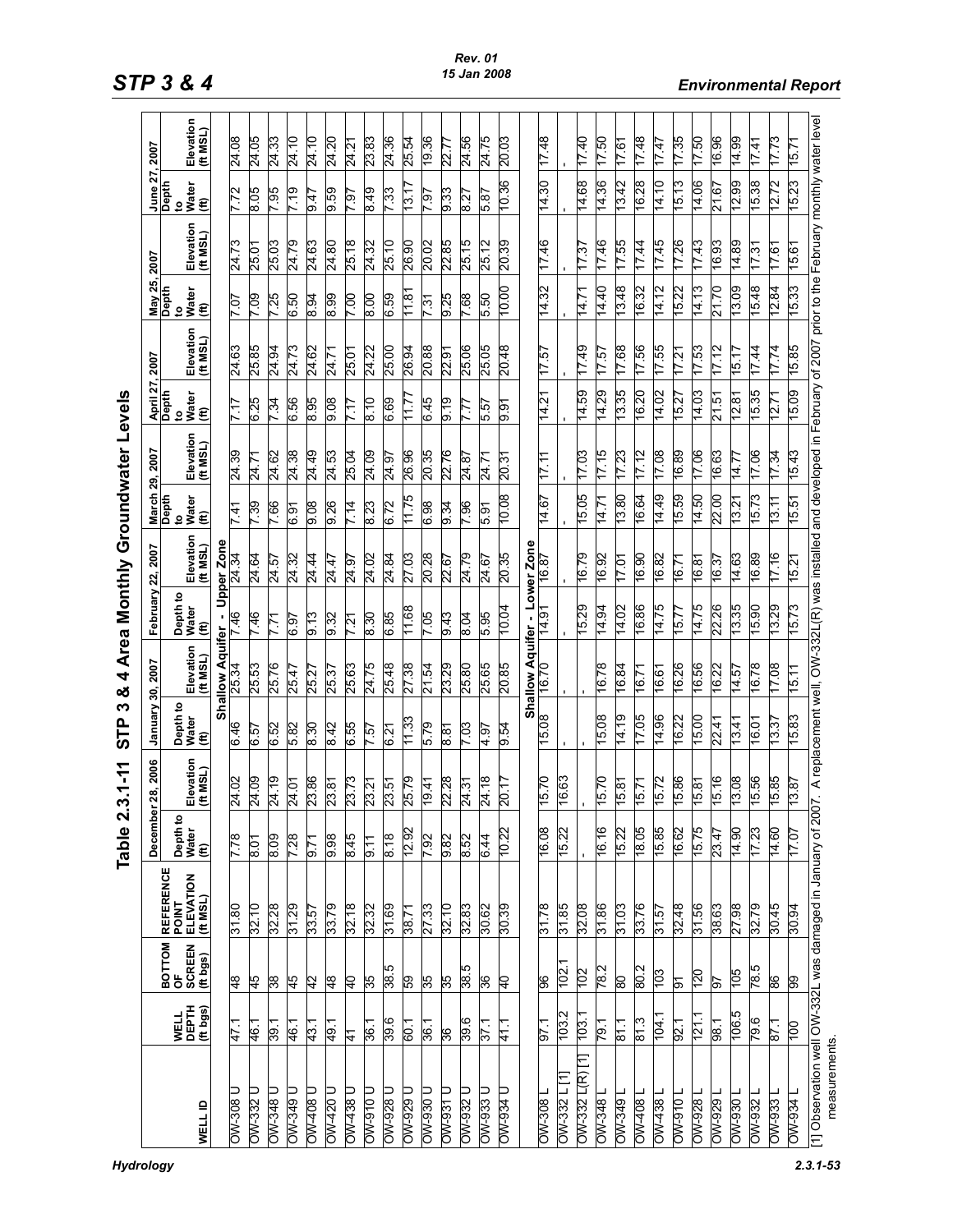|                          |                    |                                                                                                              |                                   | Fable 2.3.1-12                                                                                                             |                             |                   |                  | <b>Observation Well Construction Details</b>                                                                                                                                                              |              |                               |              |                            |
|--------------------------|--------------------|--------------------------------------------------------------------------------------------------------------|-----------------------------------|----------------------------------------------------------------------------------------------------------------------------|-----------------------------|-------------------|------------------|-----------------------------------------------------------------------------------------------------------------------------------------------------------------------------------------------------------|--------------|-------------------------------|--------------|----------------------------|
|                          |                    |                                                                                                              | Well Pad                          | Reference                                                                                                                  | <b>Borehole</b><br>Diameter | Well              |                  | Screen Interval Depth [4]                                                                                                                                                                                 |              | Screen Interval Elevation [4] |              | Filter Pack Interval Depth |
| Well Number[2]           | Northing (ft)<br>Ξ | Easting (ft) [3]                                                                                             | $($ ft MSL $)$ $[3]$<br>Elevation | $(ft$ MSL $)$ $[3]$<br>Elevation                                                                                           | ίm)                         | Depth<br>(ft bgs) | Top (ft bgs)     | Bottom (ft bgs)                                                                                                                                                                                           | Top (ft MSL) | Bottom (ft MSL)               | Top (ft bgs) | Bottom (ft bgs)            |
| <b>1808-MO</b>           | 363196.43          | 2943374.36                                                                                                   | 29.87                             | 81.78                                                                                                                      | $^\infty$                   | $-26$             | 86.0             | 0.96                                                                                                                                                                                                      | $-56.13$     | $-66.13$                      | 82.0         | 57.1                       |
| <b>DIN-308</b>           | 363195.64          | 2943354.04                                                                                                   | 29.88                             | 31.80                                                                                                                      | $\infty$                    | 47.1              | 36.0             | 46.0                                                                                                                                                                                                      | $-6.12$      | $-16.12$                      | 32.0         | 47.1                       |
| <b>7285-MO</b>           | 363739.87          | 0.0198425                                                                                                    | 30.24                             | 31.85                                                                                                                      | $\infty$                    | 103.2             | 92.1             | 102.                                                                                                                                                                                                      | $-61.86$     | $-71.86$                      | 0.88         | 103.                       |
| OW-332L(R)               | 363729.36          | <b>7294360874</b>                                                                                            | 30.01                             | 32.08                                                                                                                      | $\infty$                    | 103               | 92.0             | 102.0                                                                                                                                                                                                     | 66'19-       | $-71.99$                      | 87.0         | $103$ .                    |
| <b>OW-3321</b>           | 363739.21          | 2943591.02                                                                                                   | 30.24                             | 32.10                                                                                                                      | $\infty$                    | 46.1              | 35.0<br>68.2     | 45.0                                                                                                                                                                                                      | $-4.76$      | $-14.76$                      | 31.0         | 46.1                       |
| <b>OW-348</b>            | 362685.92          | 2943014.48                                                                                                   | 30.08                             | 31.86<br>32.28                                                                                                             | $\infty$ $\infty$           | 79.1              |                  | $\frac{78.2}{38.0}$                                                                                                                                                                                       | $-38.12$     | $-48.12$                      | 64.0         | 79.1                       |
| OW-348L                  | 362685.23          | <b>7942994.44</b>                                                                                            | 30.51                             |                                                                                                                            |                             | 391               | 28.0             |                                                                                                                                                                                                           | 2.51         | $-7.49$                       | 24.0         | 39.1                       |
| <b>OW-349L</b>           | 362901.84          | 2943602.97                                                                                                   | 29.41                             | 31.03                                                                                                                      | $\infty$                    | 81.1              | $\frac{0.01}{2}$ | 80.0                                                                                                                                                                                                      | $-40.59$     | $-50.59$                      | 65.0         | 81.1                       |
| <b>OW-349L</b>           | 362902.40          | 2943582.28                                                                                                   | 29.40                             | 31.29                                                                                                                      | $\infty$                    | 46.1              | 35.0             | 45.0                                                                                                                                                                                                      | $-5.60$      | $-15.60$                      | 31.0         | 46.1                       |
| 180 <del>1</del> -MO     | 363196.18          | 2942472.54                                                                                                   | 31.73                             |                                                                                                                            | $\infty$                    | 81.3              | 70.2             | 80.2                                                                                                                                                                                                      | $-38.47$     | $-48.47$                      | 66.0         | 81.3                       |
| <b>0W-408L</b>           | 10 16 1595         | 2942456.01                                                                                                   | 31.50                             | 33.57                                                                                                                      | $\infty$                    | 43.1              | 32.0             | 42.0                                                                                                                                                                                                      | 0.50         | $-10.50$                      | 28.0         | 43.1                       |
| <b>OW-420U</b>           | 362902.15          | 2942018.94                                                                                                   | 32.25                             |                                                                                                                            |                             | 49.1              | 38.0             | 48.0                                                                                                                                                                                                      | $-5.75$      | $-15.75$                      | 34.0         | 49.1                       |
| 1887-MO                  | <b>ZZ</b> :062898  | 2942045.09                                                                                                   | 11.08                             |                                                                                                                            | $\infty$ $\infty$ $\infty$  | 104.              | 93.0             | 0.801                                                                                                                                                                                                     | $-62.89$     | $-72.89$                      | 0.68         | 104.                       |
| <b>NSSt-MO</b>           | 363792.04          | 2942025.17                                                                                                   | £2 0.5                            |                                                                                                                            |                             | 41.0              | 30.0             | 40.0                                                                                                                                                                                                      | 0.53         | $-9.47$                       | 26.0         | 41.0                       |
| OW-910L                  | 363363.45          | 2941266.45                                                                                                   | 30.75                             | $\frac{8}{33.56}$<br>$\frac{8}{37.58}$<br>$\frac{8}{32.48}$                                                                | $\infty$                    | 92.1              | 81.0             | 91.0                                                                                                                                                                                                      | $-50.25$     | $-60.25$                      | 77.0         | 92.1                       |
| 1016-MQ                  | 363362.02          | 2941246.57                                                                                                   | 30.69                             | $\frac{2}{35}$<br>$\frac{2}{35}$<br>$\frac{2}{35}$<br>$\frac{2}{35}$<br>$\frac{2}{35}$<br>$\frac{2}{35}$<br>$\frac{2}{35}$ | $\infty$                    | 36.1              | 25.0             | 35.0                                                                                                                                                                                                      | 69           | $-4.31$                       | 21.0         | 36.1                       |
| <b>DW-928L</b>           | 364932.30          | 2940376.21                                                                                                   | 29.81                             |                                                                                                                            | $\infty$                    | 121.1             | 110.0            | 120.0                                                                                                                                                                                                     | $-80.19$     | $-90.19$                      | 106.0        | 121.7                      |
| <b>DW-928L</b>           | 364933.86          | 2940356.48                                                                                                   | 30.02                             |                                                                                                                            |                             | 39.6              | 28.5             | 38.5                                                                                                                                                                                                      | 1.52         | $-8.48$                       | 24.5         | 39.6                       |
| <b>I6Z6-MO</b>           | 364671.50          | 2945497.78                                                                                                   | 36.93                             |                                                                                                                            | $\infty$ $\infty$ $\infty$  | .86               | 87.0             | 97.0                                                                                                                                                                                                      | $-50.07$     | $-60.07$                      | 83.0         | .86                        |
| <b>DW-929U</b>           | 364672.34          | 2945477.58                                                                                                   | 36.91                             |                                                                                                                            |                             | 60.1              | 49.0             | $\overline{59.0}$                                                                                                                                                                                         | $-12.09$     | $-22.09$                      | 45.0         | 60.1                       |
| <b>OW-930L</b>           | 360214.45          | 2949525.96                                                                                                   | 26.21                             | 27.98                                                                                                                      |                             | 106.5             | <b>95.0</b>      | 105.0                                                                                                                                                                                                     | $-68.79$     |                               | 91.0         | 106.5                      |
| <b>DW-930U</b>           | 360209.72          | 2949506.58                                                                                                   | 25.62                             | 27.33                                                                                                                      | $\infty$                    | 36.1              | 25.0             | 35.0                                                                                                                                                                                                      | 0.62         | $-9.38$                       | 21.0         | 36.1                       |
| <b>1086-MO</b>           | 361979.42          | 2939520.36                                                                                                   | 30.53                             | $\frac{1}{32.10}$                                                                                                          |                             | 36.0              | 25.0             | 35.0                                                                                                                                                                                                      | 5.53         | $-4.47$                       | 21.0         | 36.0                       |
| OW-9321                  | 361899.37          | 2942115.90                                                                                                   | 80.13                             | 32.79                                                                                                                      | ∞                           | 79.6              | 68.5             | 5.87                                                                                                                                                                                                      | $-37.41$     | $-47.41$                      | 64.5         | 9.67                       |
| <b>7286-MO</b>           | 361898.53          | 2942097.29                                                                                                   | 31.35                             | 32.83<br>30.45                                                                                                             | $\infty$                    | 39.6              | 28.5             | 38.5                                                                                                                                                                                                      | 2.85         | $-7.15$                       | 24.5         | 39.6                       |
| <b>1886-MO</b>           | 361898.05          | 2943515.01                                                                                                   | 28.74                             |                                                                                                                            | $\infty$                    | 87.1              | 76.0             | 86.0                                                                                                                                                                                                      | $-47.26$     | $-57.26$                      | 72.0         | 87.1                       |
| <b>JEE6-MO</b>           | 361897.65          | 2943494.66                                                                                                   | 48.82                             | 30.62                                                                                                                      | $\infty$                    | 37.1              | 26.0             | 36.0                                                                                                                                                                                                      | 2.87         | $-7.13$                       | 23.0         | 37.1                       |
| <b>1<sub>26</sub>-MO</b> | 362082.08          | 2948254.12                                                                                                   | 29.04                             | 30.94                                                                                                                      |                             | 100.0             | 0.68             | 99.0                                                                                                                                                                                                      | $-59.96$     | $-69.96$                      | 85.0         | 100.0                      |
| <b>1FS6-MO</b>           | 362079.87          | 2948234.20                                                                                                   | 28.54                             | 30.39                                                                                                                      | $\infty$                    |                   | 0.05             | $\frac{40.0}{ }$                                                                                                                                                                                          | $-1.46$      | $-11.46$                      | 0.92         | 41.1                       |
|                          |                    | [1] Well was found to be collapsed. Drilled and installed replacement well OW-332L(R).                       |                                   |                                                                                                                            |                             |                   |                  |                                                                                                                                                                                                           |              |                               |              |                            |
| $\overline{\mathbb{Z}}$  |                    | "L" suffix wells installed in Lower Shallow Aquifer and "U" suffix wells installed in Upper Shallow Aquifer. |                                   |                                                                                                                            |                             |                   |                  |                                                                                                                                                                                                           |              |                               |              |                            |
| $\overline{5}$           |                    |                                                                                                              |                                   |                                                                                                                            |                             |                   |                  | Coordinates based on the North American Datum of 1927 (NAD27) and elevations based on National Geodetic Vertical Datum of 1929 (NGVD29). Water level depth measuring point is the top of PVC riser casing |              |                               |              |                            |
| $\overline{E}$           |                    | Observation well screens are 2 in diameter, 0.020 in slot width, 10 ft in length.                            |                                   |                                                                                                                            |                             |                   |                  |                                                                                                                                                                                                           |              |                               |              |                            |
|                          |                    | Abbreviations: ft MSL = feet mean sea level, ft bgs = feet below ground surface, and in = inches             |                                   |                                                                                                                            |                             |                   |                  |                                                                                                                                                                                                           |              |                               |              |                            |
|                          |                    |                                                                                                              |                                   |                                                                                                                            |                             |                   |                  |                                                                                                                                                                                                           |              |                               |              |                            |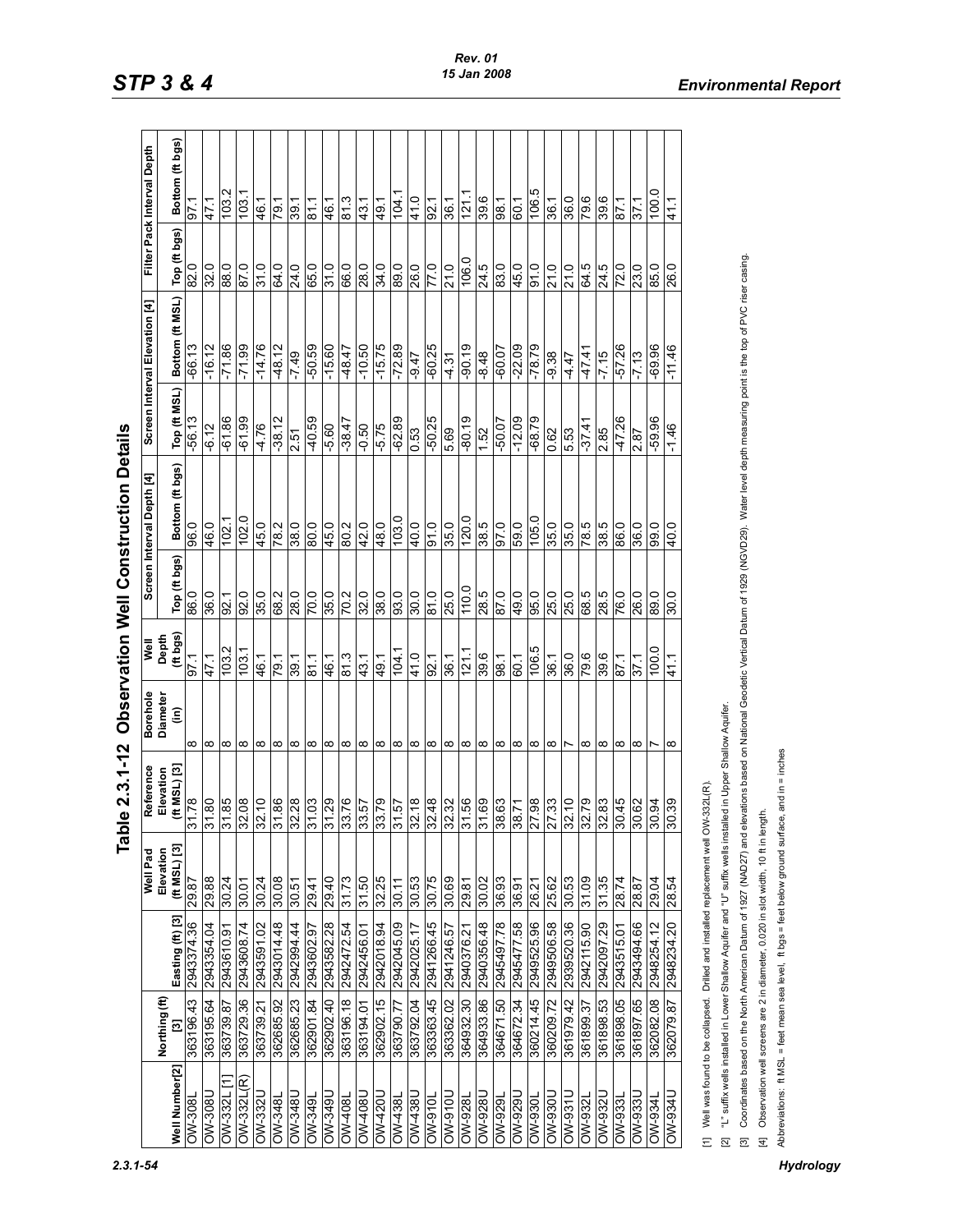|                |                   |                                 | Table 2.3.1-13   |                        |                      |                     | Estimated Vertical Hydraulic       |                 | Gradients in the      | բ<br>Տ                               | ×<br>M                | 4 Area        |                   |                   |         |             |
|----------------|-------------------|---------------------------------|------------------|------------------------|----------------------|---------------------|------------------------------------|-----------------|-----------------------|--------------------------------------|-----------------------|---------------|-------------------|-------------------|---------|-------------|
|                |                   |                                 |                  | <b>Upper Well Scre</b> | en [1]               |                     |                                    |                 | Lower Well Screen [1] |                                      |                       |               | Groundwater [2]   |                   |         |             |
| Date           | Well Pair         | Elevation (ft<br>Ground<br>MSL) | Top (ft<br>logs) | Bottom<br>(ft bgs)     | Midpoint (ft<br>bgs) | Elevation<br>(HMSL) | <b>Ground Elevation</b><br>(H MSL) | Top (ft<br>bgs) | £<br>Bottom<br>bgs)   | Midpoint<br>(ft bgs)                 | Elevation<br>(ft MSL) | dx (ft)       | Upper (ft<br>MSL) | Lower (ft<br>MSL) | dh (ft) | $i$ (ft/ft) |
| 12/28/2006     | <b>OW-308 U/L</b> | 29.88                           | 36               | 46                     | 41                   | $-11.12$            | 29.87                              | 86              | 96                    | ଚ                                    | $-61.13$              | 50.0          | 24.02             | 15.70             | ಜ<br>∞  | 0.166       |
| 1/30/2007      | <b>OW-308 U/L</b> | 29.88                           | 36               | 46                     | $\frac{4}{1}$        | $-11.12$            | 29.87                              | 86              | 96                    | 5                                    | $-61.13$              | $\circ$<br>S. | 25.34             | 16.70             | 64<br>∞ | 0.173       |
| 2/22/2007      | OW-308 U/L        | 29.88                           | 36               | 46                     | $\frac{4}{1}$        | $-11.12$            | 29.87                              | 86              | 96                    | ଚ                                    | $-61.13$              | 50.0          | 24.34             | 16.87             | 7.47    | 0.149       |
| 3/29/2007      | OW-308 U/L        | 29.88                           | 36               | 46                     | $\ddot{+}$           | $-11.12$            | 29.87                              | 86              | 96                    | ଚ                                    | $-61.13$              | 50.0          | 24.39             | 17.11             | 7.28    | 0.146       |
| 4/27/2007      | OW-308 U/L        | 29.88                           | $36\,$           | 46                     | $\ddot{+}$           | $-11.12$            | 29.87                              | 86              | 96                    | ଚ                                    | $-61.13$              | 50.0          | 24.63             | 17.57             | 7.06    | 0.141       |
| 5/25/2007      | <b>OW-308 U/L</b> | 29.88                           | 36               | 46                     | $\ddot{4}$           | $-11.12$            | 29.87                              | 86              | 8                     | ଚ                                    | $-61.13$              | 50.0          | 24.73             | 17.46             | 7.27    | 0.145       |
| 6/27/2007      | <b>OW-308 U/L</b> | 29.88                           | $36\,$           | 46                     | $\ddot{4}$           | $-11.12$            | 29.87                              | 86              | 96                    | ଚ                                    | $-61.13$              | 50.0          | 24.08             | 17.48             | 6.60    | 0.132       |
| 12/28/2006 [3] | OW-332 U/L        | 30.24                           | 35               | 45                     | $\overline{4}$       | $-9.76$             | 30.24                              | 92.1            | 102.                  | 97.1                                 | $-66.86$              | 57.1          | 24.09             | 16.63             | 7.46    | 0.131       |
| 2/22/2007 [3]  | OW-332 U/L(R)     | 30.24                           | $35\,$           | 45                     | $\overline{a}$       | -9.76               | 30.01                              | 92              | 102                   | 5                                    | $-66.99$              | Ņ<br>57.      | 24.64             | 16.79             | 7.85    | 0.137       |
| 3/29/2007 [3]  | OW-332 U/L(R)     | 30.24                           | 35               | 45                     | $\overline{4}$       | $-9.76$             | 30.01                              | 92              | 102                   | 97                                   | $-66.99$              | Ņ<br>57.      | 24.71             | 17.03             | 7.68    | 0.134       |
| 4/27/2007 [3]  | OW-332 U/L(R)     | 30.24                           | $35\,$           | 45                     | $\overline{4}$       | $-9.76$             | 30.01                              | 92              | 102                   | 57                                   | $-66.99$              | 57.2          | 25.85             | 17.49             | 8.36    | 0.146       |
| 5/25/2007 [3]  | OW-332 U/L(R)     | 30.24                           | 35               | 45                     | $\overline{4}$       | $-9.76$             | 30.01                              | 92              | 102                   | 57                                   | $-66.99$              | 57.2          | 25.01             | 17.37             | 7.64    | 0.133       |
| 6/27/2007 [3]  | OW-332 U/L(R)     | 30.24                           | 35               | 45                     | $\overline{4}$       | $-9.76$             | 30.01                              | 92              | 102                   | 57                                   | $-66.99$              | Ņ<br>57.      | 24.05             | 17.40             | 6.65    | 0.116       |
| 12/28/2006     | OW-348 U/L        | 30.51                           | $28$             | $38$                   | $33\,$               | $-2.49$             | 30.08                              | 68.2            | Ņ<br>78               | $\mathbf{\Omega}$<br>$\overline{73}$ | $-43.12$              | 40.6          | 24.19             | 15.70             | 8.49    | 0.209       |
| 1/30/2007      | <b>OW-348 U/L</b> | 30.51                           | $28$             | $_{38}$                | $33\,$               | $-2.49$             | 30.08                              | 68.2            | 78.2                  | 73.2                                 | $-43.12$              | 40.6          | 25.76             | 16.78             | 98<br>∞ | 0.221       |
| 2/22/2007      | OW-348 U/L        | 30.51                           | $28$             | $38\,$                 | $33\,$               | $-2.49$             | 30.08                              | 68.2            | 78.2                  | 73.2                                 | $-43.12$              | 40.6          | 24.57             | 16.92             | 7.65    | 0.188       |
| 3/29/2007      | <b>OW-348 U/L</b> | 30.51                           | $28$             | $_{38}$                | $33\,$               | $-2.49$             | 30.08                              | 68.2            | 78.2                  | 73.2                                 | $-43.12$              | 40.6          | 24.62             | 17.15             | 7.47    | 0.184       |
| 4/27/2007      | <b>OW-348 U/L</b> | 30.51                           | 28               | $38\,$                 | ౢ                    | $-2.49$             | 30.08                              | 68.2            | Ņ<br>78.              | 73.2                                 | $-43.12$              | 40.6          | 24.94             | 17.57             | 7.37    | 0.181       |
| 5/25/2007      | <b>OW-348 U/L</b> | 30.51                           | $28$             | $38\,$                 | $33\,$               | $-2.49$             | 30.08                              | 68.2            | 78.2                  | 73.2                                 | $-43.12$              | 40.6          | 25.03             | 17.46             | 7.57    | 0.186       |
| 6/27/2007      | OW-348 U/L        | 30.51                           | $28$             | $38$                   | $33\,$               | $-2.49$             | 30.08                              | 68.2            | Ņ<br>78.              | 73.2                                 | $-43.12$              | 40.6          | 24.33             | 17.50             | 6.83    | 0.168       |
| 12/28/2006     | <b>OW-349 U/L</b> | 29.40                           | 35               | 45                     | $\overline{4}$       | $-10.6$             | 29.41                              | $\overline{70}$ | 80                    | 75                                   | 45.59                 | 35.0          | 24.01             | 15.81             | 8.20    | 0.234       |
| 1/30/2007      | <b>DW-349 U/L</b> | 29.40                           | 35               | 45                     | $\overline{4}$       | $-10.6$             | 29.41                              | $\overline{70}$ | $\rm ^{80}$           | 75                                   | $-45.59$              | 35.0          | 25.47             | 16.84             | 8.63    | 0.247       |
| 2/22/2007      | <b>OW-349 U/L</b> | 29.40                           | 35               | 45                     | $\overline{a}$       | $-10.6$             | 29.41                              | $\overline{C}$  | 80                    | 75                                   | $-45.59$              | 35.0          | 24.32             | 17.01             | 7.31    | 0.209       |
| 3/29/2007      | <b>OW-349 U/L</b> | 29.40                           | 35               | 45                     | $\overline{4}$       | $-10.6$             | 29.41                              | $\overline{70}$ | 80                    | 75                                   | $-45.59$              | 35.0          | 24.38             | 17.23             | 7.15    | 0.204       |
| 4/27/2007      | <b>OW-349 U/L</b> | 29.40                           | 35               | 45                     | $\overline{4}$       | $-10.6$             | 29.41                              | $\overline{70}$ | 80                    | 75                                   | $-45.59$              | 35.0          | 24.73             | 17.68             | 7.05    | 0.201       |
| 5/25/2007      | <b>DW-349 U/L</b> | 29.40                           | 35               | 45                     | $\overline{4}$       | $-10.6$             | 29.41                              | $\overline{C}$  | $\rm ^{80}$           | 75                                   | $-45.59$              | 35.0          | 24.79             | 17.55             | 7.24    | 0.207       |
| 6/27/2007      | <b>OW-349 U/L</b> | 29.40                           | 35               | 45                     | $\overline{a}$       | $-10.6$             | 29.41                              | $\overline{70}$ | $\rm ^{\rm 8}$        | 75                                   | $-45.59$              | 35.0          | 24.10             | 17.61             | 6.49    | 0.185       |
| 12/28/2006     | <b>OW-408 U/L</b> | 31.50                           | 32               | 42                     | 57                   | $-5.5$              | 31.73                              | 70.2            | 80.2                  | 75.2                                 | 43.47                 | 38.0          | 23.86             | 15.71             | 8.15    | 0.215       |

# Estimated Vertical Hydraulic Gradients in the STP 3 & 4 Area **Table 231-13**

*Hydrology 2.3.1-55*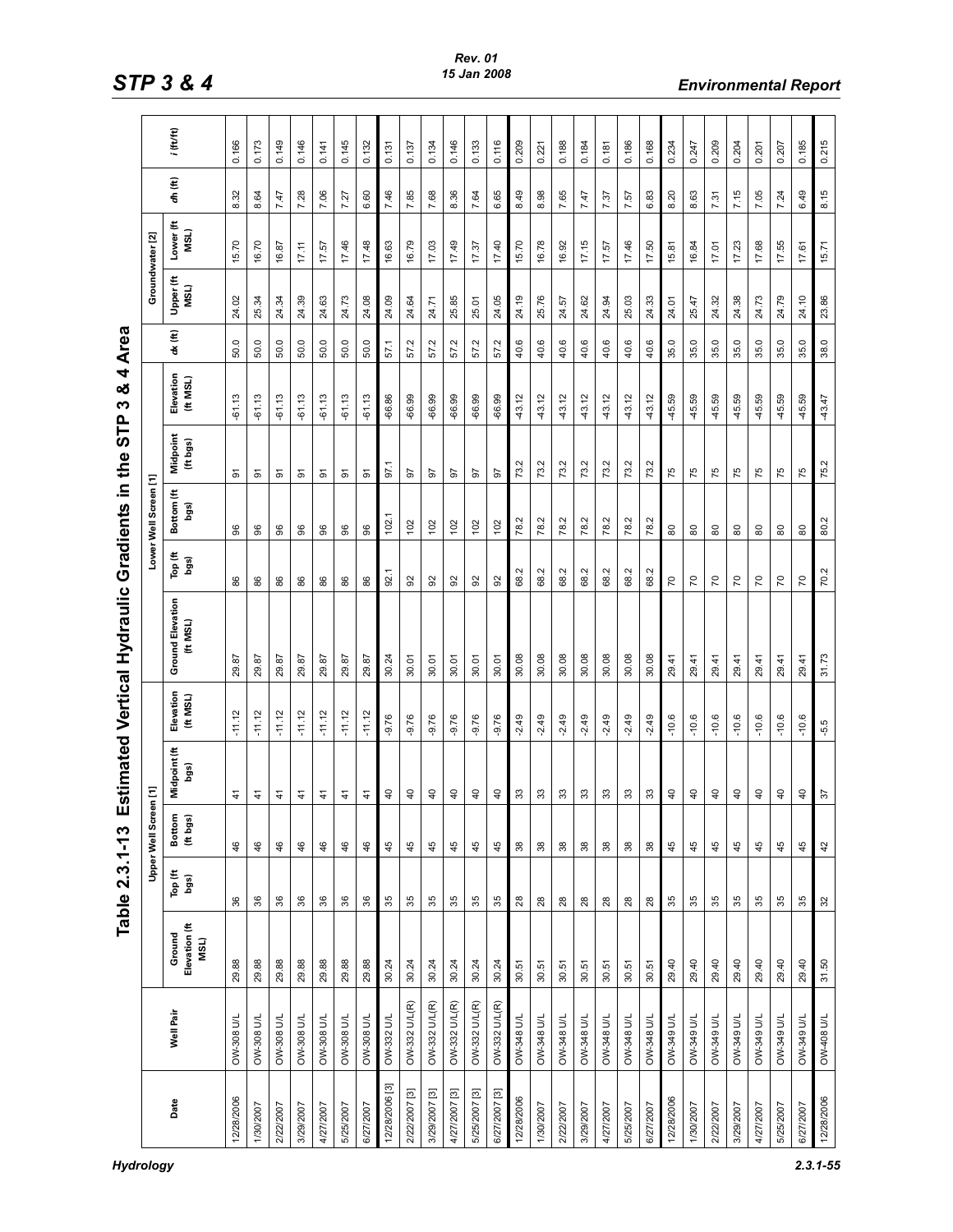|            |                   | Table 2.3.1-13 Estima           |                 |                       | ted Vertical Hydraulic |                     |                                    | Gradients in    | <br>Ե<br>ഗ<br>the     | 4<br>ఱ<br>ო              | Area                  |                          | (Continued)        |                    |         |             |
|------------|-------------------|---------------------------------|-----------------|-----------------------|------------------------|---------------------|------------------------------------|-----------------|-----------------------|--------------------------|-----------------------|--------------------------|--------------------|--------------------|---------|-------------|
|            |                   |                                 |                 | <b>Upper Well Scr</b> | een[1]                 |                     |                                    |                 | Lower Well Screen [1] |                          |                       |                          | Groundwater [2]    |                    |         |             |
| Date       | Well Pair         | Elevation (ft<br>Ground<br>MSL) | Top (ft<br>bgs) | Bottom<br>(ft bgs)    | Midpoint (ft<br>bgs)   | Elevation<br>(HMSL) | <b>Ground Elevation</b><br>(H MSL) | Top (ft<br>bgs) | Bottom (ft<br>bgs)    | Midpoint<br>(ft bgs)     | Elevation<br>(ft MSL) | dx (ft)                  | £<br>MSL)<br>Upper | £<br>MSL)<br>Lower | dh (ft) | $i$ (ft/ft) |
| 1/30/2007  | <b>OW-408 U/L</b> | 31.50                           | 32              | 42                    | 22                     | ю<br>မှ             | 31.73                              | 70.2            | 80.2                  | Ņ<br>75.                 | $-43.47$              | 38.0                     | 25.27              | 16.71              | 8.56    | 0.225       |
| 2/22/2007  | <b>OW-408 U/L</b> | 31.50                           | 32              | 42                    | 57                     | ю<br>ယုံ            | 73<br>$\frac{1}{2}$                | 70.2            | 80.2                  | $\mathbf{\Omega}$<br>75. | $-43.47$              | 38.0                     | 24.44              | 16.90              | 7.54    | 0.199       |
| 3/29/2007  | <b>OW-408 U/L</b> | 31.50                           | 32              | 42                    | 57                     | ю<br>မှ             | 31.73                              | 70.2            | 80.2                  | Ņ<br>75.                 | $-43.47$              | 38.0                     | 24.49              | 17.12              | 7.37    | 0.194       |
| 4/27/2007  | <b>OW-408 U/L</b> | 31.50                           | $32$            | 42                    | 57                     | ю<br>မှ             | 31.73                              | 70.2            | 80.2                  | $\mathbf{\Omega}$<br>75. | $-43.47$              | 38.0                     | 24.62              | 17.56              | 7.06    | 0.186       |
| 5/25/2007  | <b>DW-408 U/L</b> | 31.50                           | 32              | 42                    | 57                     | ю<br>မှ             | 31.73                              | 70.2            | 80.2                  | Ņ<br>75.                 | $-43.47$              | 38.0                     | 24.63              | 17.44              | 7.19    | 0.189       |
| 6/27/2007  | OW-408 U/L        | 31.50                           | 32              | 42                    | 57                     | Ю<br>မှ             | 31.73                              | Ņ<br>20         | 80.2                  | N<br>75.                 | $-43.47$              | 38.0                     | 24.10              | 17.48              | 6.62    | 0.174       |
| 12/28/2006 | <b>OW-438 U/L</b> | 30.53                           | $30\,$          | $\overline{40}$       | 35                     | 4.47                | 30.11                              | 3               | 103                   | $_{98}$                  | $-67.89$              | 63.4                     | 23.73              | 15.72              | 8.01    | 0.126       |
| 1/30/2007  | <b>OW-438 U/L</b> | 30.53                           | $30\,$          | $\overline{4}$        | 35                     | 4.47                | 30.11                              | 3               | 103                   | $_{\rm 8}^{\rm 8}$       | $-67.89$              | 4<br>$\ddot{\mathbf{c}}$ | 25.63              | 16.61              | 9.02    | 0.142       |
| 2/22/2007  | <b>DW-438 U/L</b> | 30.53                           | $30\,$          | $\overline{40}$       | 35                     | 4.47                | 30.11                              | 3               | 103                   | $_{\rm 98}$              | $-67.89$              | 63.4                     | 24.97              | 16.82              | 8.15    | 0.129       |
| 3/29/2007  | <b>OW-438 U/L</b> | 30.53                           | $30\,$          | $\overline{4}$        | 35                     | 4.47                | 30.11                              | 93              | ĝ                     | 88                       | 89<br>$-67$ .         | 63.4                     | 25.04              | 17.08              | 7.96    | 0.126       |
| 4/27/2007  | <b>DW-438 U/L</b> | 30.53                           | $30\,$          | $\overline{4}$        | 35                     | 4.47                | 30.11                              | 3               | 103                   | $_{\rm 8}^{\rm 8}$       | $-67.89$              | 63.4                     | 25.01              | 17.55              | 7.46    | 0.118       |
| 5/25/2007  | <b>DW-438 U/L</b> | 30.53                           | $30\,$          | $\overline{40}$       | 35                     | 4.47                | 30.11                              | 3               | 103                   | 98                       | $-67.89$              | 63.4                     | 25.18              | 17.45              | 7.73    | 0.122       |
| 6/27/2007  | <b>OW-438 U/L</b> | 30.53                           | $30\,$          | $\overline{4}$        | 35                     | 4.47                | 30.11                              | 3               | 103                   | $_{\rm 8}^{\rm 8}$       | $-67.89$              | 63.4                     | 24.21              | 17.47              | 6.74    | 0.106       |
| 12/28/2006 | OW-910 U/L        | 30.69                           | 25              | 35                    | $\rm{S}$               | 0.69                | 30.75                              | 5               | $\overline{5}$        | 86                       | -55.25                | 55.9                     | 23.21              | 15.86              | 7.35    | 0.131       |
| 1/30/2007  | OW-910 U/L        | 30.69                           | 25              | 35                    | $30\,$                 | 0.69                | 30.75                              | ౚ               | ଚ                     | 86                       | $-55.25$              | თ<br>55                  | 24.75              | 16.26              | 8.49    | 0.152       |
| 2/22/2007  | <b>DW-910 U/L</b> | 30.69                           | 25              | 35                    | $30\,$                 | 0.69                | 30.75                              | ౚ               | 5                     | 86                       | $-55.25$              | თ<br>55                  | 24.02              | 16.71              | 7.31    | 0.131       |
| 3/29/2007  | <b>DW-910 U/L</b> | 30.69                           | 25              | 35                    | $\rm s$                | 0.69                | 30.75                              | ౚ               | ଚ                     | 86                       | $-55.25$              | 55.9                     | 24.09              | 16.89              | 7.20    | 0.129       |
| 4/27/2007  | <b>OW-910 U/L</b> | 30.69                           | 25              | 35                    | $30\,$                 | 0.69                | 30.75                              | ౚ               | 5                     | 86                       | $-55.25$              | 55.9                     | 24.22              | 17.21              | 7.01    | 0.125       |
| 5/25/2007  | <b>OW-910 U/L</b> | 30.69                           | 25              | 35                    | $\rm s$                | 0.69                | 30.75                              | 5               | ଚ                     | 86                       | $-55.25$              | 55.9                     | 24.32              | 17.26              | 7.06    | 0.126       |
| 6/27/2007  | <b>OW-910 U/L</b> | 30.69                           | 25              | 35                    | $30\,$                 | 0.69                | 30.75                              | ౚ               | 5                     | 86                       | $-55.25$              | 55.9                     | 23.83              | 17.35              | 6.48    | 0.116       |
| 12/28/2006 | <b>OW-928 U/L</b> | 30.02                           | ю<br>28.        | 38.5                  | 33.5                   | $-3.48$             | 29.81                              | 110             | 120                   | $\frac{115}{11}$         | $-85.19$              | 81.7                     | 23.51              | 15.81              | 7.70    | 0.094       |
| 1/30/2007  | OW-928 U/L        | 30.02                           | 28.5            | 38.5                  | 33.5                   | $-3.48$             | 29.81                              | 110             | $\overline{20}$       | 115                      | $-85.19$              | 81.7                     | 25.48              | 16.56              | 8.92    | 0.109       |
| 2/22/2007  | <b>OW-928 U/L</b> | 30.02                           | 28.5            | 38.5                  | 33.5                   | $-3.48$             | 29.81                              | 110             | 120                   | 115                      | $-85.19$              | 81.7                     | 24.84              | 16.81              | 8.03    | 0.098       |
| 3/29/2007  | <b>OW-928 U/L</b> | 30.02                           | 28.5            | 38.5                  | 33.5                   | $-3.48$             | 29.81                              | 110             | 120                   | 115                      | $-85.19$              | 81.7                     | 24.97              | 17.06              | 7.91    | 0.097       |
| 4/27/2007  | OW-928 U/L        | 30.02                           | 28.5            | In<br>38.             | 33.5                   | $-3.48$             | 29.81                              | 110             | $\overline{20}$       | 115                      | $-85.19$              | 81.7                     | 25.00              | 17.53              | 7.47    | 0.091       |
| 5/25/2007  | OW-928 U/L        | 30.02                           | 28.5            | 38.5                  | 33.5                   | $-3.48$             | 29.81                              | 110             | 120                   | 115                      | $-85.19$              | 81.7                     | 25.10              | 17.43              | 7.67    | 0.094       |
| 6/27/2007  | <b>OW-928 U/L</b> | 30.02                           | 28.5            | 38.5                  | 33.5                   | $-3.48$             | 29.81                              | $\frac{1}{10}$  | 120                   | 115                      | $-85.19$              | 81.7                     | 24.36              | 17.50              | 6.86    | 0.084       |
| 12/28/2006 | <b>OW-929 U/L</b> | 36.91                           | $\frac{9}{4}$   | 59                    | 54                     | $-17.09$            | 36.93                              | $_{\rm 87}$     | 67                    | 92                       | $-55.07$              | 38.0                     | 25.79              | 15.16              | 10.63   | 0.280       |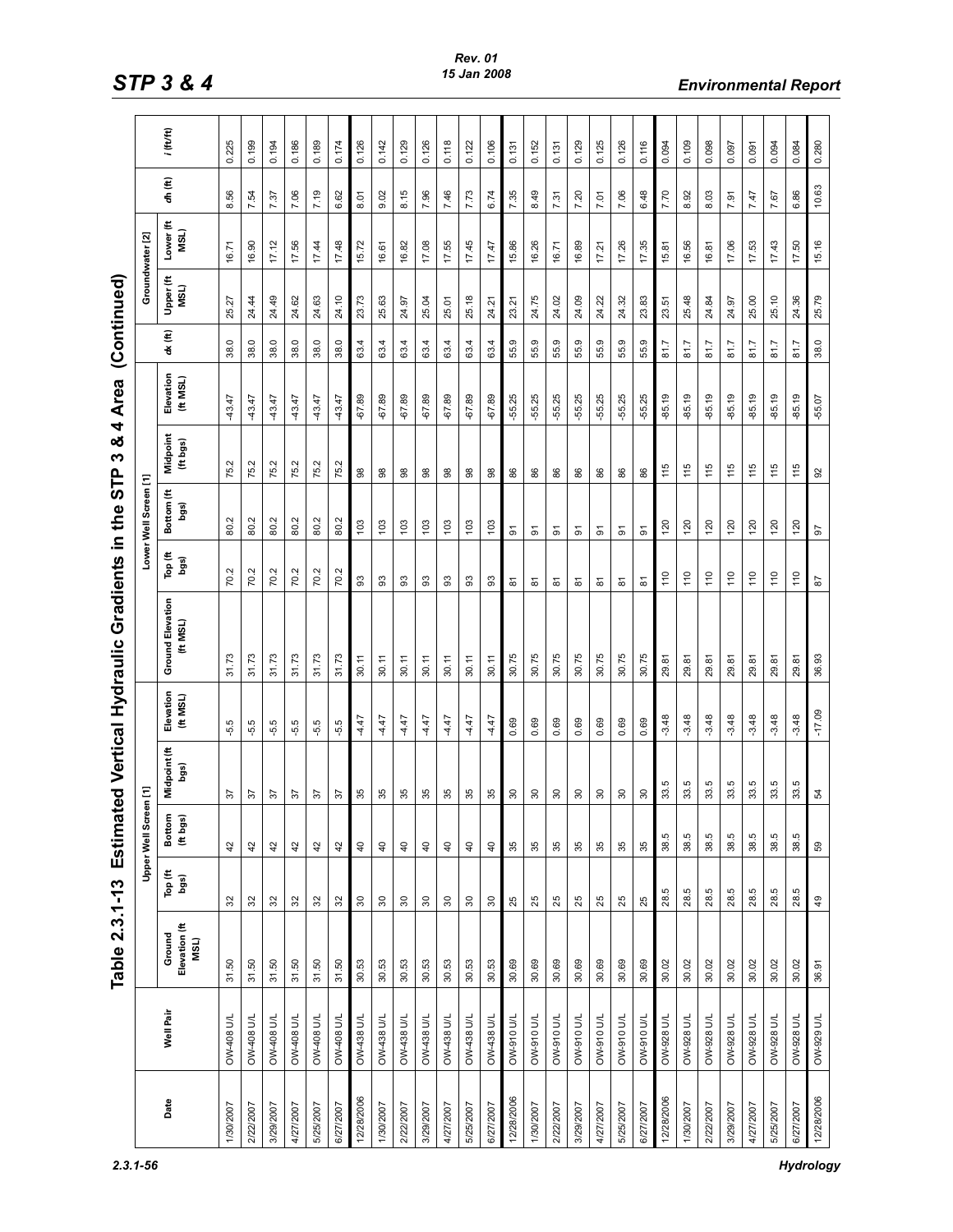|            |                   | Table 2.3.1-13 Estima           |                  |                       |                          |                     | ted Vertical Hydraulic Gradients in the |                 | ၉<br>က                | 4<br>ఱ<br>ო          | Area                |         | (Continued)       |                   |          |             |
|------------|-------------------|---------------------------------|------------------|-----------------------|--------------------------|---------------------|-----------------------------------------|-----------------|-----------------------|----------------------|---------------------|---------|-------------------|-------------------|----------|-------------|
|            |                   |                                 |                  | <b>Upper Well Scr</b> | reen[1]                  |                     |                                         |                 | Lower Well Screen [1] |                      |                     |         | Groundwater [2]   |                   |          |             |
| Date       | Well Pair         | Elevation (ft<br>Ground<br>MSL) | Top (ft<br>legs) | Bottom<br>(ft bgs)    | Midpoint (ft<br>bgs)     | Elevation<br>(HMSL) | <b>Ground Elevation</b><br>(HMSL)       | Top (ft<br>bgs) | Bottom (ft<br>bgs)    | Midpoint<br>(ft bgs) | Elevation<br>(HMSL) | dx (ft) | Upper (ft<br>MSL) | Lower (ft<br>MSL) | ah (ft)  | $i$ (ft/ft) |
| 1/30/2007  | <b>OW-929 U/L</b> | 36.91                           | 49               | 59                    | 54                       | $-17.09$            | 36.93                                   | 28              | 50                    | 92                   | 55.07               | 38.0    | 27.38             | 16.22             | 11.16    | 0.294       |
| 2/22/2007  | <b>OW-929 U/L</b> | 36.91                           | $\overline{49}$  | 59                    | 54                       | $-17.09$            | 36.93                                   | 87              | 50                    | 92                   | $-55.07$            | 38.0    | 27.03             | 16.37             | 10.66    | 0.281       |
| 3/29/2007  | <b>NO 626-MO</b>  | 36.91                           | 49               | 59                    | 54                       | $-17.09$            | 36.93                                   | 5s              | 5                     | 92                   | -55.07              | 38.0    | 26.96             | 16.63             | 10.33    | 0.272       |
| 4/27/2007  | <b>OW-929 U/L</b> | 36.91                           | $\overline{49}$  | 59                    | 54                       | $-17.09$            | 36.93                                   | 5               | 26                    | 92                   | $-55.07$            | 38.0    | 26.94             | 17.12             | 9.82     | 0.259       |
| 5/25/2007  | <b>DW-929 U/L</b> | 36.91                           | 49               | 59                    | 54                       | $-17.09$            | 36.93                                   | 55              | 56                    | 92                   | $-55.07$            | 38.0    | 26.90             | 16.93             | 9.97     | 0.263       |
| 6/27/2007  | <b>OW-929 U/L</b> | 36.91                           | 49               | 59                    | 54                       | $-17.09$            | 36.93                                   | 5               | 57                    | 92                   | $-55.07$            | 38.0    | 25.54             | 16.96             | 38<br>ထံ | 0.226       |
| 12/28/2006 | <b>T/N 086-MO</b> | 25.62                           | 25               | 35                    | $30\,$                   | 4.38                | 26.21                                   | 95              | 105                   | 100                  | $-73.79$            | 69.4    | 19.41             | 13.08             | 6.33     | 0.091       |
| 1/30/2007  | <b>J/N 086-MO</b> | 25.62                           | 25               | 35                    | $30\,$                   | 4.38                | 21<br>26.                               | 95              | 105                   | 100                  | $-73.79$            | 69.4    | 21.54             | 14.57             | 6.97     | 0.100       |
| 2/22/2007  | <b>DW-930 U/L</b> | 25.62                           | 25               | 35                    | $30\,$                   | 4.38                | 26.21                                   | 95              | 105                   | 100                  | $-73.79$            | 69.4    | 20.28             | 14.63             | 5.65     | 0.081       |
| 3/29/2007  | <b>DW-930 U/L</b> | 25.62                           | 25               | 35                    | 90                       | 4.38                | 넌<br>26.                                | 95              | 105                   | 100                  | $-73.79$            | 69.4    | 20.35             | 14.77             | 5.58     | 0.080       |
| 4/27/2007  | OW-930 U/L        | 25.62                           | 25               | 35                    | $30\,$                   | 4.38                | 26.21                                   | 95              | 105                   | 100                  | $-73.79$            | 69.4    | 20.88             | 15.17             | 5.71     | 0.082       |
| 5/25/2007  | <b>J/n 086-MO</b> | 25.62                           | 25               | 35                    | $30\,$                   | 4.38                | 26.21                                   | 95              | 105                   | 100                  | $-73.79$            | 69.4    | 20.02             | 14.89             | 5.13     | 0.074       |
| 6/27/2007  | <b>T/N 086-MO</b> | 25.62                           | 25               | 35                    | $30\,$                   | 4.38                | 26.21                                   | 95              | 105                   | 100                  | $-73.79$            | 69.4    | 19.36             | 14.99             | 4.37     | 0.063       |
| 12/28/2006 | OW-932 U/L        | 31.35                           | 28.5             | 38.5                  | rú<br>33                 | $-2.15$             | 31.09                                   | ю<br>8          | ю<br>78               | 73.5                 | $-42.41$            | 40.3    | 24.31             | 15.56             | 8.75     | 0.217       |
| 1/30/2007  | OW-932 U/L        | 31.35                           | 28.5             | 38.5                  | 33.5                     | $-2.15$             | 31.09                                   | ъ<br>88         | Ю<br>78               | 5<br>73.             | $-42.41$            | 40.3    | 25.80             | 16.78             | 9.02     | 0.224       |
| 2/22/2007  | OW-932 U/L        | 31.35                           | 28.5             | 38.5                  | 33.5                     | $-2.15$             | 31.09                                   | rú<br>68        | ю<br>78.              | 73.5                 | $-42.41$            | 40.3    | 24.79             | 16.89             | 7.90     | 0.196       |
| 3/29/2007  | OW-932 U/L        | 31.35                           | 28.5             | 38.5                  | 33.5                     | $-2.15$             | 31.09                                   | ю<br>8          | ю<br>78               | 73.5                 | $-42.41$            | 40.3    | 24.87             | 17.06             | 7.81     | 0.194       |
| 4/27/2007  | OW-932 U/L        | 31.35                           | 28.5             | 38.5                  | rú<br>33                 | $-2.15$             | 31.09                                   | rú<br>88        | ю<br>78               | 73.5                 | $-42.41$            | 40.3    | 25.06             | 17.44             | 7.62     | 0.189       |
| 5/25/2007  | OW-932 U/L        | 31.35                           | 28.5             | 38.5                  | 33.5                     | $-2.15$             | 31.09                                   | rú<br>88        | ю<br>78.              | 73.5                 | $-42.41$            | 40.3    | 25.15             | 17.31             | 7.84     | 0.195       |
| 6/27/2007  | OW-932 U/L        | 31.35                           | 28.5             | 38.5                  | 33.5                     | $-2.15$             | 31.09                                   | rú.<br>88       | ю<br>78               | 73.5                 | $-42.41$            | 40.3    | 24.56             | 17.41             | 7.15     | 0.178       |
| 12/28/2006 | OW-933 U/L        | 28.87                           | 26               | 36                    | $\overline{5}$           | $-2.13$             | 28.74                                   | 76              | 86                    | ౚ                    | $-52.26$            | 50.1    | 24.18             | 15.85             | 8.33     | 0.166       |
| 1/30/2007  | OW-933 U/L        | 28.87                           | 26               | $36\,$                | ᢌ                        | $-2.13$             | 28.74                                   | 76              | 86                    | ᇮ                    | $-52.26$            | 50.1    | 25.65             | 17.08             | 8.57     | 0.171       |
| 2/22/2007  | OW-933 U/L        | 28.87                           | 26               | 36                    | ᢌ                        | $-2.13$             | 28.74                                   | 76              | 86                    | ᇮ                    | $-52.26$            | 50.1    | 24.67             | 17.16             | 7.51     | 0.150       |
| 3/29/2007  | OW-933 U/L        | 28.87                           | 26               | $36\,$                | 5                        | $-2.13$             | 28.74                                   | 76              | 86                    | ౚ                    | $-52.26$            | 50.1    | 24.71             | 17.34             | 7.37     | 0.147       |
| 4/27/2007  | OW-933 U/L        | 28.87                           | 26               | 36                    | $\overline{5}$           | $-2.13$             | 28.74                                   | 76              | 86                    | ᇮ                    | $-52.26$            | 50.1    | 25.05             | 17.74             | 7.31     | 0.146       |
| 5/25/2007  | OW-933 U/L        | 28.87                           | 26               | $36\,$                | ᢌ                        | $-2.13$             | 28.74                                   | 76              | 86                    | 5                    | $-52.26$            | 50.1    | 25.12             | 17.61             | 7.51     | 0.150       |
| 6/27/2007  | OW-933 U/L        | 28.87                           | 26               | $36\,$                | $\overline{\mathcal{E}}$ | $-2.13$             | 28.74                                   | 76              | 86                    | 5                    | $-52.26$            | 50.1    | 24.75             | 17.73             | 7.02     | 0.140       |
| 12/28/2006 | <b>OW-934 U/L</b> | 28.54                           | $30\,$           | $\overline{4}$        | 35                       | $-6.46$             | 29.04                                   | $_{\tt 80}$     | 8                     | $\overline{a}$       | $-64.96$            | 58.5    | 20.17             | 13.87             | 6.30     | 0.108       |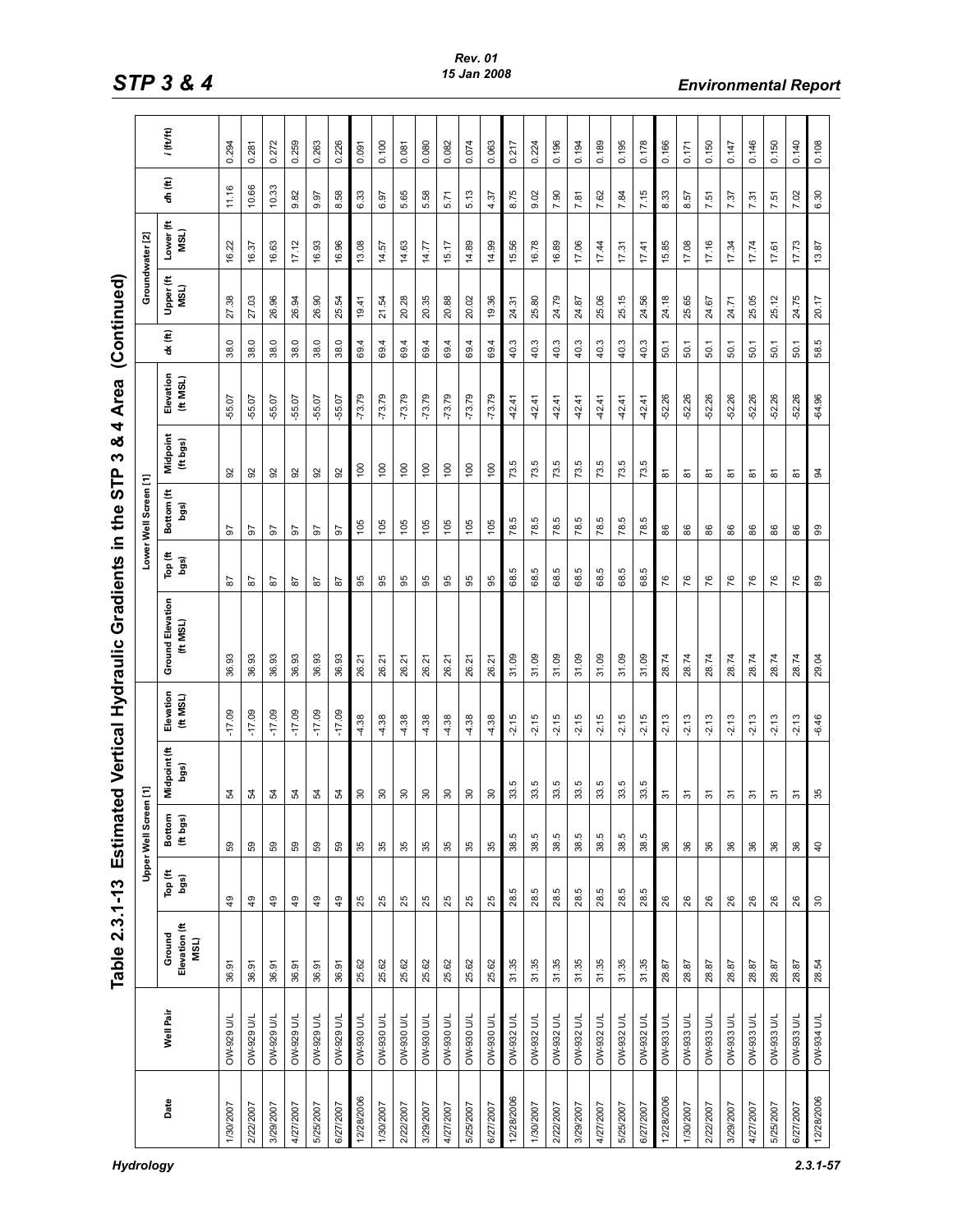|                                                    |                                                                                                                                                                                             |                                 |                 |                       |                      |                      | Table 2.3.1-13 Estimated Vertical Hydraulic Gradients in the STP 3 & 4 Area (Continued)                                                                                                                                                                   |                 |                       |                    |                      |         |                   |                   |         |           |
|----------------------------------------------------|---------------------------------------------------------------------------------------------------------------------------------------------------------------------------------------------|---------------------------------|-----------------|-----------------------|----------------------|----------------------|-----------------------------------------------------------------------------------------------------------------------------------------------------------------------------------------------------------------------------------------------------------|-----------------|-----------------------|--------------------|----------------------|---------|-------------------|-------------------|---------|-----------|
|                                                    |                                                                                                                                                                                             |                                 |                 | Upper Well Screen [1] |                      |                      |                                                                                                                                                                                                                                                           |                 | Lower Well Screen [1] |                    |                      |         | Groundwater [2]   |                   |         |           |
| Date                                               | Well Pair                                                                                                                                                                                   | Elevation (ft<br>Ground<br>MSL) | Top (ft<br>bgs) | Bottom<br>(ft bgs)    | Midpoint (ft<br>bgs) | Elevation<br>(H MSL) | <b>Ground Elevation</b><br>(HMSL)                                                                                                                                                                                                                         | Top (ft<br>bgs) | Bottom (ft<br>bgs)    | Midpoint<br>(#bgs) | Elevation<br>(H MSL) | dx (ft) | Upper (ft<br>MSL) | Lower (ft<br>MSL) | dh (ft) | i (tt/tt) |
| 1/30/2007                                          | <b>DW-934 U/L</b>                                                                                                                                                                           | 28.54                           | 30              | $\overline{40}$       | 35                   | $-6.46$              | 29.04                                                                                                                                                                                                                                                     | 89              | 99                    | 34                 | $-64.96$             | 58.5    | 20.85             | 15.11             | 5.74    | 0.098     |
| 2/22/2007                                          | <b>J/N +66-MO</b>                                                                                                                                                                           | 28.54                           | 30              | $\overline{40}$       | 35                   | $-6.46$              | 29.04                                                                                                                                                                                                                                                     | 89              | 99                    | 34                 | $-64.96$             | 58.5    | 20.35             | 15.21             | 5.14    | 0.088     |
| 3/29/2007                                          | <b>DW-934 U/L</b>                                                                                                                                                                           | 28.54                           | 30              | $\overline{40}$       | 35                   | $-6.46$              | 29.04                                                                                                                                                                                                                                                     | 89              | 99                    | 34                 | $-64.96$             | 58.5    | 20.31             | 15.43             | 4.88    | 0.083     |
| 4/27/2007                                          | <b>DW-934 U/L</b>                                                                                                                                                                           | 28.54                           | 30              | $\overline{0}$        | 35                   | $-6.46$              | 29.04                                                                                                                                                                                                                                                     | 89              | 99                    | 94                 | $-64.96$             | 58.5    | 20.48             | 15.85             | 4.63    | 0.079     |
| 5/25/2007                                          | <b>DW-934 U/L</b>                                                                                                                                                                           | 28.54                           | 30              | $\overline{0}$        | 35                   | $-6.46$              | 29.04                                                                                                                                                                                                                                                     | 89              | 99                    | 94                 | $-64.96$             | 58.5    | 20.39             | 15.61             | 4.78    | 0.082     |
| 6/27/2007                                          | <b>OW-934 U/L</b>                                                                                                                                                                           | 28.54                           | 30              | $\overline{40}$       | 35                   | $-6.46$              | 29.04                                                                                                                                                                                                                                                     | 89              | 99                    | 34                 | $-64.96$             | 58.5    | 20.03             | 15.71             | 4.32    | 0.074     |
| [1] From Table 2.3.1-12<br>[2] From Table 2.3.1-11 | measurement. Therefore, no data is available from January 30, 2007 for well OW-332 U/L.<br>ft MSL = feet mean sea levell = Hydraulic gradient (dh/dx)<br>ft bgs = feet below ground surface |                                 |                 |                       |                      |                      | [3] Observation well OW-332L was damaged in January of 2007, a replacement well, OW-332L(R) was installed and developed in February of 2007, prior to the February monthly water level<br>dh = Change in hydraulic head (ft) dx = Change in distance (ft) |                 |                       |                    |                      |         |                   |                   |         |           |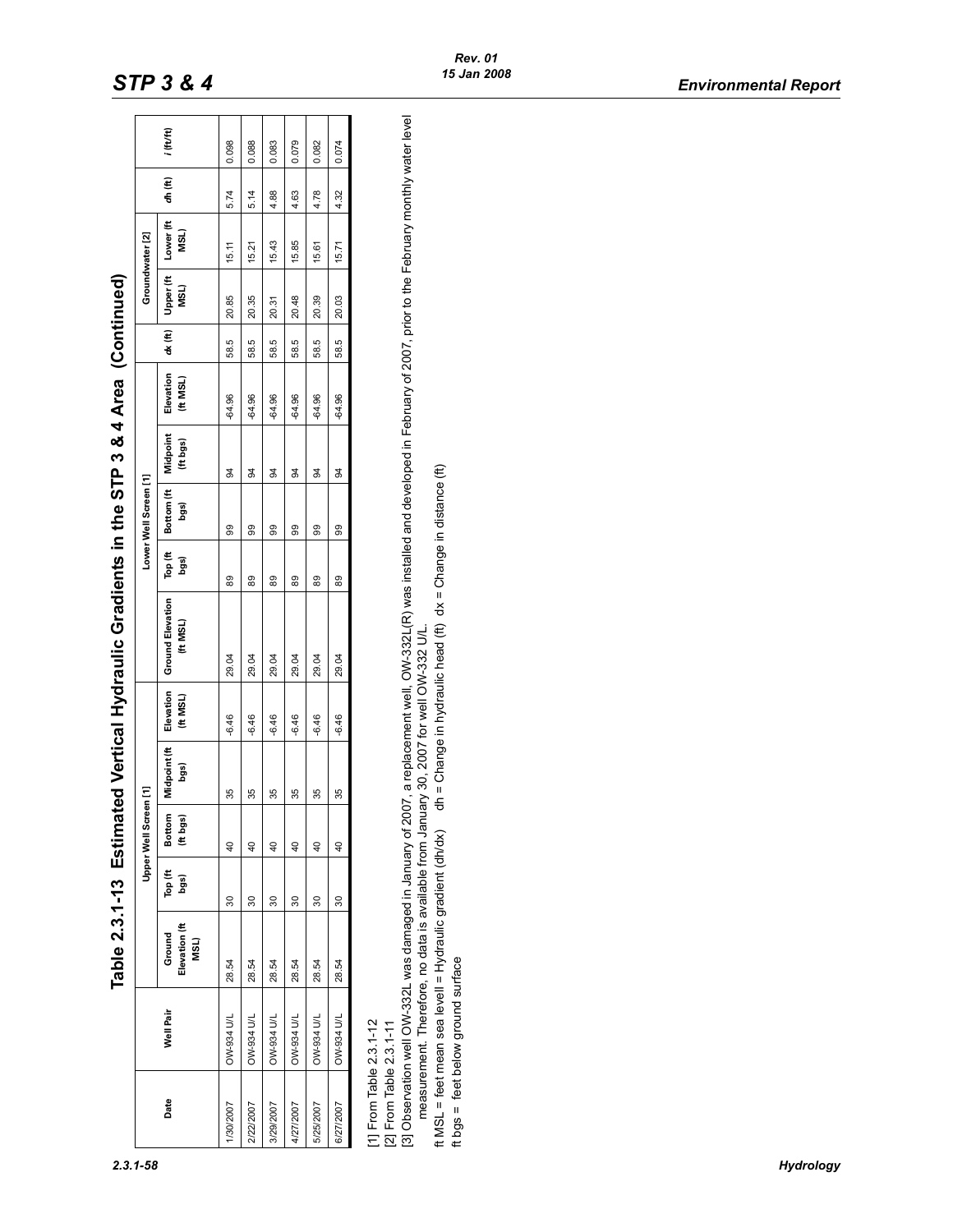| $2.3.1 - 59$ |
|--------------|
|              |

|                                                        |           |                   | Test Type        | Recovery             | Drawdown       | Recovery                                 | Observation well for TA-65-58-108           | drawdown test | Drawdown                                                      | Drawdown                | Drawdown      | Observation well for TA-66-63-903 | drawdown test |                                          | Drawdown     | Recovery                  | Recovery     | Recovery     | Recovery      | Recovery     | Drawdown, specific capacity | calculated from recovery test | Drawdown                        | Recovery     | Recovery     | Recovery     | Recovery     | Recovery     | Recovery                                 | Observation well for TA-80-23-402        | recovery test | Recovery     |
|--------------------------------------------------------|-----------|-------------------|------------------|----------------------|----------------|------------------------------------------|---------------------------------------------|---------------|---------------------------------------------------------------|-------------------------|---------------|-----------------------------------|---------------|------------------------------------------|--------------|---------------------------|--------------|--------------|---------------|--------------|-----------------------------|-------------------------------|---------------------------------|--------------|--------------|--------------|--------------|--------------|------------------------------------------|------------------------------------------|---------------|--------------|
| Regional Aquifer Properties from Aquifer Pumping Tests | 1-Hour    | Specific Capacity | (gpm/ft)         | ၜ                    | $\overline{ }$ | $\varrho$                                | $\lessgtr$                                  |               | 58                                                            | $\overline{4}$          | $\frac{8}{3}$ | ₹                                 |               | g                                        | 55           | $\overset{\infty}{\cdot}$ | $_{83}$      | 5            | $\frac{6}{5}$ | $\circ$      | SO                          |                               | 21                              | 42           | £            | Ю            | 46           | $30\,$       | g                                        | ₹                                        |               | $\lessgtr$   |
|                                                        |           | Drawdown or       | Recovery (ft)    | 10.1                 | 36.1           | $\mathrel{\mathop{\mathsf{S}}\nolimits}$ | $\lessgtr$                                  |               | 40.7                                                          | 34.2                    | 55.9          | $\lessgtr$                        |               | $\mathrel{\mathop{\boxdot}}$             | 61.6         | 114                       | 21.3         | 85           | 51.8          | 47.4         | 53                          |                               | 49.3                            | 47.4         | g            | 31.6         | 34.1         | 50.5         |                                          | $\lessgtr$                               |               | $\lessgtr$   |
|                                                        |           | Yield             | (qpm)            | က္<br>$\overline{5}$ | 252            | 2,530                                    | $\mathop{\mathsf{S}}\limits_{{\mathsf{Z}}}$ |               | 2,378                                                         | 1,354                   | 2,692         | $\lessgtr$                        |               | 1,020                                    | 3,417        | 2,005                     | 1,760        | 413          | 805           | 408          | 2,630                       |                               | 1,026                           | 2,000        | 2,020        | 158.4        | 1,560        | 1,535        | 388.5                                    | ≨                                        |               | 1,000        |
|                                                        | Storage   | Coefficient       | (unitless)       | $\varrho$            |                | $\varrho$                                | $1.1 \times 10^{-3}$                        |               | $\mathrel{\mathop{\raisebox{1.5pt}{\scriptsize g}}\nolimits}$ | $\frac{\Omega}{\Sigma}$ | $\mathsf{P}$  | $9.1 \times 10^{-4}$              |               | $\mathrel{\mathop{\mathsf{E}}\nolimits}$ | $\mathsf{P}$ | $\varrho$                 | $\varrho$    | ş            | $\varrho$     | ş            | $\varrho$                   |                               | $\frac{\mathsf{D}}{\mathsf{Z}}$ | $\varrho$    | $\varrho$    | $\varrho$    | $\varrho$    | $\varrho$    | $\varrho$                                | $4.6 \times 10^{-5}$                     |               | $\varrho$    |
| 4                                                      |           | Transmissivity    | (gpd/ft)         | 26,300               | 25,600         | 160,000                                  | 176,000                                     |               | 86,600                                                        | 399,000                 | ,100<br>154,  | 82,800                            |               | $\varrho$                                | 162,000      | 64,600                    | 120,000      | 35,500       | 19,700        | 45,800       | 107,000                     |                               | 67,700                          | 63,000       | 31,300       | 40,400       | 82,500       | 51,500       | 44,800                                   | 42,500                                   |               | 68,500       |
| Table 2.3.1-1                                          | Hydraulic | Conductivity      | $(gpd/ft^2)$     | 658                  | 512            | 812                                      | $\varrho$                                   |               | 693                                                           | 3,950                   | 582           | 753                               |               | $\Xi$                                    | 386          | 223                       | 403          | 355          | 212           | 458          | 420                         |                               | 413                             | 177          | 103          | 505          | 344          | 139          | $\mathrel{\mathop{\mathsf{P}}\nolimits}$ | $\mathrel{\mathop{\mathsf{E}}\nolimits}$ |               | 489          |
|                                                        | Screened  | Interval          | (ft bgs)         | 300-355              | 331-553        | 150-530                                  | 75-202                                      |               | 150-275                                                       | $91 - 215$              | 240-760       | unknown                           |               | 63-240                                   | 317-1042     | unknown                   | 220-820      | 530-630      | 300-600       | 506-634      | 353-878                     |                               | unknown                         | 225-1044     | 244-776      | 615-800      | 190-776      | 200-770      | 544-586                                  | 542-578                                  |               | 565-760      |
|                                                        |           |                   | <b>Test Date</b> | 3/8/1966             | 3/14/1966      | 7/28/1955                                | 10/4/1966                                   |               | 10/4/1966                                                     | 7/1/1966                | 5/25/1966     | 5/26/1966                         |               | 5/26/1966                                | 5/18/1966    | 3/14/1966                 | 7/13/1955    | 10/28/1966   | 9/23/1966     | 3/9/1967     | 5/15/1955                   |                               | 6/10/1966                       | 7/13/1955    | 9/19/1966    | 3/10/1967    | 7/19/1955    | 7/19/1955    | 3/17/1967                                | 3/17/1967                                |               | 10/13/1955   |
|                                                        |           |                   | Well Number      | TA-65-49-901         | TA-65-57-702   | TA-65-57-801                             | TA-65-58-107                                |               | TA-65-58-108                                                  | TA-65-58-803            | TA-66-63-802  | TA-66-63-902                      |               | TA-66-63-903                             | TA-66-64-401 | TA-66-64-702              | TA-80-07-501 | TA-80-08-302 | TA-80-08-701  | TA-80-15-102 | TA-80-15-201                |                               | TA-80-15-301                    | TA-80-15-401 | TA-80-15-502 | TA-80-16-301 | TA-80-23-101 | TA-80-23-301 | TA-80-23-402                             | TA-80-23-403                             |               | TA-81-01-101 |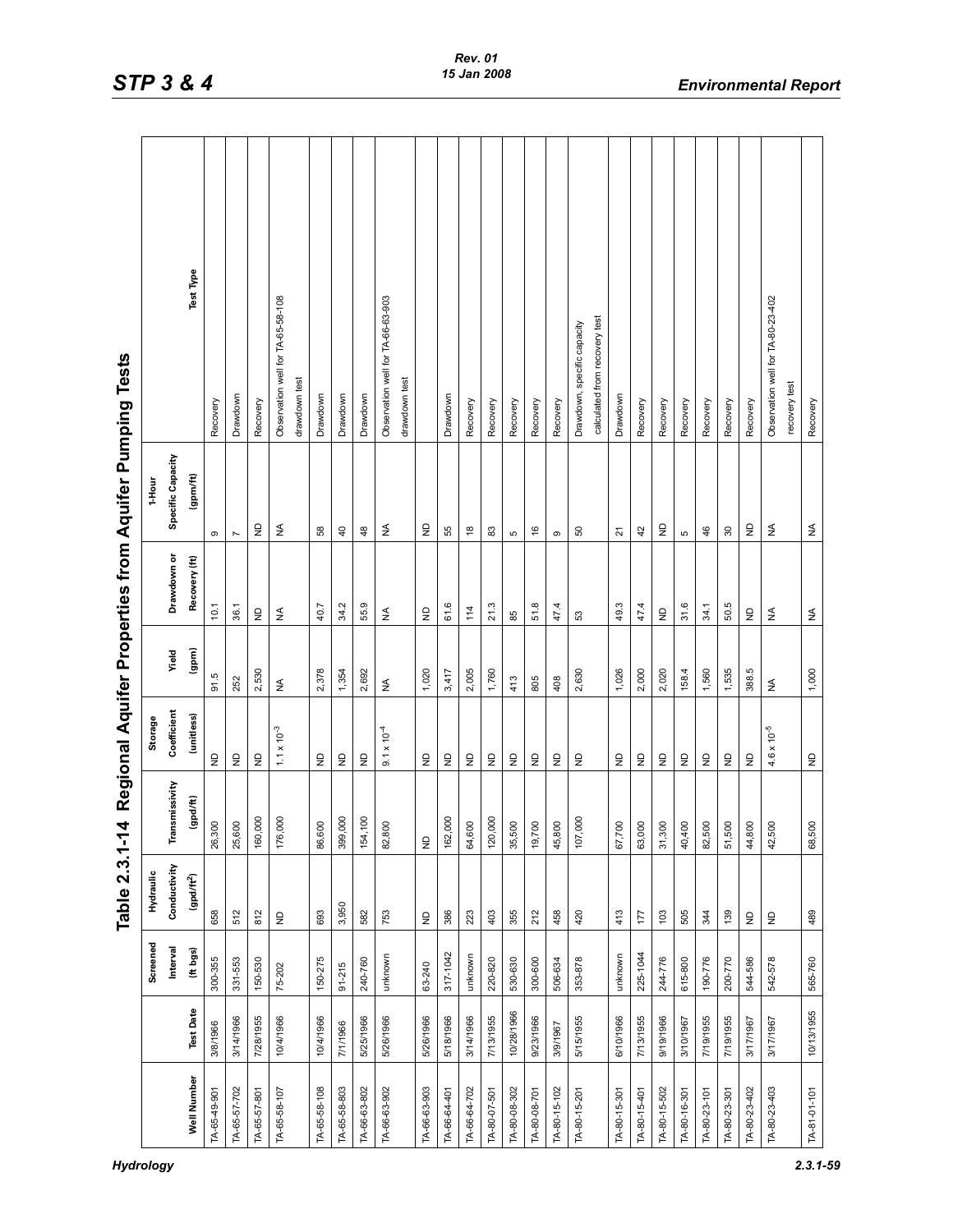|  |  | s.<br>ï |  |
|--|--|---------|--|
|  |  |         |  |

|                                       |                  |                | Table 2.3.1-14 Regi                      |                |                                                     |                              |                      |                             | onal Aquifer Properties from Aquifer Pumping Tests (Continued) |
|---------------------------------------|------------------|----------------|------------------------------------------|----------------|-----------------------------------------------------|------------------------------|----------------------|-----------------------------|----------------------------------------------------------------|
|                                       |                  | Screened       | Hydraulic                                |                | Storage                                             |                              |                      | 1-Hour                      |                                                                |
|                                       |                  | Interval       | Conductivity                             | Transmissivity | Coefficient                                         | Yield                        | Drawdown or          | Specific Capacity           |                                                                |
| <b>Well Number</b>                    | <b>Test Date</b> | (ft bgs)       | $(gpd/ft^2)$                             | (qpd/ft)       | (unitless)                                          | (gpm)                        | Recovery (ft)        | gpm/ft                      | Test Type                                                      |
| TA-81-01-102                          | 10/13/1955       | 777-1020       | 214                                      | 30,000         | $\ominus$                                           | 915                          | 50                   | $\frac{8}{1}$               | Recovery                                                       |
| TA-81-01-601                          | 3/13/1967        | 218-660        | 379                                      | 42,800         | $\mathrel{\mathop{\mathsf{S}}\nolimits}$            | 1,290                        | $\infty$<br>45.      | 28                          | Recovery                                                       |
| TA-81-01-802                          | 7/18/1955        | 150-250        | 269                                      | 35,000         | $\mathrel{\mathop{\mathsf{S}}\nolimits}$            | 1,075                        | 73.2                 | $\frac{15}{2}$              | Recovery                                                       |
| TA-81-09-401                          | 3/24/1966        | unknown        | 250                                      | 44,300         | $\varrho$                                           | 1,182                        | 83.3                 | $\frac{1}{4}$               | Specific capacity calculated from                              |
|                                       |                  |                |                                          |                |                                                     |                              |                      |                             | drawdown, permeability and                                     |
|                                       |                  |                |                                          |                |                                                     |                              |                      |                             | transmissivity from recovery                                   |
| TA-81-09-504                          | 7/19/1955        | 150-721        | 306                                      | 53,000         | $\overline{z}$                                      | 2,000                        | 52                   | $38$                        | Recovery                                                       |
| TA-81-09-904                          | 3/16/1967        | 361482         | 717                                      | 43,000         | $1.27 \times 10^{-3}$                               | $\lessgtr$                   | $\lessgtr$           | ₹                           | Observation well for TA-81-09-905                              |
|                                       |                  |                |                                          |                |                                                     |                              |                      |                             | recovery test                                                  |
| TA-81-09-905                          | 3/16/1967        | 364-491        | 454                                      | 29,500         | $\ominus$                                           | 338                          | 27.3                 | $\tilde{c}$                 | Recovery                                                       |
| TA-81-10-901                          | 4/28/1966        | 280-296        | $\mathrel{\mathop{\mathsf{S}}\nolimits}$ | $\varrho$      | $\epsilon$                                          | 6.4                          | $\mathsf{P}$         | $\epsilon$                  |                                                                |
| TA-81-10-902                          | 4/28/1966        | unknown        | $\mathsf{P}$                             | 10,500         | $1.36 \times 10^{-4}$                               | $\stackrel{\triangle}{\geq}$ | $\lessgtr$           | $\lessgtr$                  | Observation well for TA-81-10-901                              |
|                                       |                  |                |                                          |                |                                                     |                              |                      |                             | drawdown test                                                  |
| PP-80-06-101                          | 7/8/1955         | 85-550         | 727                                      | 189,000        | ę                                                   | 1,485                        | $\mathsf{P}$         | ₹                           | Recovery                                                       |
| PP-80-06-102                          | 9/9/1963         | 104-364        | 790                                      | 124,000        | $\frac{\mathsf{D}}{\mathsf{Z}}$                     | 1,690                        | 29.9                 | 57                          | Drawdown                                                       |
| PP-80-06-104                          | 9/9/1963         | $50 - 215$     |                                          | 119,000        | $1.4 \times 10^{-3}$                                | $\lessgtr$                   | $\lessgtr$           | ₹                           | Observation well for PP-80-06-102                              |
|                                       |                  |                |                                          |                |                                                     |                              |                      |                             | drawdown test                                                  |
| PP-80-06-703                          | 7/8/1955         | 154-590        | 359                                      | 79,000         | $\varrho$                                           | 1,450                        | 36.1                 | $\overline{a}$              | Recovery                                                       |
| PP-80-06-704                          | 8/21/1963        | 146-430        | 616                                      | 104,800        | $\varrho$                                           | 1,500                        | 19.6                 | 77                          | Recovery                                                       |
| PP-80-22-501                          | 9/5/1963         | 288-370        | 361                                      | 20,600         | $\mathrel{\mathop{\unbox{=}}\limits_{\mathrel{=}}}$ | 540                          | 33.2                 | $\frac{6}{5}$               | Recovery                                                       |
| ZA-66-62-904                          | 7/18/1955        | 162-573        | 382                                      | 102,000        | $\mathrel{\mathop{\mathsf{S}}\nolimits}$            | 1,430                        | $\overline{2}1$      | 68                          | Recovery                                                       |
| ZA-66-63-504                          | 3/15/1967        | 167-682        | 475                                      | 195,300        | $\epsilon$                                          | 2,508                        | 37.7                 | 67                          | Recovery                                                       |
|                                       |                  | Geometric Mean | 420                                      | 63,640         | $4.7 \times 10^{-4}$                                |                              |                      |                             |                                                                |
| Source: Reference 2.3.1-24            |                  |                |                                          |                |                                                     |                              | $=$ spq ft           | feet below ground surface   |                                                                |
| Well County codes:                    |                  |                |                                          |                |                                                     |                              | Ш<br>gpd/ft2         | gallons per day/square foot |                                                                |
| TA = Matagorda County                 |                  |                |                                          |                |                                                     |                              | Ш<br>gpd/ft          | gallons per day/foot        |                                                                |
| PP = Jackson County                   |                  |                |                                          |                |                                                     |                              | $\mathsf{II}$<br>gpm | gallons per minute          |                                                                |
| $ZA = Wharton County$                 |                  |                |                                          |                |                                                     |                              | $gpm/ft =$           | gallons per minute/foot     |                                                                |
| NA = Not applicable to test performed |                  |                |                                          |                |                                                     |                              |                      |                             |                                                                |
| ND = Not Determined                   |                  |                |                                          |                |                                                     |                              |                      |                             |                                                                |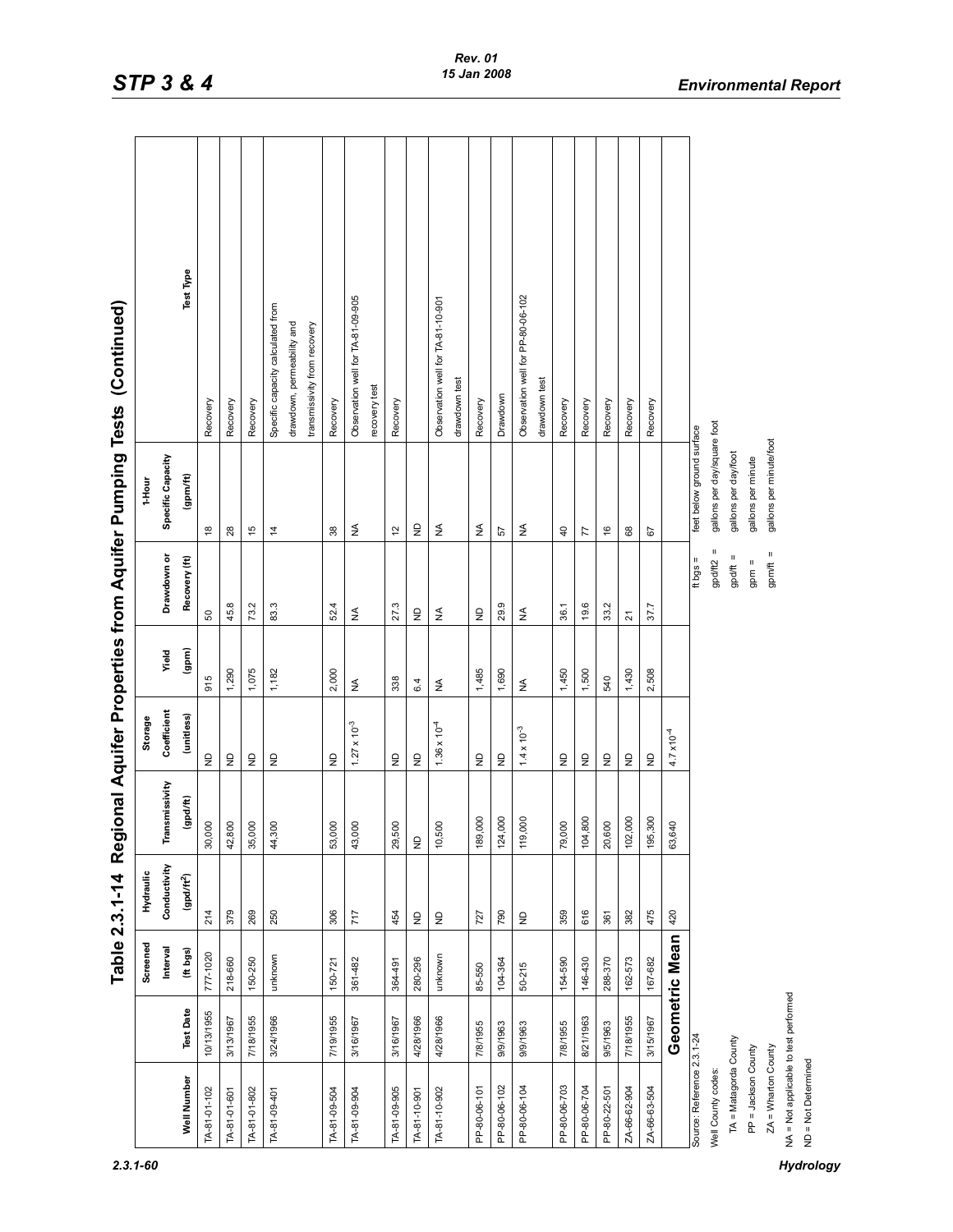| :<br>ہ<br>،                |
|----------------------------|
| Resul                      |
|                            |
| $-$ mning<br>$\frac{1}{2}$ |
| Aau                        |
| ၉<br>51                    |
| $e2.3.1 - 15$              |
|                            |

|                                         |                      | Table 2.3.1-15 STP Aquifer Pumping Test Results Summary |                           |                                          |                          |                                       |                            |                                                                                    |
|-----------------------------------------|----------------------|---------------------------------------------------------|---------------------------|------------------------------------------|--------------------------|---------------------------------------|----------------------------|------------------------------------------------------------------------------------|
|                                         | Screened             |                                                         |                           | Pumping                                  | Pumping                  | Hydraulic                             |                            | <b>Storage</b>                                                                     |
| Well                                    | Interval<br>(ft bgs) | Aquifer                                                 | <b>Test Start</b><br>Date | (qpm)<br>Rate                            | <b>Duration</b><br>(hrs) | Conductivity<br>(gpdft <sup>2</sup> ) | Transmissivity<br>(gpd/ft) | Coefficient<br>(unitless)                                                          |
| Production Well 5                       | 290-670              | Deep                                                    | 1/27/1975                 | 300/600                                  | 8/72                     | ç                                     | 50,000                     | $\begin{array}{l} 2.2 \times 10^{-4} \text{ to} \\ 7.6 \times 10^{-4} \end{array}$ |
| Production Well 6                       | 340-685              | Deep                                                    | 10/31/1977                | 320/614                                  | 8/72                     | $\frac{\Omega}{\Sigma}$               | 24,201                     | $\overline{z}$                                                                     |
| Production Well 7                       | 302-702              | Deep                                                    | 1/13/1978                 | 316/614                                  | 8/72                     | $\frac{\Omega}{\Sigma}$               | 25,533                     | $\Xi$                                                                              |
| $WW-1$                                  | 60-140               | $\sum_{i=1}^{\infty}$<br>Lower<br>Shall                 | unknown                   | 200/300                                  | 67/24                    | 410                                   | 33,150                     | $7.1 \times 10^{-4}$                                                               |
| $WW-2$                                  | 59-83                | $\geq$<br>Lower<br>Shall                                | 11/21/1973                | 140                                      | 120                      | 600                                   | 13,000                     | $4.5 \times 10^{-4}$                                                               |
| $WW-2$ (Long<br>Term)                   | 59-83                | $\sum_{i=1}^{\infty}$<br>Lower<br><b>Shall</b>          | 12/14/1973                | 140                                      | 288                      | 651                                   | 14,000                     | $\frac{\Omega}{\Sigma}$                                                            |
| $WW-3$                                  | $20 - 43$            | $\geq$<br>Upper<br>Shall                                | 11/28/1973                | $\tilde{0}$                              | $\frac{8}{4}$            | 65                                    | 1,100                      | $1.7 \times 10^{-3}$                                                               |
| $WW-4$                                  | $30 - 45$            | $\geq$<br>Upper<br>Shallov                              | 1/4/1974                  | 50                                       | 46                       | 420                                   | 12,500                     | $7 \times 10^{-4}$                                                                 |
|                                         |                      |                                                         |                           | Geometric Mean All Tests                 |                          | 337                                   | 15,000                     | $6.3 \times 10^{-4}$                                                               |
|                                         |                      |                                                         |                           | Geometric Mean Lower Shallow Aquifer     |                          | 543                                   | 18,209                     | $5.6 \times 10^{-4}$                                                               |
|                                         |                      |                                                         |                           | Geometric Mean Upper Shallow Aquifer 165 |                          |                                       | 3,708                      | $1.1 \times 10^{-3}$                                                               |
|                                         |                      |                                                         |                           | Geometric Mean Deep Aquifer              |                          | $\frac{1}{2}$                         | 31,379                     | $4.1 \times 10^{-4}$                                                               |
| Data Source: COLA Part 2 Subsection 2.4 |                      | S.12.2.4.1                                              |                           |                                          |                          |                                       |                            |                                                                                    |
| ND = Not Determined                     |                      |                                                         |                           |                                          |                          |                                       |                            |                                                                                    |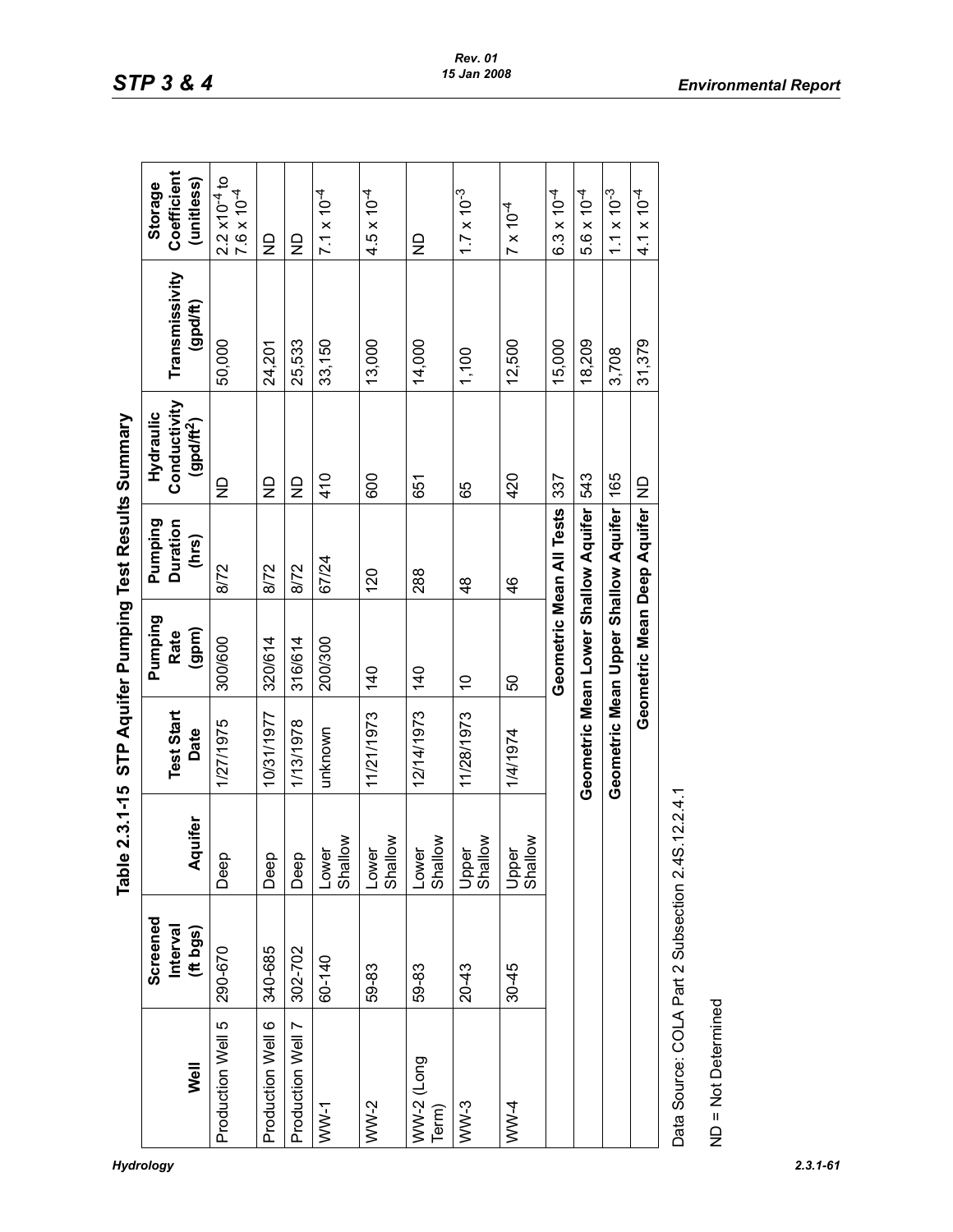|                |               |                                |     | <b>Test Type</b>                            |                                 |                         |        | <b>Arithmetic Mean of Tests</b> |          |  |  |  |  |
|----------------|---------------|--------------------------------|-----|---------------------------------------------|---------------------------------|-------------------------|--------|---------------------------------|----------|--|--|--|--|
|                |               | <b>Rising Head Test Method</b> |     |                                             | <b>Falling Head Test Method</b> |                         |        |                                 |          |  |  |  |  |
| Well           | <b>Butler</b> | <b>KGS</b>                     | B-R | <b>Butler</b>                               | <b>KGS</b>                      | $B-R$                   | ft/day | gpd/ft <sup>2</sup>             | cm/s     |  |  |  |  |
| OW-308L        | 64            | 67                             | 65  | 72                                          | 73                              | 56                      | 66     | 495                             | 2.33E-02 |  |  |  |  |
| OW-308U        | 70            | 64                             | 63  | 64                                          | 62                              | 68                      | 65     | 488                             | 2.30E-02 |  |  |  |  |
| OW-332L        | 53            | 54                             | P   | 49                                          | 49                              | 55                      | 52     | 389                             | 1.83E-02 |  |  |  |  |
| OW-332U        | 37            | 36                             | 27  | 19                                          | 18                              | 11                      | 25     | 184                             | 8.70E-03 |  |  |  |  |
| OW-348L        | 58            | 46                             | 44  | 76                                          | 61                              | 39                      | 54     | 404                             | 1.90E-02 |  |  |  |  |
| OW-348U        | P             | 83                             | 88  | 68                                          | 71                              | 65                      | 75     | 561                             | 2.65E-02 |  |  |  |  |
| OW-349L        | 63            | 51                             | 35  | 43                                          | 40                              | 52                      | 47     | 354                             | 1.67E-02 |  |  |  |  |
| OW-349U        | P             | P                              | 43  | P                                           | P                               | 53                      | 48     | 359                             | 1.69E-02 |  |  |  |  |
| <b>OW-408L</b> | P             | 72                             | P   | 70                                          | 68                              | 50                      | 65     | 486                             | 2.29E-02 |  |  |  |  |
| OW-408U        | 17            | 11                             | 11  | 22                                          | 32                              | 28                      | 20     | 151                             | 7.11E-03 |  |  |  |  |
| OW-420U        | P             | 33                             | 45  | <b>ND</b>                                   | <b>ND</b>                       | <b>ND</b>               | 39     | 292                             | 1.38E-02 |  |  |  |  |
| OW-438L        | 17            | 27                             | 10  | 15                                          | 28                              | 14                      | 18     | 138                             | 6.53E-03 |  |  |  |  |
| OW-438U        | 38            | 39                             | 26  | P                                           | P                               | 24                      | 32     | 238                             | 1.12E-02 |  |  |  |  |
| OW-910L        | 3             | 0.3                            | 0.6 | 2                                           | 0.9                             | 0.5                     | 1      | 9                               | 4.29E-04 |  |  |  |  |
| OW-910U        | 26            | 29                             | 21  | P                                           | P                               | P                       | 25     | 190                             | 8.94E-03 |  |  |  |  |
| OW-928L        | 19            | 11                             | 7   | P                                           | 24                              | 21                      | 16     | 123                             | 5.79E-03 |  |  |  |  |
| OW-928U        | 19            | P                              | 8   | 19                                          | 16                              | 16                      | 16     | 117                             | 5.50E-03 |  |  |  |  |
| OW-929L        | 56            | 54                             | 29  | 59                                          | P                               | 59                      | 51     | 384                             | 1.81E-02 |  |  |  |  |
| OW-929U        | P             | 3                              | 4   | P                                           | 12                              | $\overline{\mathbf{c}}$ | 5      | 39                              | 1.85E-03 |  |  |  |  |
| OW-930L        | 40            | 37                             | 27  | 24                                          | 15                              | 19                      | 27     | 202                             | 9.52E-03 |  |  |  |  |
| OW-930U        | P             | 23                             | 32  | P                                           | 47                              | 48                      | 38     | 280                             | 1.32E-02 |  |  |  |  |
| OW-931U        | 34            | 23                             | 20  | P                                           | P                               | 49                      | 32     | 236                             | 1.11E-02 |  |  |  |  |
| OW-932L        | 24            | 23                             | 18  | 22                                          | 22                              | 25                      | 22     | 167                             | 7.88E-03 |  |  |  |  |
| OW-932U        | 21            | 13                             | 14  | P                                           | 16                              | 22                      | 17     | 129                             | 6.07E-03 |  |  |  |  |
| OW-933L        | P             | 51                             | 63  | P                                           | P                               | 64                      | 59     | 444                             | 2.09E-02 |  |  |  |  |
| OW-933U        | P             | 10                             | 3   | 8                                           | 5                               | 3                       | 6      | 43                              | 2.05E-03 |  |  |  |  |
| OW-934L        | P             | P                              | 35  | P                                           | P                               | 32                      | 34     | 251                             | 1.18E-02 |  |  |  |  |
| OW-934U        | P             | 32                             | 33  | 49                                          | P                               | 40                      | 38     | 288                             | 1.36E-02 |  |  |  |  |
|                |               |                                |     |                                             | <b>Geometric Mean all tests</b> |                         | 27     | 205                             | 9.66E-03 |  |  |  |  |
|                |               |                                |     | <b>Geometric Mean Upper Shallow Aquifer</b> |                                 |                         | 26     | 192                             | 9.04E-03 |  |  |  |  |
|                |               |                                |     | <b>Geometric Mean Lower Shallow Aquifer</b> |                                 |                         | 30     | 221                             | 1.04E-02 |  |  |  |  |

### **Table 2.3.1-16 STP Slug Test Results**

 $\overline{P}$  = Poor curve match or questionable data Test Methods:

KGS = Kansas Geological Survey

B-R = Bouwer and Rice

ND = No data – data not recovered from data logger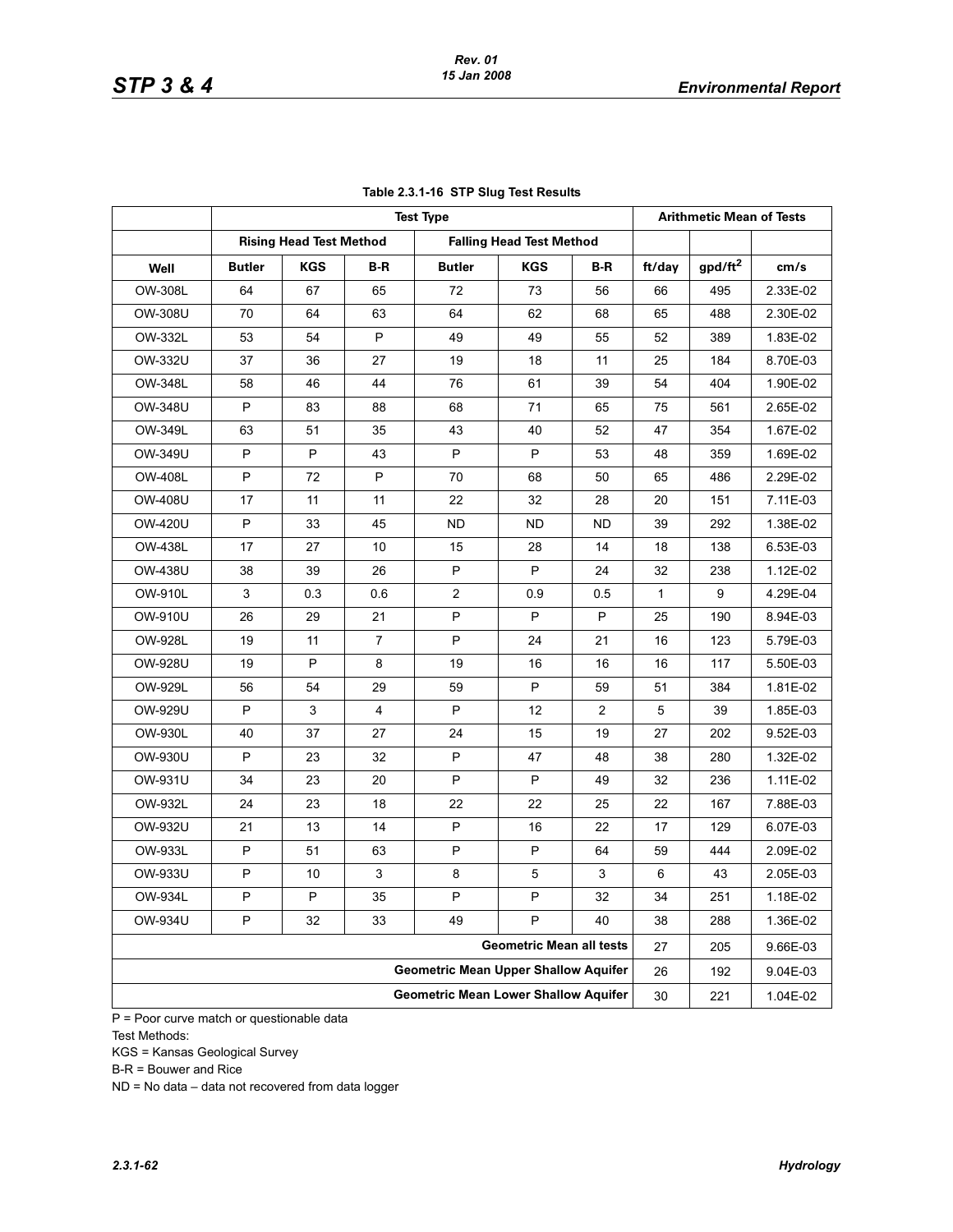*Hydrology 2.3.1-63*

|                              | <b>L17</b><br>Table 2.3.1                                             |                       |                 | Sumary of STP Aquifer Properties from Laboratory Analyses |                                                  |
|------------------------------|-----------------------------------------------------------------------|-----------------------|-----------------|-----------------------------------------------------------|--------------------------------------------------|
| Hydrogeologic Unit           | Parameter                                                             | <b>Bulk Density</b>   | Porosity        | Effective Porosity or<br>Specific Yield                   | Grain Size Permeability                          |
|                              | Tests<br>Number of                                                    | $\tilde{t}$           | $\overline{r}$  | ≨                                                         | ≸                                                |
| <b>Upper Shallow Aquifer</b> | Mean or Geometric mean                                                | 101 pcf               | 40%             | ≨                                                         | ≨                                                |
| <b>Confining Layer</b>       | Range                                                                 | $-114.9$ pcf<br>96.4  | $31.8 - 42.8\%$ | $\lessgtr$                                                | ≨                                                |
|                              | Tests<br>Number of                                                    | 4                     | 4               | 4                                                         |                                                  |
|                              | Mean or Geometric mean                                                | 99 pcf                | 41%             | 33%                                                       | ≨                                                |
| <b>Upper Shallow Aquifer</b> | Range                                                                 | $97.2 - 100.2$ pcf    | $39.5 - 41.7%$  | $31.6 - 33.4%$                                            | 4.11 $\times$ 10 <sup>-3</sup> cm/s              |
|                              | Tests<br>Number of                                                    | σ                     | $\tilde{t}$     | ≨                                                         | ≸                                                |
| Lower Shallow Aquifer        | Mean or Geometric mean                                                | 99 pcf                | 42%             | ≨                                                         | ≨                                                |
| <b>Confining Layer</b>       | Range                                                                 | pcf<br>$87.3 - 107.7$ | $36.1 - 47.2%$  | ₹                                                         | ₹                                                |
|                              | Tests<br>Number of                                                    | $\infty$              | თ               | თ                                                         | H                                                |
|                              | Mean or Geometric mean                                                | 102 pcf               | 39%             | 31%                                                       | $6.05 \times 10^{-3}$ cm/s                       |
| Lower Shallow Aquifer        | Range                                                                 | $94.5 - 120.0$ pcf    | $28.8 - 43.9%$  | $23.0 - 35.1\%$                                           | $4.60 \times 10^{-3} - 1.02 \times 10^{-2}$ cm/s |
|                              | Tests<br>Number of                                                    | $\overline{2}$        | 23              | ≸                                                         | ≸                                                |
| Deep Aquifer Confining       | Mean or Geometric mean                                                | 101 pcf               | 41%             | ≨                                                         | ≨                                                |
| Layer                        | Range                                                                 | $82.1 - 111.4$ pcf    | $33.4 - 51.8%$  | ≨                                                         | ≸                                                |
|                              | Tests<br>Number of                                                    | $\overline{a}$        | $\overline{ }$  | $\overline{a}$                                            | ≸                                                |
|                              | Mean or Geometric Mean                                                | ≨                     | ≨               | ≨                                                         | ≸                                                |
| Deep Aquifer                 | Range                                                                 | 103.1                 | 38.8%           | 31.0%                                                     | ₹                                                |
|                              | NA-parameter not applicable or insufficient data to compute statistic |                       |                 |                                                           |                                                  |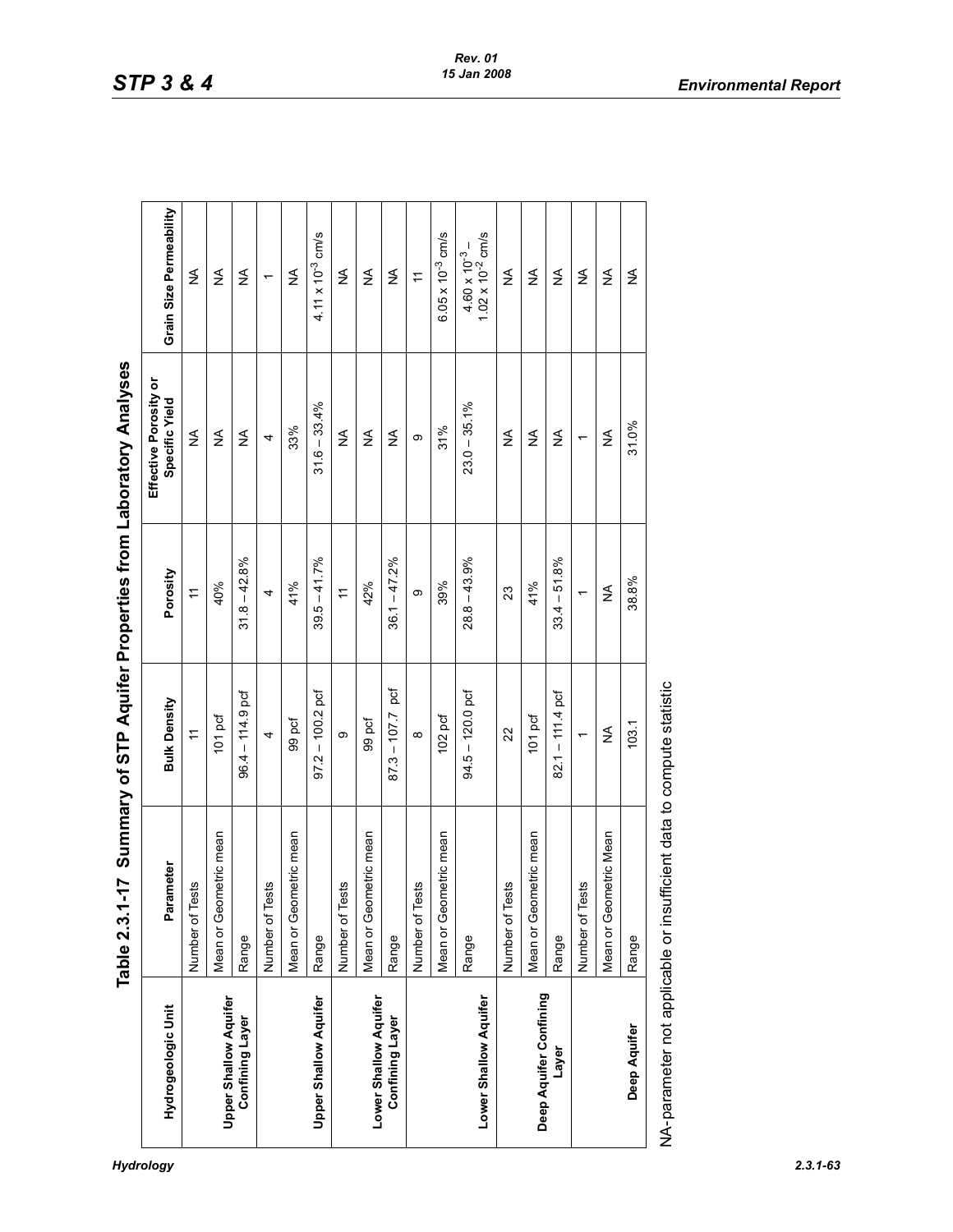| <b>Soil Boring/Sample</b> | Depth (ft)            | <b>Hydraulic Conductivity</b><br>(cm/s) | <b>Hydraulic Conductivity</b><br>(gpd/ft <sup>2</sup> ) |
|---------------------------|-----------------------|-----------------------------------------|---------------------------------------------------------|
| B-601 S2                  | 3                     | $3.6 \times 10^{-7}$                    | 0.0076                                                  |
| B-241 T3                  | 9                     | $2.4 \times 10^{-6}$                    | 0.051                                                   |
| B-242 T3                  | 9                     | $1.2 \times 10^{-6}$                    | 0.025                                                   |
| B-601 T5                  | 9                     | $2.4 \times 10^{-8}$                    | 0.00051                                                 |
| B-601 T9                  | 29                    | $2.6 \times 10^{-8}$                    | 0.00055                                                 |
| B-400 T11                 | 39                    | $4.0 \times 10^{-8}$                    | 0.00085                                                 |
|                           | <b>Geometric Mean</b> | $1.72 \times 10^{-7}$                   | 0.0036                                                  |

| Table 2.3.1-18 Hydraulic Conductivity of Clay |  |  |  |
|-----------------------------------------------|--|--|--|
|-----------------------------------------------|--|--|--|

Source: Reference 2.3.1-9, Section 2.5.4.2.6.1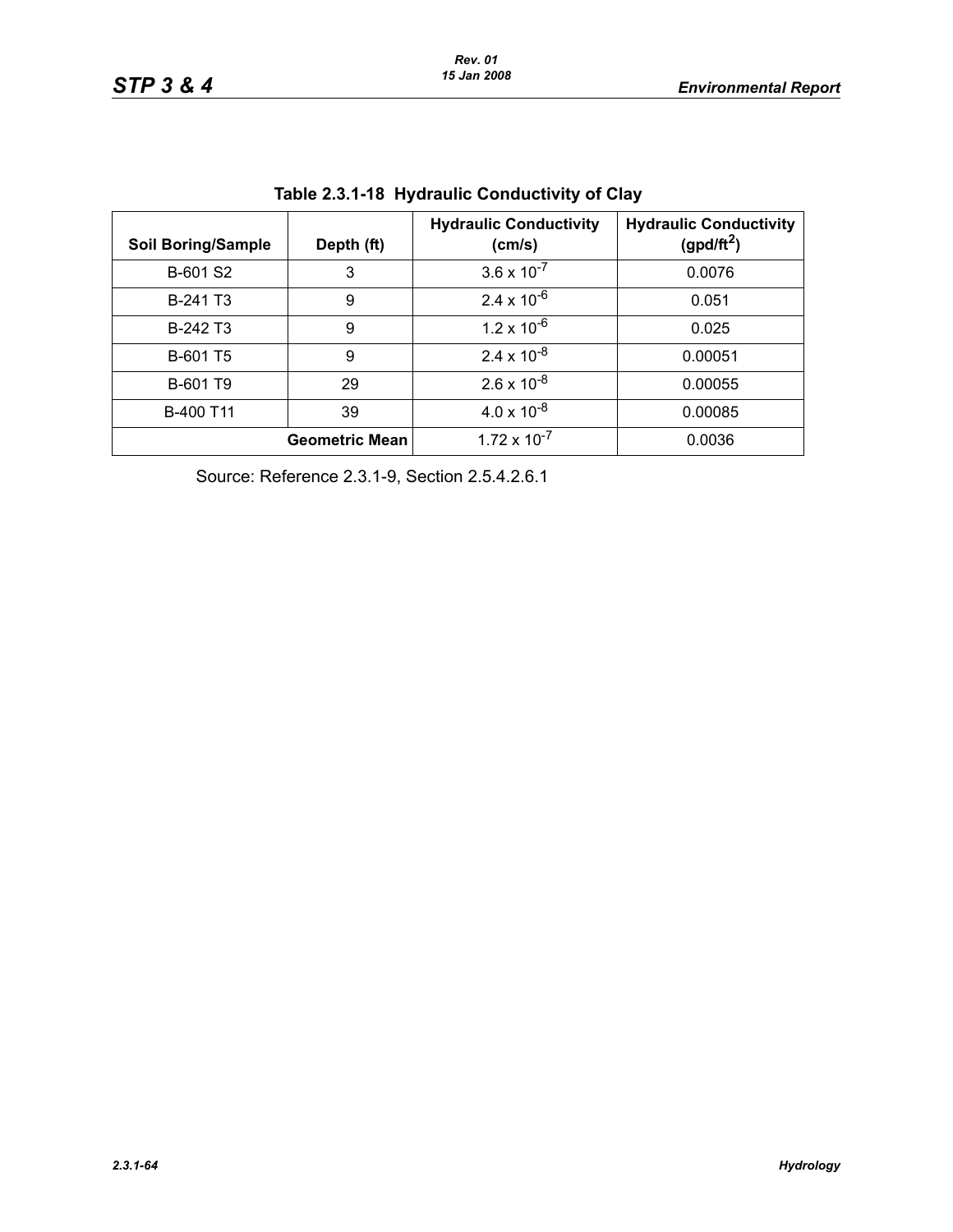|                                                                         |            |                    |                    |             | Total     | Total                |                 |                |                | Cations |                |                    |                | Anions                                    |                          |                         |
|-------------------------------------------------------------------------|------------|--------------------|--------------------|-------------|-----------|----------------------|-----------------|----------------|----------------|---------|----------------|--------------------|----------------|-------------------------------------------|--------------------------|-------------------------|
|                                                                         |            | Sample             | 푐                  | Specific    | Dissolved | Hardness             |                 |                |                |         |                |                    |                |                                           |                          | Nitrate                 |
|                                                                         | Sample     | Depth              | (standard          | Conductance | Solids    | mg/L as              | Silica          | Calcium        | Magnesium      | Sodium  | Potassium      | <b>Bicarbonate</b> | Chloride       | Sulfate                                   | Fluoride                 | (mg/L)                  |
| Well                                                                    | Date       | (ft bgs)           | units)             | (µmhos/cm)  | (mg/L)    | CaCO3                | (mg/L)          | (mg/L)         | (mg/L)         | (mg/L)  | (mg/L)         | (mg/L)             | (mg/L)         | (mg/L)                                    | (mg/L)                   |                         |
| TA-80-15-301                                                            | 6/10/1966  | 570                | 7.7                | 1550        | 880       | 348                  | 22              | 82             | 35             | 195     | S              | 382                | 302            | 47                                        | $\overline{0}$ .7        | <b>BDL</b>              |
| TA-80-15-502                                                            | 9/2/1966   | 776                | 7.9                | 732         | 430       | 77                   | $\frac{8}{3}$   | $\ddot{ }$     | $\infty$       | 143     | ᇟ              | 306                | 79             | $\dot{4}$                                 | 0.6                      | 힚                       |
| TA-80-15-901                                                            | 12/2/1966  | $38$               | 7.7                | 1840        | 1060      | 314                  | $\overline{24}$ | 60             | $\overline{4}$ | 285     | $\infty$       | 520                | 333            | 66                                        | $0.\overline{8}$         | <b>BDL</b>              |
| TA-80-15-902                                                            | 12/2/1966  | $20$               | 7.4                | 884         | 530       | 403                  | 28              | 88             | 39             | 33      | 힒              | 411                | 54             | $\sigma$                                  | $0.\overline{8}$         | $\overline{2}$          |
| TA-80-16-101                                                            | 6/12/1967  | SS                 | $\overline{8}$ . 1 | 1200        | 710       | 295                  | 25              | 65             | 32             | 160     | S              | 489                | 153            | 33                                        | $0.\overline{8}$         | ᇟ                       |
| TA-80-16-201                                                            | 9/19/1966  | 100                | 7.6                | 746         | 437       | 216                  | $\overline{c}$  | S3             | 20             | 28      | <b>BDL</b>     | 349                | 73             | $\stackrel{\textstyle{+}}{\textstyle{+}}$ | 0.7                      | 힒                       |
| TA-80-16-301                                                            | 7/11/1964  | 823                | $\overline{8.0}$   | 720         | 570       | 46                   | $\tilde{c}$     | <u>h</u>       | Ю              | 150     | $\overline{z}$ | 309                | $\overline{7}$ | 4                                         | $\frac{\Omega}{\Sigma}$  | $\frac{\Omega}{\Sigma}$ |
| TA-80-16-302                                                            | 7/31/1964  | 835                | 7.9                | 676         | 554       | 47                   | ၜ               | $\tilde{c}$    | 4              | 143     | $\frac{1}{2}$  | 312                | 62             | $\dot{4}$                                 | $\frac{1}{2}$            | $\frac{1}{2}$           |
| TA-80-16-303                                                            | 9/19/1966  | $_{\rm 8}^{\rm 8}$ | 7.8                | 1051        | 620       | 353                  | 20              | 54             | 38             | 110     | $\overline{z}$ | 530                | 111            | S                                         | 0.6                      | БDL                     |
| TA-80-16-801                                                            | 12/8/1966  | 130                | 7.5                | 1760        | 1000      | 355                  | 22              | 73             | 42             | 245     | $\overline{z}$ | 453                | 341            | 52                                        | 0.7                      | ВDL                     |
| TA-80-23-301                                                            | 7/19/1955  | 770                | 8.3                | 846         | 488       | 42                   | $\ddot{ }$      | 9.9            | 4.3            | 177     | $\overline{z}$ | 344                | 3              | $\overline{1}$                            | $\frac{1}{2}$            | 힚                       |
| TA-80-23-302                                                            | 6/12/1967  | 331                | 8.0                | 674         | 403       | 55                   | 15              | 4              | 5              | 141     | $\overline{z}$ | 334                | 51             | 57                                        | 0.7                      | 힚                       |
| TA-80-23-501                                                            | 11/22/1966 | $^{\rm 68}$        | 7.5                | 2800        | 1570      | 730                  | 25              | $\frac{5}{2}$  | 8              | 297     | ဖ              | 375                | 760            | $\frac{4}{3}$                             | 0.4                      | БL                      |
| TA-80-24-202                                                            | 11/3/1966  | 411                | 8.0                | 811         | 475       | 36                   | $\overline{c}$  | $\overline{ }$ | Б              | 182     | $\sim$         | 367                | 79             | ၜ                                         | $\overline{\phantom{0}}$ | 힚                       |
| TA-81-09-401                                                            | 3/24/1966  | 360                | 7.8                | 1290        | 730       | 361                  | 25              | 54             | 39             | 138     | S              | 368                | 240            | 25                                        | 0.5                      | БDL                     |
| TA-81-09-504                                                            | 7/19/1955  | 721                | 8.0                | 849         | 498       | 128                  | $\overline{2}$  | 57             | 8.8            | 143     | $\frac{1}{2}$  | 366                | 8              | $\overline{r}$                            | $\frac{1}{2}$            | 0.2                     |
| TA-81-09-802                                                            | 9/30/1966  | 828                | 8.3                | 1600        | 910       | $\overset{\circ}{=}$ | 15              | Б              | $\leftarrow$   | 367     | BDL            | 550                | 253            | <b>DI</b>                                 | 3 <sub>1</sub>           | ᇟ                       |
| BDL = Below analytical detection limit                                  |            |                    |                    |             |           |                      |                 |                |                |         |                |                    |                |                                           |                          |                         |
| ND = Not Determined                                                     |            |                    |                    |             |           |                      |                 |                |                |         |                |                    |                |                                           |                          |                         |
| National Secondary Drinking Water Standard Exceeded (Reference 2.3.1-30 |            |                    |                    |             |           |                      |                 |                |                |         |                |                    |                |                                           |                          |                         |
| National Primary Drinking Water Standard Exceeded (Reference 2.3.1-30)  |            |                    |                    |             |           |                      |                 |                |                |         |                |                    |                |                                           |                          |                         |
| Source: Reference 2.3.1-24                                              |            |                    |                    |             |           |                      |                 |                |                |         |                |                    |                |                                           |                          |                         |

Table 2.3.1-19 Regional Hydrogeochemical Data **Table 2.3.1-19 Regional Hydrogeochemical Data**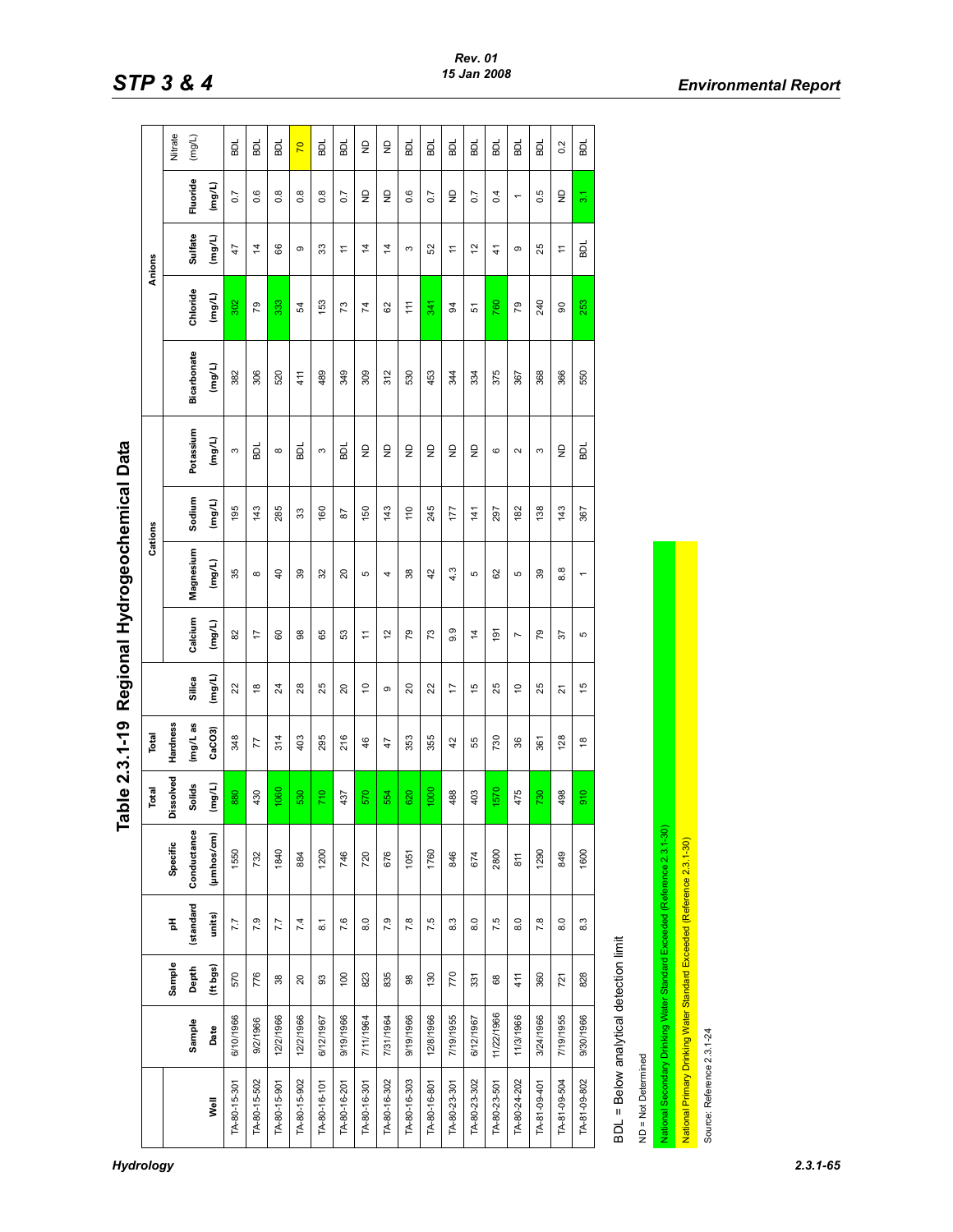|      | (7/6u)<br><b>etentiV</b>                                          | $\frac{8}{0}$                         | $\frac{\mathsf{D}}{\mathsf{D}}$ | $\frac{\Omega}{\Sigma}$ | lθ             | 0.36           | TOB            | $0.\overline{3}$ | 0.3             |                         |                 | <b>DI</b>        | <b>DI</b>            | $\overline{\phantom{0}}$ |          | 힖              | <b>DI</b>       | 0.136         | 0.149      | 0.52       | 0.39           | 0.05         | 0.053        | 0.383                            | <b>DI</b>     | <b>Ide</b>     | Ida            | 0.16           | 0.069                    | IGB            | <b>DL</b>     | 0.163               |                             |
|------|-------------------------------------------------------------------|---------------------------------------|---------------------------------|-------------------------|----------------|----------------|----------------|------------------|-----------------|-------------------------|-----------------|------------------|----------------------|--------------------------|----------|----------------|-----------------|---------------|------------|------------|----------------|--------------|--------------|----------------------------------|---------------|----------------|----------------|----------------|--------------------------|----------------|---------------|---------------------|-----------------------------|
|      | (7/6u)<br>Fluoride                                                | $\frac{8}{2}$                         | თ<br>ö                          | 0.9                     | 0.9            | $\overline{a}$ | $\epsilon$     | 0.8              | 0.37            | 5                       | ξ               | ξ                | gΝ                   | ę                        |          | g              | <b>G</b>        | 0.8           | 1.4        | 0.77       | $\overline{4}$ | 0.97         |              | 0.85                             | 190           | 0.75           | 0.83           | 0.66           | 77                       | οî             | 0.78          | 4                   |                             |
|      | (7/6u)<br>Sulfate                                                 | 42                                    | <u>h</u>                        | 5,                      | Ξ              | $\overline{c}$ | $\frac{4}{5}$  | $\infty$         | 5,              | 42                      | 88              | 36               | 134                  | 5                        |          | 4              | 38              | 24.           | 76.6       | တ<br>43.   | 104            | ِ<br>21.     | 5<br> ଅ      | $\overline{O}$<br>$\overline{4}$ | 17.1          | 132            | 28.2           | $\infty$<br>؋. | ဖ<br>25.                 | တ<br>5c        | S<br>24.      | c.<br>4             |                             |
|      | (7/6u)<br>Chloride                                                | 245                                   | ౚ                               | $\frac{8}{2}$           | S <sub>2</sub> | 67             | 69             | 74               | 33              | 242                     | $\frac{180}{2}$ | 304              | 610                  | 1010                     |          | 452            | 436             | 66            | 558        | 439        | 240            | 195          | 344          | 13                               | 197           | 815            | 260            | 175            | 197                      | 294            | 189           |                     |                             |
|      | (7/6u)<br>Bicarbonate                                             | 476                                   | 346                             | 320                     | 317            | 353            | 364            | 351              | 216             | 464                     | 458             | 421              | 427                  | 458                      |          | 415            | 396             | 423           | 447        | 428        | 467            | 426          | 469          | 390                              | 346           | 361            | 439            | 436            | 478                      | 447            | 463           | 461                 |                             |
|      | (7/6u)<br>Manganese                                               | 0.2                                   | 즶                               | <b>IOB</b>              | БDL            | 0.13           | TOB            | 힒                | БDI             | Ξ                       | ξ               | le               | ξ                    | GN                       |          | $\frac{1}{2}$  | ξ               | gΝ            | ξ          | ξ          | ξ              | Ξ            | ξ            | le                               | ξ             | $\mathsf{S}$   | ξ              | ξ              | ξ                        | $\overline{a}$ | le            | le                  |                             |
|      | ונסט (ש6/ך)                                                       | 힒                                     | 힒                               | Ida                     | ГQЯ            | ГQВ            | 힒              | TOB              | 0.06            | $\overline{z}$          | $\overline{z}$  | ξ                | GN                   | g                        |          | g              | 9               | e             | ξ          | 5          | S              | ā            | å            | $\frac{1}{2}$                    | ξ             | $\mathsf{R}$   | ξ              | ξ              | GN                       | $\overline{a}$ | <b>Q</b>      | e                   |                             |
|      | (7/6u)<br>muissato <sup>q</sup>                                   | e                                     | $\frac{3}{2}$                   | 1.3                     | 1.3            | $\overline{a}$ | $\epsilon$     | 1.4              | 5               | $\overline{z}$          | ξ               | le               | 9                    | ę                        |          | ę              | $\overline{a}$  | 5.47          | 2.53       | 2.98       | TOB            | 1.97         | 1.64         | 62.1                             | 2.37          | 2.03           | 2.66           | TOB            | 2.93                     | $\frac{0}{1}$  | 2.3           | PDL                 |                             |
|      | (7/6u)<br>muibog                                                  | 211                                   | 176                             | 177                     | 176            | $\epsilon$     | $\epsilon$     | 168              | 70.8            | 192                     | 680             | 191              | 920                  | 548                      |          | 265            | 238             | 671           | 298        | 208        | 213            | 145          | 240          | 259                              | 011           | 315            | 200            | 89.            | 149                      | 273            | 185           | 218                 |                             |
|      | (7/6u)<br>muisenpaM                                               | 34                                    | 3                               | S                       | S              | 4              | $\mathbf{G}$   | S                | 4.28            | 38                      | 88              | ္က               | 86                   | 90                       |          | $\overline{6}$ | 45              | 34.2          | 55.6       | 53.5       | 35.9           | 32.5         | 38.6         | 46.8                             | Ņ<br>36.      | 51.6           | 34.            | 31.5           | 33.                      | 25.8           | 35.           | $\sim$<br>56        |                             |
|      | (7/6u)<br>Calcium                                                 | 74                                    | ă                               | S                       | 5              | $\tilde{c}$    | 5,             | $\overline{0}$   | 28.2            | 65                      | 125             | 118              | 130                  | 128                      |          | 3              | 104             | 62.7          | 97.1       | 98.3       | 70.2           | 66           | 74.5         | 101                              | 74            | 156            | 65.5           | 95.6           | 63.4                     | 39.2           | 62            | œ.<br>87.           |                             |
|      | Silica (mg/L)                                                     | $\frac{8}{1}$                         | 4                               | చ                       | $\frac{3}{2}$  | $\frac{4}{4}$  | $\frac{6}{7}$  | 51               | 9               | $\overline{z}$          | ξ               | le               | ξ                    | $\overline{a}$           |          | g              | l9              | lş            | ι          | ι          | ξ              | $\mathsf{R}$ | ξ            | $\epsilon$                       | ι             | $\overline{a}$ | ξ              | ξ              | ξ                        | $\overline{a}$ | $\epsilon$    | le                  |                             |
|      | CaCO <sub>3</sub> )<br>se $\gamma$ 6w)<br>Total Hardness          | 324                                   | 57                              | 38                      | $\frac{5}{2}$  | 42             | 49             | 38               | 88              | 320                     | 672             | 430              | 712                  | 688                      |          | 435            | 445             | eη            | ι          | ę          | ξ              | 5            | ι            | Ιę                               | e             | $\overline{z}$ | ξ              | ξ              | ξ                        | $\overline{z}$ | ξ             | ξ                   |                             |
|      | CaCO <sub>3</sub> )<br>se $\gamma$ 6w)<br><b>Vinils XIA</b> lstoT | 390                                   | 284                             | 286                     | 284            | 289            | 298            | 288              | 197             | $\overline{z}$          | $\epsilon$      | ι                | 9                    | ę                        |          | g              | $\mathsf{R}$    | 347           | 367        | 351        | 383            | 349          | 385          | 320                              | 284           | 296            | 360            | 358            | 392                      | 367            | 380           | 378                 |                             |
|      | (7/6w) spilog<br>bevlossid lstoT                                  | 095                                   | 642                             | 623                     | 626            | 648            | 635            | 628              | 256             | 1044                    | <b>819Z</b>     | 1103             | 3316                 | 2326                     |          | 315            | 1257            | 661           | 240        | 80         | 870            | 650          | 913          | $\frac{1}{20}$                   | 643           | 560            | 726            | 623            | 713                      | 908            | 731           | 020                 |                             |
|      | $(O^{\circ})$<br>Temperature                                      | GN                                    | $\overline{z}$                  | $\epsilon$              | $\vert$ 2      | $\triangleq$   | $\overline{z}$ | $\frac{1}{2}$    | le              | $\overline{\mathsf{z}}$ | 9               | $\epsilon$       | le                   | $\overline{a}$           |          | $\overline{z}$ | le              | 23.1<br>N     | 1.57       | 2.9<br>N.  | 2.7            | 23.4<br>↘    | $2.3 +$<br>N | 22.9<br>N.                       | rù<br>أي<br>N | 2.3<br>↘       | 2.3<br>↘       | 2.4            | $\ddot{3}.\ddot{5}$<br>∾ | 24.2           | 2.6<br>↘      | 7.7                 |                             |
|      | (wo/soyuurl)<br>Conductance<br>Specific                           | 1480                                  | 863                             | 863                     | 863            | 818            | 809            | 831              | <b>GN</b>       | 06tl                    | 4750            | 1610             | 0019                 | 4020                     |          | 2050           | 1930            | 1240          | 2348       | 1298       | 1582           | 1242         | 1764         | 2114                             | 1168          | 2885           | 1506           | 1152           | 936                      | 1658           | 1359          | 1891                |                             |
|      | (atinu brabnate)<br>Hq                                            | 7.84                                  | 7.95                            | 8.25                    | 8.25           | 7.90           | 7.65           | 7.83             | 8.20            | 7.7                     | $\epsilon$      | ξ                | 7.6                  | 7.5                      |          | 7.8            | 7.7             | 7.11          | 6.93       | 7.07       | 7.03           | 7.07         | 6.99         | 6.94                             | 6.99          | 6.82           | 7.06           | 6.87           | 6.93                     | 7.28           | 7.10          | $\overline{9}$<br>6 |                             |
|      | $(s6q \mu)$<br>Sample Depth                                       | 105                                   | 290-670                         | 290-670                 | 290-670        | 290-670        | 330-670        | 302-682          | 449-552         | 59-83                   | $20 - 43$       | 30-45            | 64                   | $\overline{40}$          |          | $\overline{a}$ | 00 <sub>1</sub> | 97.8          | 48.9       | 104.6      | 47.6           | 83.2         | 44.3         | 50.5                             | 124           | 41.1           | 104.6          | 34.7           | 88.8                     | 38.8           | 100.3         | 42.4                |                             |
|      | Sample Date                                                       | 12/17/1974                            | 1/29/1975                       | 1/30/1975               | 946118/1       | 12/16/1982     | 12/7/1982      | 2/9/1983         | 5/15/199        | 12/20/1973              | 11/30/1973      | <b>7791/4/11</b> | 12/21/1973           | 12/21/1973               |          | 12/14/1973     | 12/14/1973      | 12/30/2006    | 12/30/2006 | 12/29/2006 | 12/29/2006     | 12/30/2006   | 12/30/2006   | 12/30/2006                       | 12/29/2006    | 12/29/2006     | 12/28/2006     | 12/28/2006     | 12/29/2006               | 12/29/2006     | 12/31/2006    | 12/31/2006          |                             |
| Well |                                                                   | Shallow Aquifer<br>ю<br>at Prod. Well | Prod. Well 5                    | Prod. Well 5            | Prod. Well 5   | Prod. Well     | Prod. Well     | Prod. Well       | ∞<br>Prod. Well | WW-2                    | $WW-3$          | WW4              | Piezometer 115-<br>⋖ | Piezometer 115-          | $\bf{m}$ | Piezometer 415 | Piezometer 417  | <b>B08-MO</b> | OW-308U    | OW-3321    | <b>DW-332U</b> | 0W-408       | OW-408U      | <b>OW420U</b>                    | OW-928        | <b>DW-928U</b> | <b>OW-930L</b> | OW-930U        | <b>CC6-MO</b>            | <b>DES6-MO</b> | <b>DW-934</b> | <b>OW-934U</b>      | ND = parameter not measured |

Table 2.3.1-20 STP Hydrogeochemical Data **Table 2.3.1-20 STP Hydrogeochemical Data**

*2.3.1-66 Hydrology* 

BDL = parameter below detection limit

BDL = parameter below detection limit

National Secondary Drinking Water Standard Exceeded (Reference 2.3.1-30)

National Secondary Drinking Water Standard Exceeded (Reference 2.3.1-30)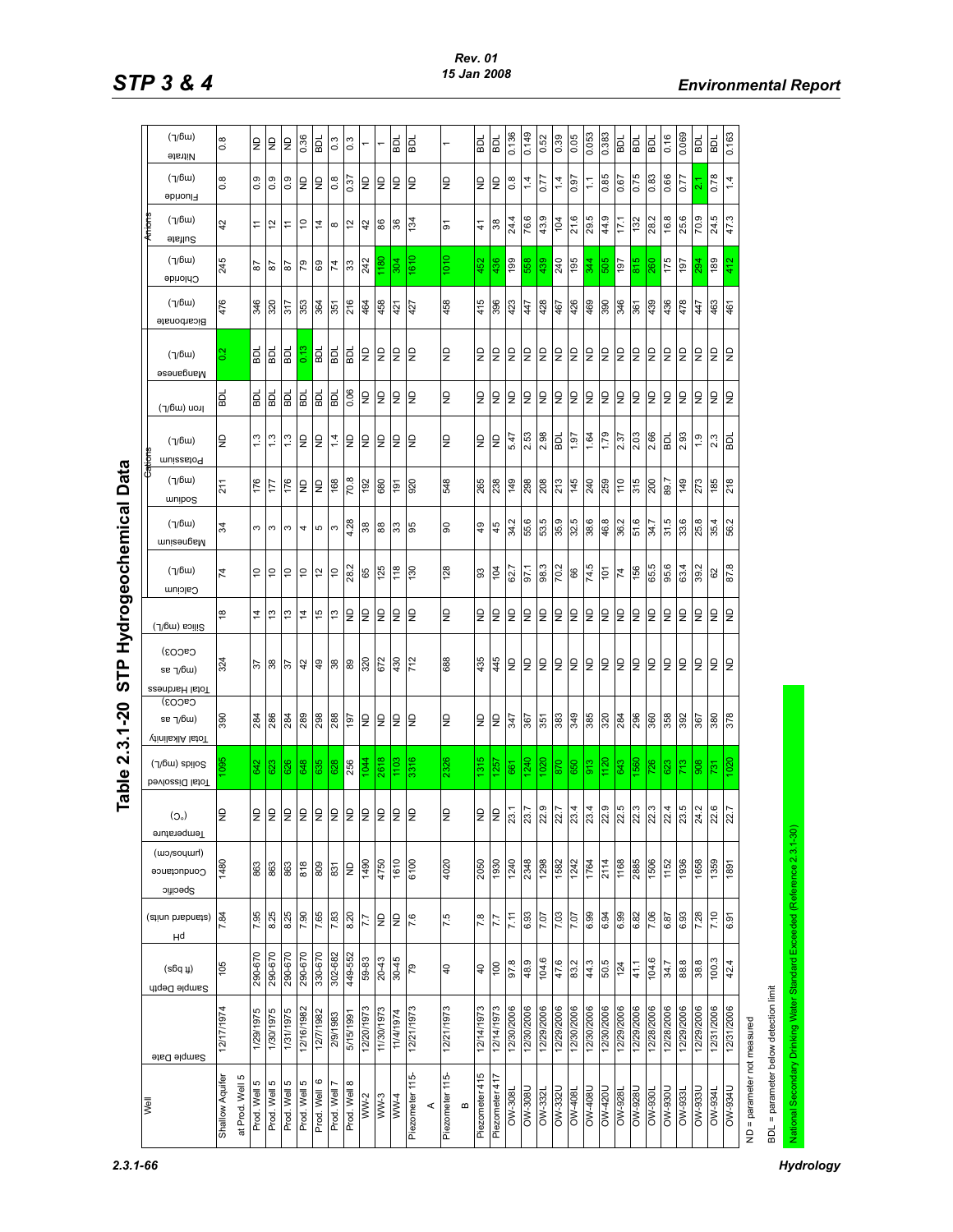| Hydrogeologic<br><b>Unit</b>                                 | <b>Parameter</b>             | <b>Bulk Density</b> | <b>Porosity</b> | <b>Effective</b><br>Porosity or<br><b>Specific Yield</b> | <b>Grain Size</b><br>Permeability                |
|--------------------------------------------------------------|------------------------------|---------------------|-----------------|----------------------------------------------------------|--------------------------------------------------|
|                                                              | Number of Tests              | $\overline{11}$     | $\overline{11}$ | $\overline{NA}$                                          | $\overline{NA}$                                  |
| <b>Upper Shallow</b><br><b>Aquifer</b><br>Confining<br>Layer | Mean or<br>Geometric<br>mean | $101$ pcf           | 40%             | <b>NA</b>                                                | <b>NA</b>                                        |
|                                                              | Range                        | $96.4 - 114.9$ pcf  | $31.8 - 42.8%$  | <b>NA</b>                                                | <b>NA</b>                                        |
|                                                              | <b>Number of Tests</b>       | 4                   | 4               | $\overline{4}$                                           | 1                                                |
| <b>Upper Shallow</b><br><b>Aquifer</b>                       | Mean or<br>Geometric<br>mean | 99 pcf              | 41%             | 33%                                                      | <b>NA</b>                                        |
|                                                              | Range                        | $97.2 - 100.2$ pcf  | $39.5 - 41.7%$  | $31.6 - 33.4%$                                           | $4.11 \times 10^{-3}$ cm/s                       |
| <b>Lower Shallow</b>                                         | <b>Number of Tests</b>       | 9                   | $\overline{11}$ | <b>NA</b>                                                | <b>NA</b>                                        |
| <b>Aquifer</b><br>Confining<br>Layer                         | Mean or<br>Geometric<br>mean | 99 pcf              | 42%             | <b>NA</b>                                                | <b>NA</b>                                        |
|                                                              | Range                        | $87.3 - 107.7$ pcf  | $36.1 - 47.2%$  | <b>NA</b>                                                | <b>NA</b>                                        |
|                                                              | Number of Tests              | 8                   | 9               | 9                                                        | $\overline{11}$                                  |
| <b>Lower Shallow</b><br><b>Aquifer</b>                       | Mean or<br>Geometric<br>mean | $102$ pcf           | 39%             | 31%                                                      | $6.05 \times 10^{-3}$ cm/s                       |
|                                                              | Range                        | $94.5 - 120.0$ pcf  | $28.8 - 43.9%$  | $23.0 - 35.1\%$                                          | $4.60 \times 10^{-3}$ –<br>1.02 x $10^{-2}$ cm/s |
|                                                              | <b>Number of Tests</b>       | 22                  | 23              | <b>NA</b>                                                | <b>NA</b>                                        |
| <b>Deep Aquifer</b><br>Confining<br>Layer                    | Mean or<br>Geometric<br>mean | 101 <sub>pcf</sub>  | 41%             | <b>NA</b>                                                | <b>NA</b>                                        |
|                                                              | Range                        | $82.1 - 111.4$ pcf  | $33.4 - 51.8\%$ | $\overline{NA}$                                          | $N_A$                                            |
|                                                              | Number of Tests              | 1                   | 1               | 1                                                        | <b>NA</b>                                        |
| <b>Deep Aquifer</b>                                          | Mean or<br>Geometric<br>Mean | <b>NA</b>           | <b>NA</b>       | <b>NA</b>                                                | <b>NA</b>                                        |
|                                                              | Range                        | 103.1               | 38.8%           | 31.0%                                                    | <b>NA</b>                                        |

|  | Table 2.3.1-21  Representative Properties of Hydrogeologic Units |  |  |  |  |
|--|------------------------------------------------------------------|--|--|--|--|
|--|------------------------------------------------------------------|--|--|--|--|

NA = Not applicable to test performed

Source: COLA Part 2 Subsection 2.4S.12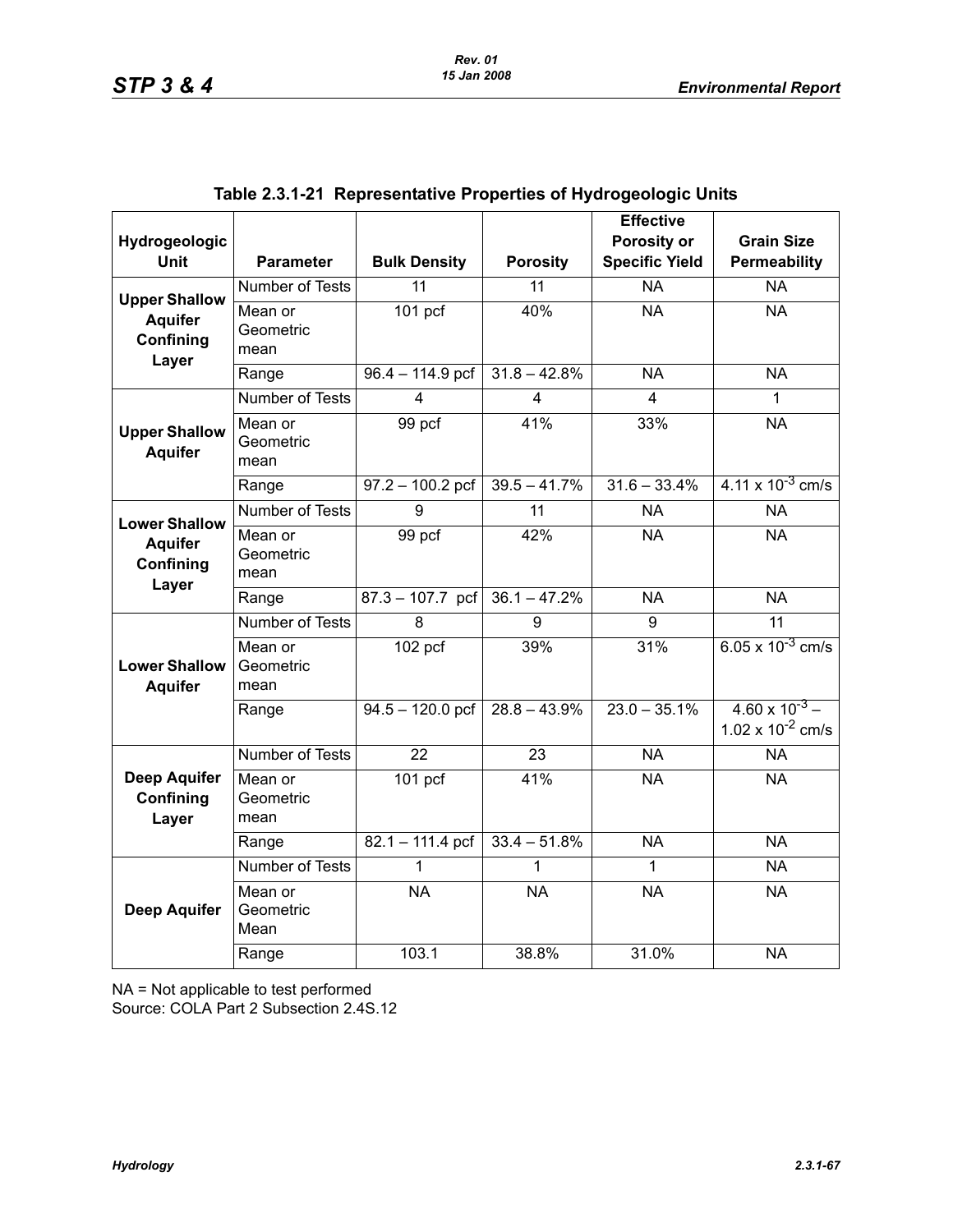|                   |             |              |                         | Table 2.3.1-22 STP Groundwater Withdrawals 1995-2006 |              |              |             |              |             |             |             |              |
|-------------------|-------------|--------------|-------------------------|------------------------------------------------------|--------------|--------------|-------------|--------------|-------------|-------------|-------------|--------------|
|                   | 1995        | 1996         | 1997                    | 1998                                                 | 1999         | 2000         | 2001        | 2002         | 2003        | 2004        | 2005        | 2006         |
| Month             | (gallons)   | (gallons)    | llons)<br>ē             | (gallons)                                            | (gallons)    | (gallons)    | (gallons)   | (gallons)    | (gallons)   | (gallons)   | (gallons)   | (gallons)    |
| January           | 7,765,025   | 41,812,919   | 831<br>39,525,          | 36,128,090                                           | 34,041,991   | 35,446,250   | 44,476,292  | 31, 115, 804 | 36,279,188  | 28,909,250  | 40,797,000  | 37, 189, 345 |
| February          | 12,521,357  | 37,551,891   | 612<br>36,180           | 29,461,480                                           | 32, 117, 186 | 30,568,014   | 42,574,575  | 36,198,000   | 31,944,711  | 33,323,394  | 37,531,591  | 34,819,000   |
| March             | 22,598,920  | 41,169,835   | 459<br>38,532           | 36,223,601                                           | 29,792,357   | 32,643,753   | 48,053,000  | 33,244,000   | 28,020,000  | 38,458,117  | 32,713,000  | 35,201,420   |
| April             | 24,601,783  | 43, 177, 241 | .774<br>35,683          | 33,649,929                                           | 27,093,385   | 35,652,764   | 40,828,467  | 29,628,405   | 28,524,378  | 36,309,169  | 31,956,336  | 34,964,690   |
| Vay               | 25,618,936  | 45,752,274   | ,753<br>38,428          | 38,956,861                                           | 35,593,523   | 36,847,100   | 35,327,680  | 37, 118, 205 | 43,365,000  | 27,088,736  | 36,310,300  | 37,782,730   |
| lune              | 19,654,117  | 41,995,128   | 044<br>35,811,          | 42,057,320                                           | 31,347,265   | 40,259,759   | 35,534,592  | 36,604,000   | 29,816,000  | 28,819,186  | 37,885,740  | 33,220,900   |
| È                 | 31,055,407  | 35,369,911   | $\frac{8}{2}$<br>43,862 | 41,054,570                                           | 37,595,060   | 43, 141, 872 | 35,660,218  | 30,254,000   | 36,912,782  | 31,785,000  | 40,315,960  | 33,538,680   |
| August            | 33,187,388  | 32,728,731   | 395<br>42,628           | 36, 127, 366                                         | 36,092,764   | 43,008,513   | 38,193,859  | 29,863,036   | 45,828,000  | 30,803,058  | 38,457,620  | 32,946,400   |
| Sept.             | 24,719,646  | 33,787,725   | 840<br>37,324           | 34,910,719                                           | 36,325,308   | 40,309,148   | 31,716,791  | 33,151,000   | 39,865,019  | 41,838,634  | 31,230,060  | 36,836,000   |
| October           | 25,744,319  | 42,742,696   | 989<br>34,426           | 38,050,780                                           | 30,770,476   | 38,460,958   | 37,052,232  | 25,675,791   | 37,863,296  | 31,538,000  | 36,540,206  | 29,407,550   |
| November          | 22,606,096  | 38,944,140   | 702<br>35,413,          | 32,764,920                                           | 36,391,863   | 31,657,842   | 30,886,310  | 33,875,759   | 37,353,000  | 28,499,573  | 34,429,744  | 38,474,080   |
| December          | 21,338,258  | 39,694,275   | 338<br>33,674           | 34,950,153                                           | 36,841,789   | 29,493,213   | 33,436,651  | 34,751,855   | 30,409,159  | 41,168,000  | 24,196,105  | 39,554,770   |
| Total (gallons)   | 271,411,252 | 474,726,766  | 2,745<br>451,49         | 434,335,789                                          | 404,002,967  | 437,489,186  | 453,740,667 | 391,479,855  | 426,180,533 | 398,540,117 | 422,363,662 | 423,935,565  |
| Total (acre-feet) | 833         | 1,457        | 1,386                   | 1,333                                                | 1,240        | 1,343        | 1,392       | 1,201        | 1,308       | 1,223       | 1,296       | 1,301        |

| くくし しく      |
|-------------|
|             |
|             |
|             |
|             |
|             |
|             |
|             |
|             |
|             |
|             |
|             |
|             |
|             |
|             |
|             |
|             |
|             |
|             |
|             |
|             |
|             |
|             |
|             |
|             |
|             |
|             |
|             |
|             |
|             |
| 1万          |
|             |
|             |
|             |
| STP Gro     |
|             |
| <b>1-22</b> |
|             |
|             |
|             |
|             |
|             |
| - 2002-     |
|             |
|             |
|             |
|             |